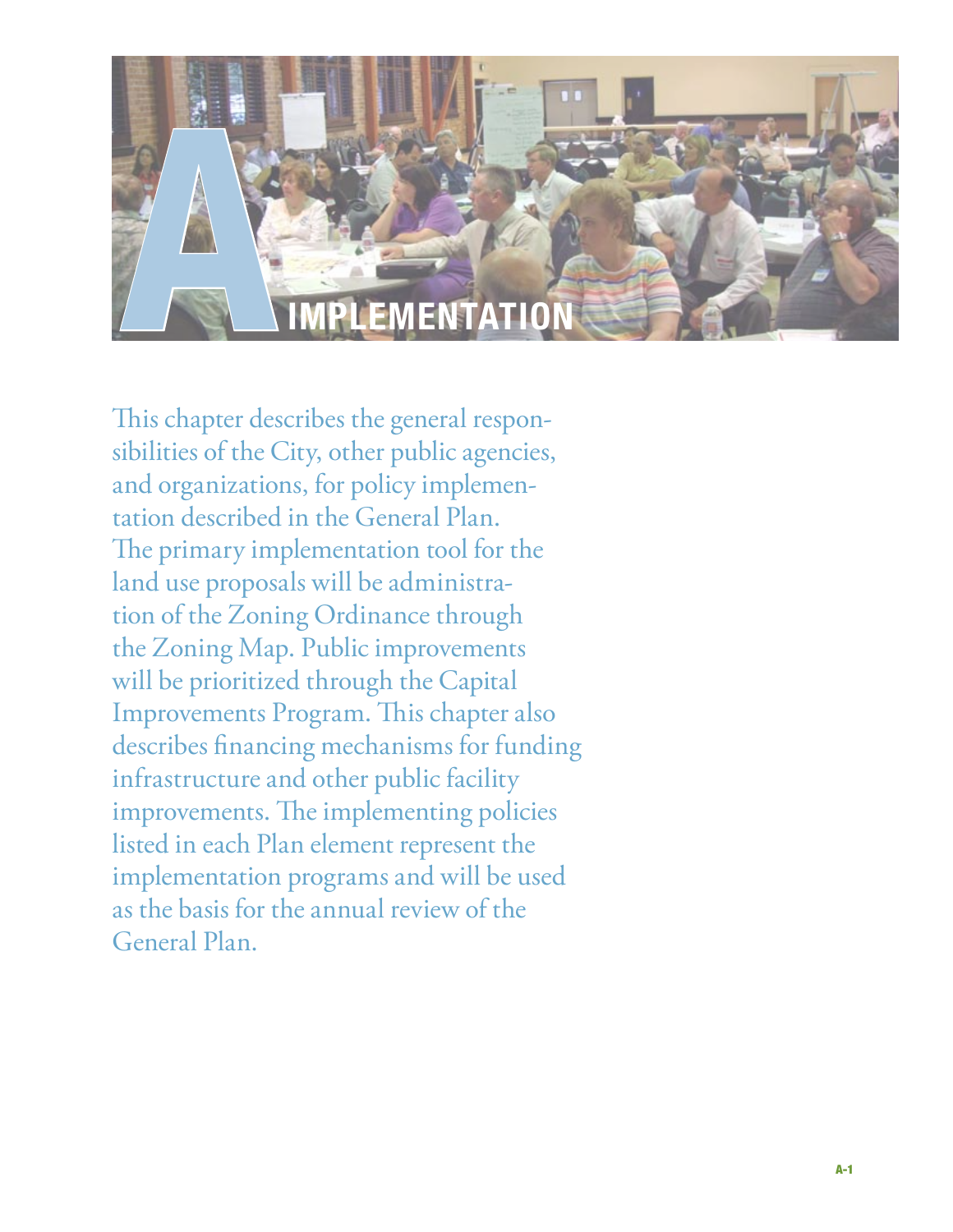# A.1 Responsibilities

Implementing the General Plan will involve the City Council, the Planning Commission, other City boards and commissions, and City departments. The City also will need to consult with San Joaquin County departments, adjacent cities, and other public agencies about implementation proposals that affect their respective areas of jurisdiction. The principal responsibilities that City officials and staff have for Plan implementation are briefly summarized below.

# **City of Lodi**

#### **City Council**

The City Council establishes local laws, sets policies, approves programs, appropriates funds, and supervises the operations of City government. The City Council appoints the City Manager who is its key staff advisor and has overall responsibility for the day-to-day implementation of the Plan. The City Council also appoints the Planning Commission and other boards and commissions established under the Municipal Code.

The City Council is responsible for adoption of the General Plan and any amendments to it. The City Council will set implementation priorities and approve the Zoning Map and Zoning Ordinance, consistent with the General Plan, and a Capital Improvement Program and budget to carry out the Plan. The Council also approves development projects consistent with the General Plan.

#### **Planning Commission**

Acting as the City zoning body, the Planning Commission has the power to advise the City Council on many critical actions related to the General Plan including to: prepare, review, and revise the General Plan; implement the General Plan through the administration of specific plans and Zoning and Subdivision ordinances; annually review the City's Capital Improvement Program for consistency with the General Plan; promote the public awareness of the Plan and relevant regulations; consult with and advise public officials and agencies, public

utility companies, civic, educational, professional, and other organizations, and community members concerning implementation of the Plan; and promote the coordination of local plans and programs with those of other public agencies.

#### **City Attorney Office**

The City Attorney is the legal advisor for the City Council, the City Manager, City officials, and department heads. The City Attorney represents the City in litigation and reviews all legal documents, including ordinances, resolutions, leases, contracts, and deeds, and approves each as to form.

#### **Community Development Department**

The Community Development Department has primary responsibility for administering the laws, regulations and requirements that pertain to the physical development of the city. Tasks include administering planning and building permit procedures, providing public information, performing building and code enforcement inspections, maintaining complete public records on planning and building projects and issuing necessary permits, certificates, approvals and enforcement citations. Finally, the Department will have the primary responsibility for preparing the annual report on the General Plan. (These reporting requirements are described in Chapter 1: Introduction.)

#### *Planning Division*

The Planning Division performs two major activities: current and advanced planning. Specific duties related to General Plan implementation include preparing zoning and subdivision ordinance amendments, reviewing development applications, making reports and recommendations on planning and land use, zoning, subdivisions, design review, development plans and environmental controls. Planning staff work with developers to help them meet the standards adopted by the City Council. The Planning Division provides staff to the Planning Commission and the Site Plan & Architectural Review Committee.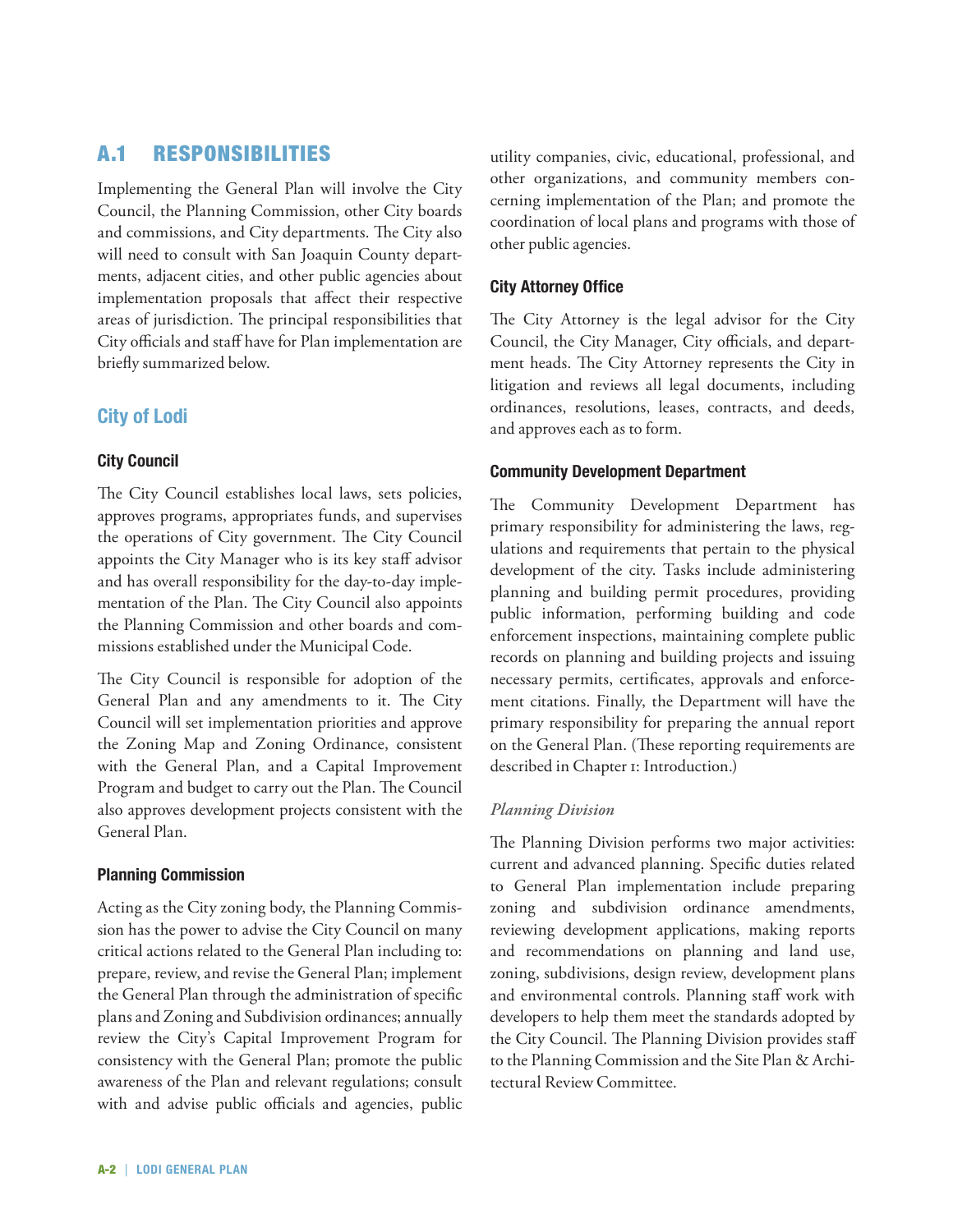#### *Building Division*

This Division provides implementation assistance with regard to the Uniform Building, Plumbing, and Electrical Codes for contractors, developers, and property owners. The Division guides people in meeting the requirements for building construction. The Division will also be responsible for advising code changes, such as enabling green building and sustainability measures.

#### *Neighborhood Services Division*

The efforts of this Division provide for the overall coordination of services and programs for neighborhood improvement. Particular emphasis is focused on the improvement and maintenance of housing. A major effort of this division is the administration of the City's Community Development Block Grant program and related federal and state housing initiatives. The staff works closely with the Lodi Improvement Committee in developing programs to improve the quality of life for Lodi residents.

#### **Electric Utility Department**

The Electric Utility Department is responsible for acquiring power supply and managing a system of poles, transformers, and lines to distribute that supply throughout the City. The Department will lead implementation of energy conservation programs and renewable energy policies as specified in the General Plan.

#### **Internal Services Department**

The Finance Division is responsible for managing all financial aspects of City finance operations. The Division provides financial and other support services including: financial planning, preparation of the Financial Plan and Budget document, accounting, cashier services, investment, billing and tax administration, purchasing, collection services and mail processing. The Division is responsible for preparation and management of the Annual Budget and Annual Financial Report. The Division also complies with state and federal requirements involving filing of reports and information regarding City finances.

#### **Fire Department**

The Lodi Fire Department provides a wide range of emergency and non-emergency services to the citizens of the community. These services include: fire suppression, emergency medical services, hazardous materials response, technical rescue, fire prevention, public education, and related safety services. Along with the Police Department, the Fire Department is responsible for implementing public safety policies described in the Growth Management and Infrastructure, and Safety elements.

#### **Parks and Recreation**

The Parks and Recreation Department manages the City's parks, open space, and recreation facilities and operates year-round leisure, and community services programs. The Department will have the lead role in programming of park and open spaces and other implementing policies outlined in the Parks, Open Space, and Recreation Element. Assisting the Department in an advisory capacity is the Council-appointed Parks and Recreation Commission.

# **Police Department**

The Police Department's basic responsibility is to protect and serve the public and property within Lodi. The Department has several specialized units, such as investigations, narcotics, gang intelligence, drug suppression, crime prevention, K-9, Special Weapons and Tactics, and traffic units. Along with the Fire Department, the Police Department is responsible for implementing public safety policies described in the Growth Management and Infrastructure, and Safety elements.

#### **Public Works Department**

The Public Works Department is composed of five divisions providing a variety of services in the City in terms of infrastructure, utilities, and transit. The Department also oversees the solid waste collection franchise and manages most property acquisitions. The Department will take the lead in the implementation of many of the General Plan's sustainability initiatives. It will also have specific implementation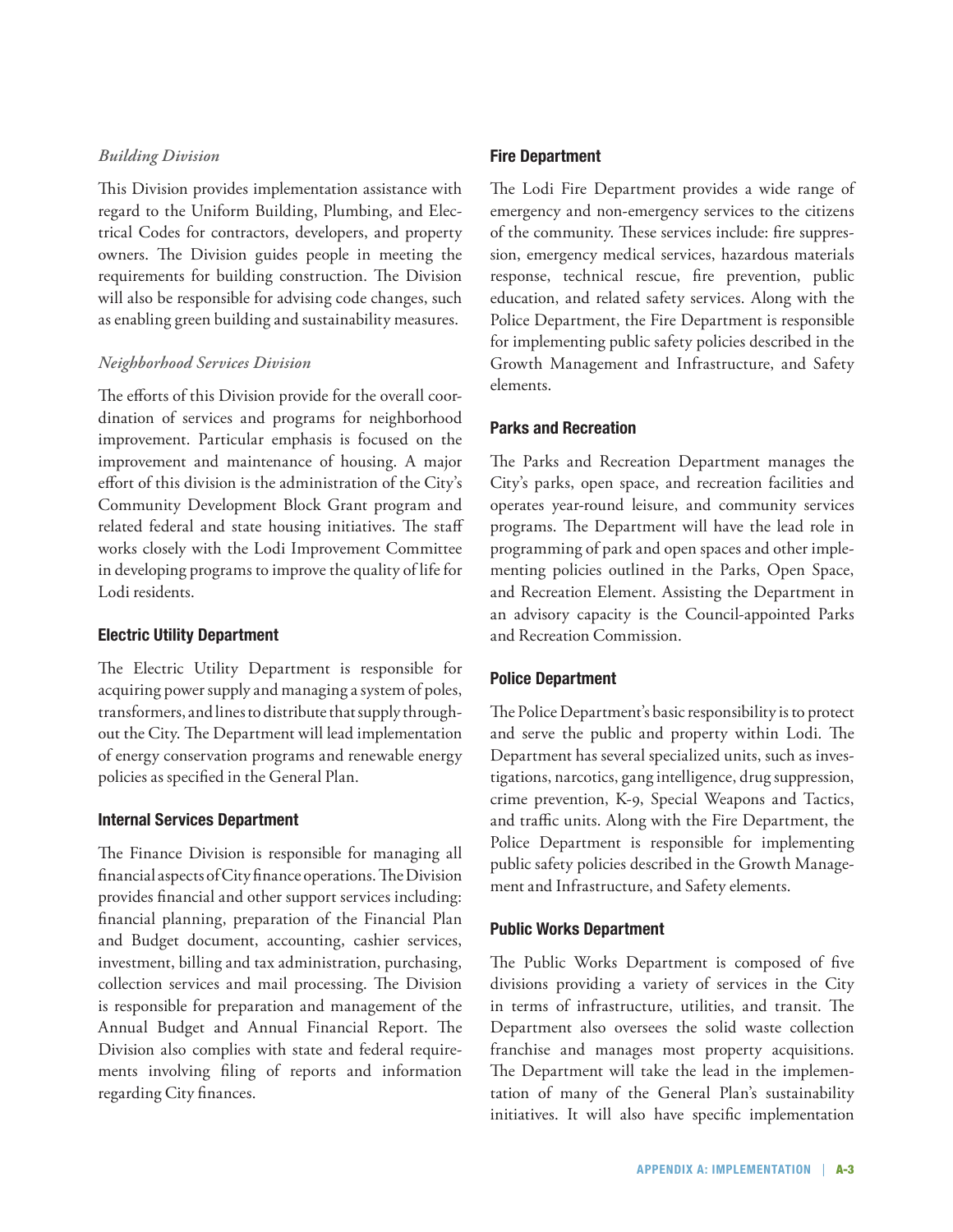responsibilities for portions of the Land Use; Growth Management and Infrastructure; Transportation; Conservation; Community Design and Livability; and Safety elements.

#### *Engineering Division*

The Engineering Division plans, designs, prepares plans and specifications, and oversees the construction of streets, traffic signals, storm drains, sanitary sewers, City wells, and water lines.

#### *Street Division*

The Street Division is responsible for the street and storm drain facilities, which includes general maintenance and repairs to streets, curbs, gutters, sidewalks, storm drain lines, pumping stations, traffic and street name signs, and traffic signals. This division is also responsible for street sweeping, graffiti removal, and tree planting and trimming.

#### *Water/Wastewater Division*

The Water/Wastewater Division maintains the City wells, water mains, water meters, wastewater mains, and pumping stations. The City's White Slough Water Pollution Control Facility on Thornton Road is also part of this Division. The Division also conducts public education on water quality and conservation.

# *Fleet and Facilities Division*

The Fleet and Facilities Division has the responsibility of maintaining City Hall, Carnegie Forum, the Public Safety Building, the Municipal Service Center, and other public buildings. It oversees all phases of remodeling and construction projects on these buildings and does the general maintenance and repair of heating, air conditioning, electrical, and mechanical systems within most City buildings. This Division also maintains most City vehicles and major equipment.

#### *Transit Division*

The Transit Division is responsible for the City's transit system, which is operated by a contractor, and for obtaining transportation funding.

#### **Community Center**

This department provides development and implementation of programming related to the City's community center at Hutchins Street Square, including arts, culture, and recreation activities.

#### **Other Boards and Committees**

The City has established several other boards and committees, some of which will be involved in Plan implementation in their respective areas of expertise. These may include: Greater Lodi Area Youth Commission, Library Board of Trustees, Lodi Arts Commission, Lodi Improvement Committee, Lodi Senior Citizens Committee, Parks and Recreation Commission, and Site Plan and Architectural Review Committee. The General Plan does not envision any substantive change in the responsibilities assigned to these boards and committees. Each body may be administering new or amended regulations adopted pursuant to Plan policies; actions will need to be consistent with the General Plan.

# **Regional, State, Federal, and Private**

# **Lodi Unified School District**

The Lodi Unified School District, led by the School Board, manages the public schools in the Lodi, as well as North Stockton, Woodbridge, Victor, Lockeford, and Clements. Within the School District, the Facilities and Planning Department identifies the need for new schools, determines school site locations, plans and constructs modernization projects and additions to existing schools, and builds new facilities as approved by the Board of Education. The department is also responsible for enrollment projections and school attendance boundaries. Joint-use of parks and playgrounds, as proposed in the Parks, Open Space, and Recreation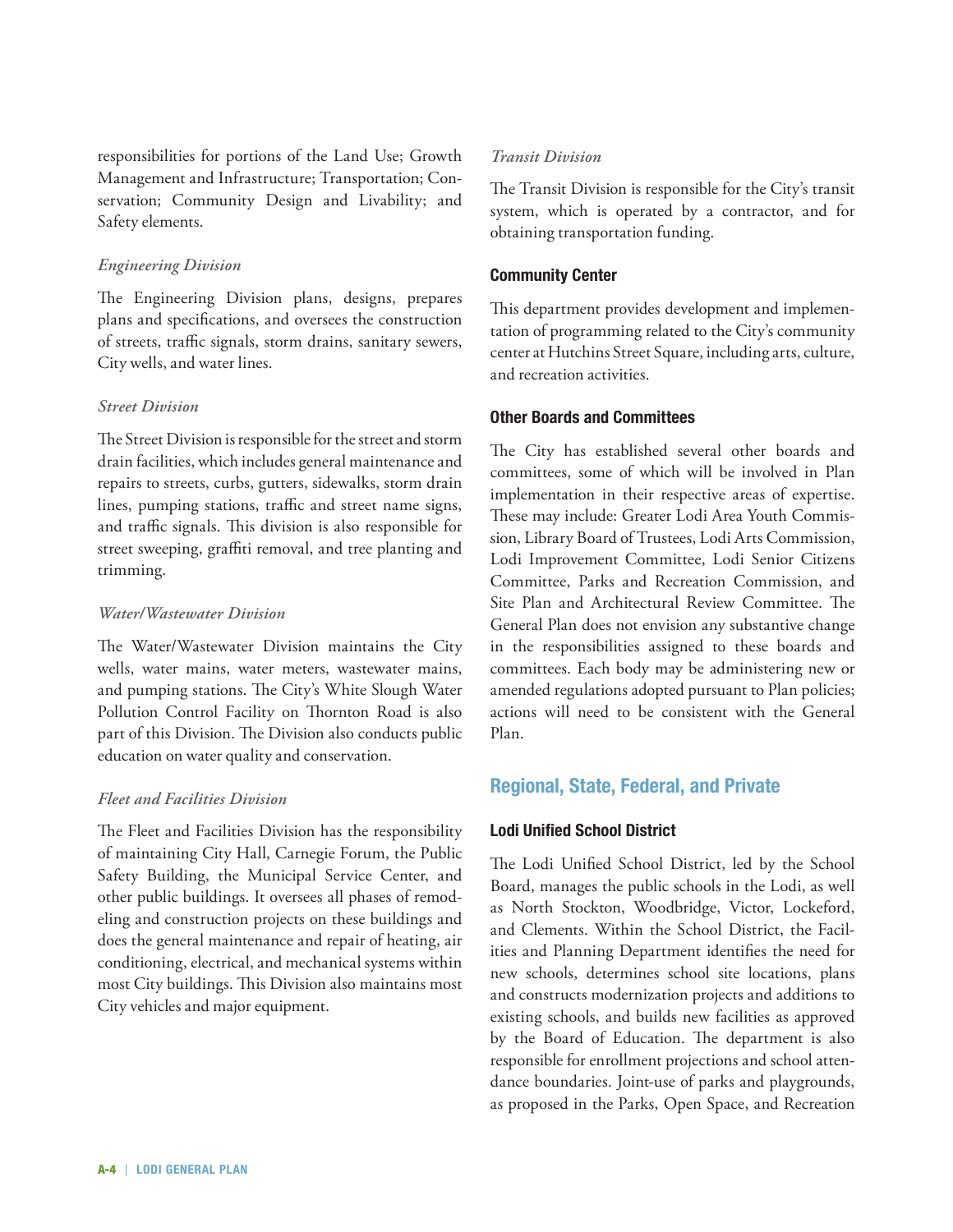Element, and school facility needs and precise locations discussed in the Growth Management and Infrastructure Element will require coordination between the School District and the Planning Division.

#### **San Joaquin County**

San Joaquin County contains seven cities, including Lodi, as well as unincorporated land. Its Board of Supervisors has jurisdiction only in the unincorporated portions of the county. The County initiates a variety of programs, including health and human services, emergency management, and recreation. Beginning in 2008, the County initiated a General Plan Update. This Plan will include broad goals, policies and implementation actions on subjects including land use, economic development, transportation, infrastructure, agriculture, and environmental resources. Coordination with San Joaquin County will be important regarding any regional planning implications and the establishment and maintenance of an agricultural/open space buffer in the Armstrong Road Agricultural/Cluster Study Area.

#### **San Joaquin Council of Governments**

The San Joaquin Council of Governments (SJCOG) serves as the regional transportation planning agency (a State designation), the region's metropolitan planning organization (a federal designation), and the local transportation authority. SJCOG is responsible for the Regional Transportation Plan, a comprehensive plan covering transit, roads, airports, ports, rail, bicycle and pedestrian facilities. It administers funds to local jurisdictions and transit agencies, including the local transportation sales tax program (Measure K), based on this Plan. SJCOG also oversees the Multi-Species Habitat and Open Space Conservation Plan for San Joaquin County. Lastly, SJCOG collaborated with each of the region's eight counties, the San Joaquin Valley Air Pollution Control District, and the Great Valley Center on the San Joaquin Valley Blueprint Planning Process, a regional land use program projected through the year 2050.

#### **Woodbridge Irrigation District**

The Woodbridge Irrigation District (WID) provides water to agricultural customers in Woodbridge, Thornton and areas west and south of Lodi. WID has water rights to 60,000 acre-feet per year, provided that Pardee Reservoir has sufficient inflow. In addition to agricultural customers, the City has an agreement with WID to purchase 6,000 acre-feet per year of surface water to supplement groundwater supplies; and to maintain the Storm Drainage Discharge Agreement governing City drainage discharges to the WID. The District owns and operates a canal that runs through the city, which the General Plan identifies as a potential walking and biking trail. It will be essential that the City coordinate with the District about this amenity, surface water supplies, and storm drainage discharge, as described in the Growth Management and Infrastructure Element.

# **San Joaquin Regional Transit District**

San Joaquin Regional Transit District provides public transit services in the county, including bus routes offering service between downtown Lodi and Stockton.

# **Union Pacific Railroad and Central California Traction Company**

Union Pacific owns the right-of-way along the northsouth railroad tracks adjacent to Sacramento Street. The rail line serves 23 western states as well as Mexico and Canada. The Central California Traction Company is the short line operator for the Port of Stockton. Located along the eastern edge of the city, the line operates 52 miles of freight service between Stockton and Lodi. The City must coordinate with Union Pacific and the Central California Traction Company about crossings and noise mitigations that the City pursues as part of the General Plan.

#### **Amtrak**

Amtrak provides national passenger rail service and serves Lodi with a station located downtown, on Sacramento Street. The San Joaquin route serves Lodi Station, with destinations in Oakland, Sacramento, and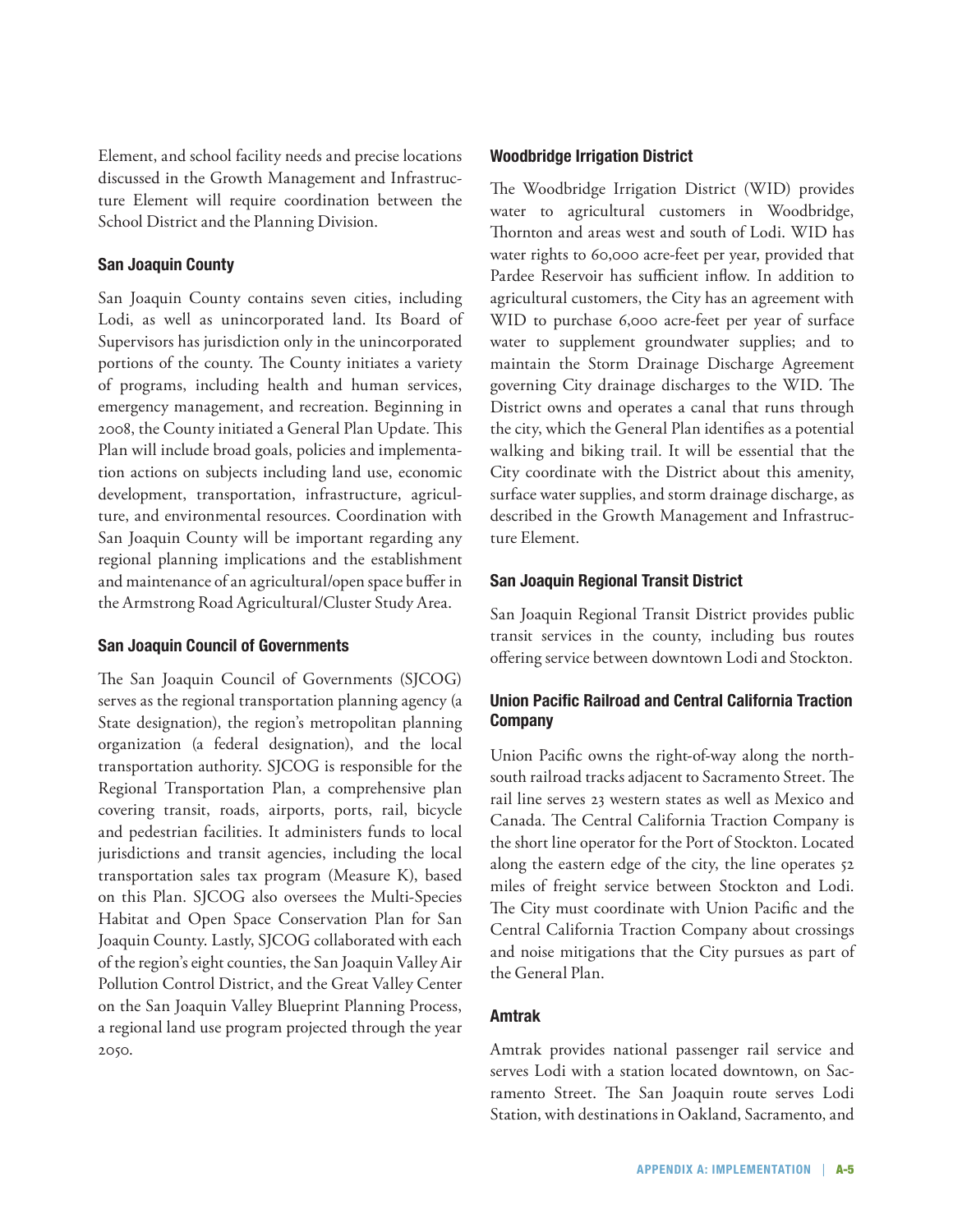Bakersfield. In 2009, six trains (or thruway motorcoach buses) operated each day.

# **California Department of Public Health**

California Department of Public Health is responsible for monitoring and identifying community health problems; investigating health hazards in the community; and partnering with communities to educate and empower community members to maintain healthy behaviors. Regulations and programs provided by this agency will affect implementation of the General Plan's water quality policies.

# **Altamont Commuter Express**

The Altamont Commuter Express (ACE) is a commuter train that runs between Stockton and San Jose. The San Joaquin Regional Rail Commission is the owner/ operator for the ACE service, overseeing the day-to-day management, planning and support services necessary to operate the trains. As Lodi improves access to rail and transit ridership increases, cooperation with this agency will be essential.

# **Central Valley Regional Water Quality Control Board**

The purpose of California's Regional Water Quality Control Boards are to protect the quality of the waters within the for all beneficial uses. This duty is implemented by formulating and adopting water quality plans for specific ground or surface water basins and by prescribing and enforcing requirements on all agricultural, domestic and industrial waste discharges.

# **California Department of Transportation**

The Department of Transportation, or "Caltrans", is the State agency that owns and operates freeways and state routes that provide access to and through the city, including I-5, State Route (SR) 99 and SR-12 (Kettleman Lane). Coordination between the City and Caltrans is critical, particularly along Kettleman Lane and highway interchanges.

# **California Environmental Protection Agency**

The California Environmental Protection Agency is charged with developing, implementing and enforcing the state's environmental protection laws that ensure clean air, clean water, clean soil, safe pesticides, and waste recycling and reduction. It includes several sub agencies that have jurisdiction over environmental elements in Lodi, including:

- • Department of Toxic Substance Control;
- Regional Water Quality Control Board (RWQCB): Lodi is part of the Central Valley RWQCB;
- • Air Resources Board; and
- • California Integrated Waste Management Board.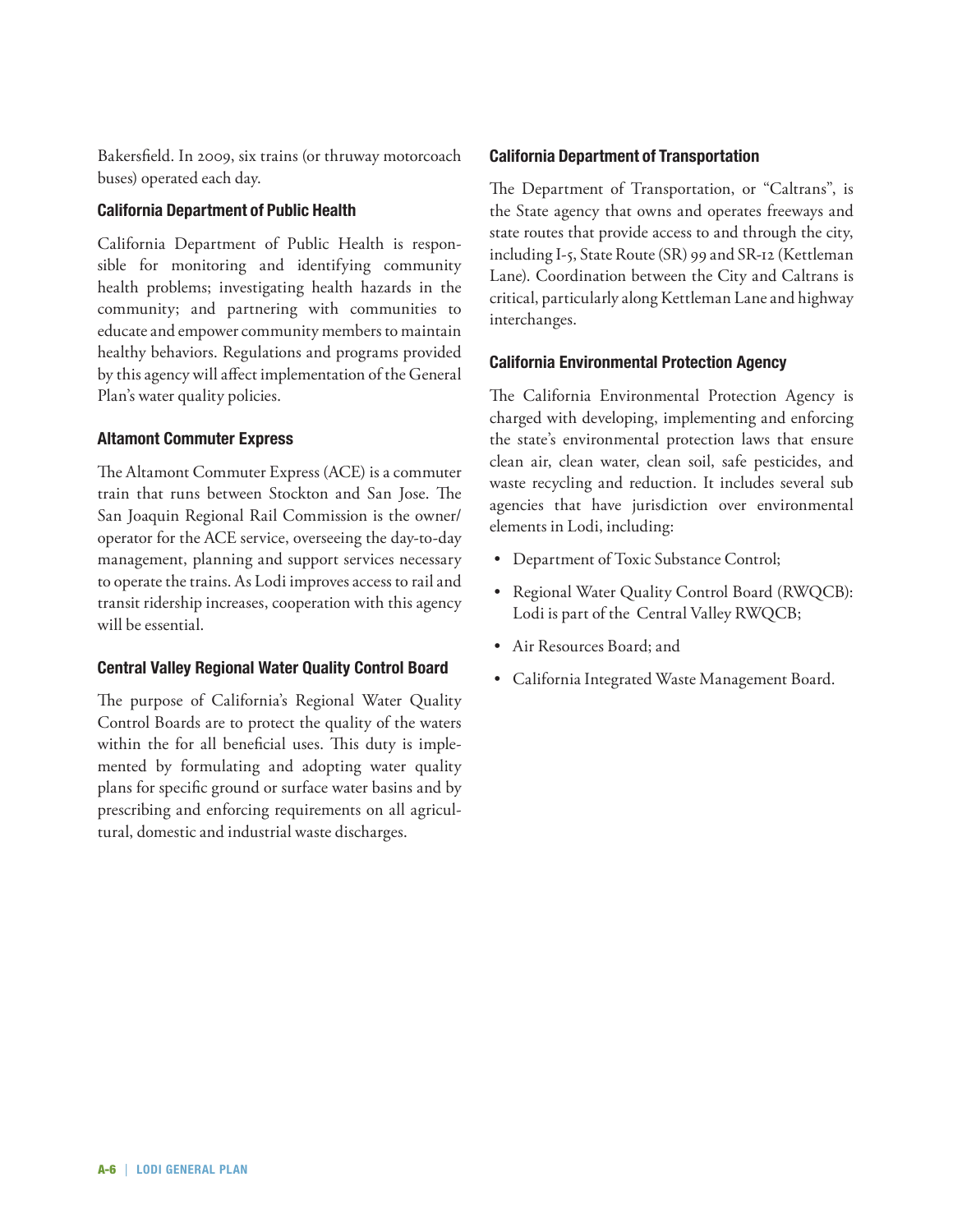# A.2 The Plan and Regulatory **SYSTEM**

The City will use a variety of regulatory mechanisms and administrative procedures to implement the General Plan. Under California law, Lodi is required to have the Zoning Ordinance be consistent with the General Plan. In fact, the consistency requirement is the keystone of Plan implementation. Without a consistency requirement, there is no assurance that Plan policies will be implemented and that environmental resources earmarked for protection in the Plan will be preserved. Other regulatory mechanisms, including subdivision approvals, building and housing codes, capital improvement programs, and environmental review procedures will be used to implement Plan policies. The General Plan will also serve as a basis for action on individual development applications, which must be found to be consistent with the General Plan if they are to be approved.

# **Zoning Regulations**

The City's Zoning Ordinance (contained in Title 17 of the Municipal Code) will translate plan policies into specific use regulations, development standards, and performance criteria that will govern development on individual properties. The General Plan establishes the policy framework, while the Zoning Ordinance prescribes standards, rules, and procedures for development. The Zoning Map will provide more detail than the General Plan Diagram.

The use regulations and development standards for existing zoning districts will need to be amended to conform to Plan policies. The City will bring both the Zoning Ordinance and the Zoning Map into conformance with the General Plan. When the General Plan is amended in the future, the Zoning Ordinance and Zoning Map also may need to be amended to maintain consistency between the Plan and zoning.

# **Subdivision Regulations**

No subdivision of land may be approved under California law and the City's Subdivision Regulations unless its design and proposed improvements are found to be consistent with the General Plan. The City's Subdivision Regulations (contained in Title 16 of the Municipal Code) will need to be updated to conform to the updated General Plan policies.

# **Building and Housing Codes**

No building permit may be issued under California law (Gov. Code Section 65567) unless the proposed development is consistent with the City's open space plan (contained in the Parks, Open Space, and Recreation Element and the Conservation Element).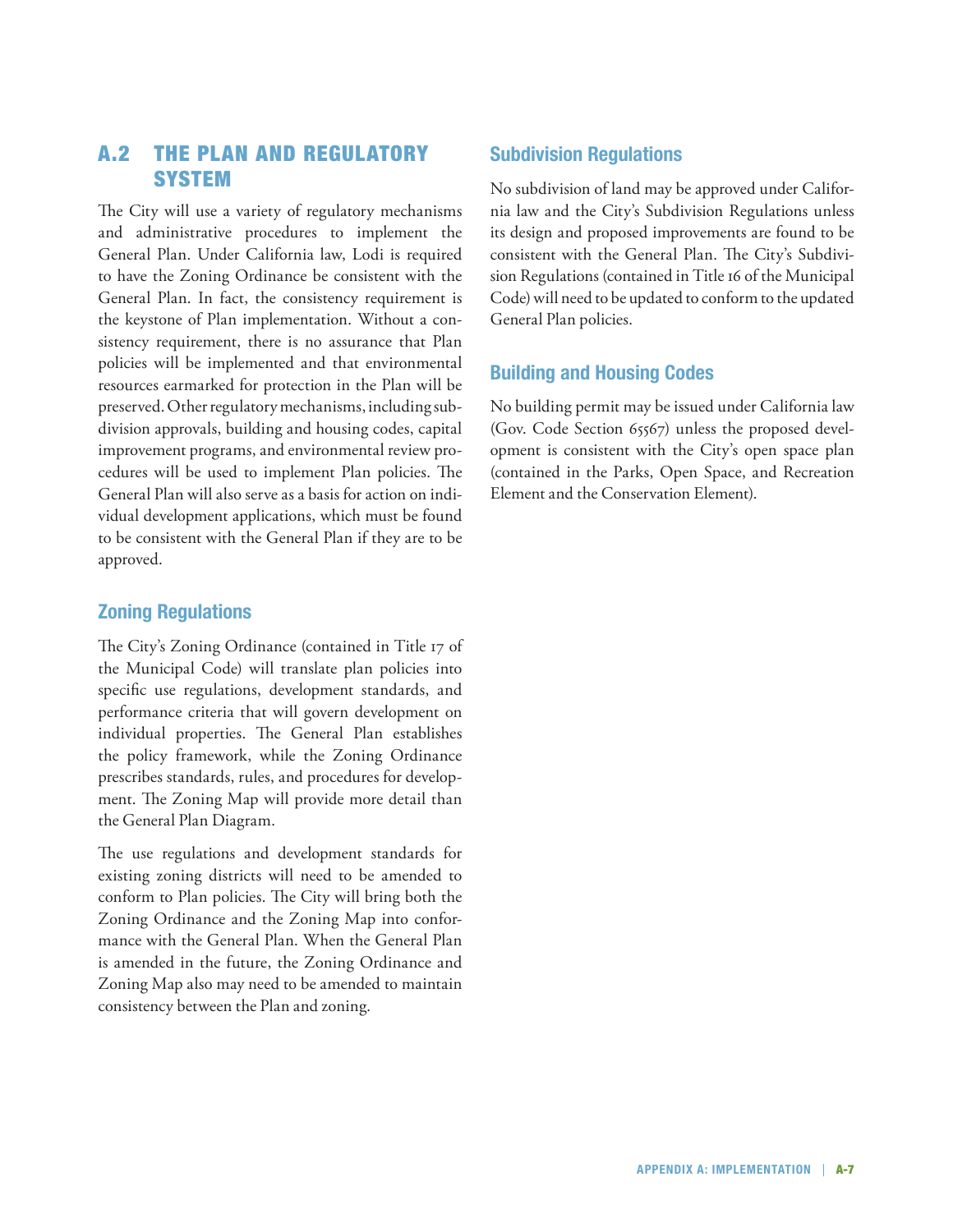# A.3 PolicY IMplementation

Table A-1 on the following pages summarizes implementing policies presented in each element of the General Plan. (Note, the Housing Element contains its own implementation program.) Each policy has one or more corresponding responsible agencies or City departments. These are coded as shown in the "Implementation Responsibilities" table below. In the final column of Table A-1, an implementation schedule specifies the short- or long-term nature of implementation actions: ongoing, 0-5 years, 6-10 years, or 11-20 years.

As discussed in Chapter 1: Introduction, the City is required to submit an annual report to the City Council and the State regarding the status of the General Plan and progress in its implementation. This section can be used to monitor and report on this progress.

#### **Implementation Responsibilities**

| DEPARTMENT/AGENCY                                                        | <b>CODE</b>  |
|--------------------------------------------------------------------------|--------------|
| <b>City of Lodi</b>                                                      |              |
| City Council                                                             | CС           |
| <b>Planning Commission</b>                                               | РC           |
| City Attorney's Office                                                   | CA           |
| City Manager's Office                                                    | СM           |
| Community Development Department                                         | CD           |
| <b>Planning Division</b>                                                 | PL           |
| <b>Building Division</b>                                                 | BL           |
| Neighborhood Services Division                                           | <b>NS</b>    |
| <b>Electric Utility Department</b>                                       | EU           |
| Internal Services Department                                             | IS           |
| Fire Department                                                          | <b>FD</b>    |
| Parks and Recreation                                                     | PR.          |
| <b>Police Department</b>                                                 | <b>PD</b>    |
| <b>Public Works Department</b>                                           | <b>PW</b>    |
| <b>Engineering Division</b>                                              | ED           |
| Water/Wastewater Division                                                | <b>WW</b>    |
| <b>Fleet and Facilities Division</b>                                     | FF           |
| <b>Transit Division</b>                                                  | TR           |
| Community Center                                                         | COM          |
| Regional, State, Federal, and Private                                    |              |
| Lodi Unified School District                                             | LUSD         |
| San Joaquin County                                                       | SJC          |
| San Joaquin Council of Governments                                       | SJCOG        |
| Woodbridge Irrigation District                                           | <b>WID</b>   |
| San Joaquin Regional Transit District                                    | <b>SJRTD</b> |
| Union Pacific Railroad and Central California<br><b>Traction Company</b> | UP           |
| Amtrak                                                                   | <b>AMTRK</b> |
| <b>Altamont Commuter Express</b>                                         | <b>ACE</b>   |
| California Department of Public Health                                   | CDPH         |
| Central Valley Regional Water Quality Control<br>Board                   | CVRWQCB      |
| California Department of Transportation                                  | DOT          |
| California Environmental Protection Agency                               | EPA          |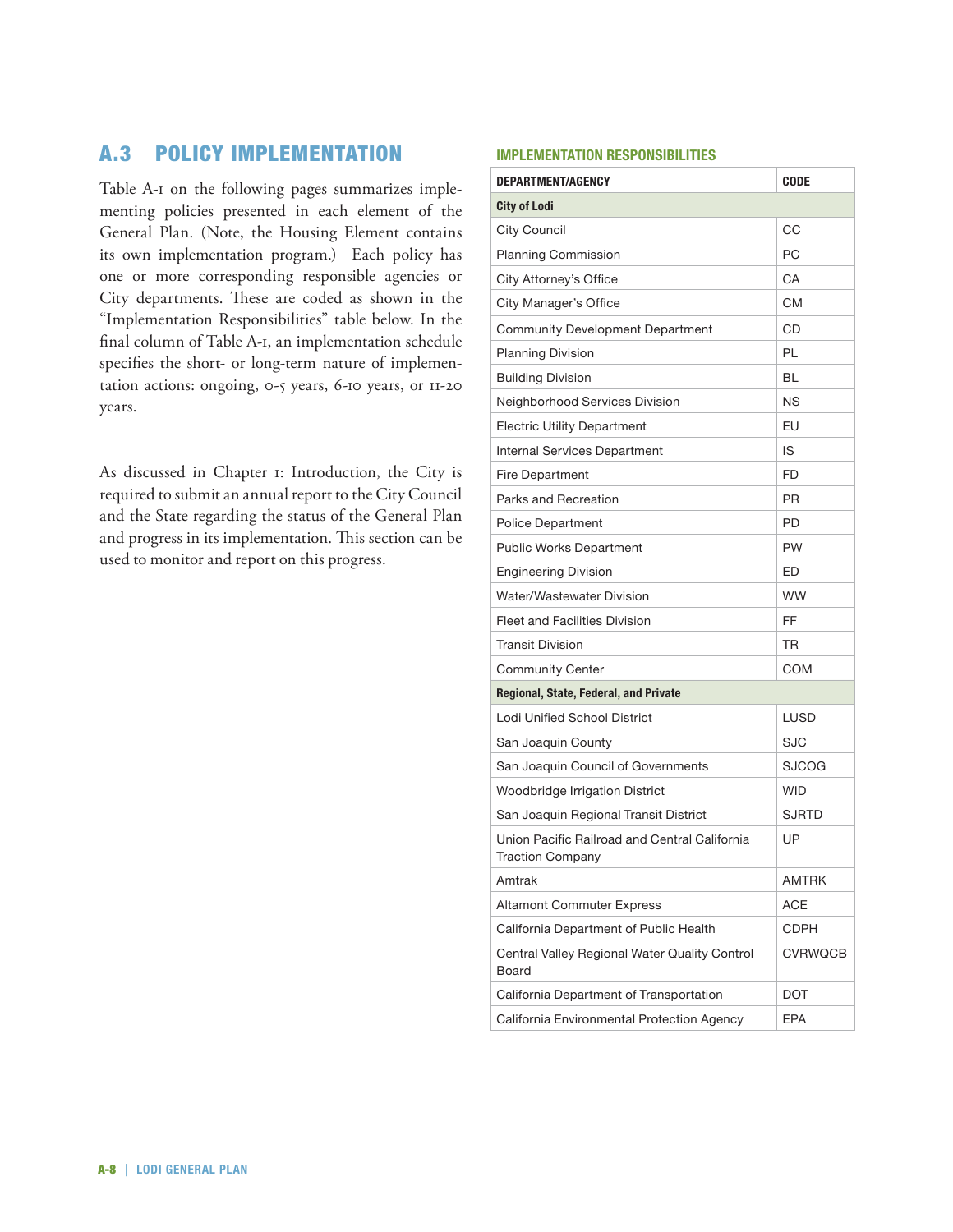#### **Table A–1: Implementation MAtrix**

|                            |                                                                                                                                                                                                                                                                     |                       |              |              | <b>IMPLEMENTATION SCHEDULE</b> |                  |
|----------------------------|---------------------------------------------------------------------------------------------------------------------------------------------------------------------------------------------------------------------------------------------------------------------|-----------------------|--------------|--------------|--------------------------------|------------------|
| <b>POLICY#</b>             | <b>POLICY</b>                                                                                                                                                                                                                                                       | <b>RESPONSIBILITY</b> | ONGOING      | 0-5 YRS      | 6-10 YRS                       | <b>11-20 YRS</b> |
| <b>Chapter 2: Land Use</b> |                                                                                                                                                                                                                                                                     |                       |              |              |                                |                  |
| LU-P1                      | Update the City's Zoning Ordinance and Subdivision Regulations contained in the Municipal Code for<br>consistency with the General Plan, including the General Plan Diagram.                                                                                        | PL, PC, CC            |              | ✓            |                                |                  |
|                            | Zoning changes that will need to be made include:                                                                                                                                                                                                                   |                       |              |              |                                |                  |
|                            | • Establishment of new base districts, consistent with the land use classifications in the General Plan,<br>such as for mixed-use centers, corridors and downtown; and                                                                                              |                       |              |              |                                |                  |
|                            | . New development regulations that reflect policy direction contained throughout the General Plan (e.g.<br>parking standards).                                                                                                                                      |                       |              |              |                                |                  |
| LU-P2                      | Require sites designated for mixed-use development downtown, corridors, and in new neighborhood<br>centers to be developed with a variety of residential and non-residential uses, in accordance with the<br>General Plan designation.                              | PL, PC                | $\checkmark$ |              |                                |                  |
| LU-P3                      | Do not allow development at less than the minimum density prescribed by each residential land use<br>category, without rebalancing the overall plan to comply with the "no net loss provisions of state housing<br>law."                                            | PL, PC                | $\checkmark$ |              |                                |                  |
| $LU-P4$                    | Maintain the highest development intensities downtown, and in mixed-use corridors and centers, with<br>adequate transition to Low-Density Residential neighborhoods.                                                                                                | PL, PC                | $\checkmark$ |              |                                |                  |
| $LU-PS$                    | Maintain a centralized economic development and land information system to continually monitor land<br>use availability, ensuring sufficient land for appropriate use designations, development intensities and<br>locations.                                       | PL                    |              | $\checkmark$ |                                |                  |
| $LU-P6$                    | Locate new medium- and high-density development adjacent to parks or other open space, in order<br>to maximize residents' access to recreational uses; or adjacent to mixed-use centers or neighborhood<br>commercial developments, to maximize access to services. | PL, PR                | $\checkmark$ |              |                                |                  |
| LU-P7                      | Encourage new neighborhood commercial facilities and supermarkets in locations that maximize acces-<br>sibility to all residential areas.                                                                                                                           | <b>PL</b>             | $\checkmark$ |              |                                |                  |
| LU-P8                      | Permit child-care centers in all districts except Industrial.                                                                                                                                                                                                       | PL                    | $\checkmark$ |              |                                |                  |
|                            | • Regulations would also need to be in accordance with criteria for family day care homes established<br>in Chapter 3.4 and Chapter 3.6, Division 2 of the California Health and Safety Code.                                                                       |                       |              |              |                                |                  |
| LU-P9                      | Focus new business park growth in the southeast portion of the city and new industrial growth along the<br>two railroad lines, as shown in the Land Use Diagram.                                                                                                    | PL, PC                | $\checkmark$ |              |                                |                  |
| <b>LU-P10</b>              | Allow employee-serving amenities and services such as restaurants, cafes, dry cleaners, and other<br>complementary uses in Business Park areas.                                                                                                                     | PL                    | $\checkmark$ |              |                                |                  |
| <b>LU-P11</b>              | Promote clustering of industrial uses into areas that have common needs and are compatible in order to<br>maximize their efficiency. Work closely with industry contacts to identify specific needs to be addressed<br>through development standards.               | PL, CM, PC            | $\checkmark$ |              |                                |                  |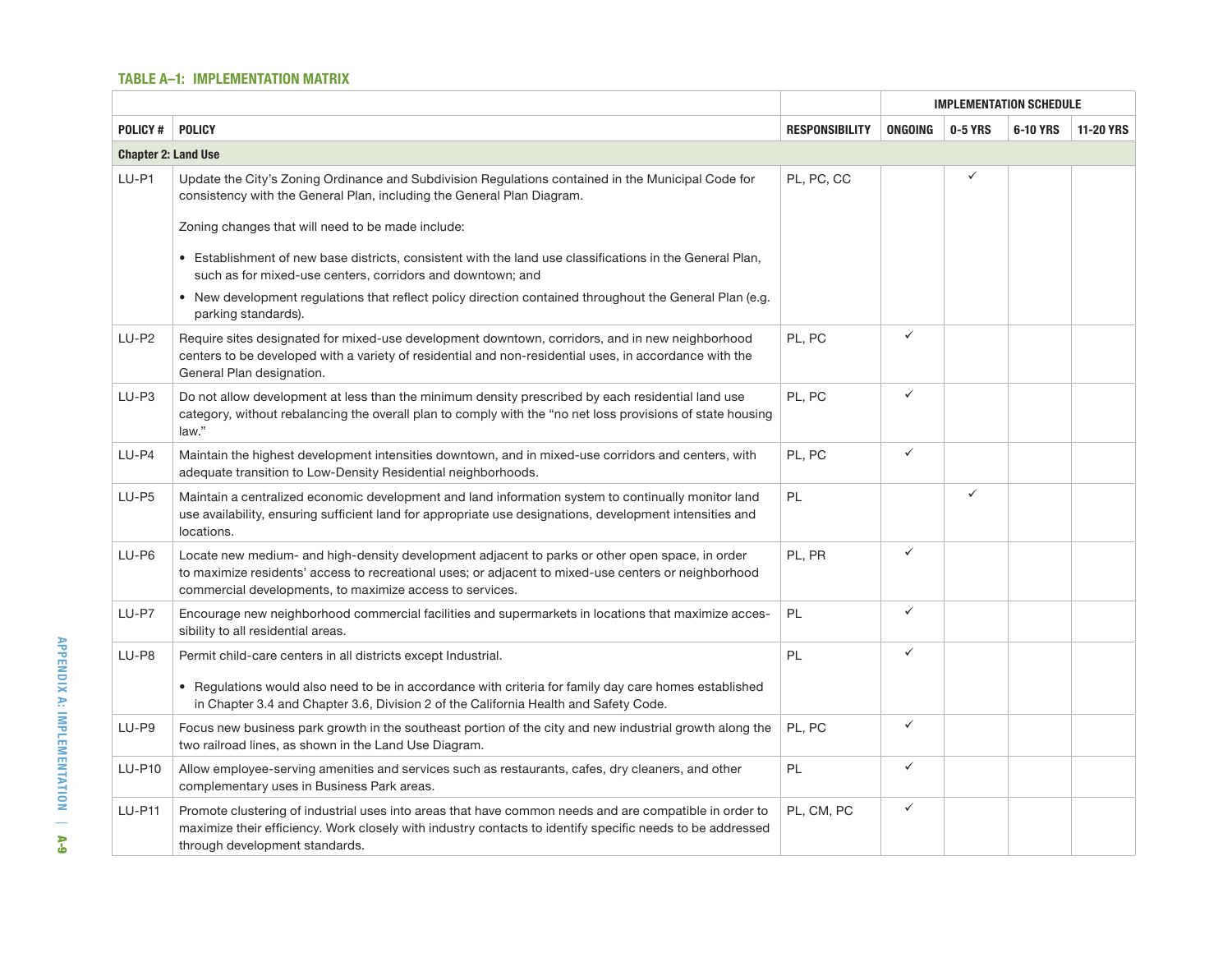|                |                                                                                                                                                                                                                                                                                                              |                       |              | <b>IMPLEMENTATION SCHEDULE</b> |          |                  |
|----------------|--------------------------------------------------------------------------------------------------------------------------------------------------------------------------------------------------------------------------------------------------------------------------------------------------------------|-----------------------|--------------|--------------------------------|----------|------------------|
| <b>POLICY#</b> | <b>POLICY</b>                                                                                                                                                                                                                                                                                                | <b>RESPONSIBILITY</b> | ONGOING      | 0-5 YRS                        | 6-10 YRS | <b>11-20 YRS</b> |
| <b>LU-P12</b>  | Prioritize economic development activities on potential growth industries that are appropriate for Lodi,<br>including retail and tourism, as well as office/industrial users in need of large parcels.                                                                                                       | <b>CM</b>             | ✓            |                                |          |                  |
| LU-P13         | Continue to publish a handbook and/or fact sheets of permitting procedures and fees for new and exist-<br>ing businesses.                                                                                                                                                                                    | CD,PW                 | ✓            |                                |          |                  |
| <b>LU-P14</b>  | Partner with business and community groups to proactively pursue companies and industries and to<br>implement economic development programs.                                                                                                                                                                 | <b>CM</b>             | $\checkmark$ |                                |          |                  |
| <b>LU-P15</b>  | Continue efforts to locate a hotel in conjunction with or in proximity to Hutchins Street Square.                                                                                                                                                                                                            | PL, CM                |              | $\checkmark$                   |          |                  |
| <b>LU-P16</b>  | Promote downtown as the center of tourism, business, social, and civic life by directing high intensity<br>office uses, government, and entertainment uses to locate downtown.                                                                                                                               | PL, PC                | ✓            |                                |          |                  |
| <b>LU-P17</b>  | Establish land use regulations and development standards in the Zoning Code to reinforce Downtown's<br>assets and traditional development pattern. These should include:<br>• Extending the Downtown Mixed Use classification to parcels along Main Street on the Eastside to                                | PL, PC                |              | $\checkmark$                   |          |                  |
|                | improve connectivity, while retaining the respective identities of downtown and the Eastside.                                                                                                                                                                                                                |                       |              |                                |          |                  |
|                | • Establishing maximum set-backs or build-to lines for development in areas designated Downtown<br>Mixed Use.                                                                                                                                                                                                |                       |              |                                |          |                  |
|                | • Requiring retail, eating and drinking establishments, or other similar active uses except for sites<br>designated Public at the ground level. Alleyway corners shall be "wrapped" with retail uses as well.                                                                                                |                       |              |                                |          |                  |
| <b>LU-P18</b>  | Encourage medium- and high-density residential development in downtown by permitting residential<br>uses at upper levels; and east and northwest of downtown, as depicted on the Land Use Diagram, by<br>identifying vacant and underutilized sites that are appropriate for redevelopment.                  | PL, PC                |              | $\checkmark$                   |          |                  |
| <b>LU-P19</b>  | Maintain parking regulations for downtown that are lower than elsewhere in the city, reflecting its posi-<br>tion as a pedestrian- and transit-friendly center.                                                                                                                                              | <b>PL</b>             |              | $\checkmark$                   |          |                  |
| <b>LU-P20</b>  | Expand the Downtown Parking District to include the Downtown Mixed Use area in order to consolidate<br>parking areas. Require all development within these boundaries to either meet the established off-street<br>parking requirements or contribute an appropriate share to the Downtown Parking District. | PL. PC. CC            |              | $\checkmark$                   |          |                  |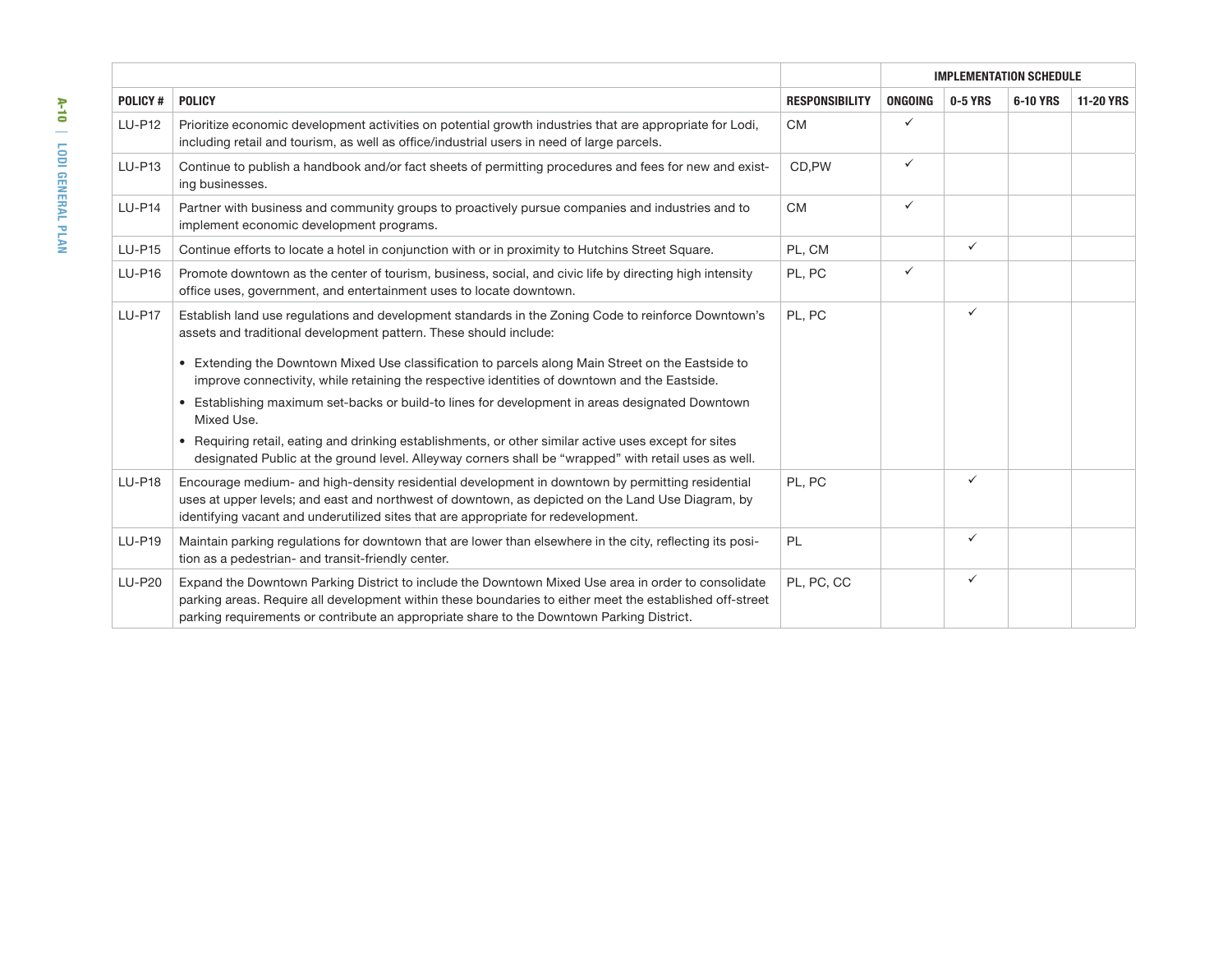|               |                                                                                                                                                                                                                                                                                                                                                                                                                                                                                                        |                       |         | <b>IMPLEMENTATION SCHEDULE</b><br>0-5 YRS<br>6-10 YRS<br>$\checkmark$<br>$\checkmark$<br>$\checkmark$<br>$\checkmark$<br>$\checkmark$<br>$\checkmark$<br>$\checkmark$<br>$\checkmark$ |  |                  |
|---------------|--------------------------------------------------------------------------------------------------------------------------------------------------------------------------------------------------------------------------------------------------------------------------------------------------------------------------------------------------------------------------------------------------------------------------------------------------------------------------------------------------------|-----------------------|---------|---------------------------------------------------------------------------------------------------------------------------------------------------------------------------------------|--|------------------|
| POLICY#       | <b>POLICY</b>                                                                                                                                                                                                                                                                                                                                                                                                                                                                                          | <b>RESPONSIBILITY</b> | ONGOING |                                                                                                                                                                                       |  | <b>11-20 YRS</b> |
| <b>LU-P21</b> | Allow an appropriate range of single uses or mixed-use development, with use requirements/mixes as<br>follows:                                                                                                                                                                                                                                                                                                                                                                                         | PL, PC                |         |                                                                                                                                                                                       |  |                  |
|               | • Kettleman Lane. Allow any mix of uses as permitted within the Mixed Use Corridor classification.<br>Ensure that residential uses are sited at upper levels or, if at ground level, then not directly facing the<br>highly trafficked Kettleman Lane.                                                                                                                                                                                                                                                 |                       |         |                                                                                                                                                                                       |  |                  |
|               | • Cherokee Lane. Require that any new development/redevelopment of sites with Mixed Use<br>designation south of Tokay Street to devote at least one-quarter of the built-up area to commercial<br>or business park uses, while allowing the full spectrum of single or mixed-uses permitted within the<br>designation.                                                                                                                                                                                 |                       |         |                                                                                                                                                                                       |  |                  |
|               | • Lodi and Central avenues. Require any development or redevelopment of sites to have active uses,<br>retail, restaurants, cafes, and personal service establishments fronting the streets at the ground<br>level. A range of compatible uses, such as residential or office, may be located at upper levels and in<br>portions not fronting the streets.                                                                                                                                              |                       |         |                                                                                                                                                                                       |  |                  |
| <b>LU-P22</b> | Promote infill development that maintains the scale and character of established neighborhoods.                                                                                                                                                                                                                                                                                                                                                                                                        | PC, PL                |         |                                                                                                                                                                                       |  |                  |
| LU-P23        | Establish bulk and Floor Area Ratio standards for older residential neighborhoods surrounding Down-<br>town to preserve their character.                                                                                                                                                                                                                                                                                                                                                               | PL                    |         |                                                                                                                                                                                       |  |                  |
| <b>LU-P24</b> | Guide new residential development into compact neighborhoods with a defined Mixed-Use Center,<br>including public open space, a school or other community facilities, and neighborhood commercial<br>development.                                                                                                                                                                                                                                                                                      | PL, PC                |         |                                                                                                                                                                                       |  |                  |
| <b>LU-P25</b> | Require a centrally located Mixed-Use Center within each new residential neighborhood: one west of<br>Lower Sacramento Road and two south of Harney Lane, as shown on the Land Use Diagram. Centers<br>should serve as a focal point for the surrounding neighborhood, be pedestrian-oriented and encourage a<br>mix of uses to serve local needs.                                                                                                                                                     | PL, PC                |         |                                                                                                                                                                                       |  |                  |
| <b>LU-P26</b> | Require a master or specific plan in areas with a Mixed-Use Center and adjacent complementary uses,<br>as a condition of subdivision approval. Uses should include neighborhood commercial, civic and institu-<br>tional uses, parks, plazas, and open space consistent with Land Use Diagram (unless any of these uses<br>are found infeasible and/or alternative locations are available to carry out mixed-use policies). Streets<br>should adhere to the pattern depicted on the Land Use Diagram. | PL, PC                |         |                                                                                                                                                                                       |  |                  |
| <b>LU-P27</b> | Provide for a full range of housing types within new neighborhoods, including minimum requirements for<br>small-lot single family homes, townhouses, duplexes, triplexes, and multi-family housing.                                                                                                                                                                                                                                                                                                    | <b>PL</b>             |         |                                                                                                                                                                                       |  |                  |
|               | Chapter 3: Growth Management and Infrastructure                                                                                                                                                                                                                                                                                                                                                                                                                                                        |                       |         |                                                                                                                                                                                       |  |                  |
| GM-P1         | Define Lodi's southern boundary and establish limits on development to the south through the establish-<br>ment the Armstrong Road Agricultural/Cluster Study Area. Cooperate with San Joaquin County, the San<br>Joaquin County Local Agency Formation Commission and property owners to ensure maintenance of<br>this area as a separator from the City of Stockton.                                                                                                                                 | PC, CC, SJC           |         |                                                                                                                                                                                       |  |                  |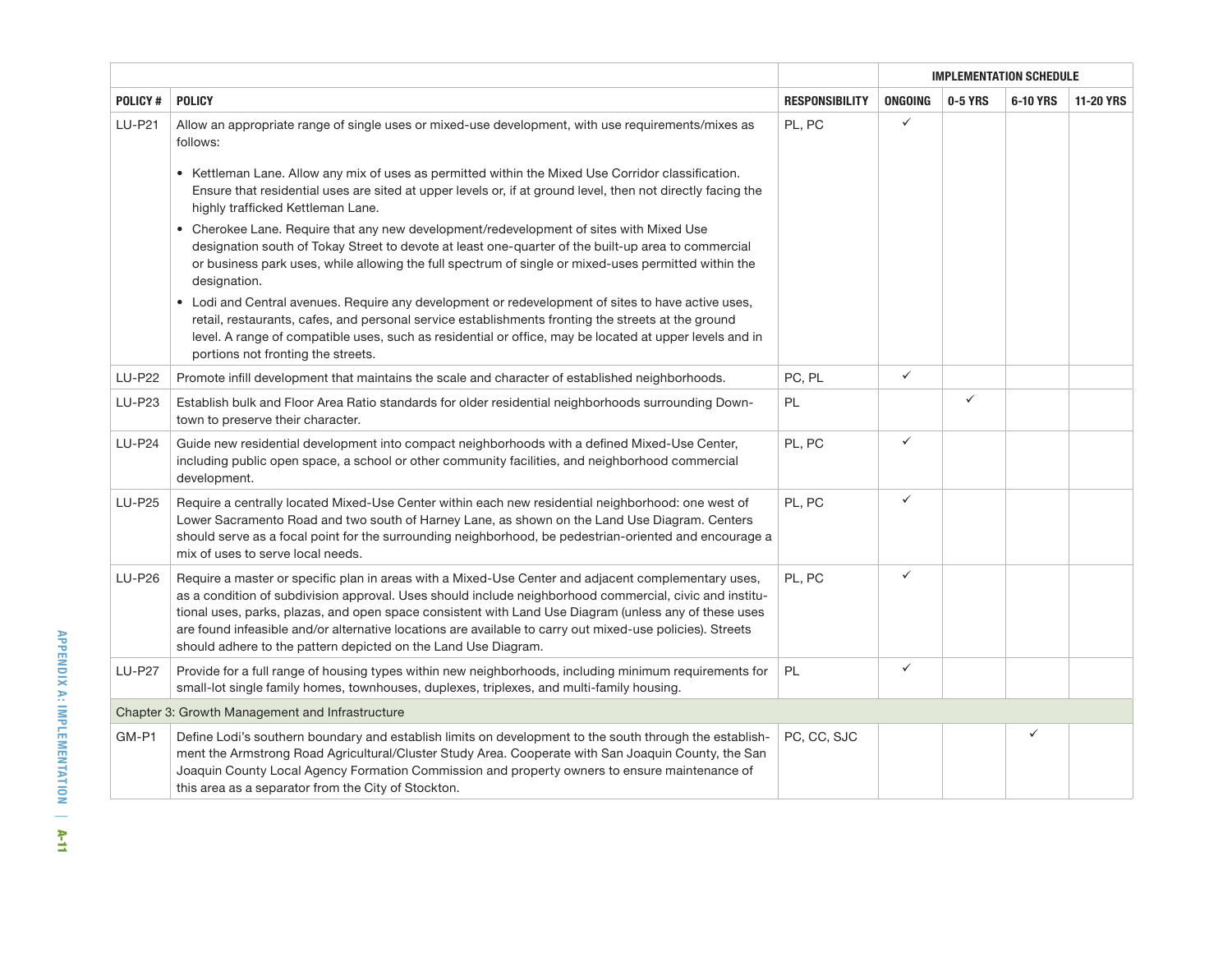|               |                                                                                                                                                                                                                                                                                                                                                                                                                                                                                                                                                                                                                                                                                                              |                       |                |              | <b>IMPLEMENTATION SCHEDULE</b> |                  |
|---------------|--------------------------------------------------------------------------------------------------------------------------------------------------------------------------------------------------------------------------------------------------------------------------------------------------------------------------------------------------------------------------------------------------------------------------------------------------------------------------------------------------------------------------------------------------------------------------------------------------------------------------------------------------------------------------------------------------------------|-----------------------|----------------|--------------|--------------------------------|------------------|
| POLICY#       | <b>POLICY</b>                                                                                                                                                                                                                                                                                                                                                                                                                                                                                                                                                                                                                                                                                                | <b>RESPONSIBILITY</b> | <b>ONGOING</b> | 0-5 YRS      | 6-10 YRS                       | <b>11-20 YRS</b> |
| GM-P2         | Target new growth into identified areas, extending south, west, and southeast. Ensure contiguous<br>development by requiring development to conform to phasing described in Figure 3-1. Enforce phasing<br>through permitting and infrastructure provision. Development may not extend to Phase 2 until Phase<br>1 has reached 75% of development potential (measured in acres) and development may not extend to<br>Phase 3 until Phase 2 has reached 75% of development potential. In order to respond to market changes<br>in the demand for various land use types, exemptions may be made to allow for development in future<br>phases before these thresholds in the previous phase have been reached. | PL, PC                | $\checkmark$   |              |                                |                  |
| GM-P3         | Use the Growth Management Allocation Ordinance as a mechanism to even out the pace, diversity,<br>and direction of growth. Update the Growth Management Allocation Ordinance to reflect phasing and<br>desired housing mix. Because unused allocations carry over, as of 2007, 3,268 additional permits were<br>available. Therefore, the Growth Management Allocation Ordinance will not restrict growth, but simply<br>even out any market extremes.                                                                                                                                                                                                                                                       | PL, PC, CC            | $\checkmark$   |              |                                |                  |
| GM-P4         | Update allocation of units by density to ensure that development density occurs as recommended in<br>Chapter 2: Land Use. For instance, approved permits should be allocated to provide 44% of permits for<br>low density, 28% medium density, and 27% high density/ mixed use housing during Phase 1. This repre-<br>sents a shift towards slightly more medium and high density housing in Lodi.                                                                                                                                                                                                                                                                                                           | PL, PC                |                | $\checkmark$ |                                |                  |
| GM-P5         | Update impact fee system to balance the need to sufficiently fund needed facilities and services without<br>penalizing multifamily housing or infill development.                                                                                                                                                                                                                                                                                                                                                                                                                                                                                                                                            | PW, CD, CC            |                | $\checkmark$ |                                |                  |
| GM-P6         | Annex areas outside the existing sphere of influence to conform with development needs for Phase<br>1, Phase 2, and Phase 3. Subsequent phases shall be annexed as current phases reach development<br>thresholds.                                                                                                                                                                                                                                                                                                                                                                                                                                                                                           | PL, PC, CC            |                |              |                                | ✓                |
| GM-P7         | Use Eminent Domain only for the acquisition of land for public facilities, as set forth by Ordinance 1775.                                                                                                                                                                                                                                                                                                                                                                                                                                                                                                                                                                                                   | PL, PC, CC            | $\checkmark$   |              |                                |                  |
| GM-P8         | Ensure that public facilities and infrastructure including water supply, sewer, and stormwater facilities are<br>designed to meet projected capacity requirements to avoid the need for future replacement and upsiz-<br>ing, pursuant to the General Plan and relevant master planning.                                                                                                                                                                                                                                                                                                                                                                                                                     | ED, WW                | ✓              |              |                                |                  |
| GM-P9         | Coordinate extension of sewer service, water service, and stormwater facilities into new growth areas<br>concurrent with development phasing. Decline requests for extension of water and sewer lines beyond<br>the city limit prior to the relevant development phase and approve development plans and water system<br>extension only when a dependable and adequate water supply for the development is assured.                                                                                                                                                                                                                                                                                          | WW, ED, PL            | ✓              |              |                                |                  |
| <b>GM-P10</b> | Develop new facilities and rehabilitate existing facilities as needed to serve existing development and<br>expected development, in accordance with the General Plan and relevant infrastructure master plans.                                                                                                                                                                                                                                                                                                                                                                                                                                                                                               | PW, PL                | $\checkmark$   |              |                                |                  |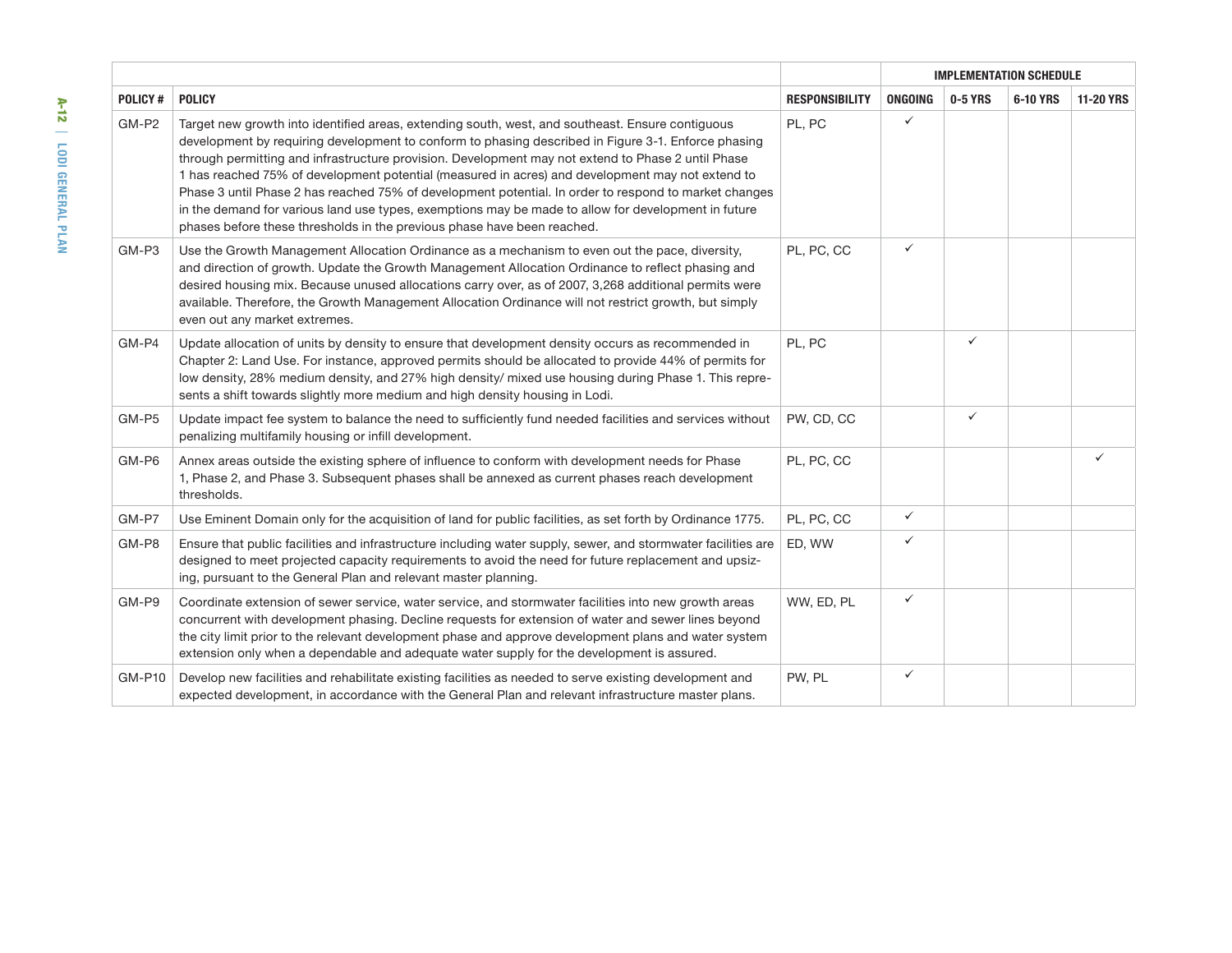|                |                                                                                                                                                                                                                                                                                                                                                                                        |                             |         | <b>IMPLEMENTATION SCHEDULE</b><br>0-5 YRS<br>✓<br>$\checkmark$<br>✓<br>✓ |          |                  |
|----------------|----------------------------------------------------------------------------------------------------------------------------------------------------------------------------------------------------------------------------------------------------------------------------------------------------------------------------------------------------------------------------------------|-----------------------------|---------|--------------------------------------------------------------------------|----------|------------------|
| <b>POLICY#</b> | <b>POLICY</b>                                                                                                                                                                                                                                                                                                                                                                          | <b>RESPONSIBILITY</b>       | ONGOING |                                                                          | 6-10 YRS | <b>11-20 YRS</b> |
| <b>GM-P11</b>  | Prepare master plan documents as necessary during the planning period to address the infrastructure<br>needs of existing and projected growth, and to determine appropriate infrastructure provision for each<br>phase. Existing master plan documents should be used until new master plans are developed, and<br>updates should occur as follows:                                    | WW                          |         |                                                                          |          | $\checkmark$     |
|                | • A sanitary sewer system master plan should be undertaken soon after General Plan adoption. In<br>particular, this master plan should address how to best provide sewer service for the growth on the<br>east side of the city and for infill development, and to determine if additional wastewater flows will<br>need to be diverted into the proposed South Wastewater Trunk Line. |                             |         |                                                                          |          |                  |
|                | • A citywide stormwater master plan should be prepared soon after General Plan adoption to confirm or<br>revise existing planning studies.                                                                                                                                                                                                                                             |                             |         |                                                                          |          |                  |
|                | • A White Slough Water Pollution Control Facility master plan should be completed during the early<br>stages of Phase 1, most likely in 2013 or 2014.                                                                                                                                                                                                                                  |                             |         |                                                                          |          |                  |
|                | • A recycled water master plan was prepared in May 2008 and is current as of 2009. It may be<br>appropriate to update this document when the next WSWPCF master plan is prepared, in 2013 or<br>2014, to evaluate the feasibility of constructing a scalping plant to provide recycled water for use<br>within the city.                                                               |                             |         |                                                                          |          |                  |
|                | • A potable water supply and distribution master plan is not urgently needed, as of 2009. Future<br>planning should be completed as necessary.                                                                                                                                                                                                                                         |                             |         |                                                                          |          |                  |
|                | • The Urban Water Management Plan should be updated on a five year basis in compliance with State<br>of California mandated requirements. Future plans should be developed in 2010, 2015, 2020, 2025,<br>and 2030.                                                                                                                                                                     |                             |         |                                                                          |          |                  |
| <b>GM-P12</b>  | Require water conservation in both City operations and private development to minimize the need for the<br>development of new water sources and facilities. To the extent practicable, promote water conservation<br>and reduced water demand by:                                                                                                                                      | WW, BL                      |         |                                                                          |          |                  |
|                | • Requiring the installation of non-potable water (recycled or gray water) infrastructure for irrigation of<br>landscaped areas over one acre of new landscape acreage, where feasible. Conditions of approval<br>shall require connection and use of nonpotable water supplies when available at the site.                                                                            |                             |         |                                                                          |          |                  |
|                | • Encouraging water-conserving landscaping, including the use of drought-tolerant and native plants,<br>xeriscaping, use of evapotranspiration water systems, and other conservation measures.                                                                                                                                                                                         |                             |         |                                                                          |          |                  |
|                | • Encouraging retrofitting of existing development with water-efficient plumbing fixtures, such as ultra<br>low-flow toilets, waterless urinals, low-flow sinks and showerheads, and water-efficient dishwashers<br>and washing machines.                                                                                                                                              |                             |         |                                                                          |          |                  |
| <b>GM-P13</b>  | Support on-site gray water and rainwater harvesting systems for households and businesses.                                                                                                                                                                                                                                                                                             | WW, BL, CVR-<br><b>WQCB</b> |         |                                                                          |          |                  |
|                | • The City should develop a strategy for the legal, effective, and safe implementation of gray water and<br>rainwater harvesting systems, including amendment of the Building Code as appropriate to permit<br>gray water and provision of technical assistance and educational programming to help residents<br>implement gray water and rainwater harvesting strategies.             |                             |         |                                                                          |          |                  |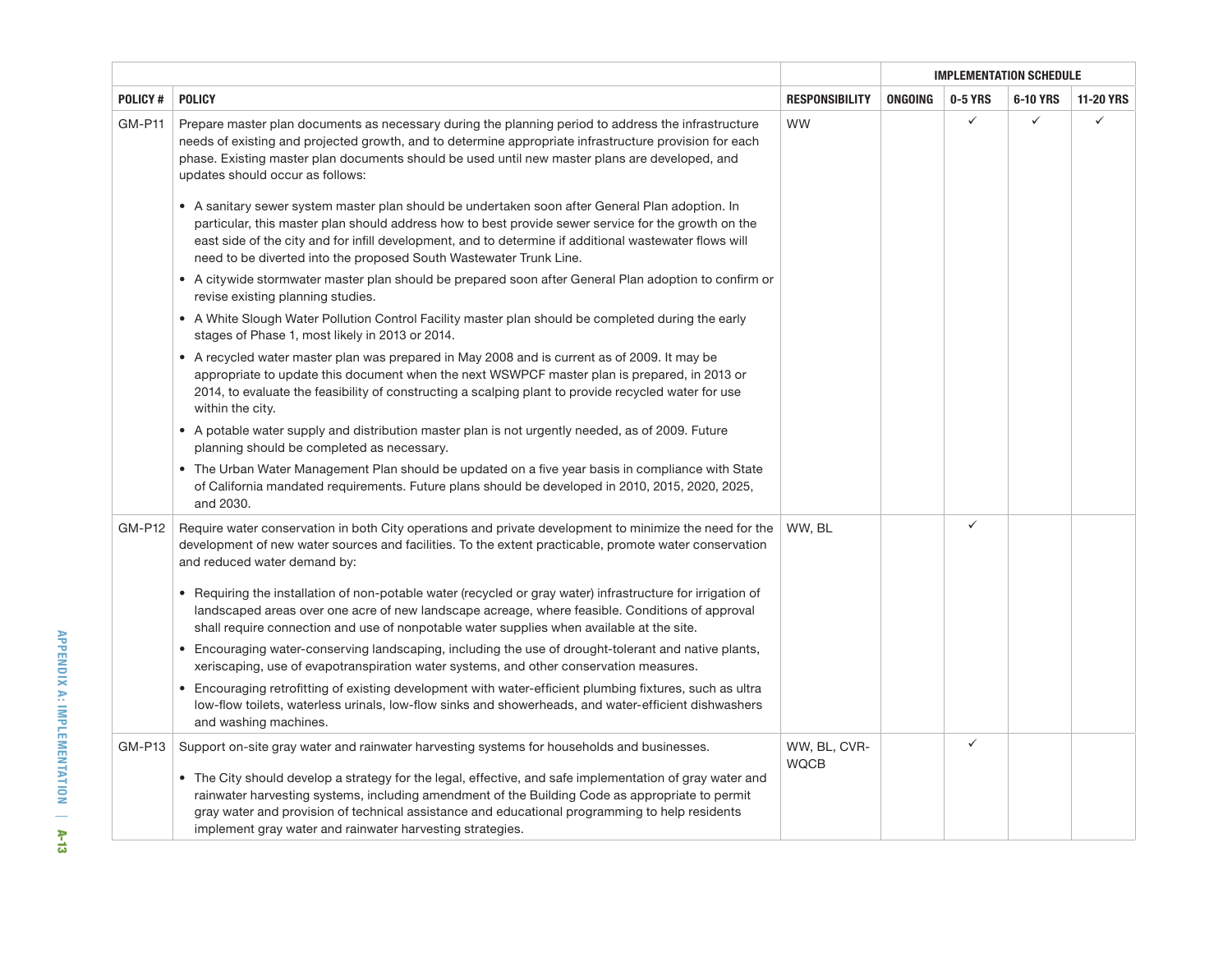|                |                                                                                                                                                                                                                                                                                                                            |                            | ONGOING<br>0-5 YRS<br>$\checkmark$<br>$\checkmark$<br>$\checkmark$<br>$\checkmark$<br>$\checkmark$<br>$\checkmark$<br>$\checkmark$ |              | <b>IMPLEMENTATION SCHEDULE</b> |                  |
|----------------|----------------------------------------------------------------------------------------------------------------------------------------------------------------------------------------------------------------------------------------------------------------------------------------------------------------------------|----------------------------|------------------------------------------------------------------------------------------------------------------------------------|--------------|--------------------------------|------------------|
| <b>POLICY#</b> | <b>POLICY</b>                                                                                                                                                                                                                                                                                                              | <b>RESPONSIBILITY</b>      |                                                                                                                                    |              | 6-10 YRS                       | <b>11-20 YRS</b> |
| <b>GM-P14</b>  | Continue to implement the Water Meter Retrofit Program (consistent with State requirements as indi-<br>cated in AB 2572), whereby all existing non-metered connections would be retrofitted with a water meter.<br>This program is expected to be completed in 2015.                                                       | WW, ED                     |                                                                                                                                    |              |                                |                  |
| <b>GM-P15</b>  | Require water meters in all new and rehabilitated development.                                                                                                                                                                                                                                                             | WW, BL                     |                                                                                                                                    |              |                                |                  |
| <b>GM-P16</b>  | Monitor water usage and conservation rates resulting from the meter progress to verify if water demand<br>assumptions are correct. If actual usage and conservation rates vary from planning assumptions, reas-<br>sess requirements for future water resources.                                                           | <b>WW</b>                  |                                                                                                                                    |              |                                |                  |
| <b>GM-P17</b>  | Cooperate with Northeastern San Joaquin County Groundwater Banking Authority, other member water<br>agencies, and the Woodbridge Irrigation District to retain surface water rights and groundwater supply.                                                                                                                | WW, CM, SJC,<br><b>WID</b> |                                                                                                                                    |              |                                |                  |
| <b>GM-P18</b>  | Explore a program of complete wastewater reclamation and reuse at the White Slough Water Pollution<br>Control Facility.                                                                                                                                                                                                    | WW                         |                                                                                                                                    |              | $\checkmark$                   |                  |
| <b>GM-P19</b>  | Encourage the use of tertiary treated wastewater for irrigation of agricultural lands, large landscaped ar-<br>eas, and recreation/open space areas within close proximity to the White Slough Water Pollution Control<br>Facility.                                                                                        | <b>WW</b>                  |                                                                                                                                    |              | $\checkmark$                   |                  |
| <b>GM-P20</b>  | Continue to improve waste diversion rates through recycling and resource conservation measures. Sup-<br>port waste reduction and recycling programs through public education.                                                                                                                                              | ED                         |                                                                                                                                    |              |                                |                  |
| <b>GM-P21</b>  | Locate additional schools to fill any existing gaps in capacity and meet the needs of existing and new<br>residents. Provide needed facilities concurrent with phased development.                                                                                                                                         | PL, LUSD                   |                                                                                                                                    |              | $\checkmark$                   |                  |
| <b>GM-P22</b>  | Coordinate with Lodi Unified School District in monitoring housing, population, and enrollment trends<br>and evaluating their effects on future school facility needs.                                                                                                                                                     | PL, LUSD                   |                                                                                                                                    |              |                                |                  |
| <b>GM-P23</b>  | Phase school development as part of new residential growth to provide adequate school facilities, with-<br>out exceeding capacity of existing schools. Schools should be provided consistent with the Lodi Unified<br>School District's School Facilities Master Plan, which defines student generation rates.             | PL, LUSD                   |                                                                                                                                    |              | $\checkmark$                   |                  |
| <b>GM-P24</b>  | Support all necessary and reasonable efforts by Lodi Unified School District to obtain funding for capital<br>improvements required to meet school facility needs, including adoption and implementation of local<br>financing mechanisms, such as community facility districts, and the assessment of school impact fees. | LUSD, CC                   |                                                                                                                                    |              |                                |                  |
| <b>GM-P25</b>  | Locate any additional library branches to ensure all neighborhoods are served, in particular in the East-<br>side neighborhood and in proposed mixed use centers.                                                                                                                                                          | PL                         |                                                                                                                                    |              | $\checkmark$                   | ✓                |
| <b>GM-P26</b>  | Develop a Fire and Police Services Master Plan that would establish thresholds and requirements for<br>fire and police facilities, staffing, and building features. The Fire and Police Services Master Plan should<br>consider the following:                                                                             | FD, PD                     |                                                                                                                                    | $\checkmark$ |                                |                  |
|                | • Typical nature and type of calls for service;                                                                                                                                                                                                                                                                            |                            |                                                                                                                                    |              |                                |                  |
|                | • Fire prevention and mitigation measures, such as sprinklers, fire retardant materials, and alarms;                                                                                                                                                                                                                       |                            |                                                                                                                                    |              |                                |                  |
|                | Appropriate measures for determining adequate levels of service; and<br>$\bullet$                                                                                                                                                                                                                                          |                            |                                                                                                                                    |              |                                |                  |
|                | • Locations and requirements for additional facilities and staffing.                                                                                                                                                                                                                                                       |                            |                                                                                                                                    |              |                                |                  |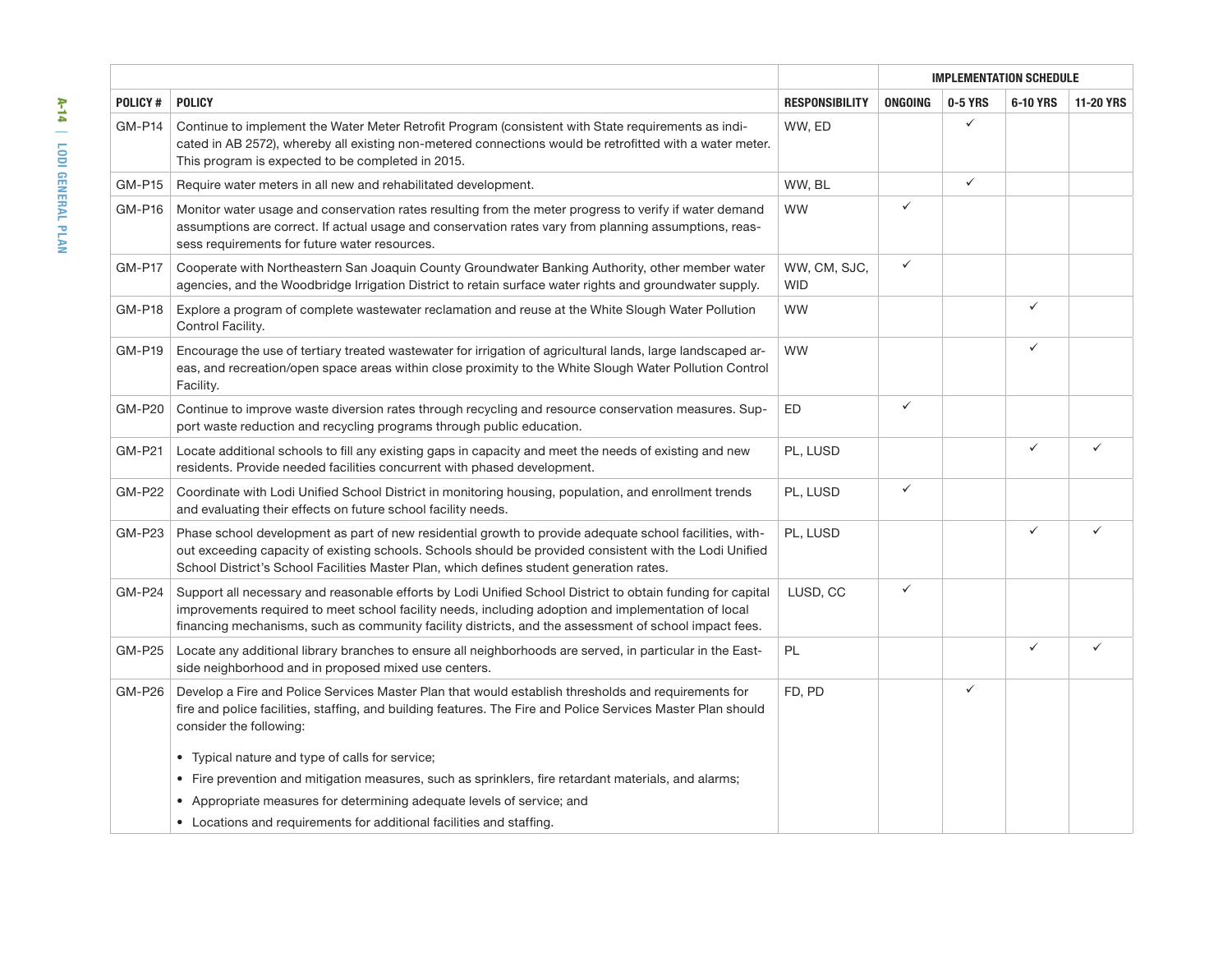|                |                                                                                                                                                                                                                                                                                                                                                                                                                                                                                                                                                                                                                                                                                                                                                                                                                                                                                |                       | <b>IMPLEMENTATION SCHEDULE</b> |  | 0-5 YRS<br>6-10 YRS<br>$\checkmark$<br>✓<br>$\checkmark$<br>✓<br>$\checkmark$<br>$\checkmark$<br>✓<br>$\checkmark$ |                  |
|----------------|--------------------------------------------------------------------------------------------------------------------------------------------------------------------------------------------------------------------------------------------------------------------------------------------------------------------------------------------------------------------------------------------------------------------------------------------------------------------------------------------------------------------------------------------------------------------------------------------------------------------------------------------------------------------------------------------------------------------------------------------------------------------------------------------------------------------------------------------------------------------------------|-----------------------|--------------------------------|--|--------------------------------------------------------------------------------------------------------------------|------------------|
| <b>POLICY#</b> | <b>POLICY</b>                                                                                                                                                                                                                                                                                                                                                                                                                                                                                                                                                                                                                                                                                                                                                                                                                                                                  | <b>RESPONSIBILITY</b> | ONGOING                        |  |                                                                                                                    | <b>11-20 YRS</b> |
| <b>GM-P27</b>  | Maintain sufficient fire and police personnel and facilities to ensure maintenance of acceptable levels of<br>service. Provide needed facilities concurrent with phased development.                                                                                                                                                                                                                                                                                                                                                                                                                                                                                                                                                                                                                                                                                           | FD, PD                |                                |  |                                                                                                                    |                  |
|                | <b>Chapter 4: Community Design and Livability Policies</b>                                                                                                                                                                                                                                                                                                                                                                                                                                                                                                                                                                                                                                                                                                                                                                                                                     |                       |                                |  |                                                                                                                    |                  |
| CD-P1          | Incentivize infill housing within the Downtown Mixed Use district and along Mixed Use Corridors through<br>the development review, permitting and fee processes.                                                                                                                                                                                                                                                                                                                                                                                                                                                                                                                                                                                                                                                                                                               | PL, PC                |                                |  |                                                                                                                    |                  |
| CD-P2          | Ensure that Zoning and Subdivision ordinances include measures that guide infill development to be<br>compatible with the scale, character and identity of adjacent development.                                                                                                                                                                                                                                                                                                                                                                                                                                                                                                                                                                                                                                                                                               | PL                    |                                |  |                                                                                                                    |                  |
| CD-P3          | Ensure that the Zoning Ordinance includes measures to promote fine-grain development along retail<br>and mixed-use streets, using horizontal and vertical building articulation that engages pedestrians and<br>breaks up building mass.                                                                                                                                                                                                                                                                                                                                                                                                                                                                                                                                                                                                                                       | PL                    |                                |  |                                                                                                                    |                  |
| CD-P4          | Ensure that the Zoning Ordinance includes measures to promote durable and high quality building<br>materials and high standards of construction for longevity and reduced maintenance costs over time,<br>especially for buildings in high-pedestrian activity areas, such as downtown, along Mixed Use Corridors,<br>and in Mixed Use Centers.                                                                                                                                                                                                                                                                                                                                                                                                                                                                                                                                | PL, BL                |                                |  |                                                                                                                    |                  |
| CD-P5          | Configure parking areas to balance a vital pedes-trian environment with automobile convenience. Park-<br>ing areas should be:<br>• Located in locations less visible from the sidewalk behind build¬ings and away from the street edge,<br>especially along Mixed Use Corridors and Centers, and principal downtown streets. Where a lot faces<br>two streets, parking lots should be accessible by side road.<br>• Sized and located to take advantage of shared parking op-portunities.<br>• Accommodating to pedestrians and bicycle traffic with pedestrian-only pathways through parking<br>areas.<br>Landscaped to achieve fifty percent (50%) shade coverage at tree maturity. Architectural elements<br>such as trellises and awnings may also contribute to shade coverage.<br>• Buffered from adjacent uses and pedestrians through the use of low walls and hedges. | PL, ED                |                                |  |                                                                                                                    |                  |
| CD-P6          | Update downtown regulations in the Zoning Ordinance:<br>Establish a Downtown District to encompass the area shown as Downtown Mixed Use in the Land Use<br>Diagram (Chapter 2, Figure 2-1).<br>Require active uses such as retail, eating and drinking establishments at the ground level for the area<br>shown in Figure 4-5.<br>Update allowable uses to permit residential uses on upper levels on all streets in downtown.                                                                                                                                                                                                                                                                                                                                                                                                                                                 | PL, PC                |                                |  |                                                                                                                    |                  |
| CD-P7          | Extend downtown streetscape treatment to embrace the entire area where ground-level retail is required,<br>especially streetscape treatment for streets east of the railroad in the Downtown Mixed Use district. The<br>elements should be consistent with the existing downtown streetscape, but should identify the eastern<br>section as a unique area within downtown.                                                                                                                                                                                                                                                                                                                                                                                                                                                                                                     | PL, ED                |                                |  |                                                                                                                    |                  |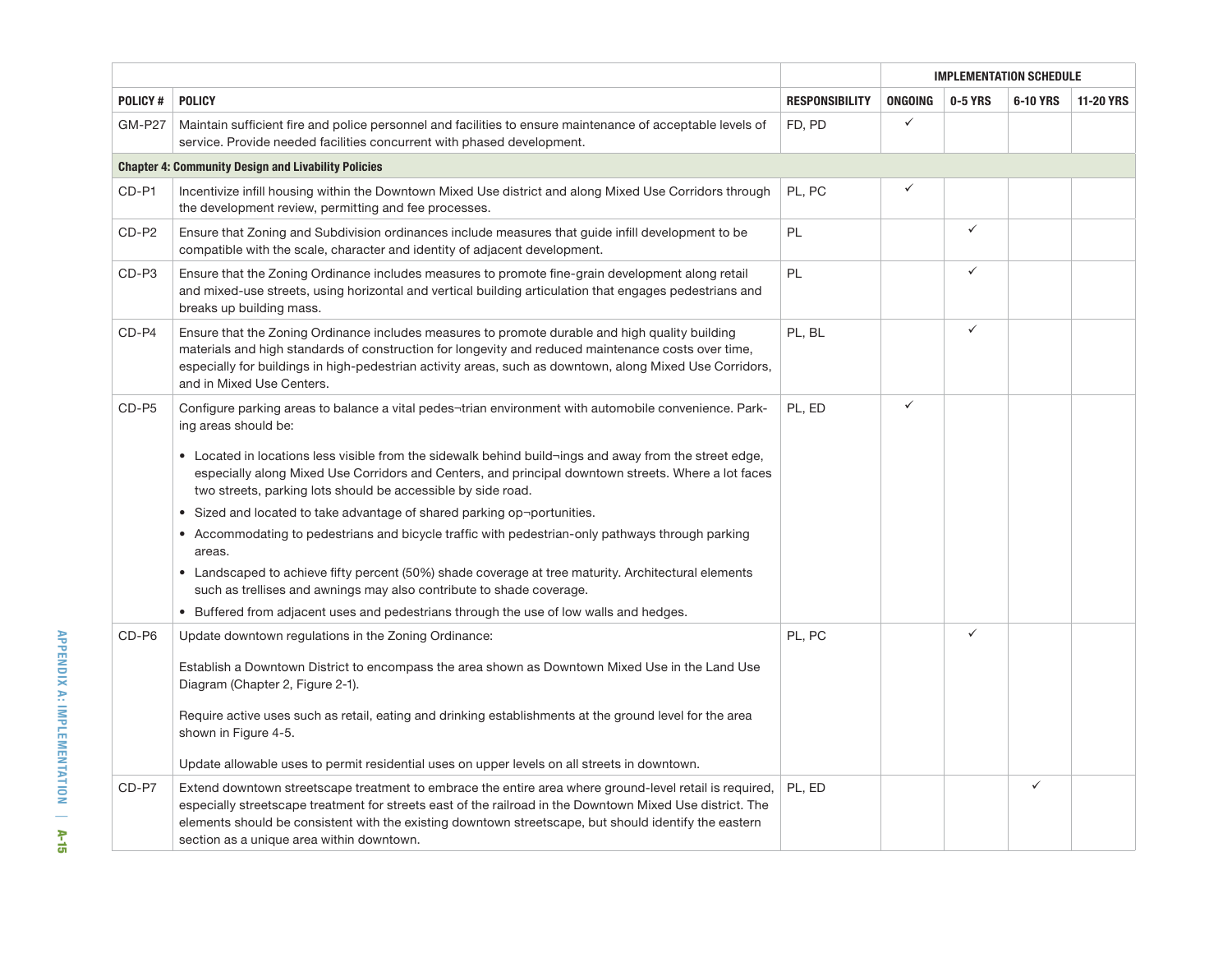|                |                                                                                                                                                                                                                                                                                                                                                                                                                                                                                                                                                                                                                                                                                                                                                                                                                                                                                                                                                                                                                                                                                                                                                                                                                                                                                                                                                                                |                       |         | <b>IMPLEMENTATION SCHEDULE</b><br>0-5 YRS<br>6-10 YRS<br>✓<br>✓<br>$\checkmark$<br>$\checkmark$<br>✓<br>$\checkmark$ |  |                  |
|----------------|--------------------------------------------------------------------------------------------------------------------------------------------------------------------------------------------------------------------------------------------------------------------------------------------------------------------------------------------------------------------------------------------------------------------------------------------------------------------------------------------------------------------------------------------------------------------------------------------------------------------------------------------------------------------------------------------------------------------------------------------------------------------------------------------------------------------------------------------------------------------------------------------------------------------------------------------------------------------------------------------------------------------------------------------------------------------------------------------------------------------------------------------------------------------------------------------------------------------------------------------------------------------------------------------------------------------------------------------------------------------------------|-----------------------|---------|----------------------------------------------------------------------------------------------------------------------|--|------------------|
| <b>POLICY#</b> | <b>POLICY</b>                                                                                                                                                                                                                                                                                                                                                                                                                                                                                                                                                                                                                                                                                                                                                                                                                                                                                                                                                                                                                                                                                                                                                                                                                                                                                                                                                                  | <b>RESPONSIBILITY</b> | ONGOING |                                                                                                                      |  | <b>11-20 YRS</b> |
| CD-P8          | Require active uses or pedestrian oriented design in alleyways located in the downtown area to establish<br>retail and pedestrian connections, particularly where alleyways connect retail streets (such as between<br>School Street and Sacramento Street) or retail to parking (such as between School Street and Church<br>Street).<br>Other pedestrian oriented design may include pedestrian only walkways, high quality paving, landscap-<br>ing, lighting, seating, or other similar features.                                                                                                                                                                                                                                                                                                                                                                                                                                                                                                                                                                                                                                                                                                                                                                                                                                                                          | PL, ED                |         |                                                                                                                      |  |                  |
| CD-P9          | Continue to use the Eastside Mobility and Access Plan as a means of connecting downtown and the<br>Eastside neighborhood.                                                                                                                                                                                                                                                                                                                                                                                                                                                                                                                                                                                                                                                                                                                                                                                                                                                                                                                                                                                                                                                                                                                                                                                                                                                      | PL, PW                |         |                                                                                                                      |  |                  |
| CD-P10         | Incentivize rehabilitation and adaptive reuse of buildings, especially east of the railroad, particularly on<br>Main and Stockton streets in the Downtown Mixed Use district, through development review, permitting<br>and fee processes.                                                                                                                                                                                                                                                                                                                                                                                                                                                                                                                                                                                                                                                                                                                                                                                                                                                                                                                                                                                                                                                                                                                                     | PL, PC                |         |                                                                                                                      |  |                  |
| CD-P11         | Establish development standards in the Zoning Ordinance for Mixed Use Corridors that create a<br>pedestrian-scaled environment:<br>• Require a minimum percentage of the frontage of sites along Lodi and Central avenues to be devoted<br>to active uses. Ensure that depth and height of the provided space is adequate to accommodate a<br>variety of tenants and provide flexibility for the future.<br>• Maintain a consistent building base/streetwall along majority of site frontage along all Mixed Use<br>Corridors except Kettleman and Cherokee lanes, with minimum height ranging from 15 to 25 feet,<br>depending on the scale and character of the corridor, with taller streetwall along wider corridors.<br>• Along Sacramento Street, and Lodi and Central avenues, require new development to be built to the<br>street edge, with parking located in the rear.<br>• Require buildings to be finely articulated and visually engaging.<br>• For properties located at key intersections in particular the intersections of Lodi Avenue and Central<br>Avenue, Lodi Avenue and School Street, and Lodi Avenue and Sacramento Street require appropriate<br>design features, including: buildings that punctuate the corner with design elements and/or projects<br>that provide additional public or pedestrian amenities (such as the inclusion of plazas). | PL, PC                |         |                                                                                                                      |  |                  |
| CD-P12         | Provide incentives, through the development review, permitting and fee processes, to redevelop under-<br>utilized commercial properties located within the Mixed Use Corridors.                                                                                                                                                                                                                                                                                                                                                                                                                                                                                                                                                                                                                                                                                                                                                                                                                                                                                                                                                                                                                                                                                                                                                                                                | PL, PW, PC            |         |                                                                                                                      |  |                  |
| CD-P13         | To provide development flexibility, consider incorporating overall development intensity measures (such<br>as floor area ratio) for all non-residential and residential uses, rather than regulating density/intensity<br>separately.                                                                                                                                                                                                                                                                                                                                                                                                                                                                                                                                                                                                                                                                                                                                                                                                                                                                                                                                                                                                                                                                                                                                          | PL                    |         |                                                                                                                      |  |                  |
| CD-P14         | Minimize pavement widths (curb-to-curb) along Mixed Use Corridors to prioritize pedestrian and bicycle<br>movement, while ensuring adequate street width for traffic flow.                                                                                                                                                                                                                                                                                                                                                                                                                                                                                                                                                                                                                                                                                                                                                                                                                                                                                                                                                                                                                                                                                                                                                                                                     | ED                    | ✓       |                                                                                                                      |  |                  |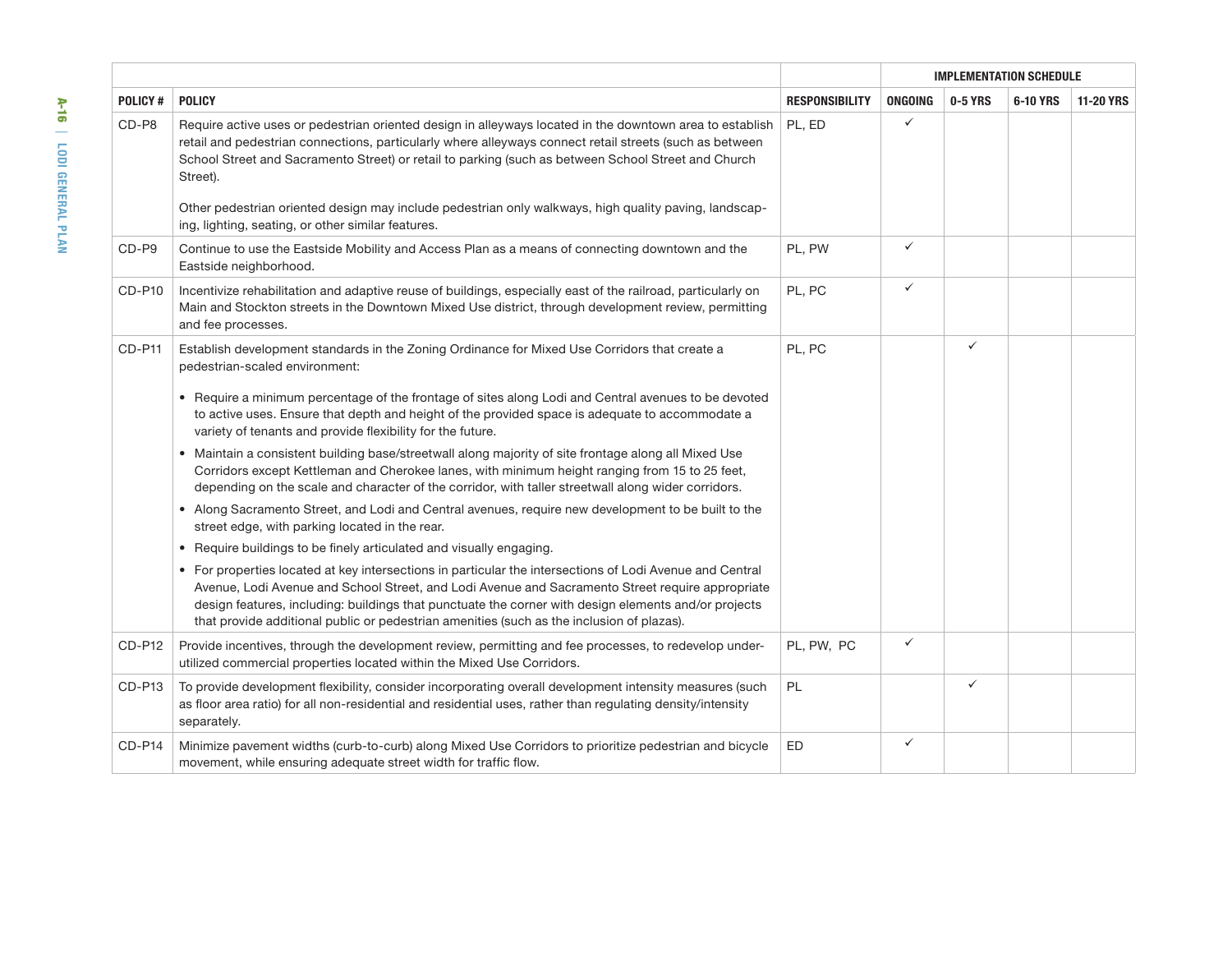|                |                                                                                                                                                                                                                                                                                                                                                                                                                                                                                                                                                                                                                                                                                           | <b>IMPLEMENTATION SCHEDULE</b> |              |              |              |                  |
|----------------|-------------------------------------------------------------------------------------------------------------------------------------------------------------------------------------------------------------------------------------------------------------------------------------------------------------------------------------------------------------------------------------------------------------------------------------------------------------------------------------------------------------------------------------------------------------------------------------------------------------------------------------------------------------------------------------------|--------------------------------|--------------|--------------|--------------|------------------|
| <b>POLICY#</b> | <b>POLICY</b>                                                                                                                                                                                                                                                                                                                                                                                                                                                                                                                                                                                                                                                                             | <b>RESPONSIBILITY</b>          | ONGOING      | 0-5 YRS      | 6-10 YRS     | <b>11-20 YRS</b> |
| <b>CD-P15</b>  | Improve or maintain streetscapes, along Mixed Use Corridors. Streetscape improvements could be<br>implemented through a city streetscape program. Amenities may include:                                                                                                                                                                                                                                                                                                                                                                                                                                                                                                                  | ED, PL                         | $\checkmark$ |              |              |                  |
|                | • Street trees                                                                                                                                                                                                                                                                                                                                                                                                                                                                                                                                                                                                                                                                            |                                |              |              |              |                  |
|                | Wide sidewalks                                                                                                                                                                                                                                                                                                                                                                                                                                                                                                                                                                                                                                                                            |                                |              |              |              |                  |
|                | • Special paving                                                                                                                                                                                                                                                                                                                                                                                                                                                                                                                                                                                                                                                                          |                                |              |              |              |                  |
|                | • Street lighting                                                                                                                                                                                                                                                                                                                                                                                                                                                                                                                                                                                                                                                                         |                                |              |              |              |                  |
|                | Seating<br>$\bullet$                                                                                                                                                                                                                                                                                                                                                                                                                                                                                                                                                                                                                                                                      |                                |              |              |              |                  |
|                | • Info kiosks, particularly in the downtown area                                                                                                                                                                                                                                                                                                                                                                                                                                                                                                                                                                                                                                          |                                |              |              |              |                  |
|                | Open bus stop shelters<br>$\bullet$                                                                                                                                                                                                                                                                                                                                                                                                                                                                                                                                                                                                                                                       |                                |              |              |              |                  |
|                | • Bicycle racks                                                                                                                                                                                                                                                                                                                                                                                                                                                                                                                                                                                                                                                                           |                                |              |              |              |                  |
| CD-P16         | Provide continuous street trees along the curb, between the vehicle roadway and the sidewalk, unless<br>this is physically impossible due to constraints such as underground utility lines. Minimize curb cuts to<br>emphasize continuous unbroken curb lengths.                                                                                                                                                                                                                                                                                                                                                                                                                          | ED                             | $\checkmark$ |              |              |                  |
| CD-P17         | Develop a wayfinding and signage scheme along the city's major corridors and streets that utilizes pub-<br>lic art and street elements, such as banners and light fixtures. The scheme should reinforce the City's<br>identity and linkages to downtown. Include Kettleman Lane, Lodi Avenue, Cherokee Lane, Sacramento<br>Street, Central Avenue, and Stockton Street in the wayfinding scheme.                                                                                                                                                                                                                                                                                          | ED                             |              |              | $\checkmark$ |                  |
| CD-P18         | Require active uses at the ground floor on Lodi and Central avenues within their Mixed Use Corridor des-<br>ignations, as noted shown in Figures 4-8 and 4-9, respectively.                                                                                                                                                                                                                                                                                                                                                                                                                                                                                                               | PL, PC                         | $\checkmark$ |              |              |                  |
| CD-P19         | Develop requirements for street trees in all new growth areas that maximize shade to minimize urban<br>heat island impacts.                                                                                                                                                                                                                                                                                                                                                                                                                                                                                                                                                               | ED                             |              | $\checkmark$ |              |                  |
| <b>CD-P20</b>  | Require all subdivisions in new growth areas to prepare a street plan demonstrating maximum connec-<br>tion to existing streets, specifically incorporating streets shown in Figure 4-4 and intermediate street<br>connections. Ensure that new development on the west side enables expansion of the street grid for<br>future growth, beyond this General Plan horizon.<br>Existing and emerging development at the City's edges has not been designed to enable future exten-                                                                                                                                                                                                          | PL, PW                         | $\checkmark$ |              |              |                  |
|                | sions, producing disconnected neighborhoods.                                                                                                                                                                                                                                                                                                                                                                                                                                                                                                                                                                                                                                              |                                |              |              |              |                  |
| <b>CD-P21</b>  | Discourage gated development and cul-de-sacs. Where gated developments are provided, ensure that<br>connectivity to the rest of the city is not compromised, by creating pedestrian/bicycle and vehicular<br>connections within the development and to public streets. Where cul-de-sacs are provided, require pe-<br>destrian and bicycle connection at the terminus of the cul-de-sac to the adjacent street. Limit maximum<br>block lengths in new neighborhoods to 600 feet, with pedestrian/bicycle connection no more than 400<br>feet apart (where resulting from connection at end of cul- de-sac), and 400 feet between through streets<br>along Neighborhood Mixed Use Centers. | PL, PC                         | $\checkmark$ |              |              |                  |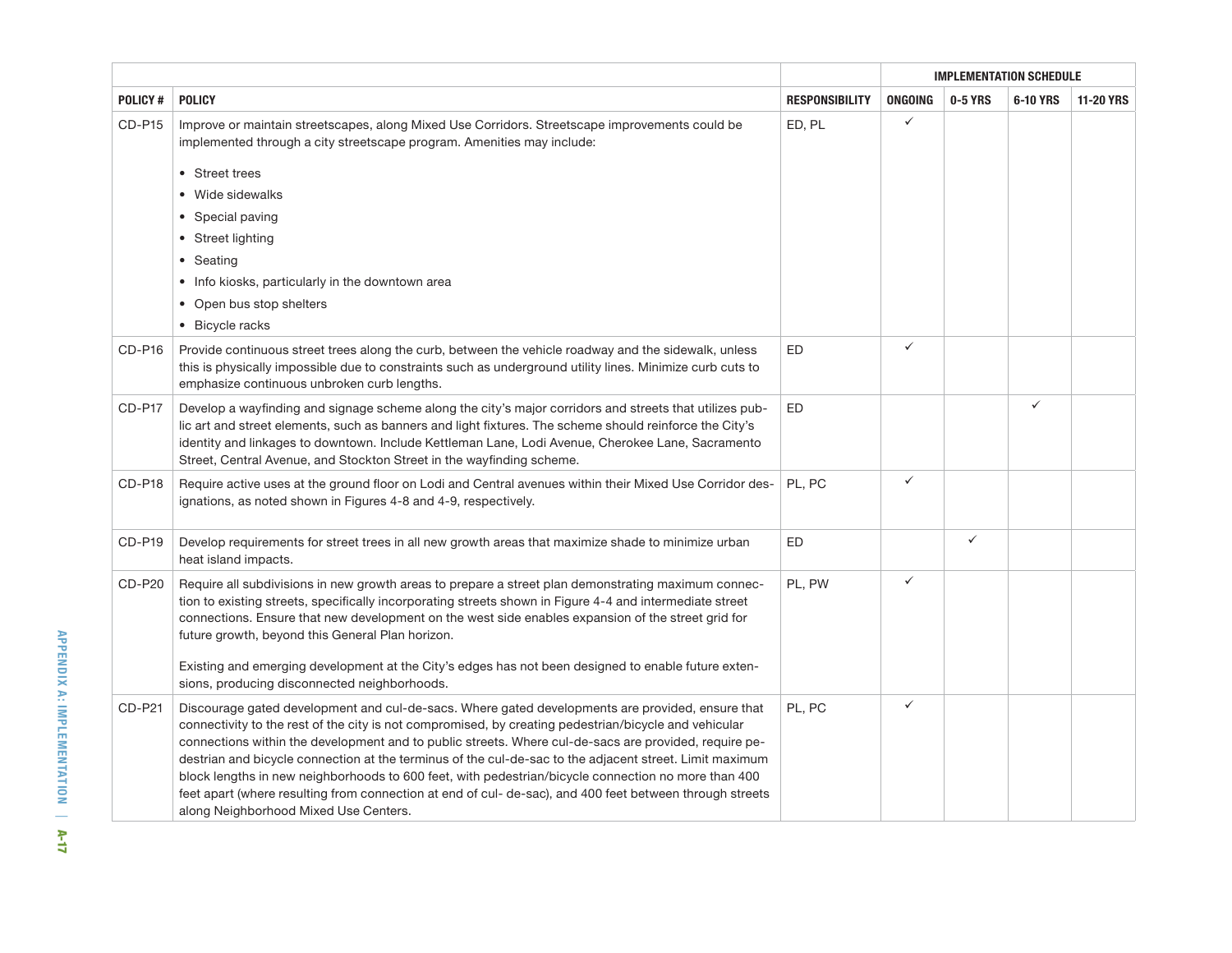|                |                                                                                                                                                                                                                                                                                                                                                                                                                                                                                                                                                                                                                                                                                                                                                                                                                                                  |                       | <b>IMPLEMENTATION SCHEDULE</b> |         |              |                  |
|----------------|--------------------------------------------------------------------------------------------------------------------------------------------------------------------------------------------------------------------------------------------------------------------------------------------------------------------------------------------------------------------------------------------------------------------------------------------------------------------------------------------------------------------------------------------------------------------------------------------------------------------------------------------------------------------------------------------------------------------------------------------------------------------------------------------------------------------------------------------------|-----------------------|--------------------------------|---------|--------------|------------------|
| <b>POLICY#</b> | <b>POLICY</b>                                                                                                                                                                                                                                                                                                                                                                                                                                                                                                                                                                                                                                                                                                                                                                                                                                    | <b>RESPONSIBILITY</b> | ONGOING                        | 0-5 YRS | 6-10 YRS     | <b>11-20 YRS</b> |
| CD-P22         | Encourage alternatives to soundwalls and permit new soundwalls only where alternatives are not<br>feasible, such as along Highway 99, the railroad tracks, Expressways, and Major Arterials. Along Major<br>Arterials that coincide with a Mixed Use Center, such as Kettleman Lane, ensure that soundwalls do not<br>disrupt pedestrian-orientated character.<br>While soundwalls can limit sound to development immediately adjacent to traffic, much of the sound is<br>simply reflected to development further away, resulting in increases in ambient noise levels. Moreover,<br>soundwalls are disruptive to neighborhood character and connectivity. Alternative designs could include<br>frontage roads, dense vegetation, and ensuring sufficient insulation in residential units that would poten-<br>tially be impacted by the noise. | PL, PC                | $\checkmark$                   |         |              |                  |
| CD-P23         | Create smooth transitions between neighborhoods and across the railroad with pedestrian paths and/or<br>uniform streetscape design.                                                                                                                                                                                                                                                                                                                                                                                                                                                                                                                                                                                                                                                                                                              | PL                    | $\checkmark$                   |         |              |                  |
| CD-P24         | Use bike lanes, trails, or linear parks to improve connectivity throughout the city and in particular<br>between housing located south of Kettleman and amenities located north of Kettleman, as shown in<br>Figure 4-7. These pathways should employ easy and safe crossings and connect to destinations such as<br>downtown, shopping centers, parks, and/or schools.                                                                                                                                                                                                                                                                                                                                                                                                                                                                          | PL, PWPR              | $\checkmark$                   |         |              |                  |
| CD-P25         | Increase public art throughout Lodi. Encourage the placement of art in locations that are interac-tive<br>and accessible to the public. Develop a funding strategy to ensure adequate support of arts and cultural<br>pro-grams.                                                                                                                                                                                                                                                                                                                                                                                                                                                                                                                                                                                                                 | COM                   | $\checkmark$                   |         |              |                  |
| CD-P26         | Focus new growth, which is not accommodated through infill development of existing neighborhoods, in<br>easily-accessible and pedestrian friendly neighborhoods that include neighborhood-oriented commer-<br>cial, public services such as schools and parks, and residential uses.                                                                                                                                                                                                                                                                                                                                                                                                                                                                                                                                                             | PL, PC                |                                |         | $\checkmark$ |                  |
| CD-P27         | Design new development to connect with nearby uses and neighborhoods; include paths to connect to<br>the rest of the city; exhibit architectural variety and visual interest; conform to scale requirements; and<br>relate housing to public streets.                                                                                                                                                                                                                                                                                                                                                                                                                                                                                                                                                                                            | PL, PC                |                                |         | $\checkmark$ | ✓                |
| <b>CD-P28</b>  | Minimize the visual impact of automobiles in residential areas. Methods include reducing garage front-<br>age, minimizing curb cuts, setting garages and parking areas back from houses, locating garages at rear<br>or along alleyways, and providing narrow roads.                                                                                                                                                                                                                                                                                                                                                                                                                                                                                                                                                                             | PL                    | $\checkmark$                   |         |              |                  |
| <b>CD-P29</b>  | Require all development at sites designated Mixed Use Center to provide a mix of commercial uses,<br>while allowing residential uses, to create a "node," typically centered around a plaza, or "a main street,"<br>with a minimum of ten percent (10%) of the land area devoted to non-residential land uses, to create<br>pedestrian vitality in the core area. Allow a range of other supportive commercial uses, such as medical,<br>dental, and real-estate offices, as well as community facilities.                                                                                                                                                                                                                                                                                                                                       | PL, PC                |                                |         | $\checkmark$ |                  |
| CD-P30         | Require each core to have at least one plaza or other satisfactory gathering space along the main street<br>that enables gathering and promotes a sense of neighborhood identity.                                                                                                                                                                                                                                                                                                                                                                                                                                                                                                                                                                                                                                                                | PL, PC                |                                |         | $\checkmark$ | ✓                |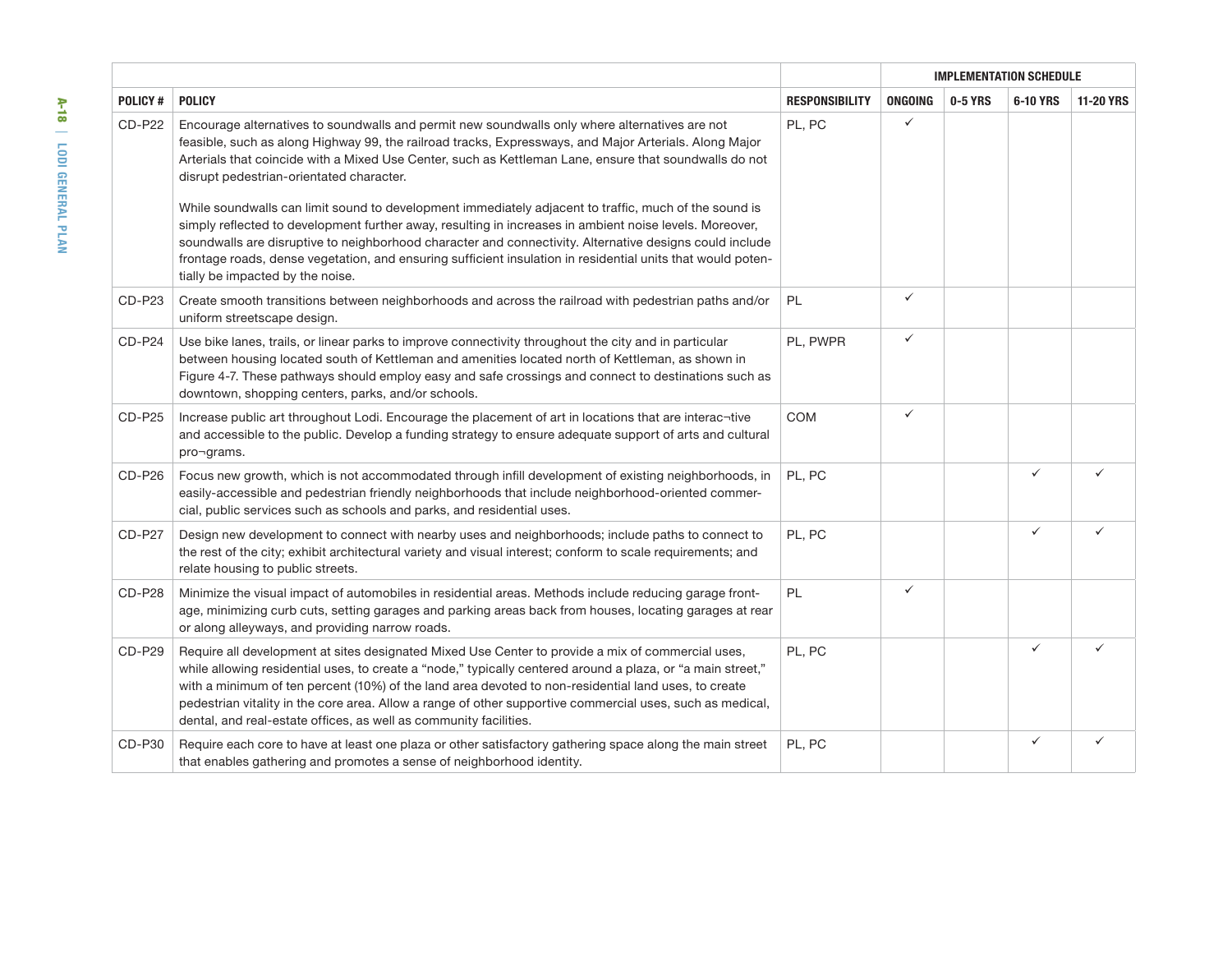|          |                                                                                                                                                                                                                                                                                                                                                                                                      |                       |                | <b>IMPLEMENTATION SCHEDULE</b><br>0-5 YRS<br>$\checkmark$<br>$\checkmark$<br>$\checkmark$<br>$\checkmark$<br>$\checkmark$<br>$\checkmark$<br>$\checkmark$<br>$\checkmark$ |          |                  |
|----------|------------------------------------------------------------------------------------------------------------------------------------------------------------------------------------------------------------------------------------------------------------------------------------------------------------------------------------------------------------------------------------------------------|-----------------------|----------------|---------------------------------------------------------------------------------------------------------------------------------------------------------------------------|----------|------------------|
| POLICY#  | <b>POLICY</b>                                                                                                                                                                                                                                                                                                                                                                                        | <b>RESPONSIBILITY</b> | <b>ONGOING</b> |                                                                                                                                                                           | 6-10 YRS | <b>11-20 YRS</b> |
| CD-P31   | Integrate new Mixed Use Centers into the city's existing fabric and proposed new development. Pro-<br>vide a network of streets and connections that expands circulation opportunities for pedestrians and<br>bicyclists and ensures connections by multiple modes between the new centers, and existing neighbor-<br>hoods.                                                                         | PL, PC                |                |                                                                                                                                                                           |          | ✓                |
|          | Update Subdivision ordinance to require:                                                                                                                                                                                                                                                                                                                                                             |                       |                |                                                                                                                                                                           |          |                  |
|          | • Master plans for new development that show publicly accessible parks, and a connected street grid.                                                                                                                                                                                                                                                                                                 |                       |                |                                                                                                                                                                           |          |                  |
|          | • Blocks that do not exceed 600 feet in length unless additional pedestrian connections or public space<br>is included.                                                                                                                                                                                                                                                                              |                       |                |                                                                                                                                                                           |          |                  |
|          | • Street trees on public streets.                                                                                                                                                                                                                                                                                                                                                                    |                       |                |                                                                                                                                                                           |          |                  |
|          | • Sidewalks on public streets.                                                                                                                                                                                                                                                                                                                                                                       |                       |                |                                                                                                                                                                           |          |                  |
| CD-P32   | In order to use less energy and reduce light pollution, ensure that lighting associated with new devel-<br>opment or facilities (including street lighting, recreational facilities, and parking) shall be designed to<br>prevent artificial lighting from illuminating adjacent residential neighborhoods and/or natural areas at a<br>level greater than one foot candle above ambient conditions. | PL, EU                |                |                                                                                                                                                                           |          |                  |
| CD-P33   | Require that any office uses in Mixed Use Centers front along the street edge with minimal setbacks; lo-<br>cate parking in the rear or underground; provide plazas and other open space amenities for employees;<br>provide street landscaping; and provide pedestrian connections where appropriate.                                                                                               | PL, PC                |                |                                                                                                                                                                           |          |                  |
| CD-P34   | Minimize curb cuts to expand pedestrian space and increase the supply of curbside parking. Methods<br>include requiring abutting new develop¬ments to share a single access point from the road and allowing<br>only one curb cut per parcel.                                                                                                                                                        | PL, ED                |                |                                                                                                                                                                           |          |                  |
| CD-P35   | Require new office development to be designed to address not just automobile access, but also poten-<br>tial for transit access, and allowing lunchtime pedestrian access to adjacent uses. Locate new office de-<br>velopment along the street edge, with the main entrance facing the street. Parking should not be located<br>between the street and building.                                    | PL, TR, PC            |                |                                                                                                                                                                           |          |                  |
| $CD-P36$ | Include pedestrian paths that provide internal access on all site plans. Pedestrian paths should access<br>the sidewalk, main building entrances, and parking areas.                                                                                                                                                                                                                                 | PL, PC                |                |                                                                                                                                                                           |          |                  |
| CD-P37   | Provide landscaped setbacks between all parking areas and buildings, and at the edges of parking<br>areas.                                                                                                                                                                                                                                                                                           | PL, PC                |                |                                                                                                                                                                           |          |                  |
| CD-P38   | Promote location and siting of buildings that minimizes energy use by features such as enhancing use of<br>daylight, minimizing summer solar gain, and use of ventilating breezes.                                                                                                                                                                                                                   | BL, PL                |                |                                                                                                                                                                           |          |                  |
| CD-P39   | Design any City-owned buildings or City-owned buildings that are proposed for new construction, major<br>renovation to meet the standards set by LEED™ or equivalent.                                                                                                                                                                                                                                | PL, FF                | $\checkmark$   |                                                                                                                                                                           |          |                  |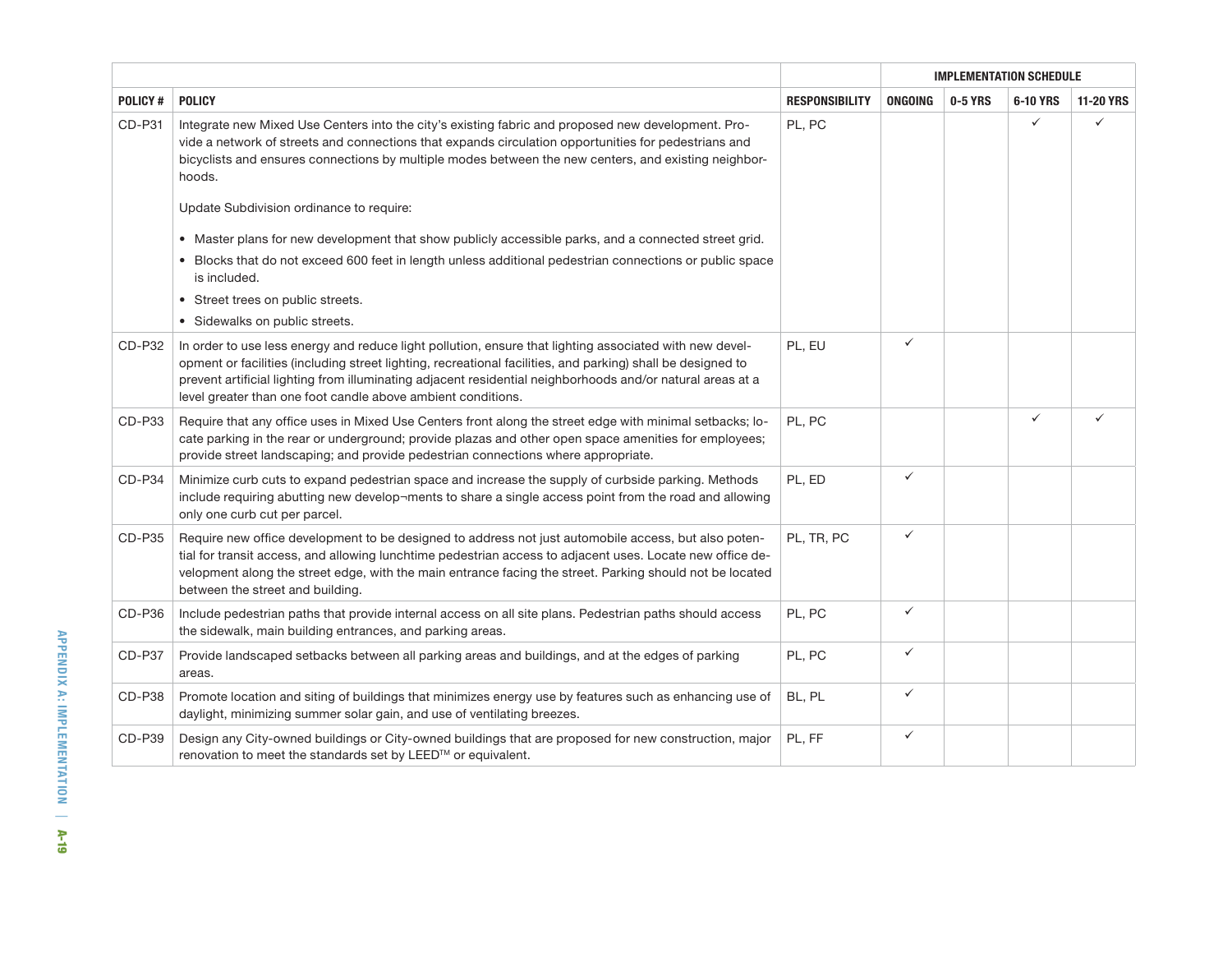|                |                                                                                                                                                                                                                                                                                                                                                                                                                                                           | <b>RESPONSIBILITY</b>      | <b>IMPLEMENTATION SCHEDULE</b> |              |          |                  |  |
|----------------|-----------------------------------------------------------------------------------------------------------------------------------------------------------------------------------------------------------------------------------------------------------------------------------------------------------------------------------------------------------------------------------------------------------------------------------------------------------|----------------------------|--------------------------------|--------------|----------|------------------|--|
| <b>POLICY#</b> | <b>POLICY</b>                                                                                                                                                                                                                                                                                                                                                                                                                                             |                            | ONGOING                        | 0-5 YRS      | 6-10 YRS | <b>11-20 YRS</b> |  |
| $CD P40$       | Prepare, or incorporate by reference, and implement green building and construction guidelines and/<br>or standards, appropriate to the Lodi context, by 2012. The guidelines and/or standards shall ensure a<br>high level of energy efficiency and reduction of environmental impacts associated with new construction,<br>major renovation, and operations of buildings. Ensure that these guidelines/standards:                                       | PL, BL, PC,<br>EU, CC      |                                | $\checkmark$ |          |                  |  |
|                | • Require documentation demonstrating that building designs meet minimum performance targets, but<br>allow flexibility in the methods used.                                                                                                                                                                                                                                                                                                               |                            |                                |              |          |                  |  |
|                | Exceed California's 2005 Title 24 regulation standards for building energy efficiency by 15%, with<br>$\bullet$<br>particular emphasis on industrial and commercial buildings.                                                                                                                                                                                                                                                                            |                            |                                |              |          |                  |  |
|                | • Reduce resource or environmental impacts, using cost-effective and well-proven design and<br>construction strategies.                                                                                                                                                                                                                                                                                                                                   |                            |                                |              |          |                  |  |
|                | • Reduce waste and energy consumption during demolition and construction.                                                                                                                                                                                                                                                                                                                                                                                 |                            |                                |              |          |                  |  |
|                | • Identify street standards, such as street tree requirements, appropriate landscaping practices, and<br>acceptable materials.                                                                                                                                                                                                                                                                                                                            |                            |                                |              |          |                  |  |
|                | • Incorporate sustainable maintenance standards and procedures.                                                                                                                                                                                                                                                                                                                                                                                           |                            |                                |              |          |                  |  |
|                | Promote incorporation of energy conservation and weatherization features in existing structures.<br>$\bullet$<br>Develop programs that specifically target commercial and industrial structures for energy<br>conservation and weatherization measures in order to reduce annual kWh per job.                                                                                                                                                             |                            |                                |              |          |                  |  |
|                | These guidelines could be developed directly from the LEEDTM system developed by the U.S. Green<br>Building Council, the California-based Build It Green GreenPoint rating system, or an equivalent green<br>building program.                                                                                                                                                                                                                            |                            |                                |              |          |                  |  |
|                | <b>Chapter 5: Transportation</b>                                                                                                                                                                                                                                                                                                                                                                                                                          |                            |                                |              |          |                  |  |
| $T- P1$        | Ensure consistency between the timing of new development and the provision of transportation infra-<br>structure needed to serve that development. Regularly monitor traffic volumes on city streets and, prior<br>to issuance of building permits, ensure that there is a funded plan for the developer to provide all neces-<br>sary transportation improvements at the appropriate phase of development so as to minimize transpor-<br>tation impacts. | PL, PW                     | ✓                              |              |          |                  |  |
| $T-P2$         | Review new development proposals for consistency with the Transportation Element and the Capital<br>Improvements Program. Ensure that new projects provide needed facilities to serve developments and/<br>or contribute a fair share to the City's transportation impact fee.                                                                                                                                                                            | PL, PW                     | $\checkmark$                   |              |          |                  |  |
| $T-P3$         | Work collaboratively with San Joaquin County, San Joaquin Council of Governments, and Caltrans to<br>maintain consistency with regional and State plans, and to successfully implement transportation im-<br>provements in the vicinity of Lodi.                                                                                                                                                                                                          | PW, PL, SJC,<br>SJCOG, DOT | $\checkmark$                   |              |          |                  |  |
| $T-P4$         | Maintain and update a Capital Improvements Program so that identified improvements are appropriately<br>prioritized and constructed in a timely manner.                                                                                                                                                                                                                                                                                                   | IS, PL, PW                 | $\checkmark$                   |              |          |                  |  |
| $T-P5$         | Update the local transportation impact fee program, consistent with General Plan projections and<br>planned transportation improvements.                                                                                                                                                                                                                                                                                                                  | PL, PW                     |                                | $\checkmark$ |          |                  |  |
| $T-P6$         | Coordinate with the San Joaquin Council of Governments and actively participate in regional transporta-<br>tion planning efforts to ensure that the City's interests are reflected in regional goals and priorities.                                                                                                                                                                                                                                      | PL, PW,<br>SJCOG, DOT      | $\checkmark$                   |              |          |                  |  |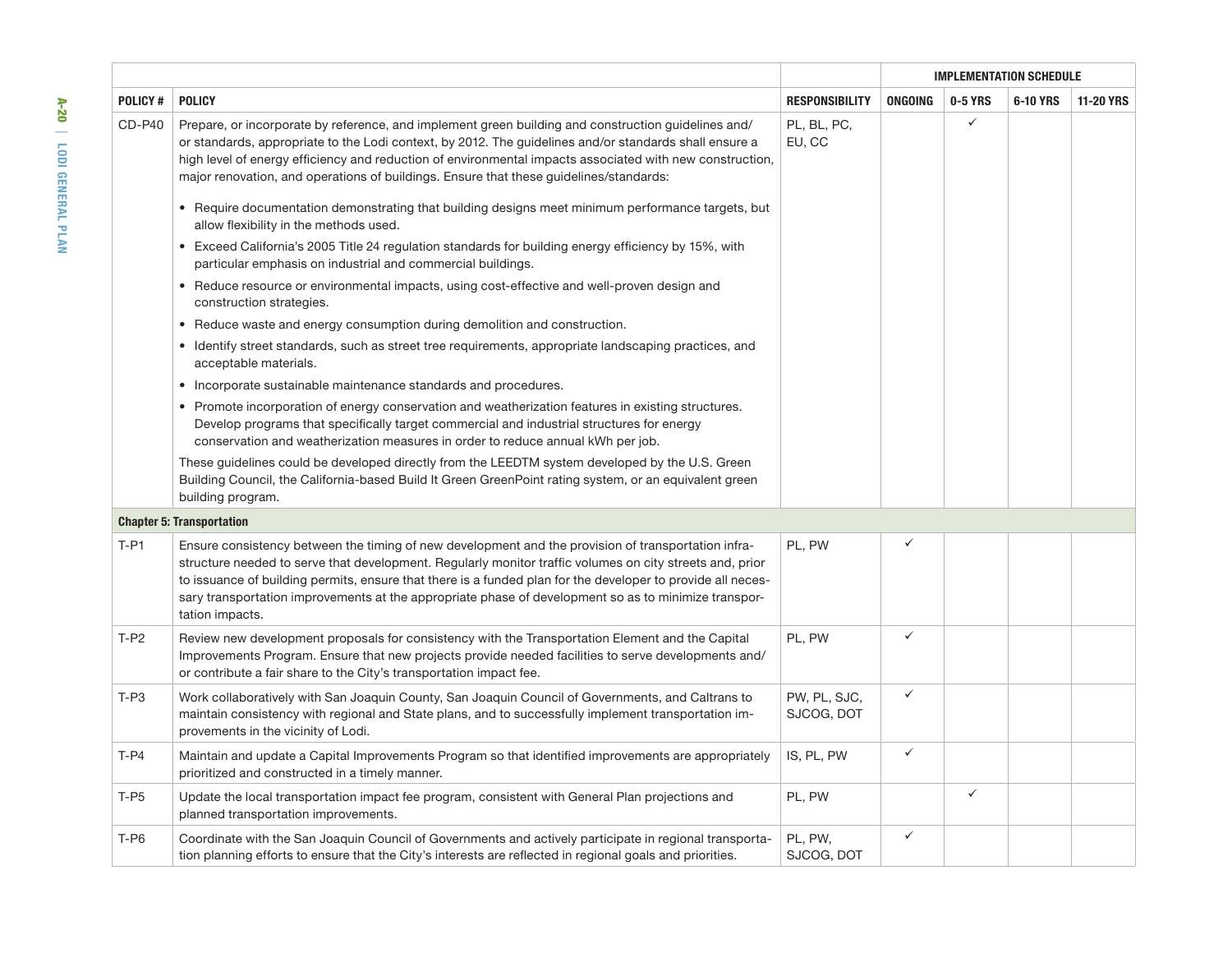|         |                                                                                                                                                                                                                                                                                                                                                                                                                                                                                                                                                                                                          |                         | <b>IMPLEMENTATION SCHEDULE</b> |         |          |                  |
|---------|----------------------------------------------------------------------------------------------------------------------------------------------------------------------------------------------------------------------------------------------------------------------------------------------------------------------------------------------------------------------------------------------------------------------------------------------------------------------------------------------------------------------------------------------------------------------------------------------------------|-------------------------|--------------------------------|---------|----------|------------------|
| POLICY# | <b>POLICY</b>                                                                                                                                                                                                                                                                                                                                                                                                                                                                                                                                                                                            | <b>RESPONSIBILITY</b>   | ONGOING                        | 0-5 YRS | 6-10 YRS | <b>11-20 YRS</b> |
| $T- P7$ | Continue to work with the San Joaquin Council of Governments on regional transportation funding is-<br>sues, including the update of regional transportation impact fees.                                                                                                                                                                                                                                                                                                                                                                                                                                | PL, PW,<br><b>SJCOG</b> |                                |         |          |                  |
| $T-P8$  | Participate in discussions with Caltrans and neighboring jurisdictions to develop a fair-share fee pro-<br>gram for improvements to regional routes and state highways. This fee should reflect traffic generated by<br>individual municipalities and pass-through traffic.                                                                                                                                                                                                                                                                                                                              | PL, PW, DOT             | ✓                              |         |          |                  |
| $T- P9$ | Allow exceptions to LOS standards upon findings by the City Council that achieving the designated LOS<br>would:                                                                                                                                                                                                                                                                                                                                                                                                                                                                                          | PL, PW, CC              | ✓                              |         |          |                  |
|         | • Be technologically or economically infeasible, or                                                                                                                                                                                                                                                                                                                                                                                                                                                                                                                                                      |                         |                                |         |          |                  |
|         | • Compromise the City's ability to support other important policy priorities, such as:                                                                                                                                                                                                                                                                                                                                                                                                                                                                                                                   |                         |                                |         |          |                  |
|         | - Enhancing the urban design characteristics that contribute to pedestrian comfort and convenience;                                                                                                                                                                                                                                                                                                                                                                                                                                                                                                      |                         |                                |         |          |                  |
|         | - Avoiding adverse impacts to alternate modes of transportation;                                                                                                                                                                                                                                                                                                                                                                                                                                                                                                                                         |                         |                                |         |          |                  |
|         | - Preserving the existing character of the community;                                                                                                                                                                                                                                                                                                                                                                                                                                                                                                                                                    |                         |                                |         |          |                  |
|         | Preserving agricultural land or open space; or                                                                                                                                                                                                                                                                                                                                                                                                                                                                                                                                                           |                         |                                |         |          |                  |
|         | - Preserving scenic roadways/highways.                                                                                                                                                                                                                                                                                                                                                                                                                                                                                                                                                                   |                         |                                |         |          |                  |
| T-P10   | Exempt downtown from LOS standards to encourage infill development in order to create a pedestrian<br>friendly urban design character and densities necessary to support transit, bicycling, and walking. De-<br>velopment decisions in downtown should be based on community design and livability goals rather than<br>traffic LOS. (Downtown is defined by the Downtown Mixed-Use designation in the Land Use Diagram.)                                                                                                                                                                               | PL, PW, PC              | ✓                              |         |          |                  |
| $T-P11$ | Strive to comply with the Level of Service standards and other performance measures on Routes of<br>Regional Significance as defined by the County-wide Congestion Management Program.                                                                                                                                                                                                                                                                                                                                                                                                                   | PL, PW, PC              | ✓                              |         |          |                  |
| $T-P12$ | For purposes of design review and environmental assessment, apply a standard of Level of Service E<br>during peak hour conditions on all streets in the City's jurisdiction. The objective of this performance<br>standard is to acknowledge that some level of traffic congestion during the peak hour is acceptable and<br>indicative of an economically vibrant and active area, and that infrastructure design decisions should be<br>based on the conditions that predominate during most of each day.                                                                                              | PC                      | ✓                              |         |          |                  |
| T-P13   | Undertake street improvements shown in Table 5-4 and maintain, require or acquire right of way, as<br>necessary. Coordinate with other jurisdictions, including San Joaquin County, and Caltrans, on improve-<br>ments to street segments common to the City of Lodi and other jurisdictions. It should be noted that<br>because the General Plan will be implemented over an extended time frame, street capacity enhance-<br>ments will be prioritized through the City's Capital Improvements Program process and will occur as<br>development proceeds.                                              | <b>PW</b>               | ✓                              |         |          |                  |
| $T-P14$ | Design streets in new developments in configurations that generally match and extend the grid pattern<br>of existing city streets. This is intended to disperse traffic and provide multiple connections to arterial<br>streets. Require dedication, widening, extension, and construction of public streets in accordance with<br>the City's street standards. Major street improvements shall be completed as abutting lands develop or<br>redevelop. In currently developed areas, the City may determine that improvements necessary to meet<br>City standards are either infeasible or undesirable. | <b>PW</b>               | ✓                              |         |          |                  |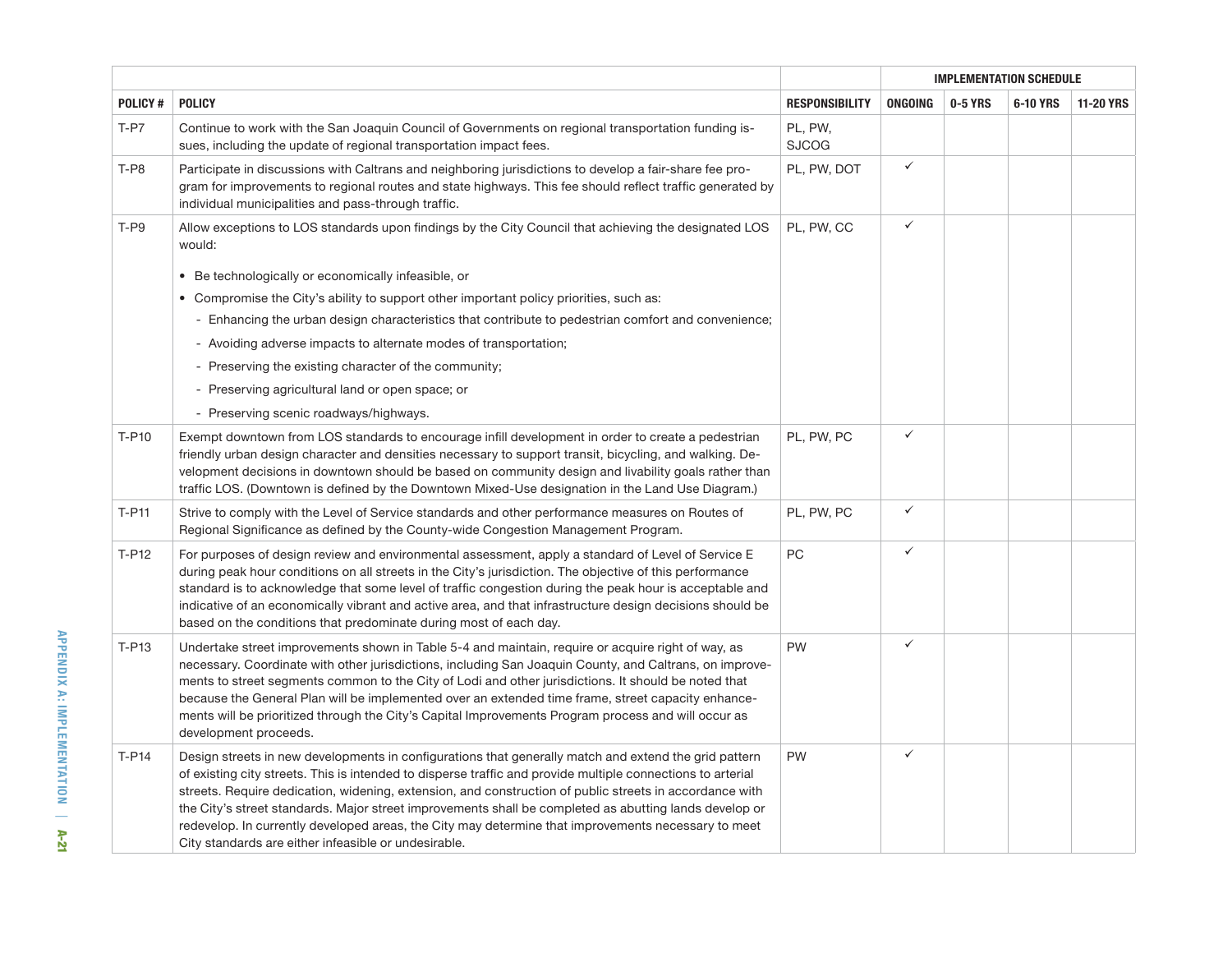|                      |                                                                                                                                                                                                                                                                                                                                                                                                                                                                                                         |                       | <b>IMPLEMENTATION SCHEDULE</b> |              |              |                  |  |
|----------------------|---------------------------------------------------------------------------------------------------------------------------------------------------------------------------------------------------------------------------------------------------------------------------------------------------------------------------------------------------------------------------------------------------------------------------------------------------------------------------------------------------------|-----------------------|--------------------------------|--------------|--------------|------------------|--|
| <b>POLICY#</b>       | <b>POLICY</b>                                                                                                                                                                                                                                                                                                                                                                                                                                                                                           | <b>RESPONSIBILITY</b> | <b>ONGOING</b>                 | 0-5 YRS      | 6-10 YRS     | <b>11-20 YRS</b> |  |
| $T-$ P <sub>15</sub> | Maintain, and update as needed, roadway design standards to manage vehicle speeds and traffic vol-<br>umes.                                                                                                                                                                                                                                                                                                                                                                                             | <b>PW</b>             | $\checkmark$                   |              |              |                  |  |
| T-P16                | Limit street right-of-way dimensions where necessary to maintain desired neighborhood character.<br>Consider allowing narrower street rights-of-way and pavement widths for local streets in new residential<br>subdivisions.                                                                                                                                                                                                                                                                           | <b>PW</b>             | $\checkmark$                   |              |              |                  |  |
| T-P17                | Implement traffic calming measures to slow traffic on local and collector residential streets and prioritize<br>these measures over congestion management. Include roundabouts, corner bulb-outs, traffic circles,<br>and other traffic calming devices among these measures.                                                                                                                                                                                                                           | <b>ED</b>             |                                |              | $\checkmark$ |                  |  |
| T-P18                | Foster walkable streets through streetscape improvements, continuous sidewalks on both sides of<br>streets, and encouraging pedestrian access wherever feasible. Update the Subdivision Ordinance to in-<br>clude requirements for sidewalks, street trees, and lighting. Where sidewalks do not exist within existing<br>developments, and are desired, explore a program to provide sidewalks by reducing the curb-to-curb<br>road width, in cases where safety and traffic flow are not compromised. | PL, PW                |                                |              | $\checkmark$ |                  |  |
| <b>T-P19</b>         | To maintain walkability and pedestrian safety, consider roadway width and roadway design features<br>such as islands, pedestrian refuges, pedestrian count-down signals, and other such mechanisms. This<br>policy applies to new roadway construction as well as existing roadways where pedestrian safety issues<br>may occur due to roadway design or width.                                                                                                                                         | PL, PW                |                                |              | $\checkmark$ |                  |  |
| T-P20                | In new development areas, include pedestrian connections to public transit systems, commercial<br>centers, schools, employment centers, community centers, parks, senior centers and residences, and<br>high-density residential areas.                                                                                                                                                                                                                                                                 | PL, TR, PW            |                                |              | $\checkmark$ | ✓                |  |
| $T-P21$              | Work cooperatively with the Lodi Unified School District on a "safe routes to schools" program that aims<br>to provide a network of safe, convenient, and comfortable pedestrian routes from residential areas to<br>schools. Improvements may include expanded sidewalks, shade trees, bus stops, and connections to<br>the extended street, bike, and transit network.                                                                                                                                | PL, PW, LUSD          |                                | $\checkmark$ |              |                  |  |
| T-P22                | Use the City's Bike Master Plan as a comprehensive method for implementing bicycle circulation, safety,<br>and facilities development. Update the Plan for consistency with Figure 5-3, which defines bike route<br>connections in new development areas.                                                                                                                                                                                                                                               | PL, ED                |                                | $\checkmark$ |              |                  |  |
| T-P23                | Coordinate the connection of local bikeways and trails to regional bikeways identified in the San Joaquin<br>County Bicycle Transportation Plan.                                                                                                                                                                                                                                                                                                                                                        | PL, ED, SJC           |                                | $\checkmark$ |              |                  |  |
| T-P24                | Require the placement of bicycle racks or lockers at park-and-ride facilities.                                                                                                                                                                                                                                                                                                                                                                                                                          | PL                    |                                |              | $\checkmark$ |                  |  |
| T-P25                | Establish standards requiring new commercial and mixed-use developments (of sizes exceeding certain<br>minimum thresholds) to provide shaded and convenient bicycle racks, as appropriate. When such<br>facilities are required, use specifications provided in Caltrans' Design Manual, Section 1000, or other<br>appropriate standards.                                                                                                                                                               | PL, ED                |                                |              | $\checkmark$ |                  |  |
| T-P26                | Implement the City's Short Range Transit Plan and the San Joaquin Council of Government's Regional<br>Transit Systems Plan, using the most cost effective methods available and based upon professional<br>analysis.                                                                                                                                                                                                                                                                                    | TR, SJCOG             | $\checkmark$                   |              |              |                  |  |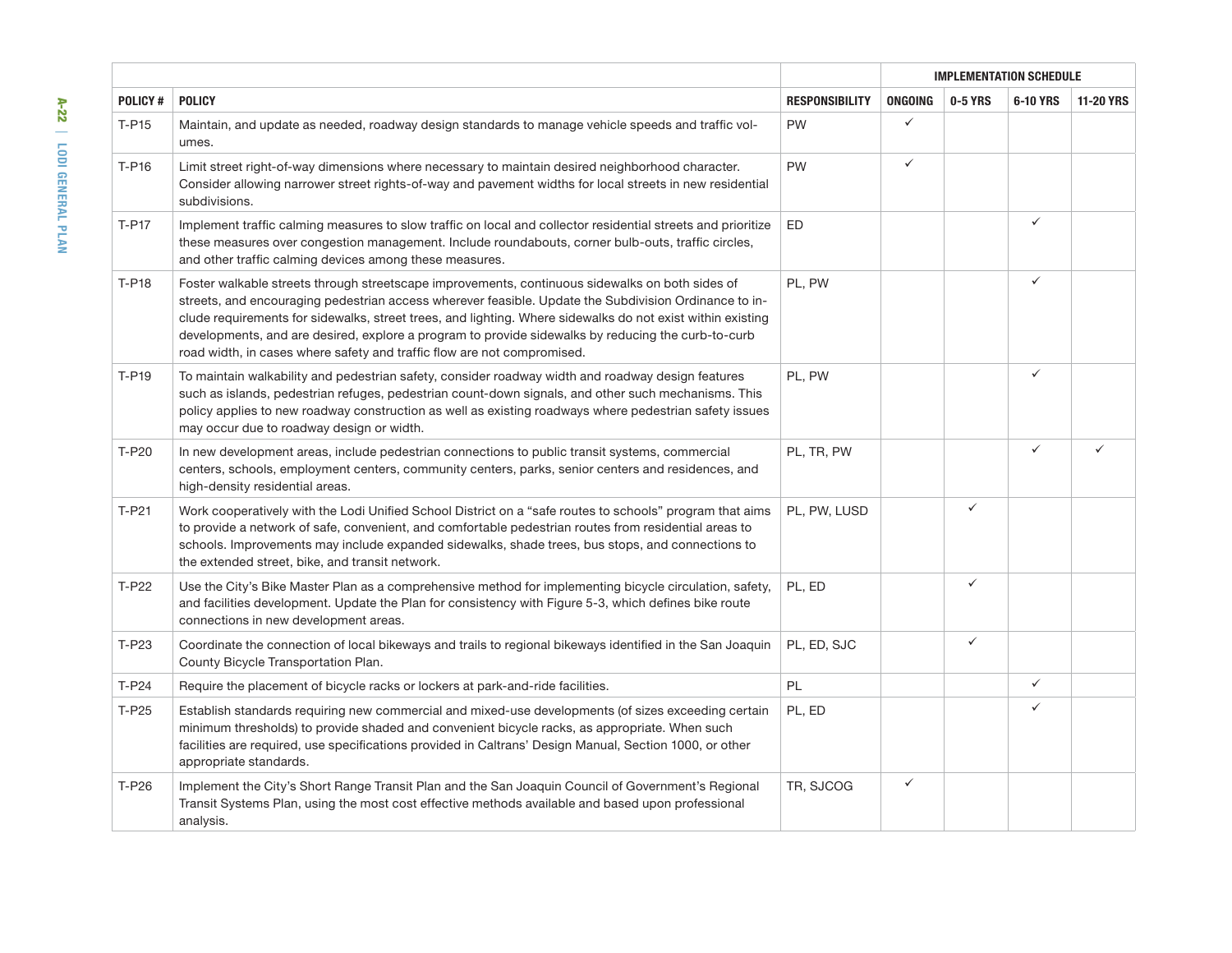|                | <b>POLICY</b>                                                                                                                                                                                                                                                                                                                                                                                                                                                                                                     | <b>RESPONSIBILITY</b>    | <b>IMPLEMENTATION SCHEDULE</b> |              |          |                  |  |
|----------------|-------------------------------------------------------------------------------------------------------------------------------------------------------------------------------------------------------------------------------------------------------------------------------------------------------------------------------------------------------------------------------------------------------------------------------------------------------------------------------------------------------------------|--------------------------|--------------------------------|--------------|----------|------------------|--|
| <b>POLICY#</b> |                                                                                                                                                                                                                                                                                                                                                                                                                                                                                                                   |                          | <b>ONGOING</b>                 | 0-5 YRS      | 6-10 YRS | <b>11-20 YRS</b> |  |
| T-P27          | Review new development proposals for consistency with the Short Range Transit Plan. Ensure new<br>projects provide needed transit facilities to serve developments and provide all needed facilities and/or<br>contribute a fair share for improvements not covered by other funding sources.                                                                                                                                                                                                                     | PL, TR, PC               | $\checkmark$                   |              |          |                  |  |
| T-P28          | Continue to support the efficient operation of the Lodi Station, and to explore opportunities to expand<br>the multi-modal transportation services provided there.                                                                                                                                                                                                                                                                                                                                                | TR, ACE,<br><b>AMTRK</b> | $\checkmark$                   |              |          |                  |  |
| T-P29          | Encourage continued commuter rail service in Lodi by cooperating with Amtrak and supporting transit-<br>oriented development and improvements around Lodi Station.                                                                                                                                                                                                                                                                                                                                                | TR, ACE,<br><b>AMTRK</b> | $\checkmark$                   |              |          |                  |  |
| T-P30          | Encourage ridership on public transit systems through marketing and promotional efforts. Provide infor-<br>mation to residents and employees on transit services available for both local and regional trips.                                                                                                                                                                                                                                                                                                     | <b>TR</b>                |                                | $\checkmark$ |          |                  |  |
| T-P31          | Maintain transit performance measures sufficient to meet State requirements.                                                                                                                                                                                                                                                                                                                                                                                                                                      | <b>TR</b>                | $\checkmark$                   |              |          |                  |  |
| T-P32          | Coordinate transit services and transfers between the various transit operators serving Lodi.                                                                                                                                                                                                                                                                                                                                                                                                                     | <b>TR</b>                | $\checkmark$                   |              |          |                  |  |
| T-P33          | Require new development to provide transit improvements where appropriate and feasible, including di-<br>rect pedestrian access to transit stops, bus turnouts and shelters, and local streets with adequate width<br>to accommodate buses.                                                                                                                                                                                                                                                                       | PC                       | $\checkmark$                   |              |          |                  |  |
| T-P34          | Continue to actively support and manage the Lodi Grapeline bus service, and to expand public transit<br>services when justified by new demand.                                                                                                                                                                                                                                                                                                                                                                    | <b>TR</b>                | $\checkmark$                   |              |          |                  |  |
| T-P35          | Require community care facilities and senior housing projects with more than 25 units to provide acces-<br>sible transportation services for the convenience of residents.                                                                                                                                                                                                                                                                                                                                        | NS, PL, PC               |                                | $\checkmark$ |          |                  |  |
| T-P36          | Coordinate with the California Public Utilities Commission to implement future railroad crossing improve-<br>ments.                                                                                                                                                                                                                                                                                                                                                                                               | PL, PW, UP               |                                | $\checkmark$ |          |                  |  |
| T-P37          | Require a commitment of funding for railroad crossing protection devices from private development<br>requiring new railroad spurs.                                                                                                                                                                                                                                                                                                                                                                                | PL, PW, UP               |                                | $\checkmark$ |          |                  |  |
| T-P38          | Continue the ongoing comprehensive program to improve the condition and safety of existing railroad<br>crossings by upgrading surface conditions and installing signs and signals where warranted.                                                                                                                                                                                                                                                                                                                | PL, PW, UP               |                                | $\checkmark$ |          |                  |  |
| T-P39          | Review and update parking standards periodically, and require new developments to provide an ad-<br>equate number of off-street parking spaces in accordance with those parking standards. The parking<br>standards will allow shared parking facilities whenever possible to reduce the number of new parking<br>stalls required. Consideration will also be given to parking reductions for mixed-use projects or projects<br>that have agreed to implement sustainable and enforceable trip reduction methods. | PL, PC                   | $\checkmark$                   |              |          |                  |  |
| T-P40          | Consider replacement of on-street parking in commercial areas that will be lost to additional turn lanes<br>at intersections, with an equal number of off-street spaces within the same vicinity, where feasible.                                                                                                                                                                                                                                                                                                 | <b>PL</b>                | $\checkmark$                   |              |          |                  |  |
| T-P41          | Continue to implement existing preferential residential parking programs such as in the Eastside<br>residential neighborhood, in the vicinity of the PCP Cannery, and adjacent to high schools. Consider<br>expanding the preferential residential parking program to other neighborhoods only where parking intru-<br>sion from adjacent uses clearly undermines the neighborhood's quality of life after all other options are<br>deemed unsuccessful.                                                          | PL, PC                   | $\checkmark$                   |              |          |                  |  |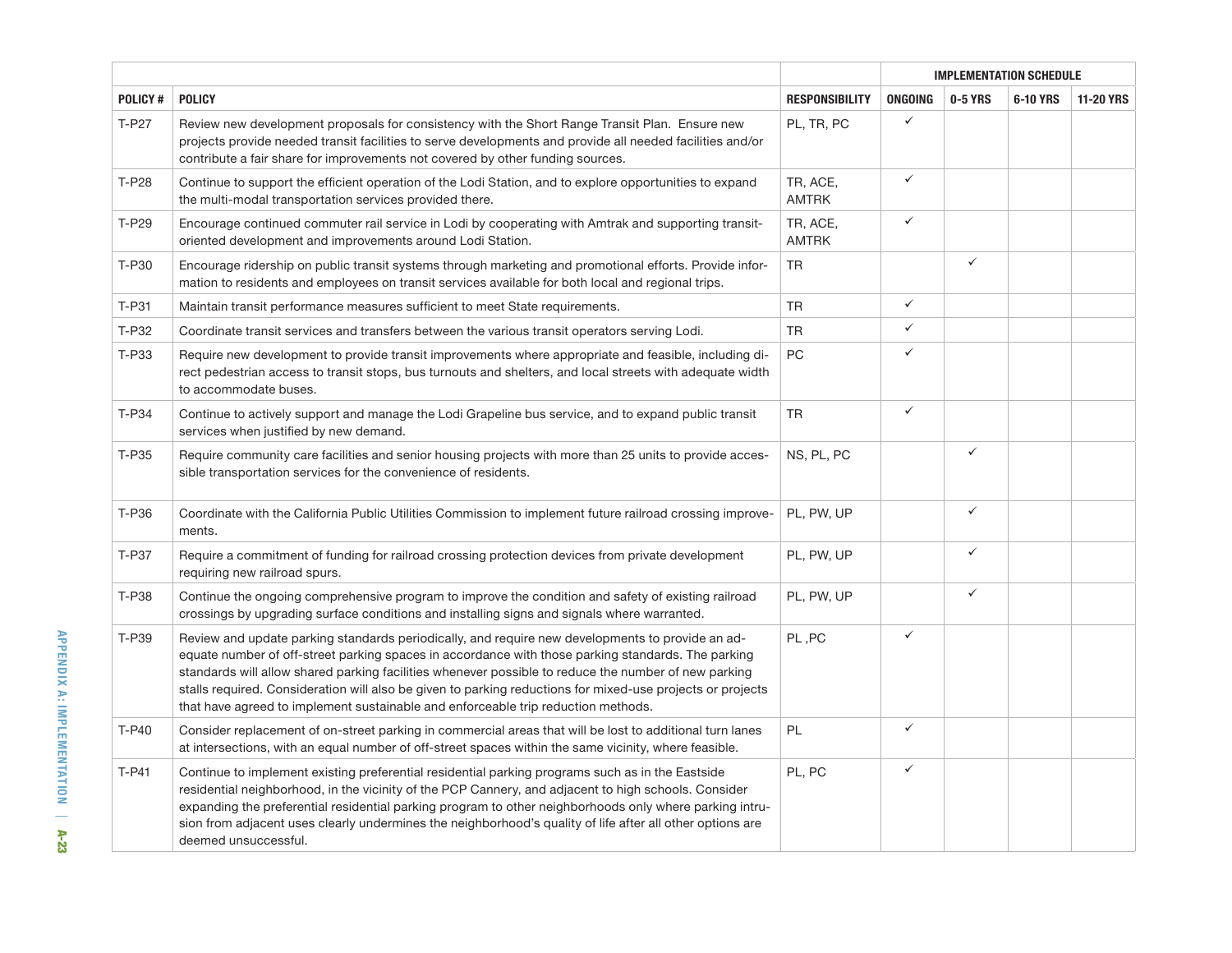|                |                                                                                                                                                                                                                                                                                                                                                                                 |                       | <b>IMPLEMENTATION SCHEDULE</b> |              |              |                  |  |
|----------------|---------------------------------------------------------------------------------------------------------------------------------------------------------------------------------------------------------------------------------------------------------------------------------------------------------------------------------------------------------------------------------|-----------------------|--------------------------------|--------------|--------------|------------------|--|
| <b>POLICY#</b> | <b>POLICY</b>                                                                                                                                                                                                                                                                                                                                                                   | <b>RESPONSIBILITY</b> | ONGOING                        | 0-5 YRS      | 6-10 YRS     | <b>11-20 YRS</b> |  |
| T-P42          | Improve parking opportunities in the downtown area and along Lodi Avenue (between downtown and<br>Cherokee Lane) by examining rear or vacant lots and other underutilized areas for potential off-street<br>parking. In addition, expand the Downtown Parking District to encompass the entire Downtown Mixed<br>Use area shown in the Land Use Diagram (Figure 2-1).           | PL, PC                |                                | $\checkmark$ | $\checkmark$ |                  |  |
| T-P43          | Consider development of local park-and-ride facilities, particularly in conjunction with future rail and bus<br>services, if the demand for such facilities is warranted and economically feasible.                                                                                                                                                                             | PL, PW, PC            | $\checkmark$                   |              |              |                  |  |
| T-P44          | Provide park and ride facilities designed to accommodate public transit, van and car pool users.                                                                                                                                                                                                                                                                                | PL, TR                | ✓                              |              |              |                  |  |
| $T-P45$        | Maintain design standards for industrial streets that incorporate heavier loads associated with truck<br>operations and larger turning radii to facilitate truck movements. Consider requiring developments using<br>commercial vehicles with large turning radii to provide needed intersection improvements along direct<br>routes from development to freeway access points. | ED, BL                | ✓                              |              |              |                  |  |
| T-P46          | Ensure adequate truck access to off-street loading areas in commercial areas.                                                                                                                                                                                                                                                                                                   | ED                    | $\checkmark$                   |              |              |                  |  |
| <b>T-P47</b>   | Encourage regional freight movement on freeways and other appropriate routes; evaluate and implement<br>vehicle weight limits as appropriate on arterial, collector, and local roadways to mitigate truck traffic<br>impacts in the community.                                                                                                                                  | ED                    | ✓                              |              |              |                  |  |
| <b>T-P48</b>   | Promote ridesharing and cooperate with regional travel demand management programs to reduce peak-<br>hour traffic congestion and help reduce regional vehicle miles traveled.                                                                                                                                                                                                   | PL, TR                | $\checkmark$                   |              |              |                  |  |
| T-P49          | Promote employment opportunities within Lodi to reduce commuting to areas outside of Lodi.                                                                                                                                                                                                                                                                                      | CM                    | $\checkmark$                   |              |              |                  |  |
| T-P50          | Reduce the total vehicle miles of travel per household by making efficient use of existing transportation<br>facilities and by providing for more direct routes for pedestrians and bicyclists through the implementa-<br>tion of "smart growth" and sustainable planning principles.                                                                                           | PL, TR                | ✓                              |              |              |                  |  |
|                | <b>Chapter 6: Parks, Recreation, and Open Space Policies</b>                                                                                                                                                                                                                                                                                                                    |                       |                                |              |              |                  |  |
| $P-P1$         | Acquire and develop additional neighborhood and community parks to serve existing and future needs.                                                                                                                                                                                                                                                                             | PR, PL                | ✓                              |              |              |                  |  |
| $P-P2$         | Provide open space to meet recreation and storm drainage needs, at a ratio of eight acres of open space<br>per 1,000 new residents. At least five acres must be constructed for park and recreation uses only.<br>Drainage basins should be constructed as distinct facilities, as opposed to dual-functioning park and<br>drainage basin facilities.                           | PR, ED                | ✓                              |              |              |                  |  |
| $P-P3$         | Pursue the development of park and recreation facilities within a quarter-mile walking distance of all<br>residences.                                                                                                                                                                                                                                                           | PL, PR                | ✓                              |              |              |                  |  |
| $P-P4$         | Ensure that parks are visible and accessible from the street, welcoming the surrounding neighborhood<br>and citywide users.                                                                                                                                                                                                                                                     | PR, PL                | ✓                              |              |              |                  |  |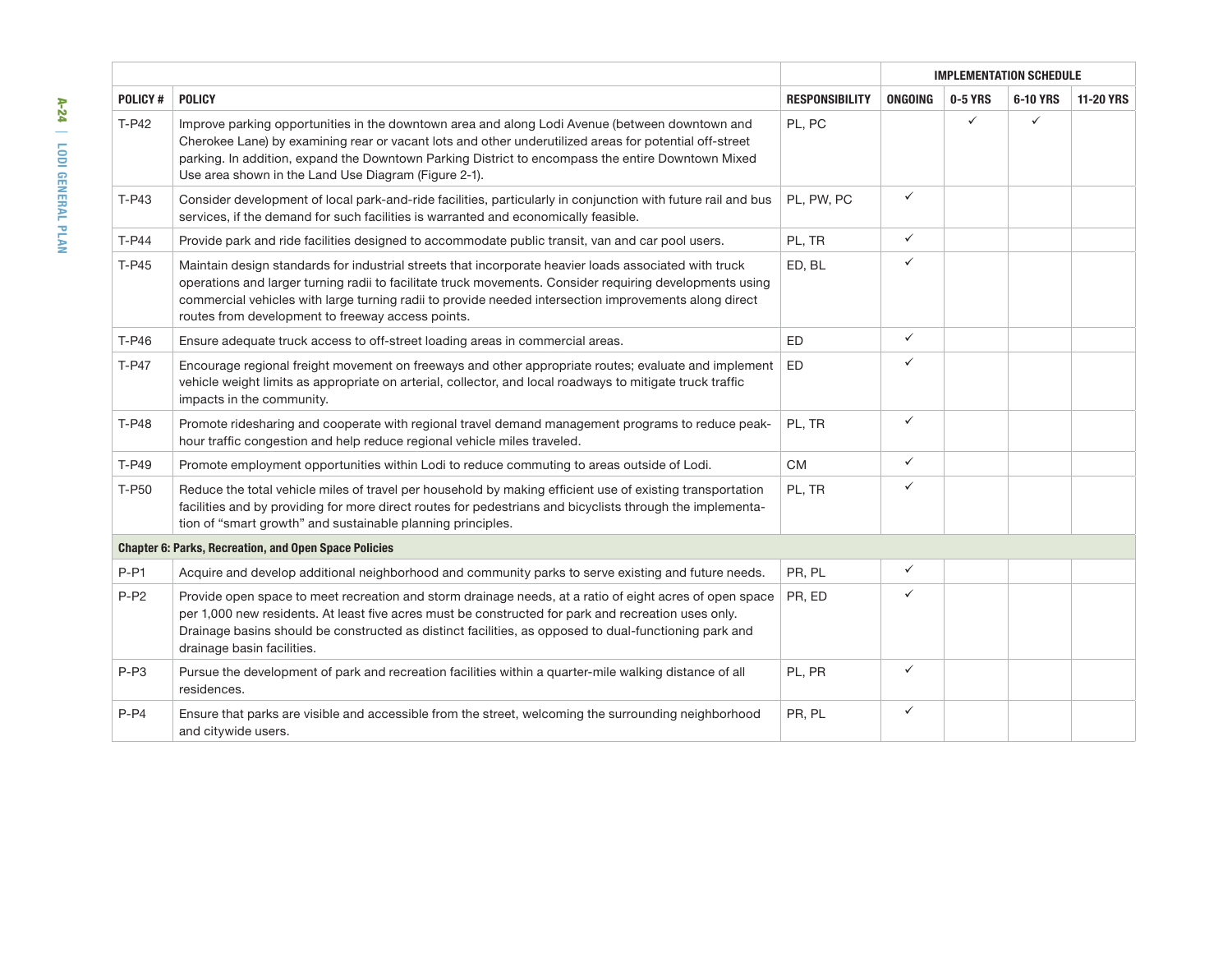|                |                                                                                                                                                                                                                                                                                                    |                       | <b>IMPLEMENTATION SCHEDULE</b> |              |              |                  |  |
|----------------|----------------------------------------------------------------------------------------------------------------------------------------------------------------------------------------------------------------------------------------------------------------------------------------------------|-----------------------|--------------------------------|--------------|--------------|------------------|--|
| <b>POLICY#</b> | <b>POLICY</b>                                                                                                                                                                                                                                                                                      | <b>RESPONSIBILITY</b> | ONGOING                        | 0-5 YRS      | 6-10 YRS     | <b>11-20 YRS</b> |  |
| $P-P5$         | Update the City's Open Space and Recreation Master Plan, as necessary to:                                                                                                                                                                                                                          | PR, ED                |                                | $\checkmark$ |              |                  |  |
|                | • Arrange a distribution of open spaces across all neighborhoods in the city;                                                                                                                                                                                                                      |                       |                                |              |              |                  |  |
|                | • Ensure that parks are visible and accessible from the street, to the surrounding neighborhood, and<br>citywide users; and                                                                                                                                                                        |                       |                                |              |              |                  |  |
|                | • Provide a variety of open spaces and facilities to serve the needs of the community, ensuring a<br>balance between indoor and outdoor organized sports and other recreation needs, including passive<br>and leisure activities                                                                   |                       |                                |              |              |                  |  |
| $P- P6$        | Continue working with the Lodi Unified School District to share use of school and City park and recre-<br>ation facilities through a mutually beneficial joint use agreement.                                                                                                                      | CM, PR, LUSD          | $\checkmark$                   |              |              |                  |  |
| $P- P7$        | Work with developers of proposed development projects to provide parks and trails, as well as linkages<br>to existing parks and trails.                                                                                                                                                            | PR, PL, PC            | $\checkmark$                   |              |              |                  |  |
| $P- P8$        | Coordinate with the Woodbridge Irrigation District to develop a recreation trail for walking, jogging, and<br>biking along the canal right-of-way, as shown in Figure 6-1.                                                                                                                         | CM, PR, WID           | $\checkmark$                   |              |              |                  |  |
| $P- P9$        | Support improvements along the Mokelumne River in consultation and cooperation with the County and<br>with creek restoration and design professionals.                                                                                                                                             | CM, PR, SJC           | $\checkmark$                   |              |              |                  |  |
| P-P10          | Improve accessibility to the Mokelumne River and Lodi Lake Wilderness Area with walking and bik-<br>ing trails. Site park use and new facilities and trails in Lodi Lake Park such that they will not degrade or<br>destroy riparian or sensitive habitat areas.                                   | PR, PL, SJC           |                                |              | $\checkmark$ |                  |  |
| P-P11          | Encourage the planting of native trees, shrubs, and grasslands in order to preserve the visual integrity<br>of the landscape, provide habitat conditions suitable for native vegetation, and ensure the maximum<br>number and variety of well-adapted plants are maintained.                       | PR, PC                | $\checkmark$                   |              |              |                  |  |
| P-P12          | Encourage retention of mature trees and woodlands to the maximum extent possible. The City shall<br>regulate the removal of trees that are defined as "heritage trees."                                                                                                                            | PL, PC                | $\checkmark$                   |              |              |                  |  |
| P-P13          | Identify and discourage the removal of significant trees on private and public property by establishing a<br>tree inventory and tree management ordinance. Where removal is required, the City shall require a two-<br>for-one replacement or transplantation.                                     | PL, PC                | $\checkmark$                   |              |              |                  |  |
| $P-P14$        | Review infrastructure needs for existing and new recreational facilities, and where appropriate, identify<br>required improvements in the City's Capital Improvement Program.                                                                                                                      | PR, PW                | $\checkmark$                   |              |              |                  |  |
| P-P15          | Renovate the Grape Bowl in order to increase use and revenue generation.                                                                                                                                                                                                                           | <b>PR</b>             |                                |              | $\checkmark$ |                  |  |
| $P-P16$        | Ensure safety of users and security of facilities through lighting, signage, fencing, and landscaping, as<br>appropriate and feasible.                                                                                                                                                             | <b>PR</b>             | $\checkmark$                   |              |              |                  |  |
| P-P17          | Continue to provide parks and recreation services to all residents within the Lodi Unified School District<br>service area north of Eight Mile Road. Expand visitor and non-resident fee-based programs to ensure<br>that non-residents pay their share of park maintenance and improvement costs. | PR, IS                | $\checkmark$                   |              |              |                  |  |
| P-P18          | Promote the use of the City's existing and planned Special Use park and recreation facilities for both<br>local resident use and for visitor attractions, such as athletic tournaments.                                                                                                            | <b>PR</b>             | $\checkmark$                   |              |              |                  |  |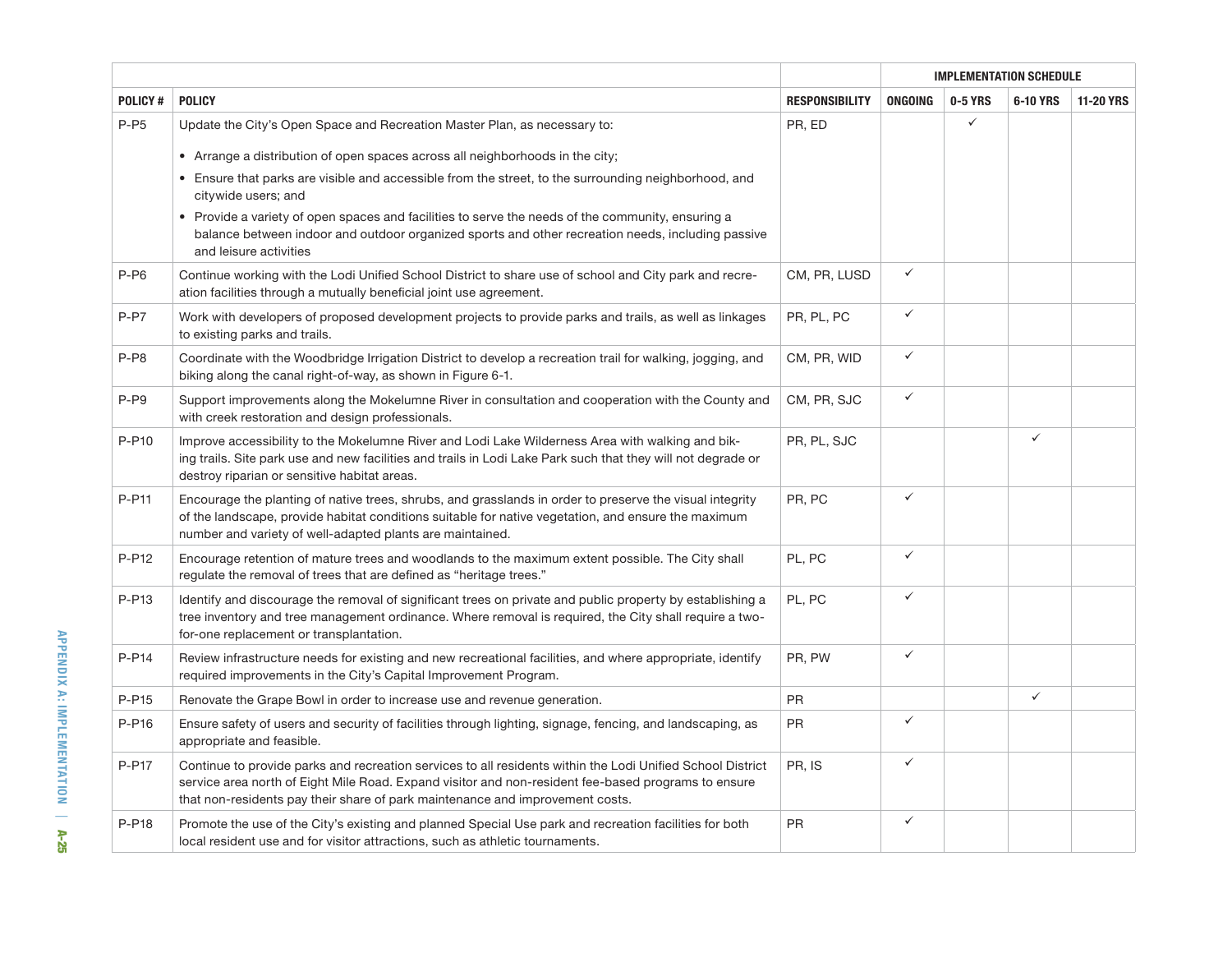|         |                                                                                                                                                                                                                                                                                                                                                                                                     |                       | <b>IMPLEMENTATION SCHEDULE</b> |              |          |                  |
|---------|-----------------------------------------------------------------------------------------------------------------------------------------------------------------------------------------------------------------------------------------------------------------------------------------------------------------------------------------------------------------------------------------------------|-----------------------|--------------------------------|--------------|----------|------------------|
| POLICY# | <b>POLICY</b>                                                                                                                                                                                                                                                                                                                                                                                       | <b>RESPONSIBILITY</b> | ONGOING                        | 0-5 YRS      | 6-10 YRS | <b>11-20 YRS</b> |
| P-P19   | Require master planned residential communities to dedicate parkland consistent with General Plan<br>standards. In-lieu fees will only be acceptable where an exemption from providing a neighborhood park<br>facility would not adversely affect local residents because an existing park is nearby.                                                                                                | PR, PL, PC            |                                | ✓            |          |                  |
| P-P20   | Address park dedication and new development impact fees as part of the Zoning Ordinance and Sub-<br>division Regulations Update, to ensure compliance with the General Plan park and open space standard.                                                                                                                                                                                           | PR, PL, PW            |                                | $\checkmark$ |          |                  |
| P-P21   | Seek out new and protected funding sources in order to maintain and expand park inventory.                                                                                                                                                                                                                                                                                                          | <b>PR</b>             | $\checkmark$                   |              |          |                  |
|         | <b>Chapter 7: Conservation Policies</b>                                                                                                                                                                                                                                                                                                                                                             |                       |                                |              |          |                  |
| $C-PI$  | Work with San Joaquin County and the City of Stockton to maintain land surrounding Lodi in agricultural<br>use. Encourage the continuation of Flag City as a small freeway-oriented commercial node, with no<br>residential uses.                                                                                                                                                                   | PL. PC. SJC           | ✓                              |              |          |                  |
| $C-P2$  | Work with San Joaquin County, relevant land owners, interested parties and groups to ensure economic<br>viability of all agricultural businesses and supporting industries.                                                                                                                                                                                                                         | PL, PC, SJC           | $\checkmark$                   |              |          |                  |
| $C-P3$  | Support the continuation of agricultural uses on lands designated for urban uses until urban develop-<br>ment is imminent.                                                                                                                                                                                                                                                                          | PL, PC                | ✓                              |              |          |                  |
| $C-P4$  | Encourage San Joaquin County to conserve agricultural soils, preserve agricultural land surrounding<br>the City and promote the continuation of existing agricultural operations, by supporting the county's<br>economic programs.                                                                                                                                                                  | PC, CM, SJC           | $\checkmark$                   |              |          |                  |
| $C-PS$  | Ensure that urban development does not constrain agricultural practices or adversely affect the eco-<br>nomic viability of adjacent agricultural practices. Use appropriate buffers consistent with the recommen-<br>dations of the San Joaquin County Department of Agriculture (typically no less than 150 feet) and limit<br>incompatible uses (such as schools and hospitals) near agriculture. | PL, PC, SJC           | ✓                              |              |          |                  |
| $C-P6$  | Require new development to implement measures that minimize soil erosion from wind and water related<br>to construction and urban development. Measures may include:<br>• Construction techniques that utilize site preparation, grading, and best management practices that                                                                                                                        | PL. BL. PC            |                                | $\checkmark$ |          |                  |
|         | provide erosion control and prevent soil contamination.                                                                                                                                                                                                                                                                                                                                             |                       |                                |              |          |                  |
|         | • Tree rows or other windbreaks shall be used within buffers on the edge of urban development and in<br>other areas as appropriate to reduce soil erosion.                                                                                                                                                                                                                                          |                       |                                |              |          |                  |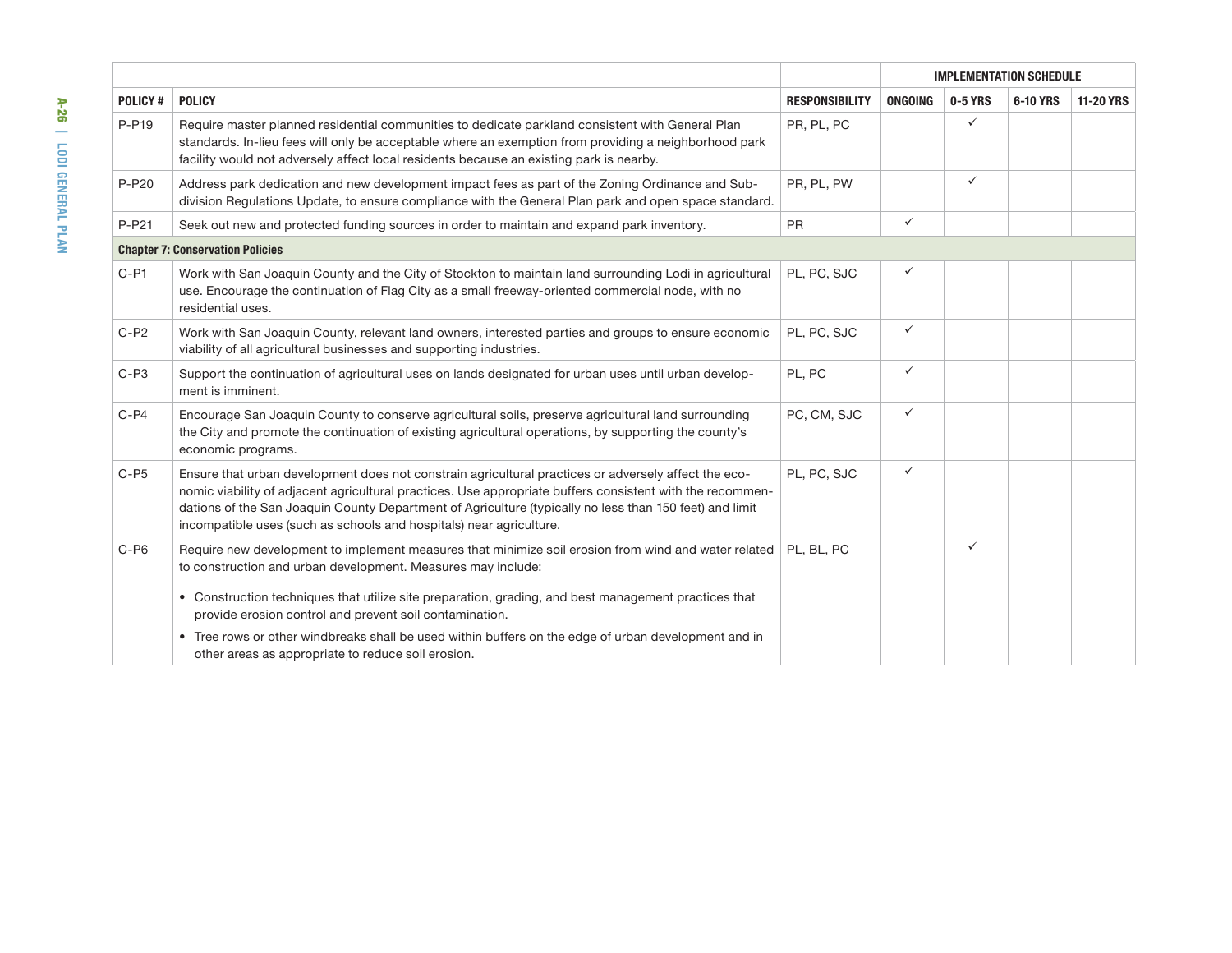|                |                                                                                                                                                                                                                                                                                                                                                                                                                                                                                                                                                                                                                                                              |                       | <b>IMPLEMENTATION SCHEDULE</b> |         |          |                  |  |
|----------------|--------------------------------------------------------------------------------------------------------------------------------------------------------------------------------------------------------------------------------------------------------------------------------------------------------------------------------------------------------------------------------------------------------------------------------------------------------------------------------------------------------------------------------------------------------------------------------------------------------------------------------------------------------------|-----------------------|--------------------------------|---------|----------|------------------|--|
| <b>POLICY#</b> | <b>POLICY</b>                                                                                                                                                                                                                                                                                                                                                                                                                                                                                                                                                                                                                                                | <b>RESPONSIBILITY</b> | <b>ONGOING</b>                 | 0-5 YRS | 6-10 YRS | <b>11-20 YRS</b> |  |
| $C-P7$         | Adopt an agricultural conservation program (ACP) establishing a mitigation fee to protect and conserve<br>agricultural lands:                                                                                                                                                                                                                                                                                                                                                                                                                                                                                                                                | PC, CC                |                                |         | ✓        |                  |  |
|                | • The ACP shall include the collection of an agricultural mitigation fee for acreage converted from<br>agricultural to urban use, taking into consideration all fees collected for agricultural loss (i.e.,<br>AB1600). The mitigation fee collected shall fund agricultural conservation easements, fee title<br>acquisition, and research, the funding of agricultural education and local marketing programs, other<br>capital improvement projects that clearly benefit agriculture (e.g., groundwater recharge projects)<br>and administrative fees through an appropriate entity ("Administrative Entity") pursuant to an<br>administrative agreement. |                       |                                |         |          |                  |  |
|                | • The conservation easements and fee title acquisition of conservation lands shall be used for lands<br>determined to be of statewide significance (Prime or other Important Farmlands), or sensitive and<br>necessary for the preservation of agricultural land, including land that may be part of a community<br>separator as part of a comprehensive program to establish community separators. Agricultural land<br>should be preserved at a minimum ratio of one-to-one for acres converted to urban use.                                                                                                                                              |                       |                                |         |          |                  |  |
|                | • The ACP shall encourage that conservation easement locations are prioritized as shown in Figure 7-5:                                                                                                                                                                                                                                                                                                                                                                                                                                                                                                                                                       |                       |                                |         |          |                  |  |
|                | (A) the Armstrong Road Agricultural/Cluster Study area east of Lower Sacramento Road;                                                                                                                                                                                                                                                                                                                                                                                                                                                                                                                                                                        |                       |                                |         |          |                  |  |
|                | (B) the Armstrong Road Agricultural/Cluster Study area west of Lower Sacramento Road;                                                                                                                                                                                                                                                                                                                                                                                                                                                                                                                                                                        |                       |                                |         |          |                  |  |
|                | (C) elsewhere in the Planning Area, one mile east and west of the Urban Reserve boundaries<br>respectively; and                                                                                                                                                                                                                                                                                                                                                                                                                                                                                                                                              |                       |                                |         |          |                  |  |
|                | (D) outside the Planning Area, elsewhere in San Joaquin County.                                                                                                                                                                                                                                                                                                                                                                                                                                                                                                                                                                                              |                       |                                |         |          |                  |  |
|                | The mitigation fees collected by the City shall be transferred to a farmland trust or other qualifying<br>$\bullet$<br>entity, which will arrange the purchase of conservation easements. The City shall encourage the Trust<br>or other qualifying entity to pursue a variety of funding sources (grants, donations, taxes, or other<br>funds) to fund implementation of the ACP.                                                                                                                                                                                                                                                                           |                       |                                |         |          |                  |  |
| $C-P8$         | Maintain the City's Right-to-Farm Ordinance, and update as necessary, to protect agricultural land from<br>nuisance suits brought by surrounding landowners.                                                                                                                                                                                                                                                                                                                                                                                                                                                                                                 | PC, CC                | $\checkmark$                   |         |          |                  |  |
| C-P9           | Support the protection, preservation, restoration, and enhancement of habitats of State or federally-list-<br>ed rare, threatened, endangered and/or other sensitive and special status species, and favor enhance-<br>ment of contiguous areas over small segmented remainder parcels.                                                                                                                                                                                                                                                                                                                                                                      | PL                    | $\checkmark$                   |         |          |                  |  |
| $C- P10$       | Continue to coordinate with the San Joaquin Council of Governments and comply with the terms of the<br>Multi Species Habitat Conservation and Open Space Plan to protect critical habitat areas that support<br>endangered species and other special status species.                                                                                                                                                                                                                                                                                                                                                                                         | PL, SJCOG             | $\checkmark$                   |         |          |                  |  |
| $C-P11$        | Work with other agencies to ensure that the spread of invasive/noxious plant species do not occur in the<br>Planning Area. Support efforts to eradicate invasive and noxious weeds and vegetation on public and<br>private property.                                                                                                                                                                                                                                                                                                                                                                                                                         | PL, PR, SJC           | $\checkmark$                   |         |          |                  |  |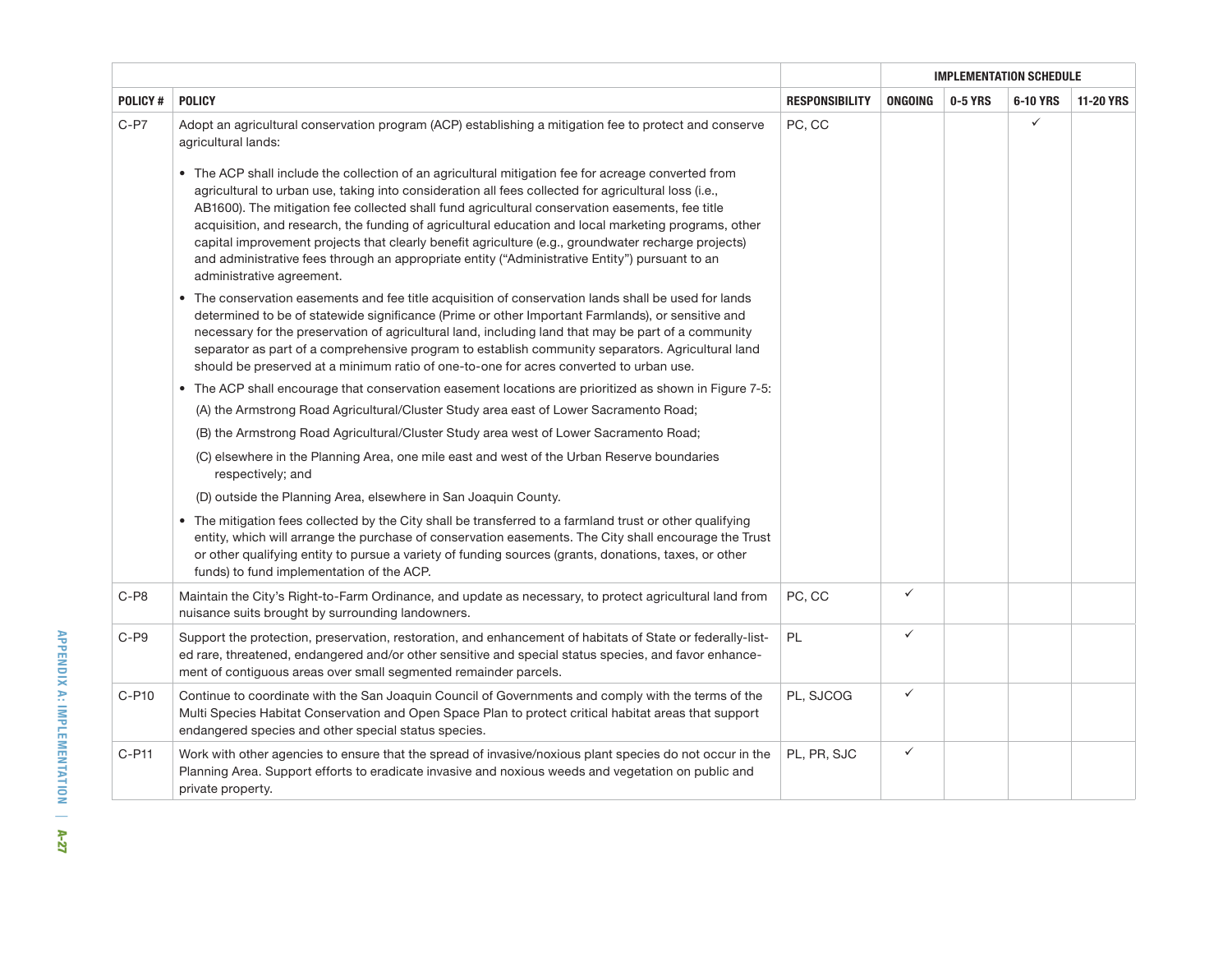|                | <b>POLICY</b>                                                                                                                                                                                                                                                                                                                                                                                                                                                                                                                                                                                                                                                                                                                                                                                                                                                          | <b>RESPONSIBILITY</b>   | <b>IMPLEMENTATION SCHEDULE</b> |         |              |                  |  |
|----------------|------------------------------------------------------------------------------------------------------------------------------------------------------------------------------------------------------------------------------------------------------------------------------------------------------------------------------------------------------------------------------------------------------------------------------------------------------------------------------------------------------------------------------------------------------------------------------------------------------------------------------------------------------------------------------------------------------------------------------------------------------------------------------------------------------------------------------------------------------------------------|-------------------------|--------------------------------|---------|--------------|------------------|--|
| <b>POLICY#</b> |                                                                                                                                                                                                                                                                                                                                                                                                                                                                                                                                                                                                                                                                                                                                                                                                                                                                        |                         | ONGOING                        | 0-5 YRS | 6-10 YRS     | <b>11-20 YRS</b> |  |
| C-P12          | Protect the river channel, pond and marsh, and riparian vegetation and wildlife communities and habitats<br>in the Mokelumne River and floodplain areas. Prohibit any activity that will disturb bottom sediments<br>containing zinc deposits in Mokelumne River, because such disturbance could cause fish kills. Prohibit<br>activities that could disturb anadramous fish in the Mokelumne River during periods of migration and<br>spawning.                                                                                                                                                                                                                                                                                                                                                                                                                       | PL, PR, SJC             | ✓                              |         |              |                  |  |
| $C-P13$        | Support the protection, restoration, expansion, and management of wetland and riparian plant commu-<br>nities along the Mokelumne River for passive recreation, groundwater recharge, and wildlife habitat.                                                                                                                                                                                                                                                                                                                                                                                                                                                                                                                                                                                                                                                            | PR, SJC                 | ✓                              |         |              |                  |  |
| $C- P14$       | Explore the purchase of or establishment of a joint agreement for open space preservation and habitat<br>enhancement in the Woodbridge Irrigation District's property located north of the Mokelumne River.<br>Ensure the open space preservation and enhancement of this property, while exploring opportunities for<br>public access.                                                                                                                                                                                                                                                                                                                                                                                                                                                                                                                                | PR, WID, SJC            |                                |         |              |                  |  |
| $C-P15$        | Site new development to maximize the protection of native tree species and sensitive plants and wildlife<br>habitat. Minimize impacts to protect mature trees, Swainson's hawk, vernal pool tadpole shrimp, and any<br>threatened, endangered or other sensitive species when approving new development. Mitigate any loss.                                                                                                                                                                                                                                                                                                                                                                                                                                                                                                                                            | PL, PC                  | ✓                              |         |              |                  |  |
| C-P16          | Work with the California Department of Fish and Game in identifying an area or areas suitable for Swain-<br>son's hawk and burrowing owl habitat. Preserve land through a mitigation land bank to mitigate impacts<br>on existing habitat for these species. Establish a mechanism for developer funding for the acquisition<br>and management of lands in the mitigation bank.                                                                                                                                                                                                                                                                                                                                                                                                                                                                                        | PL, PC,<br><b>SJCOG</b> |                                |         | $\checkmark$ |                  |  |
| C-P17          | For future development projects on previously un-surveyed lands, require a project applicant to have a<br>qualified archeologist conduct the following activities: (1) conduct a record search at the Central Cali-<br>fornia Information Center at the California State University, Stanislaus, and other appropriate historical<br>repositories, (2) conduct field surveys where appropriate and required by law, and (3) prepare technical<br>reports, where appropriate, meeting California Office of Historic Preservation Standards (Archeological<br>Resource Management Reports).                                                                                                                                                                                                                                                                              | PL                      | ✓                              |         |              |                  |  |
| $C-P18$        | In the event that archaeological/paleontological resources are discovered during site excavation, the City<br>shall require that grading and construction work on the project site be suspended until the significance<br>of the features can be determined by a qualified archaeologist/paleontologist. The City will require that a<br>qualified archeologist/paleontologist make recommendations for measures necessary to protect any site<br>determined to contain or constitute an historical resource, a unique archaeological resource, or a unique<br>paleontological resource or to undertake data recovery, excavation, analysis, and curation of archaeo-<br>logical/paleontologist materials. City staff shall consider such recommendations and implement them<br>where they are feasible in light of project design as previously approved by the City. | BL. PL. PC              | ✓                              |         |              |                  |  |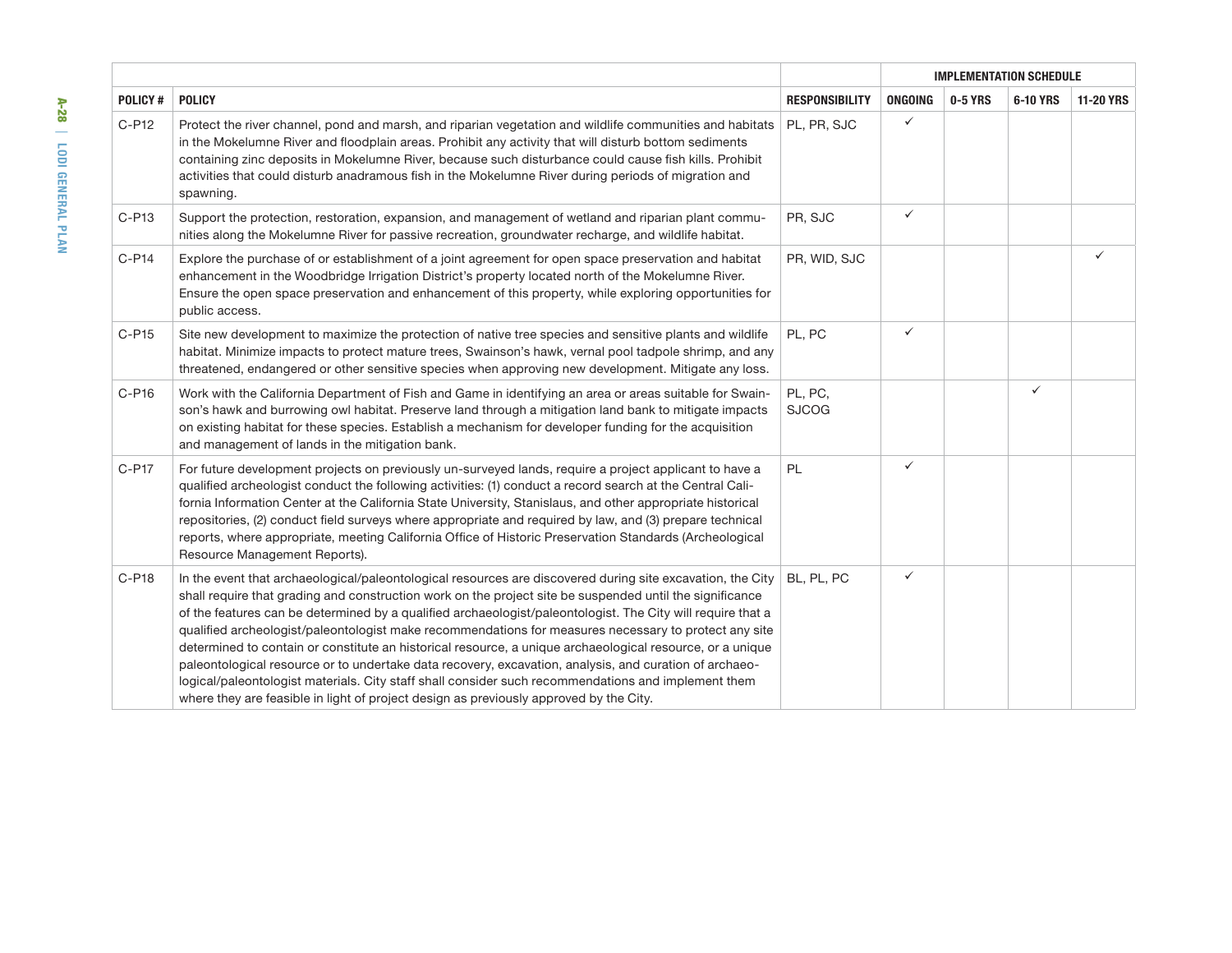|                |                                                                                                                                                                                                                                                                                                                                                                                                                                                                                                                                                                                                           |                       | <b>IMPLEMENTATION SCHEDULE</b> |         |          |                  |  |  |
|----------------|-----------------------------------------------------------------------------------------------------------------------------------------------------------------------------------------------------------------------------------------------------------------------------------------------------------------------------------------------------------------------------------------------------------------------------------------------------------------------------------------------------------------------------------------------------------------------------------------------------------|-----------------------|--------------------------------|---------|----------|------------------|--|--|
| <b>POLICY#</b> | <b>POLICY</b>                                                                                                                                                                                                                                                                                                                                                                                                                                                                                                                                                                                             | <b>RESPONSIBILITY</b> | <b>ONGOING</b>                 | 0-5 YRS | 6-10 YRS | <b>11-20 YRS</b> |  |  |
| $C- P19$       | If any human remains are discovered or recognized in any location on the project site, there shall be no<br>further excavation or disturbance of the site or any nearby area reasonably suspected to overlie adjacent<br>human remains until:                                                                                                                                                                                                                                                                                                                                                             | BL, PL, PC,<br>SJC.   | ✓                              |         |          |                  |  |  |
|                | • The San Joaquin County Coroner/Sheriff has been informed and has determined that no investigation<br>of the cause of death is required; and                                                                                                                                                                                                                                                                                                                                                                                                                                                             |                       |                                |         |          |                  |  |  |
|                | If the remains are of Native American origin: (1) the descendants of the deceased Native Americans<br>$\bullet$<br>have made a timely recommendation to the landowner or the person responsible for the excavation<br>work, for means of treating or disposing of, with appropriate dignity, the human remains and any<br>associated grave goods as provided in Public Resources Code Section 5097.98, or (2) The Native<br>American Heritage Commission was unable to identify a descendant or the descendant failed to make<br>a recommendation within 24 hours after being notified by the commission. |                       |                                |         |          |                  |  |  |
| $C-P20$        | Encourage the preservation, maintenance, and adaptive reuse of existing historic buildings by develop-<br>ing incentives for owners of historically-significant buildings to improve their properties.                                                                                                                                                                                                                                                                                                                                                                                                    | PL. NS. PC            | ✓                              |         |          |                  |  |  |
| $C-P21$        | Require that, prior to the demolition of a historic structure, developers offer the structure for relocation<br>by interested parties.                                                                                                                                                                                                                                                                                                                                                                                                                                                                    | PL, NS                | ✓                              |         |          |                  |  |  |
| $C-P22$        | Require that environmental review consistent with the California Environmental Quality Act be conducted<br>on demolition permit applications for buildings designated as, or potentially eligible for designation as,<br>historic structures.                                                                                                                                                                                                                                                                                                                                                             | PL, PC                | ✓                              |         |          |                  |  |  |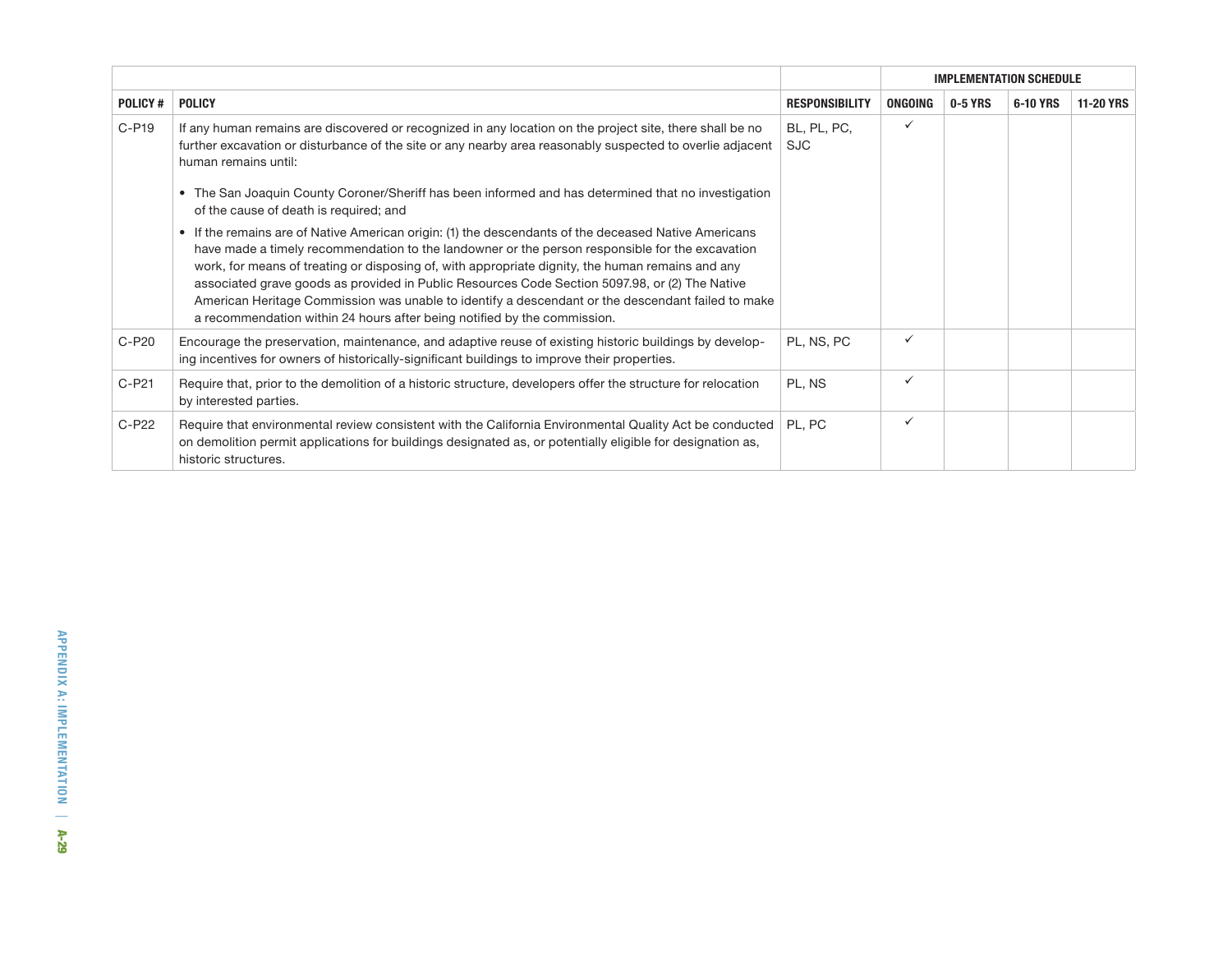|                |                                                                                                                                                                                                                                                                                                                                                                                                                                                                                                                              |                       | <b>IMPLEMENTATION SCHEDULE</b> |         |              |                  |  |  |
|----------------|------------------------------------------------------------------------------------------------------------------------------------------------------------------------------------------------------------------------------------------------------------------------------------------------------------------------------------------------------------------------------------------------------------------------------------------------------------------------------------------------------------------------------|-----------------------|--------------------------------|---------|--------------|------------------|--|--|
| <b>POLICY#</b> | <b>POLICY</b>                                                                                                                                                                                                                                                                                                                                                                                                                                                                                                                | <b>RESPONSIBILITY</b> | ONGOING                        | 0-5 YRS | 6-10 YRS     | <b>11-20 YRS</b> |  |  |
| C-P23          | Conduct a comprehensive survey of historic resources in Lodi, including consideration of potentially<br>eligible historic resources. Update Figure 7-3 upon completion of the survey.                                                                                                                                                                                                                                                                                                                                        | PL, NS, PC            |                                |         | $\checkmark$ |                  |  |  |
|                | Designate a structure as historic if it:                                                                                                                                                                                                                                                                                                                                                                                                                                                                                     |                       |                                |         |              |                  |  |  |
|                | • Exemplifies or reflects special elements of the city's cultural, architectural, aesthetic, social,<br>economic, political, artistic, and/or engineering heritage;                                                                                                                                                                                                                                                                                                                                                          |                       |                                |         |              |                  |  |  |
|                | • Is identified with persons, businesses, or events significant to local, State, or National history;                                                                                                                                                                                                                                                                                                                                                                                                                        |                       |                                |         |              |                  |  |  |
|                | • Embodies distinctive characteristics of style, type, period, or method of construction or is a valuable<br>example of the use of indigenous materials or craftsmanship;                                                                                                                                                                                                                                                                                                                                                    |                       |                                |         |              |                  |  |  |
|                | • Represents the notable work of a builder, designer, engineer, or architect; and/or                                                                                                                                                                                                                                                                                                                                                                                                                                         |                       |                                |         |              |                  |  |  |
|                | • Is unique in location or has a singular physical characteristic that represents a familiar visual feature of<br>a neighborhood, community, or the city.                                                                                                                                                                                                                                                                                                                                                                    |                       |                                |         |              |                  |  |  |
|                | Designate a district as historic if it:                                                                                                                                                                                                                                                                                                                                                                                                                                                                                      |                       |                                |         |              |                  |  |  |
|                | • Is a geographically definable area possessing a concentration or continuity of sites, buildings,<br>structures, or objects as unified by past events or aesthetically by plan or physical development; or                                                                                                                                                                                                                                                                                                                  |                       |                                |         |              |                  |  |  |
|                | • Identifies relevant key neighborhoods either as historic districts or merit districts. Designate<br>accordingly if 50% of property owners in the proposed district agree to the designation.                                                                                                                                                                                                                                                                                                                               |                       |                                |         |              |                  |  |  |
|                | • An "Historic District" means any area containing a concentration of improvements that has a special<br>character, architectural importance, historical interest, or aesthetic value, which possesses integrity<br>of location, design, setting, materials, workmanship, feeling, and association or which represents one<br>or more architectural periods or styles typical to the history of Lodi.                                                                                                                        |                       |                                |         |              |                  |  |  |
|                | • A "Merit District" recognizes a district's history but does not provide for a regulatory structure at this<br>time. The structures of these districts may not be architecturally significant, but the role that these<br>neighborhoods have played in the city's development, the cultural and economic conditions that<br>resulted in the construction of these neighborhoods and the stories surrounding them make them an<br>important part of the city's history for which they should be acknowledged and celebrated. |                       |                                |         |              |                  |  |  |
| $C-P24$        | Follow preservation standards outlined in the current Secretary of the Interior's Standards for the Treat-<br>ment of Historic Properties with Guidelines for Preserving, Rehabilitating, Restoring, and Reconstructing<br>Historic Buildings, for structures listed on the National Register of Historic Places or California Register<br>of Historical Resources.                                                                                                                                                          | PL, NS                | $\checkmark$                   |         |              |                  |  |  |
| $C-P25$        | Coordinate historic preservation efforts with other agencies and organizations, including the Lodi His-<br>torical Society, San Joaquin County Historical Society and other historical organizations.                                                                                                                                                                                                                                                                                                                        | PL, NS, SJC           | $\checkmark$                   |         |              |                  |  |  |
| C-P26          | Monitor water quality regularly to ensure that safe drinking water standards are met and maintained in<br>accordance with State and EPA regulations and take necessary measures to prevent contamination.<br>Comply with the requirements of the Clean Water Act with the intent of minimizing the discharge of pol-<br>lutants to surface waters.                                                                                                                                                                           | WW, CDPH              | $\checkmark$                   |         |              |                  |  |  |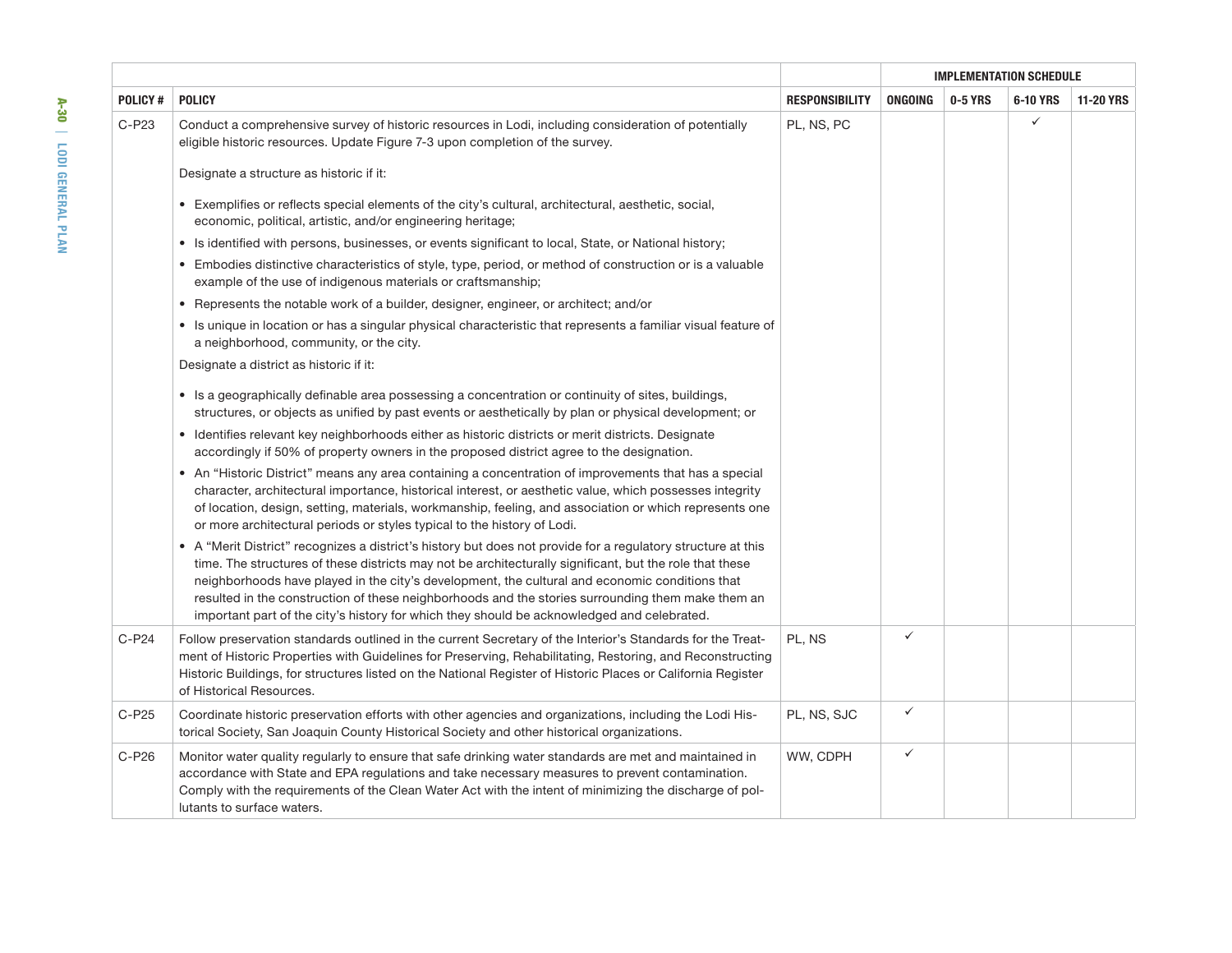|         |                                                                                                                                                                                                                                                                                                                                                                                                                                                                                                                                                                                                                                                                                                                                                                                                                                                                                                                                     |                       | <b>IMPLEMENTATION SCHEDULE</b> |              |          |                  |  |
|---------|-------------------------------------------------------------------------------------------------------------------------------------------------------------------------------------------------------------------------------------------------------------------------------------------------------------------------------------------------------------------------------------------------------------------------------------------------------------------------------------------------------------------------------------------------------------------------------------------------------------------------------------------------------------------------------------------------------------------------------------------------------------------------------------------------------------------------------------------------------------------------------------------------------------------------------------|-----------------------|--------------------------------|--------------|----------|------------------|--|
| POLICY# | <b>POLICY</b>                                                                                                                                                                                                                                                                                                                                                                                                                                                                                                                                                                                                                                                                                                                                                                                                                                                                                                                       | <b>RESPONSIBILITY</b> | <b>ONGOING</b>                 | 0-5 YRS      | 6-10 YRS | <b>11-20 YRS</b> |  |
| C-P27   | Monitor the water quality of the Mokelumne River and Lodi Lake, in coordination with San Joaquin<br>County, to determine when the coliform bacterial standard for contact recreation and the maximum<br>concentration levels of priority pollutants, established by the California Department of Health Services,<br>are exceeded. Monitor the presence of pollutants and variables that could cause harm to fish, wildlife,<br>and plant species in the Mokelumne River and Lodi Lake. Post signs at areas used by water recreation-<br>ists warning users of health risks whenever the coliform bacteria standard for contact recreation is<br>exceeded. Require new industrial development to not adversely affect water quality in the Mokelumne<br>River or in the area's groundwater basin. Control use of potential water contaminants through inventory-<br>ing hazardous materials used in City and industrial operations. | <b>WW</b>             | ✓                              |              |          |                  |  |
| C-P28   | Regularly monitor water quality in municipal wells for evidence of contamination from dibromochloro-<br>propane (DBCP), saltwater intrusion, and other toxic substances that could pose a health hazard to the<br>domestic water supply. Close or treat municipal wells that exceed the action level for DBCP.                                                                                                                                                                                                                                                                                                                                                                                                                                                                                                                                                                                                                      | WW, CDPH              | ✓                              |              |          |                  |  |
| C-P29   | Minimize storm sewer pollution of the Mokelumne River and other waterways by maintaining an effective<br>street sweeping and cleaning program.                                                                                                                                                                                                                                                                                                                                                                                                                                                                                                                                                                                                                                                                                                                                                                                      | <b>WW</b>             | ✓                              |              |          |                  |  |
| C-P30   | Require, as part of watershed drainage plans, Best Management Practices, to reduce pollutants to the<br>maximum extent practicable.                                                                                                                                                                                                                                                                                                                                                                                                                                                                                                                                                                                                                                                                                                                                                                                                 | ED                    | ✓                              |              |          |                  |  |
| C-P31   | Require all new development and redevelopment projects to comply with the post-construction Best<br>Management Practices (BMPs) called for in the Stormwater Quality Control Criteria Plan, as outlined in<br>the City's Phase 1 Stormwater NPDES permit issued by the California Water Quality Control Board, Cen-<br>tral Valley Region. Require that owners, developers, and/or successors-in-interest to establish a mainte-<br>nance entity acceptable to the City to provide funding for the operation, maintenance, and replacement<br>costs of all post-construction BMPs.                                                                                                                                                                                                                                                                                                                                                  | ED, PL, PC            | ✓                              |              |          |                  |  |
| C-P32   | Require, as part of the City's Storm Water NPDES Permit and ordinances, the implementation of a<br>Grading Plan, Erosion Control Plan, and Pollution Prevention Plan during the construction of any new<br>development and redevelopment projects, to the maximum extent feasible.                                                                                                                                                                                                                                                                                                                                                                                                                                                                                                                                                                                                                                                  | ED, PL, PC            | ✓                              |              |          |                  |  |
| C-P33   | Require use of stormwater management techniques to improve water quality and reduce impact on<br>municipal water treatment facilities.                                                                                                                                                                                                                                                                                                                                                                                                                                                                                                                                                                                                                                                                                                                                                                                              | ED, PL PC             | ✓                              |              |          |                  |  |
| $C-P34$ | Protect groundwater resources by working with the county to prevent septic systems in unincorporated<br>portions of the county that are in the General Plan Land Use Diagram, on parcels less than two acres.                                                                                                                                                                                                                                                                                                                                                                                                                                                                                                                                                                                                                                                                                                                       | WW, SJC               | ✓                              |              |          |                  |  |
| C-P35   | Reduce the use of pesticides, insecticides, herbicides, or other toxic chemical substances by house-<br>holds and farmers by providing education and incentives.                                                                                                                                                                                                                                                                                                                                                                                                                                                                                                                                                                                                                                                                                                                                                                    | PL, SJC               |                                | $\checkmark$ |          |                  |  |
| C-P36   | Prepare and adopt a comprehensive climate action plan (CAP) by 2012, with implementation beginning<br>in 2013. The CAP will be an additional policy document for the City of Lodi, based on polices listed in<br>Appendix A. The CAP should include the following provisions:<br>• An inventory of citywide greenhouse gas emissions,                                                                                                                                                                                                                                                                                                                                                                                                                                                                                                                                                                                               | PW, CD, EU,<br>CC     |                                | $\checkmark$ |          |                  |  |
|         | Emissions targets that apply at reasonable intervals through the life of the CAP,<br>$\bullet$                                                                                                                                                                                                                                                                                                                                                                                                                                                                                                                                                                                                                                                                                                                                                                                                                                      |                       |                                |              |          |                  |  |
|         | Enforceable greenhouse gas emissions control measures,<br>$\bullet$                                                                                                                                                                                                                                                                                                                                                                                                                                                                                                                                                                                                                                                                                                                                                                                                                                                                 |                       |                                |              |          |                  |  |
|         | A monitoring and reporting program to ensure targets are met, and<br>$\bullet$                                                                                                                                                                                                                                                                                                                                                                                                                                                                                                                                                                                                                                                                                                                                                                                                                                                      |                       |                                |              |          |                  |  |
|         | • Mechanisms to allow for revision of the CAP, as necessary.                                                                                                                                                                                                                                                                                                                                                                                                                                                                                                                                                                                                                                                                                                                                                                                                                                                                        |                       |                                |              |          |                  |  |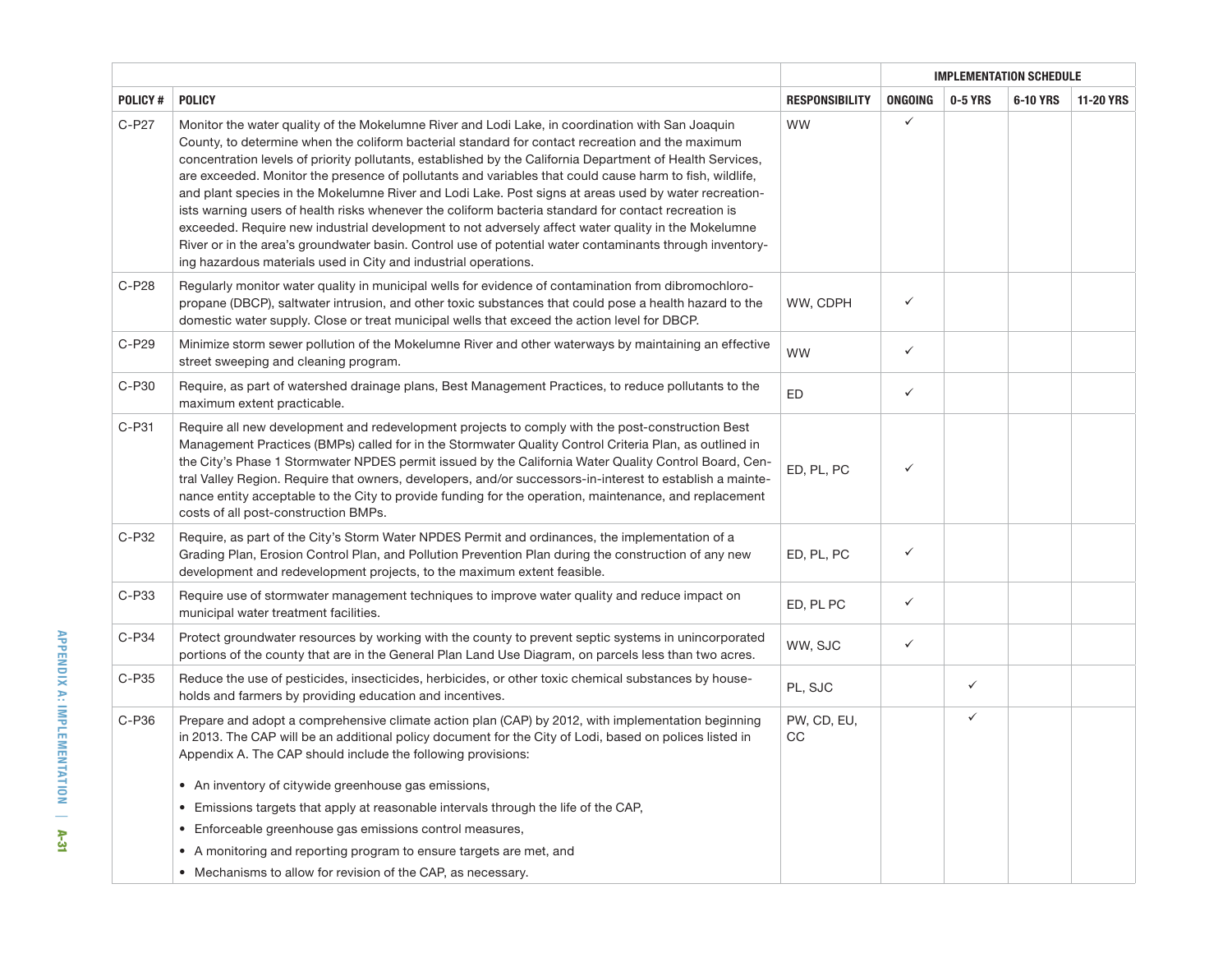|         |                                                                                                                                                                                                                                                                                                                                                                                                                                                                                                                                                                                                   |                       | <b>IMPLEMENTATION SCHEDULE</b> |              |          |                  |  |  |
|---------|---------------------------------------------------------------------------------------------------------------------------------------------------------------------------------------------------------------------------------------------------------------------------------------------------------------------------------------------------------------------------------------------------------------------------------------------------------------------------------------------------------------------------------------------------------------------------------------------------|-----------------------|--------------------------------|--------------|----------|------------------|--|--|
| POLICY# | <b>POLICY</b>                                                                                                                                                                                                                                                                                                                                                                                                                                                                                                                                                                                     | <b>RESPONSIBILITY</b> | <b>ONGOING</b>                 | 0-5 YRS      | 6-10 YRS | <b>11-20 YRS</b> |  |  |
| C-P37   | Promote incorporation of energy conservation and weatherization features into existing structures. Up-<br>date the Zoning Ordinance and make local amendments to the California Building Code, as needed, to<br>allow for the implementation of green building, green construction, and energy efficiency measures.                                                                                                                                                                                                                                                                               | BL, EU                |                                | $\checkmark$ |          |                  |  |  |
| C-P38   | Encourage the development of energy efficient buildings and communities. All new development, includ-<br>ing major rehabilitation, renovation, and redevelopment projects, shall incorporate energy conservation<br>and green building practices to the maximum extent feasible and as appropriate to the project pro-<br>posed. Such practices include, but are not limited to: building orientation and shading, landscaping, and<br>the use of active and passive solar heating and water systems. The City may implement this policy by<br>adopting and enforcing a Green Building Ordinance. | BL, EU                |                                | $\checkmark$ |          |                  |  |  |
| C-P39   | Ensure environmentally responsible municipal operations by implementing the following measures:                                                                                                                                                                                                                                                                                                                                                                                                                                                                                                   | BL, FF, TR, CM        |                                | ✓            |          |                  |  |  |
|         | • Procure environmentally preferable products and services where criteria have been established<br>by governmental or other widely recognized authorities (e.g. Energy Star, EPA Eco Purchasing<br>Guidelines).                                                                                                                                                                                                                                                                                                                                                                                   |                       |                                |              |          |                  |  |  |
|         | • Integrate environmental factors into the City's buying decisions where external authorities have not<br>established criteria, such as by replacing disposables with reusables or recyclables, taking into<br>account life cycle costs and benefits, and evaluating, as appropriate, the environmental performance<br>of vendors in providing products and services;                                                                                                                                                                                                                             |                       |                                |              |          |                  |  |  |
|         | • Raise staff awareness on the environmental issues affecting procurement by providing relevant<br>information and training;                                                                                                                                                                                                                                                                                                                                                                                                                                                                      |                       |                                |              |          |                  |  |  |
|         | • Encourage suppliers and contractors to offer environmentally preferable products and services at<br>competitive prices;                                                                                                                                                                                                                                                                                                                                                                                                                                                                         |                       |                                |              |          |                  |  |  |
|         | • Require all departments and divisions to practice waste prevention and recycling.                                                                                                                                                                                                                                                                                                                                                                                                                                                                                                               |                       |                                |              |          |                  |  |  |
|         | • When City fleet vehicles are retired, replace vehicles through the purchase or lease of alternative fuel<br>or hybrid substitutes.                                                                                                                                                                                                                                                                                                                                                                                                                                                              |                       |                                |              |          |                  |  |  |
|         | As contracts for City-contracted fleet services (such as transit buses, trash haulers, and street sweeper<br>trucks) are renewed, encourage contractors to replace their vehicles with alternative fuel or hybrid sub-<br>stitutes through the contract bid process.                                                                                                                                                                                                                                                                                                                              |                       |                                |              |          |                  |  |  |
| $C-P40$ | Reduce energy consumption within City government facilities and motor fleets.                                                                                                                                                                                                                                                                                                                                                                                                                                                                                                                     | FF                    | ✓                              |              |          |                  |  |  |
| $C-P41$ | Encourage the use of passive and active solar devices such as solar collectors, solar cells, and solar<br>heating systems into the design of local buildings. Promote voluntary participation in incentive programs<br>to increase the use of solar photovoltaic systems in new and existing residential, commercial, institu-<br>tional, and public buildings.                                                                                                                                                                                                                                   | EU                    | ✓                              |              |          |                  |  |  |
| $C-P42$ | Continue to offer rebates to residential, commercial, industrial and municipal customers of Lodi Electric<br>Utility who install photovoltaic (PV) systems or that participate in the Lodi Energy Efficient Home Im-<br>provement Rebate Program. Ensure that rebate programs are well advertised to the community and offer<br>rebates that are sufficient to gain community interest and participation.                                                                                                                                                                                         | <b>EU</b>             | ✓                              |              |          |                  |  |  |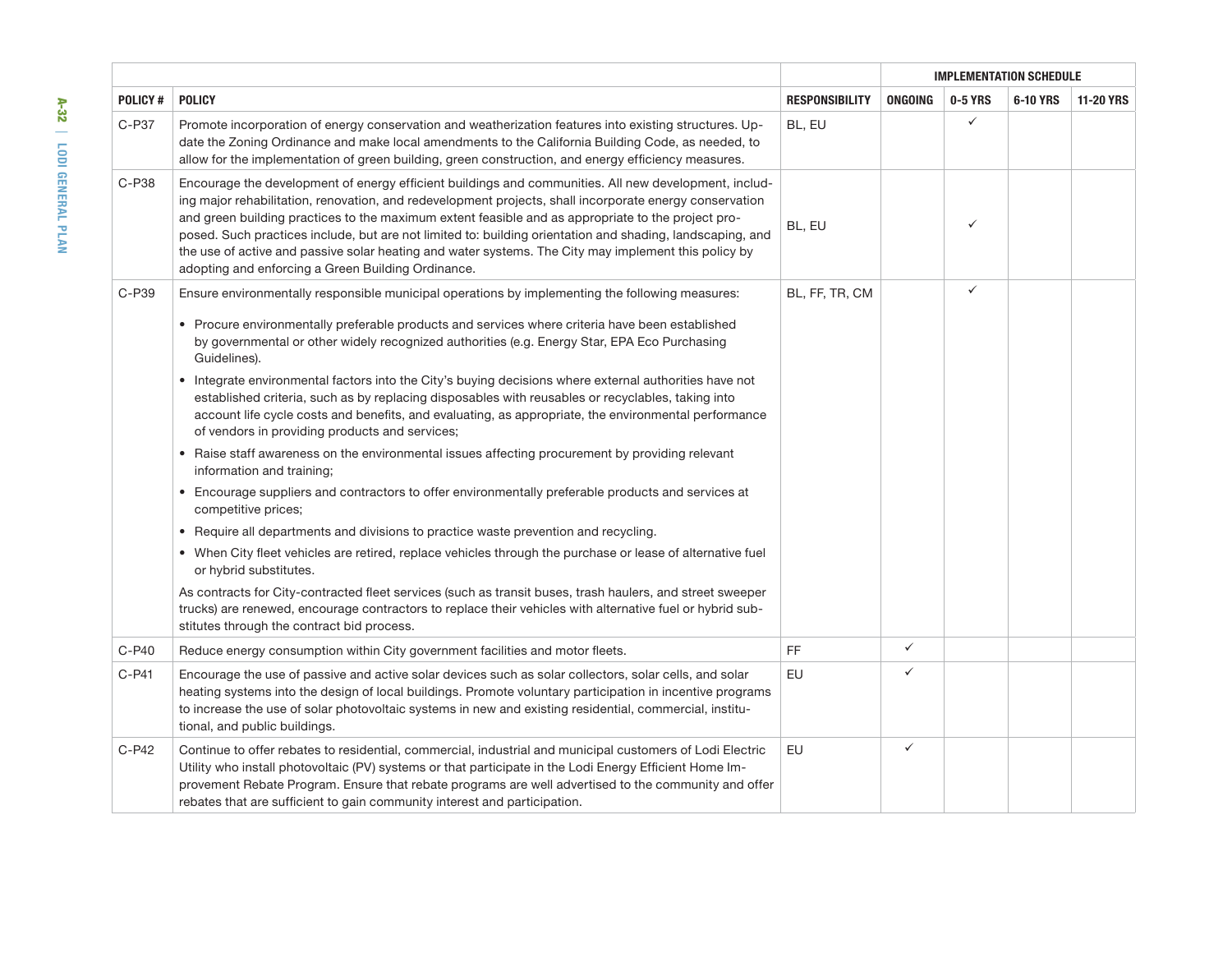|          |                                                                                                                                                                                                                                                                                                                                                                                                                                                                                                                                                                  |                       | <b>IMPLEMENTATION SCHEDULE</b> |              |          |                  |  |  |  |
|----------|------------------------------------------------------------------------------------------------------------------------------------------------------------------------------------------------------------------------------------------------------------------------------------------------------------------------------------------------------------------------------------------------------------------------------------------------------------------------------------------------------------------------------------------------------------------|-----------------------|--------------------------------|--------------|----------|------------------|--|--|--|
| POLICY#  | <b>POLICY</b>                                                                                                                                                                                                                                                                                                                                                                                                                                                                                                                                                    | <b>RESPONSIBILITY</b> | ONGOING                        | 0-5 YRS      | 6-10 YRS | <b>11-20 YRS</b> |  |  |  |
| $C-P43$  | Work with the California Energy Commission and other public and non-profit agencies to promote the<br>use of programs that encourage developers to surpass Title 24 Energy Efficiency standards by utiliz-<br>ing renewable energy systems and more efficient practices that conserve energy, including, but not<br>limited to natural gas, hydrogen or electrical vehicles. Offer incentives such as density bonus, expedited<br>process, fee reduction/waiver to property owners and developers who exceed California Title 24 energy<br>efficiency standards. | BL, PL, EU, PC        | $\checkmark$                   |              |          |                  |  |  |  |
| $C-P44$  | Develop, adopt, and implement a heat island mitigation plan to reduce carbon dioxide emissions, smog,<br>and the energy required to cool buildings. This plan should contain requirements and incentives for the<br>use of cool roofs, cool pavements, and strategic shade tree placement, all of which may result in as<br>much as 6-8 F temperature decrease from existing conditions.                                                                                                                                                                         | CD                    |                                | $\checkmark$ |          |                  |  |  |  |
| $C-P45$  | Encourage the planting of shade trees along all City streets and residential lots (but, particularly in areas<br>that currently lack street trees) to reduce radiation heating and greenhouse gases. Develop a tree plant-<br>ing informational packet to help future residents understand their options for planting trees.                                                                                                                                                                                                                                     | <b>ED</b>             |                                | $\checkmark$ |          |                  |  |  |  |
| $C-P46$  | Promote public education energy conservation programs that strive to reduce the consumption of natu-<br>ral or human-made energy sources.                                                                                                                                                                                                                                                                                                                                                                                                                        | <b>EU</b>             | $\checkmark$                   |              |          |                  |  |  |  |
| $C-P47$  | Post and distribute hard-copy and electronic information on currently available weatherization and<br>energy conservation programs.                                                                                                                                                                                                                                                                                                                                                                                                                              | EU                    | $\checkmark$                   |              |          |                  |  |  |  |
| C-P48    | Require all construction equipment to be maintained and tuned to meet appropriate EPA and CARB<br>emission requirements and when new emission control devices or operational modifications are found to<br>be effective, such devices or operational modifications are to be required on construction equipment.                                                                                                                                                                                                                                                 | <b>BL</b>             | $\checkmark$                   |              |          |                  |  |  |  |
| C-P49    | Continue to require mitigation measures as a condition of obtaining permits to minimize dust and air<br>emissions impacts from construction.                                                                                                                                                                                                                                                                                                                                                                                                                     | PL, PC                | $\checkmark$                   |              |          |                  |  |  |  |
| C-P50    | Require contractors to implement dust suppression measures during excavation, grading, and site<br>preparation activities. Techniques may include, but are not limited to:<br>• Site watering or application of dust suppressants;<br>Phasing or extension of grading operations;<br>$\bullet$<br>• Covering of stockpiles;<br>• Suspension of grading activities during high wind periods (typically winds greater than 25 miles per<br>hour); and<br>• Revegetation of graded areas.                                                                           | PL, PC                | $\checkmark$                   |              |          |                  |  |  |  |
| $C-$ P51 | Cooperate with other local, regional, and State agencies in developing and implementing air quality<br>plans to achieve State and Federal Ambient Air Quality Standards and address cross-jurisdictional and<br>regional transportation and air quality issues.                                                                                                                                                                                                                                                                                                  | PL, PC                | $\checkmark$                   |              |          |                  |  |  |  |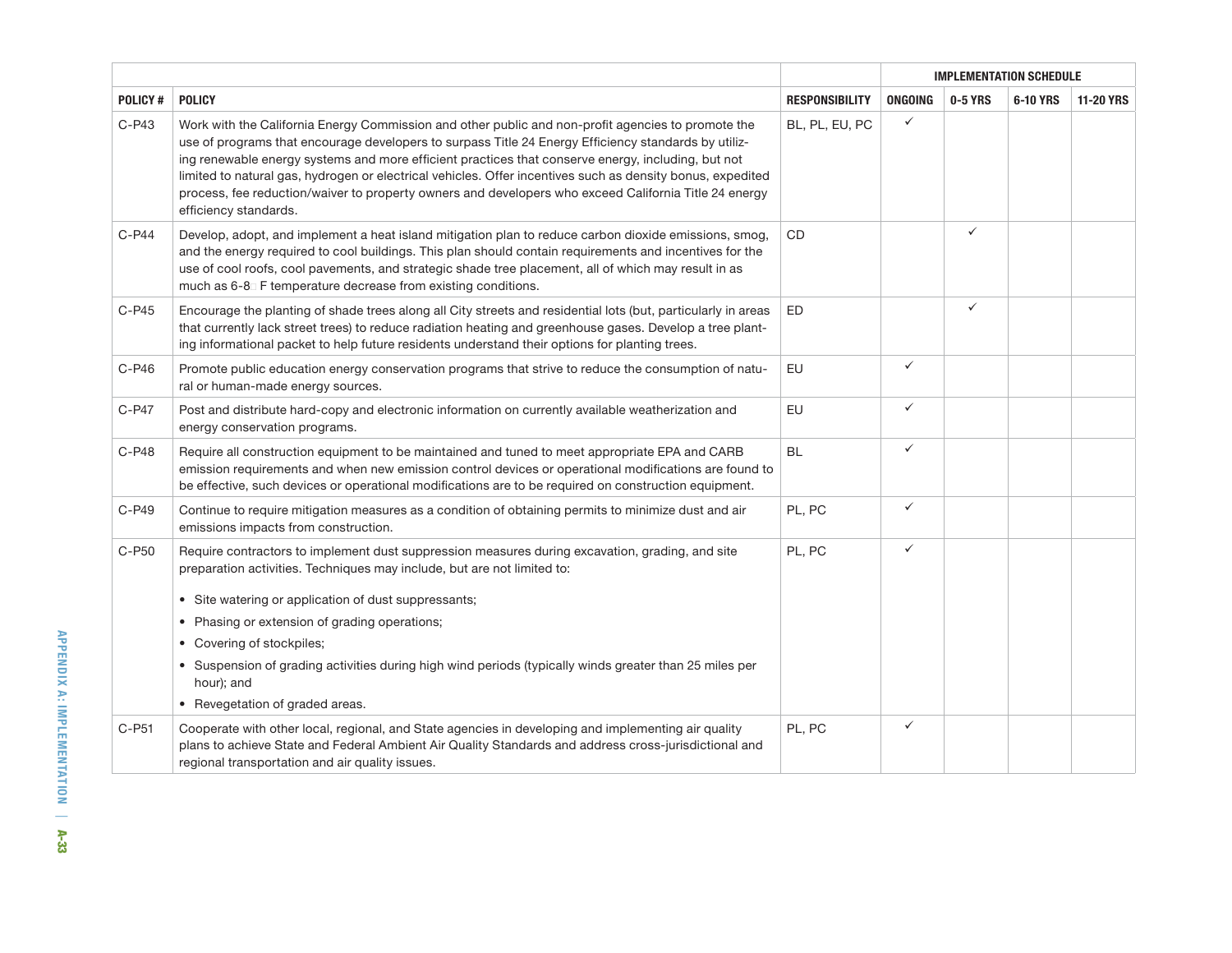|                |                                                                                                                                                                                                                                                                                                                                                                                                                                                                                   |                       | <b>IMPLEMENTATION SCHEDULE</b> |              |          |                  |  |
|----------------|-----------------------------------------------------------------------------------------------------------------------------------------------------------------------------------------------------------------------------------------------------------------------------------------------------------------------------------------------------------------------------------------------------------------------------------------------------------------------------------|-----------------------|--------------------------------|--------------|----------|------------------|--|
| <b>POLICY#</b> | <b>POLICY</b>                                                                                                                                                                                                                                                                                                                                                                                                                                                                     | <b>RESPONSIBILITY</b> | <b>ONGOING</b>                 | 0-5 YRS      | 6-10 YRS | <b>11-20 YRS</b> |  |
| C-P52          | Use the San Joaquin Valley Air Pollution Control District's (SJVAPCD) Guide for Assessing and Mitigat-<br>ing Air Quality Impacts for determining and mitigating project air quality impacts and related thresholds<br>of significance for use in environmental documents. The City shall consult with the SJVAPCD during<br>CEQA review for projects that require air quality impact analysis and ensure that the SJVAPCD is on the<br>distribution list for all CEQA documents. | PL, PC                | ✓                              |              |          |                  |  |
| C-P53          | Support recommendations to reduce air pollutants found in the San Joaquin Valley Air Pollution Control<br>District (SJVAPCD) local attainment plans and use its regulatory authority to mitigate "point" sources of<br>air pollution (e.g., factories, power plants, etc.).                                                                                                                                                                                                       | PL, PC                | $\checkmark$                   |              |          |                  |  |
| C-P54          | Ensure that air quality impacts identified during the project-level CEQA review process are fairly and<br>consistently mitigated. Require projects to comply with the City's adopted air quality impact assessment<br>and mitigation process, and to provide specific mitigation measures as outlined in policies of Chapter 5:<br>Transportation.                                                                                                                                | PL, PC                | $\checkmark$                   |              |          |                  |  |
| C-P55          | Assess air quality mitigation fees for all new development, with the fees to be used to fund air quality<br>programs.                                                                                                                                                                                                                                                                                                                                                             | PL, PC                | ✓                              |              |          |                  |  |
| C-P56          | Require the use of natural gas or the installation of low-emission, EPA-certified fireplace inserts in all<br>open hearth fireplaces in new homes. Promote the use of natural gas over wood products in space heat-<br>ing devices and fireplaces in all existing and new homes. Follow the guidelines set forth in San Joaquin<br>Valley Air Pollution Control District's Rule 4901.                                                                                             | BL, PL                |                                | $\checkmark$ |          |                  |  |
| C-P57          | Review, support, and require implementation (as applicable) of San Joaquin Valley Air Pollution Control<br>District guidance and recommendations (including those identified in the Guide for Assessing and Miti-<br>gating Air Quality Impacts) in regards to several key issues including:                                                                                                                                                                                      | BL, PL                | $\checkmark$                   |              |          |                  |  |
|                | • Environmental Assessment;                                                                                                                                                                                                                                                                                                                                                                                                                                                       |                       |                                |              |          |                  |  |
|                | • Air Quality Mitigation Agreements;                                                                                                                                                                                                                                                                                                                                                                                                                                              |                       |                                |              |          |                  |  |
|                | • Integrated Planning;                                                                                                                                                                                                                                                                                                                                                                                                                                                            |                       |                                |              |          |                  |  |
|                | • Air Quality Education;                                                                                                                                                                                                                                                                                                                                                                                                                                                          |                       |                                |              |          |                  |  |
|                | • Congestion Management/Transportation Control Measures;                                                                                                                                                                                                                                                                                                                                                                                                                          |                       |                                |              |          |                  |  |
|                | Toxic and Hazardous Pollutant Emissions;                                                                                                                                                                                                                                                                                                                                                                                                                                          |                       |                                |              |          |                  |  |
|                | • Fugitive Dust and PM10 Emissions; and                                                                                                                                                                                                                                                                                                                                                                                                                                           |                       |                                |              |          |                  |  |
|                | • Energy Conservation and Alternative Fuels.                                                                                                                                                                                                                                                                                                                                                                                                                                      |                       |                                |              |          |                  |  |
| C-P58          | Require new sensitive uses proposed to be located within 500 feet of high volume traffic routes where<br>daily vehicle counts exceed 100,000, to use an HVAC system with filtration to reduce/mitigate infiltration<br>of vehicle emissions as warranted by exposure analysis.                                                                                                                                                                                                    | PL                    | $\checkmark$                   |              |          |                  |  |
| C-P59          | Require industrial development adjacent to residential areas to provide buffers and institute setback<br>intended to ensure land use compatibility in regards to potential Toxic Air Contaminant exposure.                                                                                                                                                                                                                                                                        | PL                    | $\checkmark$                   |              |          |                  |  |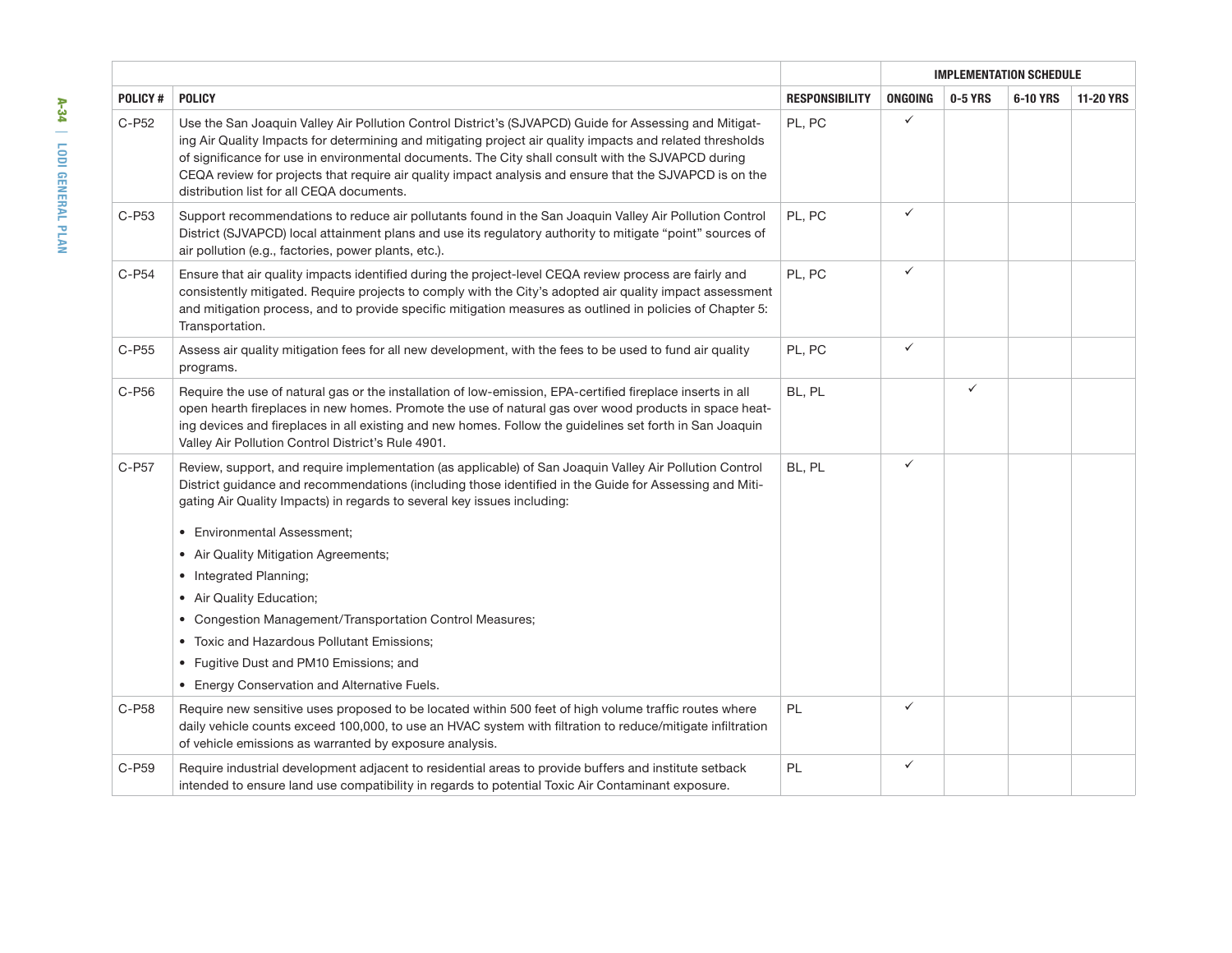|         |                                                                                                                                                                                                                                                                                                                                                                       |                       | <b>IMPLEMENTATION SCHEDULE</b> |              |              |                  |
|---------|-----------------------------------------------------------------------------------------------------------------------------------------------------------------------------------------------------------------------------------------------------------------------------------------------------------------------------------------------------------------------|-----------------------|--------------------------------|--------------|--------------|------------------|
| POLICY# | <b>POLICY</b>                                                                                                                                                                                                                                                                                                                                                         | <b>RESPONSIBILITY</b> | ONGOING                        | 0-5 YRS      | 6-10 YRS     | <b>11-20 YRS</b> |
|         | <b>Chapter 8: Safety Policies</b>                                                                                                                                                                                                                                                                                                                                     |                       |                                |              |              |                  |
| $S-PI$  | ED<br>Continue to participate in the National Flood Insurance Program and ensure that local regulations are in<br>full compliance with standards adopted by FEMA.                                                                                                                                                                                                     |                       | ✓                              |              |              |                  |
| $S- P2$ | Cooperate with appropriate local, State, and federal agencies to address local and regional flood issues<br>and dam failure hazards.                                                                                                                                                                                                                                  | ED                    | ✓                              |              |              |                  |
| $S- P3$ | ED, PR<br>Require adequate natural floodway design to assure flood control in areas where stream channels have<br>been modified and to foster stream enhancement, improved water quality, recreational opportunities,<br>and groundwater recharge.                                                                                                                    |                       | $\checkmark$                   |              |              |                  |
| $S- P4$ | Cooperate with and encourage reclamation districts to institute a berm maintenance program to reduce<br>berm failures and shall coordinate with appropriate State, federal, and local flood control agencies in<br>planning efforts to ensure the continued protection of local and regional flood control systems.                                                   | ED, PL, SJC           |                                |              | $\checkmark$ |                  |
| $S-PS$  | Continue to ensure, through the development review process, that future developments do not increase<br>peak storm flows and do not cause flooding of downstream facilities and properties. Additionally, the<br>City shall ensure that storm drainage facilities are constructed to serve new development adequate to<br>storm runoff generated by a 100-year storm. | ED, PC                |                                | $\checkmark$ |              |                  |
| $S-P6$  | Prohibit new development, except for public uses incidental to open space development, within Zone A<br>(100-year flood zone) of the most current FEMA floodplain map (see Figure 8-1 for the most current map).                                                                                                                                                      | PL, ED, PC            | ✓                              |              |              |                  |
| $S-PT$  | Site critical emergency response facilities such as hospitals, fire stations, police offices, substations,<br>emergency operations centers and other emergency service facilities and utilities to minimize exposure<br>to flooding and other hazards.                                                                                                                | PL, FF                | ✓                              |              |              |                  |
| $S-PS$  | Update Zoning Ordinance and development review process as needed to reduce peak-hour stormwater<br>flow and increase groundwater recharge. These may include provisions for:                                                                                                                                                                                          | ED, PL                |                                | $\checkmark$ |              |                  |
|         | • Constructing parking areas and parking islands without curbs and gutters, to allow stormwater sheet<br>flow into vegetated areas.                                                                                                                                                                                                                                   |                       |                                |              |              |                  |
|         | • Grading that lengthens flow paths and increases runoff travel time to reduce the peak flow rate.                                                                                                                                                                                                                                                                    |                       |                                |              |              |                  |
|         | • Installing cisterns or sub-surface retention facilities to capture rainwater for use in irrigation and non-<br>potable uses.                                                                                                                                                                                                                                        |                       |                                |              |              |                  |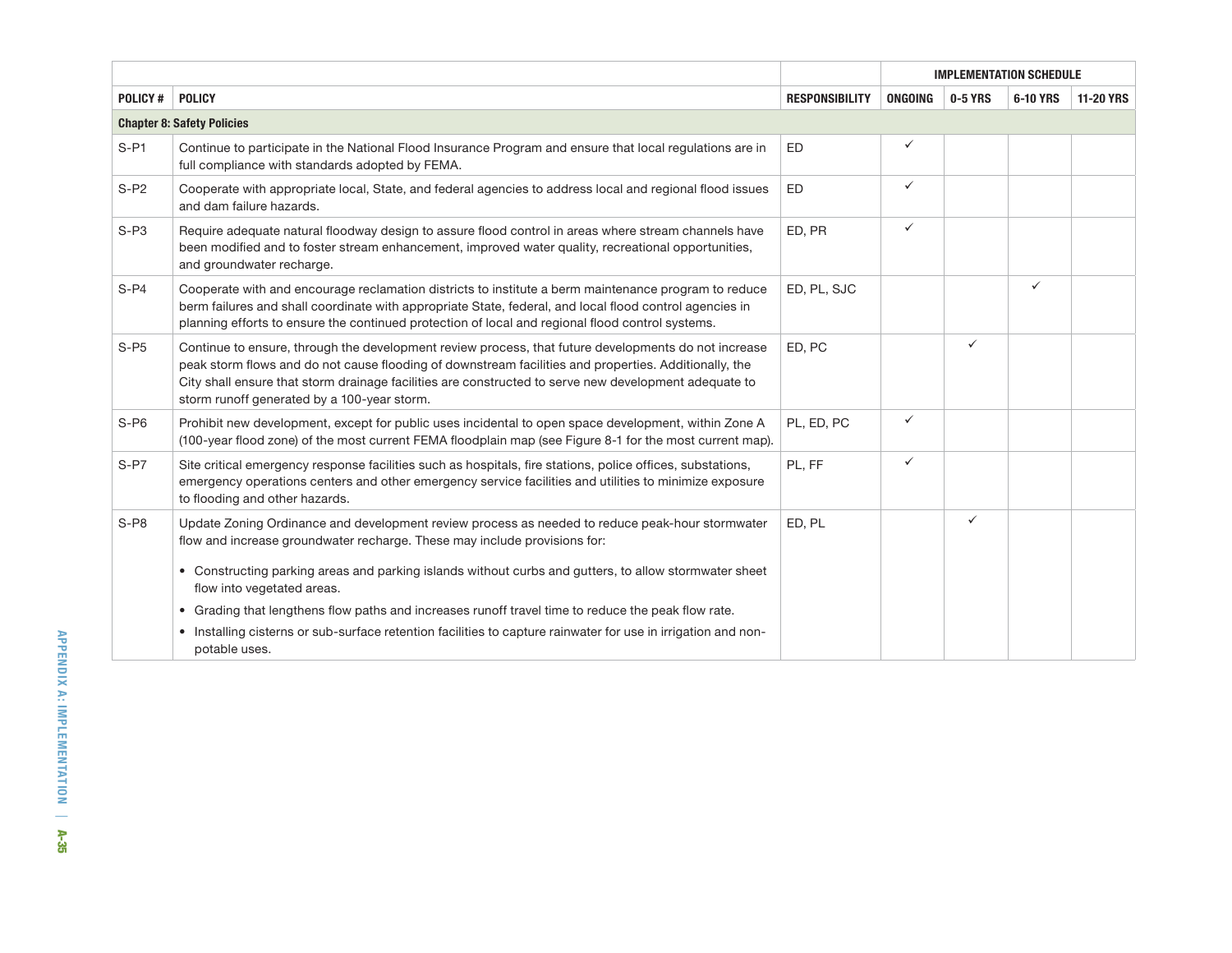|                |                                                                                                                                                                                                                                                                                                                                                                                                                                                                                                                                                                                                                                                                          |                           | <b>IMPLEMENTATION SCHEDULE</b> |              |          |                  |
|----------------|--------------------------------------------------------------------------------------------------------------------------------------------------------------------------------------------------------------------------------------------------------------------------------------------------------------------------------------------------------------------------------------------------------------------------------------------------------------------------------------------------------------------------------------------------------------------------------------------------------------------------------------------------------------------------|---------------------------|--------------------------------|--------------|----------|------------------|
| <b>POLICY#</b> | <b>POLICY</b>                                                                                                                                                                                                                                                                                                                                                                                                                                                                                                                                                                                                                                                            | <b>RESPONSIBILITY</b>     | ONGOING                        | 0-5 YRS      | 6-10 YRS | <b>11-20 YRS</b> |
| $S- P9$        | Update City street design standards to allow for expanded stormwater management techniques. These<br>may include:                                                                                                                                                                                                                                                                                                                                                                                                                                                                                                                                                        | ED                        |                                | $\checkmark$ |          |                  |
|                | • Canopy trees to absorb rainwater and slow water flow.                                                                                                                                                                                                                                                                                                                                                                                                                                                                                                                                                                                                                  |                           |                                |              |          |                  |
|                | • Directing runoff into or across vegetated areas to help filter runoff and encourage groundwater<br>recharge.                                                                                                                                                                                                                                                                                                                                                                                                                                                                                                                                                           |                           |                                |              |          |                  |
|                | • Disconnecting impervious areas from the storm drain network and maintain natural drainage divides<br>to keep flow paths dispersed.                                                                                                                                                                                                                                                                                                                                                                                                                                                                                                                                     |                           |                                |              |          |                  |
|                | • Providing naturally vegetated areas in close proximity to parking areas, buildings, and other<br>impervious expanses to slow runoff, filter out pollutants, and facilitate infiltration.                                                                                                                                                                                                                                                                                                                                                                                                                                                                               |                           |                                |              |          |                  |
|                | • Directing stormwater into vegetated areas or into water collection devices.                                                                                                                                                                                                                                                                                                                                                                                                                                                                                                                                                                                            |                           |                                |              |          |                  |
|                | • Using devices such as bioretention cells, vegetated swales, infiltration trenches and dry wells to<br>increase storage volume and facilitate infiltration.                                                                                                                                                                                                                                                                                                                                                                                                                                                                                                             |                           |                                |              |          |                  |
|                | • Diverting water away from storm drains using correctional drainage techniques.                                                                                                                                                                                                                                                                                                                                                                                                                                                                                                                                                                                         |                           |                                |              |          |                  |
| S-P10          | Require that all fuel and chemical storage tanks are appropriately constructed; include spill containment<br>areas to prevent seismic damage, leakage, fire and explosion; and are structurally or spatially separated<br>from sensitive land uses, such as residential neighborhoods, schools, hospitals and places of public<br>assembly.                                                                                                                                                                                                                                                                                                                              | PL, BL, FD, PC            | ✓                              |              |          |                  |
| S-P11          | Ensure compatibility between hazardous material users and surrounding land use through the develop-<br>ment review process. Separate hazardous waste facilities from incompatible uses including, but not<br>limited to, schools, daycares, hospitals, public gathering areas, and high-density residential housing<br>through development standards and the review process.                                                                                                                                                                                                                                                                                             | PL, BL, FD, PC            | $\checkmark$                   |              |          |                  |
| S-P12          | Consider the potential for the production, use, storage, and transport of hazardous materials in approv-<br>ing new development. Provide for reasonable controls on such hazardous materials. Ensure that the<br>proponents of applicable new development projects address hazardous materials concerns through the<br>preparation of Phase I or Phase II hazardous materials studies, as necessary, for each identified site as<br>part of the design phase for each project. Require projects to implement federal or State cleanup stan-<br>dards outlined in the studies during construction.                                                                        | PL, BL, FD,<br>PC         | $\checkmark$                   |              |          |                  |
| $S- P13$       | Regulate the production, use, storage, and transport of hazardous materials to protect the health of<br>Lodi residents. Cooperate with the County and Lodi Fire Department in the identification of hazardous<br>material users, development of an inspection process, and implementation of the City's Hazardous<br>Waste Management and Hazardous Materials Area plans. Require, as appropriate, a hazardous materi-<br>als inventory for project sites, including an assessment of materials and operations for any development<br>applications, as a component of the development environmental review process or business license<br>review/building permit review. | PL, PC, SJC,<br><b>FD</b> | $\checkmark$                   |              |          |                  |
| S-P14          | Work with waste disposal service provider(s) to educate the public as to the types of household hazard-<br>ous wastes and the proper methods of disposal and shall continue to provide opportunities for residents<br>to conveniently dispose of household hazardous waste.                                                                                                                                                                                                                                                                                                                                                                                              | <b>FD</b>                 | $\checkmark$                   |              |          |                  |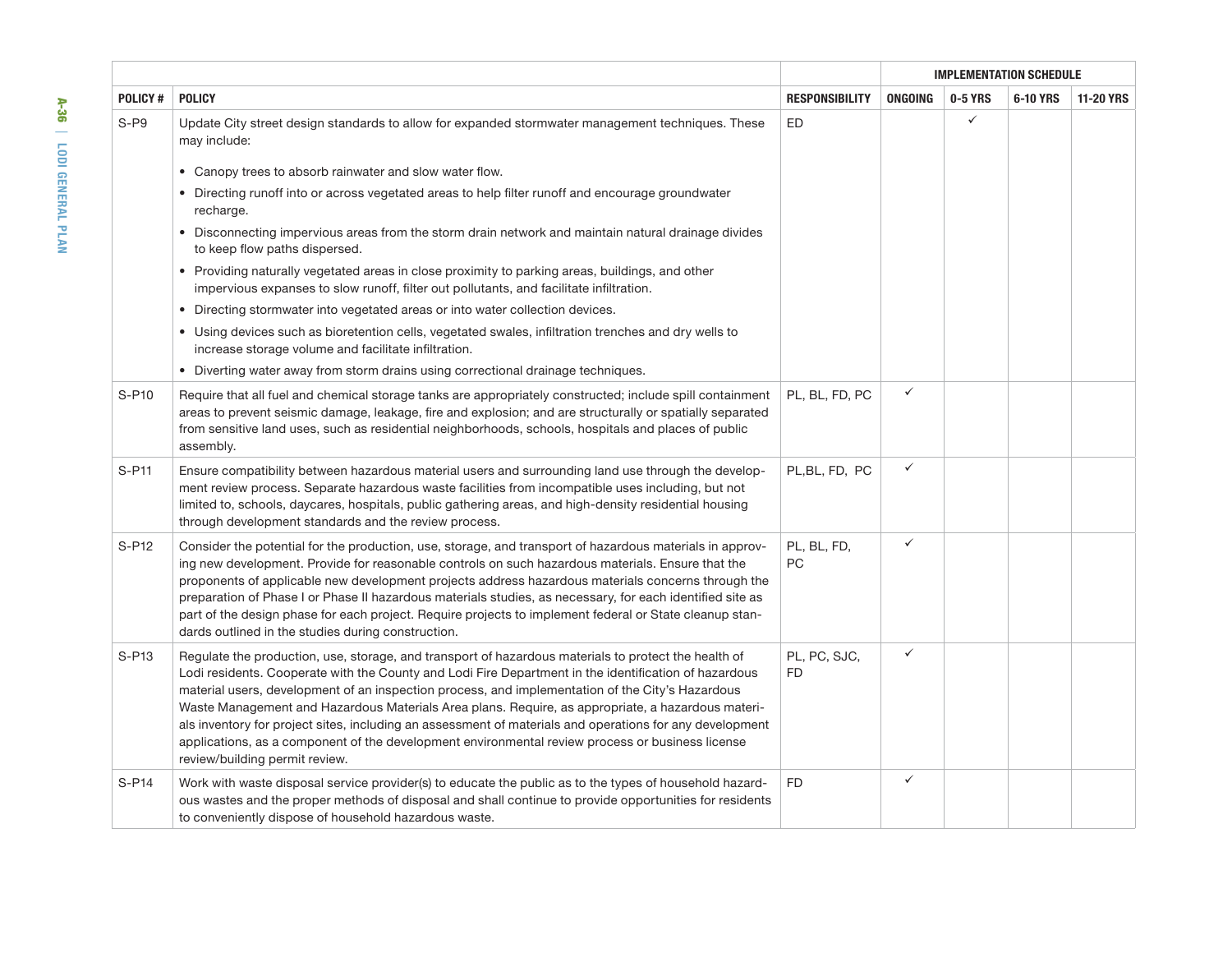|                |                                                                                                                                                                                                                                                                                                                                                                                                                                                                                                                                                                                                                                                                                        |                       | <b>IMPLEMENTATION SCHEDULE</b> |         |          |                  |
|----------------|----------------------------------------------------------------------------------------------------------------------------------------------------------------------------------------------------------------------------------------------------------------------------------------------------------------------------------------------------------------------------------------------------------------------------------------------------------------------------------------------------------------------------------------------------------------------------------------------------------------------------------------------------------------------------------------|-----------------------|--------------------------------|---------|----------|------------------|
| <b>POLICY#</b> | <b>POLICY</b>                                                                                                                                                                                                                                                                                                                                                                                                                                                                                                                                                                                                                                                                          | <b>RESPONSIBILITY</b> | ONGOING                        | 0-5 YRS | 6-10 YRS | <b>11-20 YRS</b> |
| $S-PI5$        | Continue to follow the County Comprehensive Airport Land Use Plan for guidelines on land use compat-<br>ibility near airports, land use restrictions, and to ensure public safety.                                                                                                                                                                                                                                                                                                                                                                                                                                                                                                     | PL                    | $\checkmark$                   |         |          |                  |
| S-P16          | Support grade-separated railroad crossings, where feasible, and other appropriate measures adjacent<br>to railroad tracks to ensure the safety of the community.                                                                                                                                                                                                                                                                                                                                                                                                                                                                                                                       | PL, PW, UP            | $\checkmark$                   |         |          |                  |
| S-P17          | Continue to mark underground utilities and abide by federal safe-digging practices during construction.                                                                                                                                                                                                                                                                                                                                                                                                                                                                                                                                                                                | EU, BL, PW            | $\checkmark$                   |         |          |                  |
| S-P18          | Ensure that all public facilities, such as buildings, water tanks, underground utilities, and berms, are<br>structurally sound and able to withstand seismic activity.                                                                                                                                                                                                                                                                                                                                                                                                                                                                                                                 | BL, FF, EU            | ✓                              |         |          |                  |
| S-P19          | BL, PC<br>For buildings identified as seismically unsafe, prohibit a change in use to a higher occupancy or more in-<br>tensive use until an engineering evaluation of the structure has been conducted and structural deficien-<br>cies corrected consistent with City building codes.                                                                                                                                                                                                                                                                                                                                                                                                |                       | $\checkmark$                   |         |          |                  |
| S-P20          | Require soils reports for new projects and use the information to determine appropriate permitting<br>requirements, if deemed necessary.                                                                                                                                                                                                                                                                                                                                                                                                                                                                                                                                               | BL, PL, PC            | $\checkmark$                   |         |          |                  |
| $S- P21$       | Require that geotechnical investigations be prepared for all proposed critical structures (such as police<br>stations, fire stations, emergency equipment, storage buildings, water towers, wastewater lift stations,<br>electrical substations, fuel storage facilities, large public assembly buildings, designated emergency<br>shelters, and buildings three or more stories high) before construction or approval of building permits,<br>if deemed necessary. The investigation shall include estimation of the maximum credible earthquake,<br>maximum ground acceleration, duration, and the potential for ground failure because of liquefaction or<br>differential settling. | FF, BL, PL            | $\checkmark$                   |         |          |                  |
| S-P22          | Require new development to include grading and erosion control plans prepared by a qualified engineer<br>or land surveyor.                                                                                                                                                                                                                                                                                                                                                                                                                                                                                                                                                             | ED, PL                | $\checkmark$                   |         |          |                  |
| S-P23          | Maintain a vegetation management program to ensure clearing of dry brush areas. Conduct manage-<br>ment activities in a manner consistent with all applicable environmental regulations.                                                                                                                                                                                                                                                                                                                                                                                                                                                                                               | ${\sf FD}$            | $\checkmark$                   |         |          |                  |
| S-P24          | Coordinate with local, State, and Federal agencies to establish, maintain, and test a coordinated emer-<br>gency response system that addresses a variety of hazardous and threatening situations. Conduct pe-<br>riodic emergency response exercises to test the effectiveness of City emergency response procedures.<br>Develop and implement public information programs concerning disaster response and emergency<br>preparedness and develop mutual aid agreements and communication links with surrounding communi-<br>ties for assistance during times of emergency.                                                                                                           | FD, PD, SJC           | ✓                              |         |          |                  |
| S-P25          | Maintain and periodically update the City's Emergency Preparedness Plan, including review of County<br>and State emergency response procedures that must be coordinated with City procedures.                                                                                                                                                                                                                                                                                                                                                                                                                                                                                          | FD, PD                | $\checkmark$                   |         |          |                  |
| S-P26          | Ensure that major access and evacuation corridors are available and unobstructed in case of major<br>emergency or disaster. Continue to identify appropriate road standards, including minimum road widths<br>and turnouts to provide adequate emergency access and evacuation routes.                                                                                                                                                                                                                                                                                                                                                                                                 | ED, FD, PD            | $\checkmark$                   |         |          |                  |
| S-P27          | Continue to use the San Joaquin County Hazard Mitigation Plan to reduce hazard risk and coordinate<br>with the County on its update and implementation, consistent with the Federal Emergency Management<br>Agency and the Disaster Act of 2000.                                                                                                                                                                                                                                                                                                                                                                                                                                       | FD, PD, SJC           | $\checkmark$                   |         |          |                  |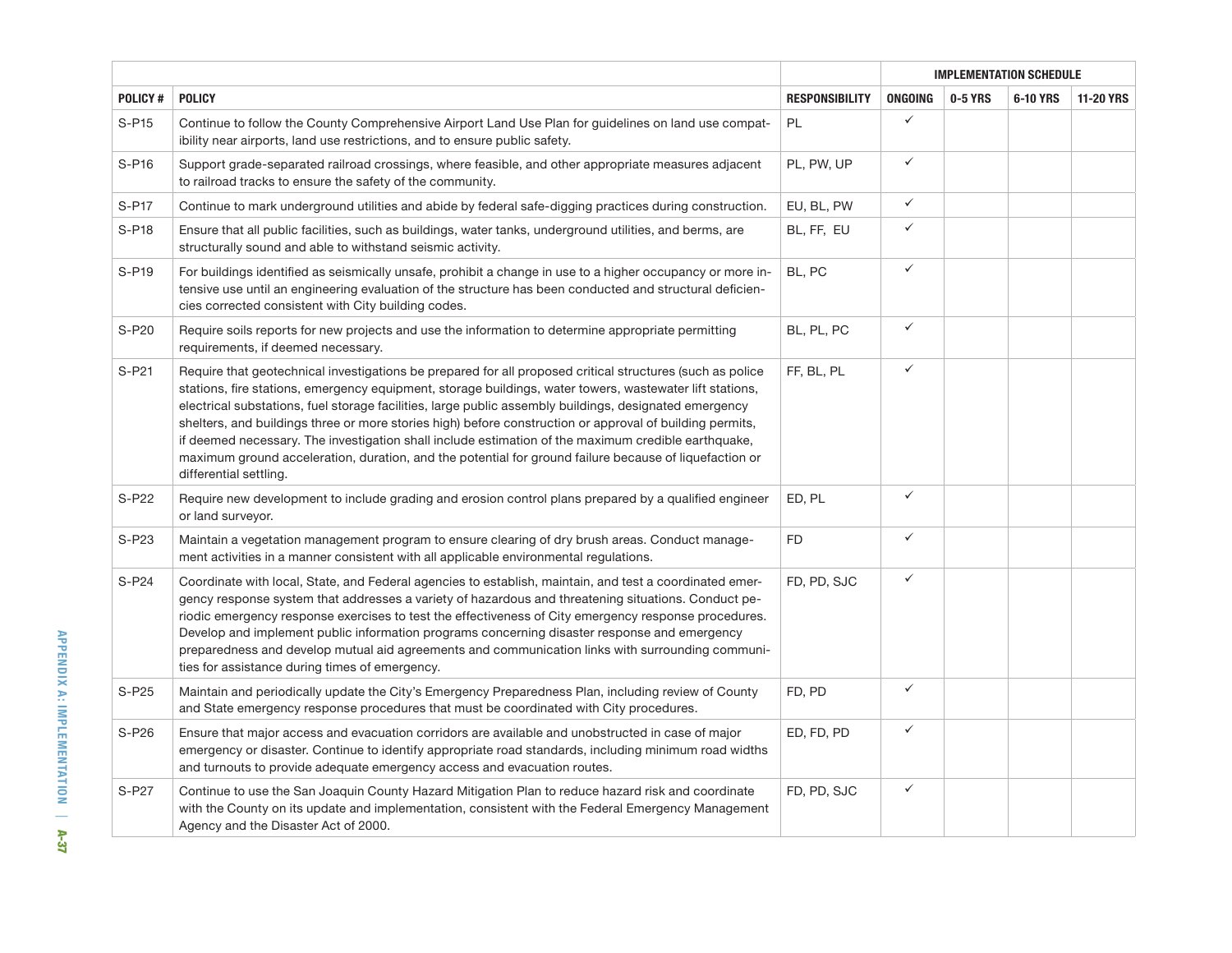|                |                                                                                                                                                                                                                                                                                                                                                                                                                                                                                   |                       | <b>IMPLEMENTATION SCHEDULE</b> |         |          |                  |
|----------------|-----------------------------------------------------------------------------------------------------------------------------------------------------------------------------------------------------------------------------------------------------------------------------------------------------------------------------------------------------------------------------------------------------------------------------------------------------------------------------------|-----------------------|--------------------------------|---------|----------|------------------|
| <b>POLICY#</b> | <b>POLICY</b>                                                                                                                                                                                                                                                                                                                                                                                                                                                                     | <b>RESPONSIBILITY</b> | ONGOING                        | 0-5 YRS | 6-10 YRS | <b>11-20 YRS</b> |
|                | <b>Chapter 9: Noise Policies</b>                                                                                                                                                                                                                                                                                                                                                                                                                                                  |                       |                                |         |          |                  |
| $N-P1$         | Control and mitigate noise at the source where feasible, as opposed to at the receptor end.                                                                                                                                                                                                                                                                                                                                                                                       | PL, BL                | $\checkmark$                   |         |          |                  |
| $N-P2$         | Encourage the control of noise through site design, building design, landscaping, hours of operation,<br>PL, BL, PC<br>and other techniques for new development deemed to be noise generators.                                                                                                                                                                                                                                                                                    |                       | ✓                              |         |          |                  |
| $N-P3$         | Use the noise and land use compatibility matrix (Table 9-2) and allowable noise exposure levels (Table<br>9-3) as review criteria for all new land uses. Incorporate noise attenuation measures for all projects that<br>have noise exposure levels of "conditionally acceptable" and higher. These may include:<br>• Facades constructed with substantial weight and insulation;                                                                                                 | PL, PC                | ✓                              |         |          |                  |
|                | • Sound-rated windows in habitable rooms;                                                                                                                                                                                                                                                                                                                                                                                                                                         |                       |                                |         |          |                  |
|                | • Sound-rated doors in all exterior entries;                                                                                                                                                                                                                                                                                                                                                                                                                                      |                       |                                |         |          |                  |
|                | • Active cancellation:                                                                                                                                                                                                                                                                                                                                                                                                                                                            |                       |                                |         |          |                  |
|                | • Acoustic baffling of vents for chimneys, fans and gable ends;                                                                                                                                                                                                                                                                                                                                                                                                                   |                       |                                |         |          |                  |
|                | • Ventilation system affording comfort under closed-window conditions; and                                                                                                                                                                                                                                                                                                                                                                                                        |                       |                                |         |          |                  |
|                | • Double doors and heavy roofs with ceilings of two layers of gypsum board on resilient channels to<br>meet the highest noise level reduction requirements.                                                                                                                                                                                                                                                                                                                       |                       |                                |         |          |                  |
| $N-P4$         | Discourage noise sensitive uses such as residences, hospitals, schools, libraries, and rest homes from<br>locating in areas with noise levels above 65db. Conversely, do not permit new uses likely to produce high<br>levels of noise (above 65db) from locating in or adjacent to areas with existing or planned noise-sensitive<br>uses.                                                                                                                                       | PL. PC                | ✓                              |         |          |                  |
| $N-P5$         | Noise sensitive uses, such as residences, hospitals, schools, libraries, and rest homes, proposed in ar-<br>eas that have noise exposure levels of "conditionally acceptable" and higher must complete an acousti-<br>cal study, prepared by a professional acoustic engineer. This study should specify the appropriate noise<br>mitigation features to be included in the design and construction of these uses, to achieve interior noise<br>levels consistent with Table 9-3. | PL, PC                | ✓                              |         |          |                  |
| $N-P6$         | Where substantial traffic noise increases (to above 70db) are expected, such as on Lower Sacramento<br>Road or Harney Lane, as shown on the accompanying graphic, require a minimum 12-foot setback for<br>noise-sensitive land uses, such as residences, hospitals, schools, libraries, and rest homes.                                                                                                                                                                          | <b>PL</b>             |                                | ✓       |          |                  |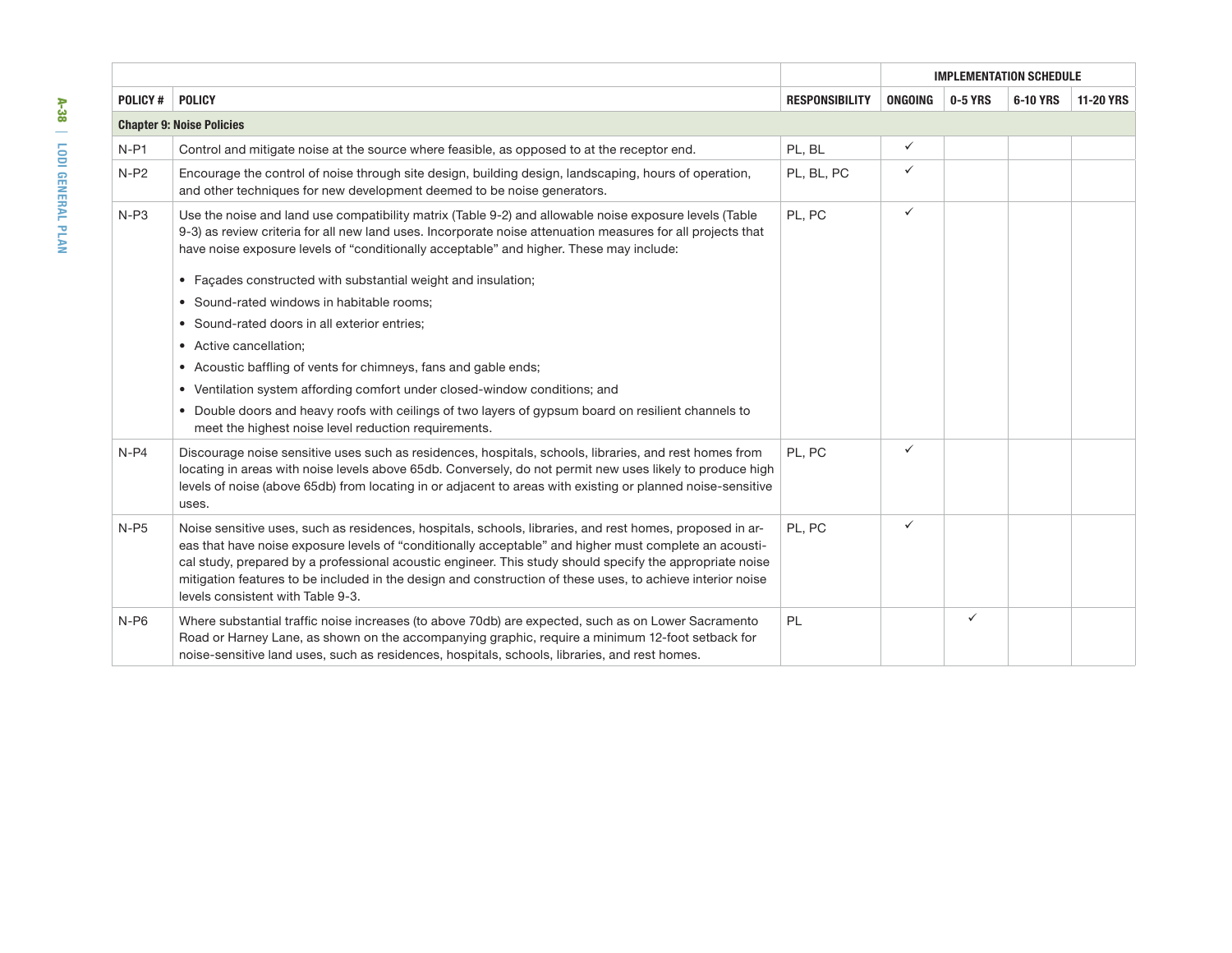|                |                                                                                                                                                                                                                                                                                                                                                                                                                                 |                       | <b>IMPLEMENTATION SCHEDULE</b> |              |              |                  |
|----------------|---------------------------------------------------------------------------------------------------------------------------------------------------------------------------------------------------------------------------------------------------------------------------------------------------------------------------------------------------------------------------------------------------------------------------------|-----------------------|--------------------------------|--------------|--------------|------------------|
| <b>POLICY#</b> | <b>POLICY</b>                                                                                                                                                                                                                                                                                                                                                                                                                   | <b>RESPONSIBILITY</b> | <b>ONGOING</b>                 | 0-5 YRS      | 6-10 YRS     | <b>11-20 YRS</b> |
| $N-P7$         | Require developers of potentially noise-generating new developments to mitigate the noise impacts<br>on adjacent properties as a condition of permit approval. This should be achieved through appropriate<br>means, such as:                                                                                                                                                                                                   | PL, PC                | $\checkmark$                   |              |              |                  |
|                | • Dampening or actively canceling noise sources;                                                                                                                                                                                                                                                                                                                                                                                |                       |                                |              |              |                  |
|                | • Increasing setbacks for noise sources from adjacent dwellings;                                                                                                                                                                                                                                                                                                                                                                |                       |                                |              |              |                  |
|                | • Using soundproofing materials and double-glazed windows;                                                                                                                                                                                                                                                                                                                                                                      |                       |                                |              |              |                  |
|                | • Screening and controling noise sources, such as parking and loading facilities, outdoor activities, and<br>mechanical equipment;                                                                                                                                                                                                                                                                                              |                       |                                |              |              |                  |
|                | • Using open space, building orientation and design, landscaping and running water to mask sounds;<br>and                                                                                                                                                                                                                                                                                                                       |                       |                                |              |              |                  |
|                | • Controling hours of operation, including deliveries and trash pickup.                                                                                                                                                                                                                                                                                                                                                         |                       |                                |              |              |                  |
| $N-P8$         | Update Noise Ordinance regulations to address allowed days and hours of construction, types of work,<br>construction equipment (including noise and distance thresholds), notification of neighbors, and sound<br>attenuation devices.                                                                                                                                                                                          | <b>PL</b>             |                                |              | $\checkmark$ |                  |
| $N-P9$         | Develop and implement noise reduction measures when undertaking improvements, extensions, or<br>design changes to City streets where feasible and appropriate.                                                                                                                                                                                                                                                                  | <b>ED</b>             | $\checkmark$                   |              |              |                  |
| N-P10          | Encourage transit agencies and rail companies to develop and apply noise reduction technologies for<br>their vehicles to reduce the noise and vibration impacts of bus and rail traffic.                                                                                                                                                                                                                                        | FF, TR,<br>AMTRK, UP  | $\checkmark$                   |              |              |                  |
| <b>N-P11</b>   | Coordinate with the California Public Utilities Commission and other pertinent agencies and stakehold-<br>ers to determine the feasibility of development a railroad "quiet zone" in downtown, which would prohibit<br>trains from sounding their horns.                                                                                                                                                                        | CD, PW                |                                | $\checkmark$ |              |                  |
| N-P12          | Restrict the use of sound walls as a noise attenuation method to sites adjacent to State Route (SR) 99,<br>the railroad, and industrial uses east of SR-99.                                                                                                                                                                                                                                                                     | PL, ED                | $\checkmark$                   |              |              |                  |
| <b>N-P13</b>   | Ensure that new equipment and vehicles purchased by the City of Lodi are equipped with the best avail-<br>able noise reduction technology.                                                                                                                                                                                                                                                                                      | FF, TR                | $\checkmark$                   |              |              |                  |
| $N-P14$        | Reduce vibration impacts on noise-sensitive land uses (such as residences, hospitals, schools, librar-<br>ies, and rest homes) adjacent to the railroad, SR-99, expressways, and near noise-generating industrial<br>uses. This may be achieved through site planning, setbacks, and vibration-reduction construction meth-<br>ods such as insulation, soundproofing, staggered studs, double drywall layers, and double walls. | PL, PC                | $\checkmark$                   |              |              |                  |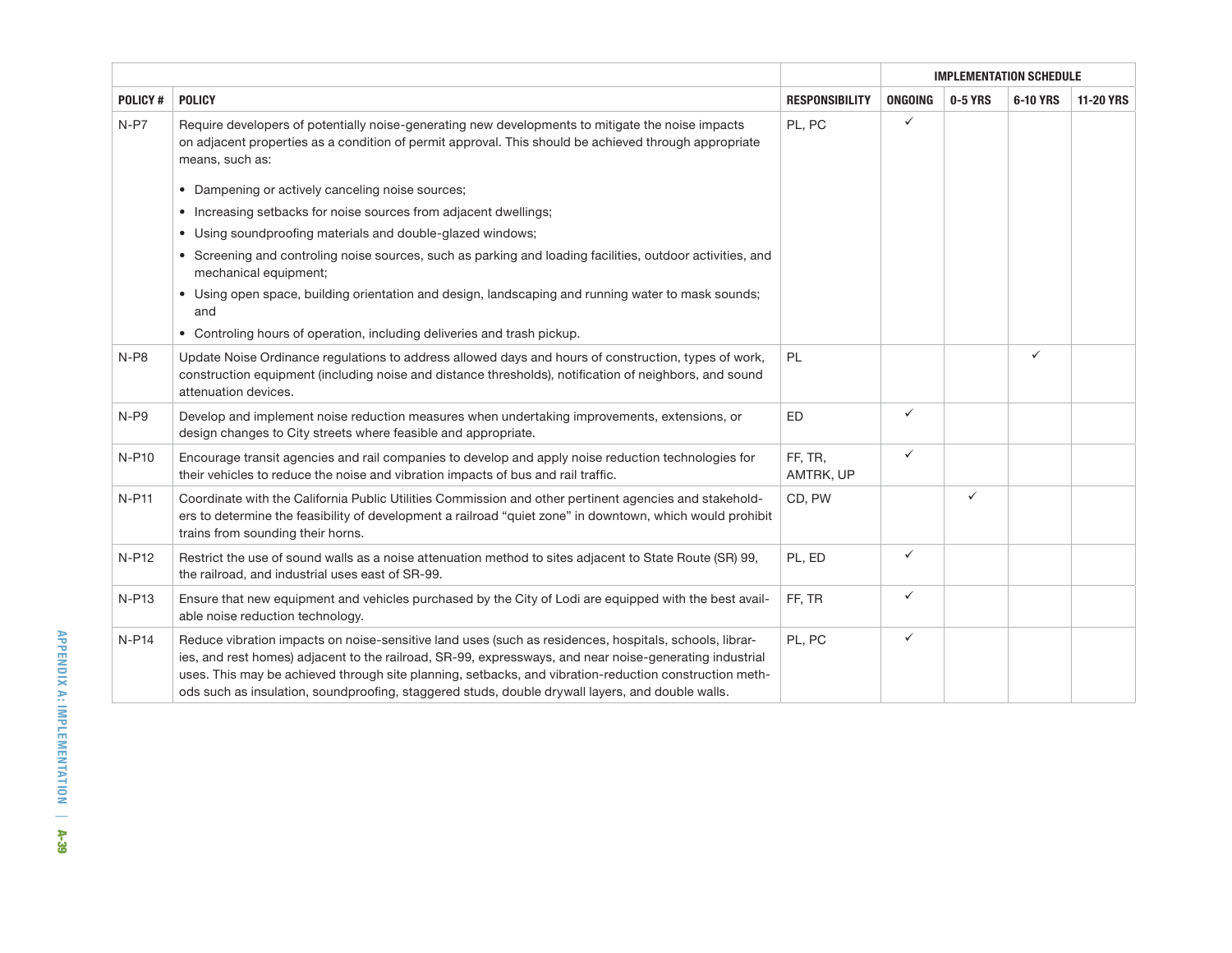# A.4 Financing Strategies

This section evaluates potential approaches to funding capital costs. There are a variety of mechanisms public agencies can use to collect funds for capital improvements. Selection of the appropriate mechanism depends on the nature of the improvement. For example, development impact fees place the burden on developers (and ultimately the occupant of the home or business being constructed); whereas assessment districts place the financial burden on existing and new property owners; and funding through the Capital Improvements Program (CIP) shares the burden citywide. The City must determine who benefits from the improvement to determine appropriate funding streams. Capital improvements proposed for the General Plan and the various funding approaches that could be tapped for implementation are identified in the text below and in Table A-1.

# **Capital Improvements Programming**

The CIP is a discretionary infrastructure funding plan for the city. It includes a list of public works projects that the City intends to design and construct in coming years. As a capital plan, the CIP represents one-time expenditures, as opposed to ongoing funding for operations expenses.

The City Council reviews and adjusts the CIP to reflect changes in priority, funding availability and need, and the general economy. With input from other departments the Finance Department and City Manager prepare and update the CIP. The Public Works Department has the lead role in carrying out the capital improvements.

# **Impact Fees**

The City of Lodi already collects development impact mitigation fees on residential, commercial, and industrial projects for capital improvements. These funds are levied for water, storm drain, and street improvements; police and fire facilities; parks and recreation facilities; and general City facilities. Additional fees

could be collected for a variety of services such as water connections.

Schools impact fees are subject to the requirements of Education Code Section 17620 and the limitations set forth in Chapter 4.9 (commencing with Section 65995) of the Government Code. This regulation provides no other method of mitigation other than the assessment of development fees for schools construction. The current maximum fee that may be assessed is \$2.97 per square foot for residential and \$0.47 per square foot for commercial or industrial development).<sup>1</sup>

County and regional agencies may also assess impact fees. For example, SJCOG manages the Regional Transportation Impact Fee, a one-time fee on new residential and non-residential development to mitigate impacts from increased congestion and fund improvements. Similarly, as part of the San Joaquin County Multi-Species Habitat Conservation and Open Space Plan, the County assesses a fee to mitigate the impacts of land conversion and habitat loss.

# **Developer Contributions**

Developer contributions are payments made in addition to normal impact fees as part of the development approval process for specific projects; these most often apply to larger developments with significant associated impacts. Contributions fund infrastructure and improvements such as dedications of right-of-way for streets and utilities; and the provision of open space, parks or landscape improvements. Where developers provide parks as part of their developments, they could be exempted from or given credit against park and recreation impact fees at the discretion of the City.

# **Special Assessment Disricts**

Individuals and businesses can cooperate to create special assessment districts in which they tax themselves (outside the limitations of Proposition 13) or collect fees in order to fund specific benefits, such as landscaping, infrastructure improvements, and parking facilities.

<sup>&</sup>lt;sup>1</sup> Report of the Executive Officer, State Allocation Board Meeting, January 30, 2008. The fee is updated every two years.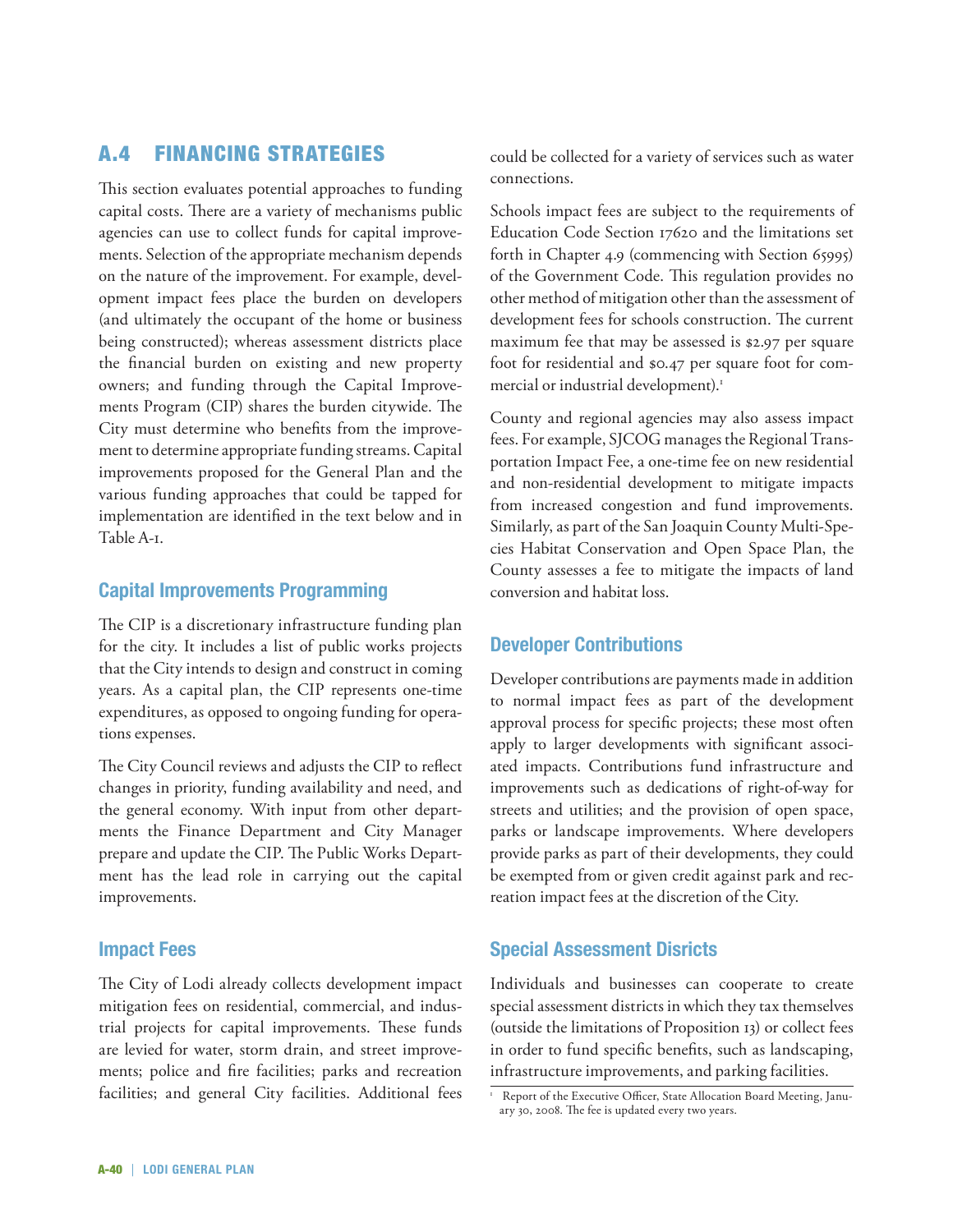#### **Community Facilities District**

Under the Mello-Roos law, passed in 1982 in response to Proposition 13, local cities, counties, and school districts may create community facilities districts (CFD) to finance the construction of needed community infrastructure. The CFD is empowered to levy additional property taxes on land located inside the district, thus creating a dependable revenue stream that can be used in issuing bonds to pay for new infrastructure. Lodi has implemented CFDs to pay for infrastructure in the past and will continue to use districts as needed in order to fund infrastructure for the proposed General Plan.

#### **Landscape and Lighting District**

Permitted by the Landscape and Lighting Act of 1972, local governments may form a Landscape and Lighting District (LLD) to finance elements such as the landscaping and lighting of public areas (e.g. parks and plazas). In order to approve an LLD, a majority vote of affected property owners is required through an assessment balloting procedure. Assessments are added to property tax bills based on a benefit formula established for the district, such that properties are accessed according to the benefit received from the services and improvements. Approved uses for the funds include installation and maintenance of landscaping, public art, fountains, general lighting, traffic signals, recreational and playground courts and equipment, and public restrooms. In addition, the Act allows the funds to be used toward the acquisition of land for parks and open spaces, and the construction of community centers, municipal auditoriums, or other public halls.

#### **Business Improvement District**

Business or property owners within a defined geographic area may agree to assess themselves annual fees, as part of a Business Improvement District (BID). The BID may then fund activities and programs to enhance the business environment; these may include marketing and promotion, security, streetscape improvements, and special events. Once established, the annual BID fees are mandatory for business/properties located within the BID. Lodi already has two BIDs: the Downtown

Lodi Business Partnership, designed to advance revitalization and beautification efforts downtown; and the Lodi Tourism Business Improvement District, established to promote tourism throughout the city.

In a business-based BID (BBID), fees are assessed to businesses, with the amount of the fees varying by location, type and size of business. With a propertybased BID (PBID), assessments may vary by location, size of lot/building, and linear footage. Generally, this mechanism is most frequently used in existing commercial retail districts and is not used to fund infrastructure due both to the limited revenue base and the short-term nature of the BID structure, which makes issuance of debt infeasible.

#### **Infrastructure Finance District**

Infrastructure Finance Districts (IFD) are financing entities created in order to fund regional public facilities and infrastructure. IFDs can divert property tax increment revenues for 30 years to finance highways, transit, water systems, sewer projects, flood control, child care facilities, libraries, parks, and solid waste facilities. IFDs many not be used to pay for maintenance, repairs, operating costs, and services. Although this is a tax increment financing tool, there is no blight test necessary; moreover, an IFD may not be part of a redevelopment project area. However, IFDs can be challenging to create, since they require 2/3 approval by the voters to form and issue bonds.

#### **Parking District and In-Lieu Fee**

Local governments may form a special district to finance parking-related activities, including acquisition of land for parking facilities, construction of parking lots and garages, funding of operating costs, and issuance of bonds to fund similar activities. The majority of affected property owners must vote in favor of the district formation. A possible approach to funding is imposition of an in-lieu fee, whereby developers pay the fee (e.g. a uniform fee per space) instead of providing on-site parking, thereby reducing the cost of development and potentially increasing the efficient use of development sites.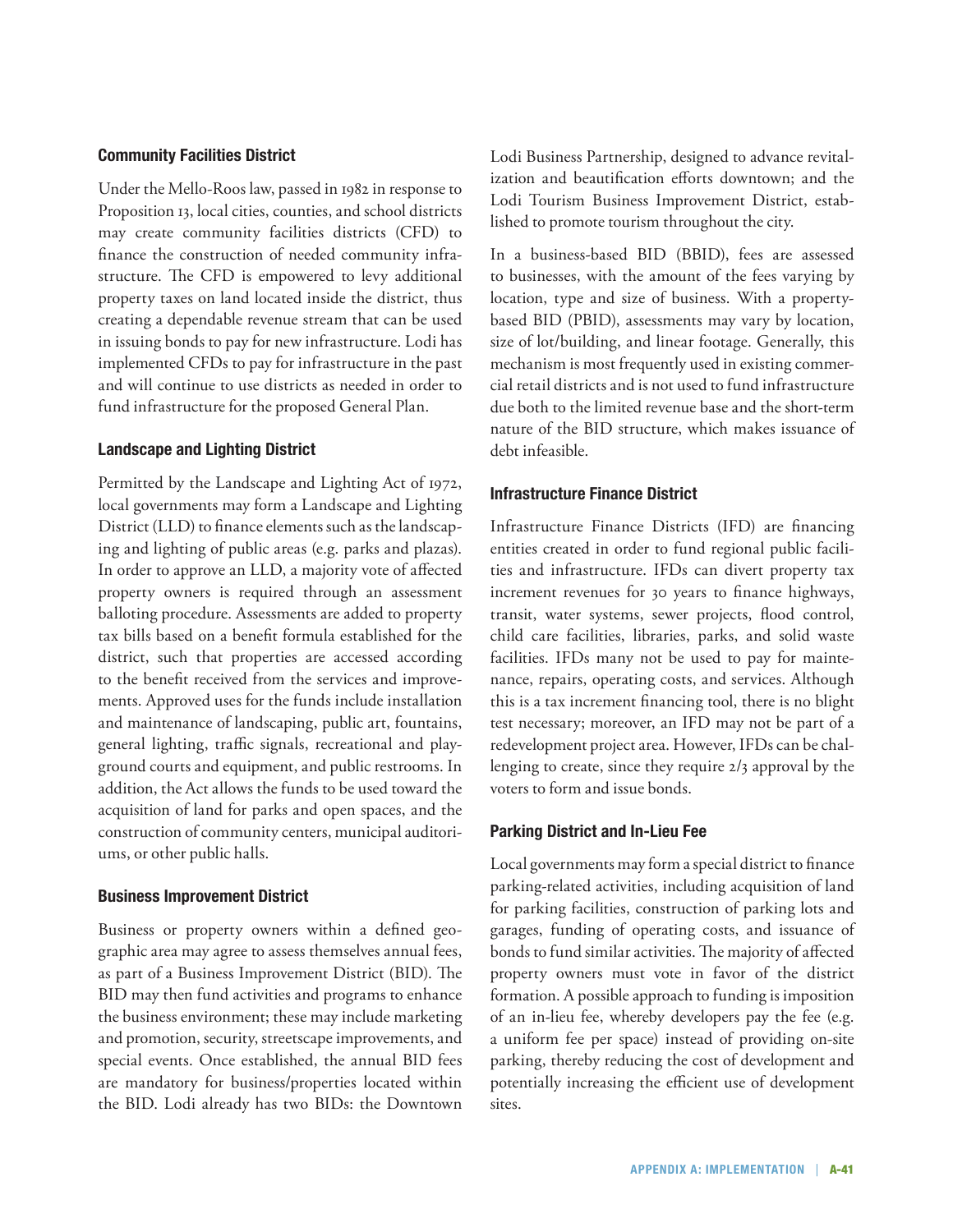# **Redevelopment and Tax Increment Financing**

The City of Lodi has established a Redevelopment Agency, but does not have redevelopment areas defined. Efforts to establish a redevelopment area most recently failed in election in March 2009. Redevelopment offers a financial tool that could allow the City to designate target areas for special investment in order to stimulate development. This tool, tax increment financing, allows the Redevelopment Agency to issue bonds against the future property tax revenue expected to be generated, in order to finance public investment within the redevelopment area. The Redevelopment Agency obtains the additional "increment" of property tax growth following the inception of the redevelopment area, which typically increases as the public improvements are put in place and initial investments are made from the public and private sectors. Redevelopment funds may be used to pay for affordable housing, parks, schools, utility upgrades, and other public facilities. Although under State law redevelopment agencies have eminent domain powers, Lodi has an ordinance that forbids this action to seize property for a private party's benefit.

# **Grants and Loans**

# **Federal**

# *Community Development Block Grant*

The Community Development Block Grant (CDBG) program is a long-running U.S. Department of Housing and Urban Development (HUD) initiative to fund local community development activities such as affordable housing, anti-poverty programs, and infrastructure development. Some or all of the cities' annual allotment of CDBG funds from the federal government could be capitalized into a Section 108 loan, to increase the immediate ability to fund improvements. HUD's Section 108 Loan Guarantee Program provides communities with a source of financing for economic development, housing rehabilitation, public facilities, and large-scale physical development projects. CDBG funds may be challenging to use for public improvements, since the grants are competitive and the City often has competing priorities for these funds.

# *Safe, Accountable, Flexible, Efficient Transportation Equity Act–A Legacy for Users*

This measure, also known as SAFETEA-LU, provides a variety of funding options for smaller, neighborhoodbased projects relating to streetscape improvements and bicycle and pedestrian facilities. Programs include the Surface Transportation Program; Congestion Management Air Quality funds; Transportation Enhancements; State Transportation Improvement Program/Regional Transportation Improvement Program; and the Bicycle Transportation Account, which is available to cities and counties with Caltrans-approved bicycle plans.

#### **State**

#### *Infrastructure Bonds*

Statewide bonds approved by the voters can provide valuable funds for local governments to make improvements to roads, housing, and public facilities. For example, in recent years, several bond measures have been approved, with monies distributed to local governments:

- In 2006, voters approved Proposition 1B, which allocated \$20 billion to a variety of transportationrelated projects. The City of Lodi received allocations of nearly \$2 million in total for local street improvements in fiscal years 2007-2008 and 2008-2009.
- Also in 2006, voters approved Proposition 1C which allocated \$2.9 billion to fund three new programs aimed at increasing development projects in existing urban areas and near public transportation.
- Also in 2006, voters approved Proposition 84 which allocates \$5.4 billion for a variety of water-related measures, including floodplain mapping, flood control and prevention projects, and parks and nature education facilities.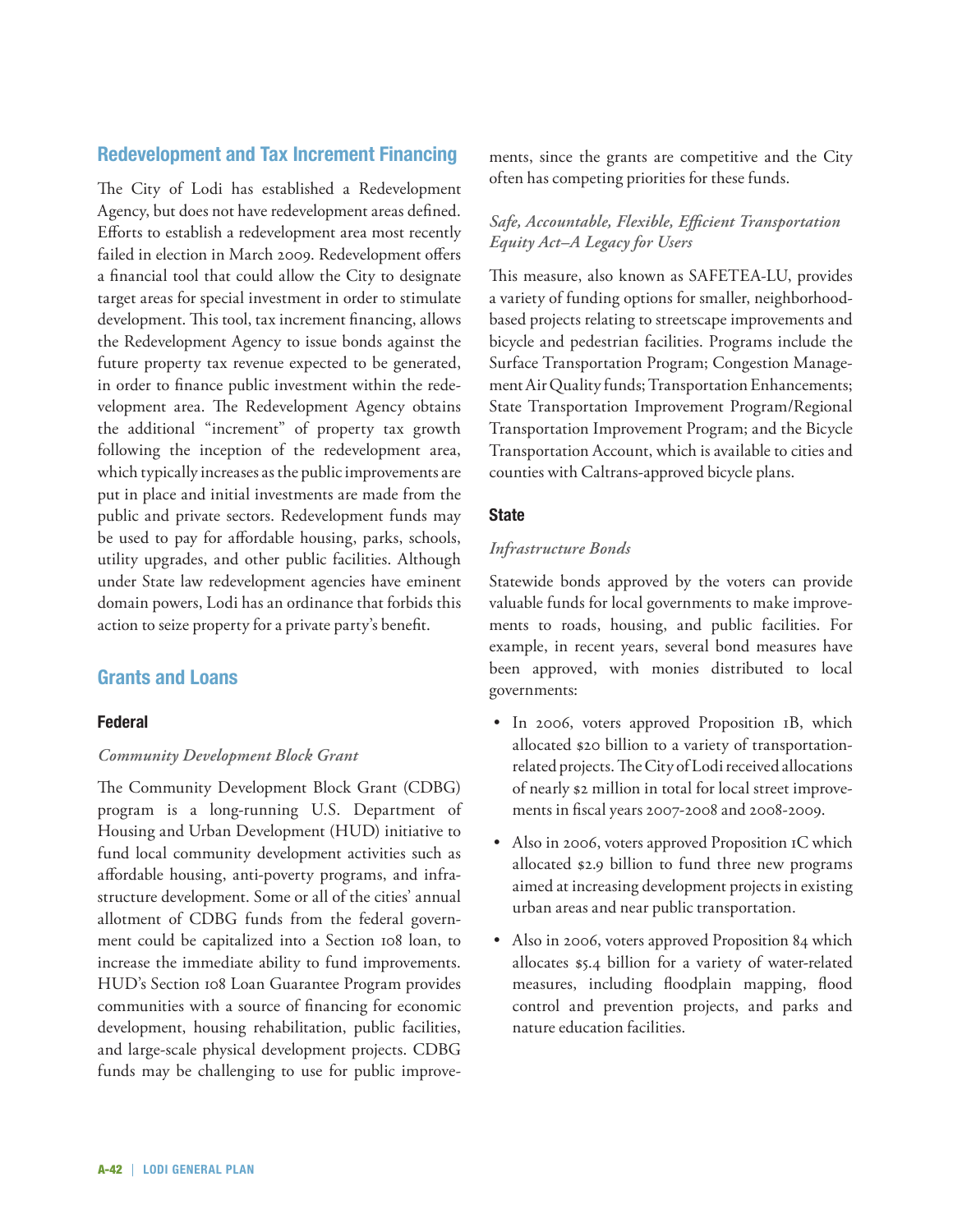# *California Infrastructure and Economic Development Bank (CIEDB)*

The California Infrastructure and Economic Development Bank provides low-cost financing to public agencies for a wide variety of infrastructure projects. Infrastructure State Revolving Fund Program funding is available in amounts ranging from \$250,000 to \$10 million, with loan terms of up to 30 years. Interest rates are set on a monthly basis. Relevant eligible project categories include city streets, drainage, flood control, and environmental mitigation, educational facilities, parks and recreational facilities, public transit, sewage collection and treatment, solid waste collection and disposal, water treatment and distribution, public safety facilities, and power and communications facilities.

# *Clean Water State Revolving Fund*

The Clean Water State Revolving Fund provides financial assistance for the construction of facilities or implementation of measures necessary to address water quality problems and to prevent pollution. The program is funded by federal grants, State funds, and Revenue Bonds. The City of Lodi's White Slough Wastewater Treatment Plant expansion project was listed in the Fund's 2009-2010 project priority list, as eligible for funding.

# *Safe Drinking Water State Revolving Fund*

The Safe Drinking Water State Revolving Fund, operated by the Department of Public Health, provides financial assistance to public water systems for infrastructure improvements. These improvements may include: technical assistance to small public water systems, source water assessment and protection, water system capacity development, and program administration. The City of Lodi's proposed Surface Water Treatment Facility was listed in the Fund's 2009-2010 project priority list, as being eligible for funding.

# *California Energy Commission*

The American Recovery and Reinvestment Act of 2009 will provide \$787 billion in economic investment nationally. The goals of this plan are to jump start the economy and create jobs for Americans in an accountable, transparent manner. The California Energy Commission has been allocated \$275.6 million for energy efficiency and renewable energy programs. The Energy Commission's two main areas of responsibility are the State Energy Program and the Energy Efficiency and Conservation Block Grant Program. The City of Lodi was allocated over \$586,000 under the latter program to use for projects and programs that reduce total energy use.

#### *School Bonds*

Public school operations and construction are funded in part by State bonds. The Kindergarten-University Public Education Facilities Bond Act of 2002 (Proposition 47) provided \$11.4 billion in general obligation bonds for K-12 facilities through the School Facility Program, as well as funding for new programs; charter school facilities, overcrowded schools, joint-use projects and small high schools. LUSD received over \$82 million in funds for new construction and rehabilitation projects.

The Kindergarten-University Public Education Facilities Bond Act of 2006 (Proposition 1D) provided an additional \$7.3 billion for the construction of new schools, modernization of existing schools, and creation of new charter, joint-use, and small high school facilities. In addition, new funding was provided for the creation of career technical education facilities; reduction of severely overcrowded sites; incentives for the construction of high performance "green" schools; and, the seismic mitigation of the most vulnerable school facilities. About half of these funds have been distributed as of 2009. LUSD was allocated over \$23 million in funds for new construction and rehabilitation projects.

For both bond measures, districts were required to pay 40 percent of project costs from local resources, which LUSD was able to raise through the passage of local school bonds (see below.)

# **Regional**

#### *Measure K (Transportation Tax)*

Measure K is the ½-cent sales tax dedicated to transportation projects in San Joaquin County. The program is aimed at remedying the existing over \$1.0 billion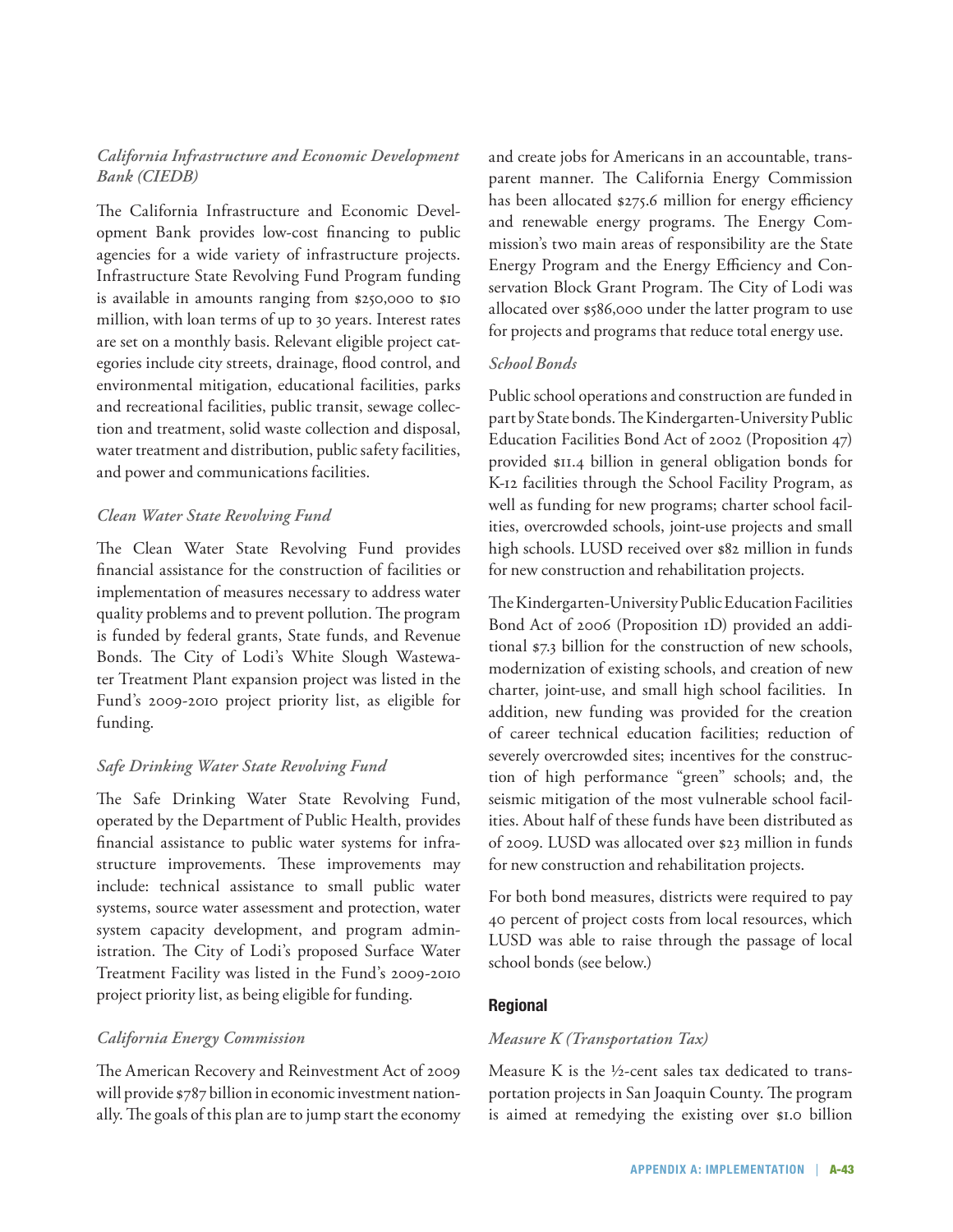deficiency in transportation funding in San Joaquin County while promoting improved air quality and quality of life. Eligible improvements include highways and local streets, passenger rail service, regional and interregional bus routes, park-and-ride lots, new bicycle facilities, railroad crossings, and smart growth initiatives. The Measure K program is administered by SJCOG. The City of Lodi received over \$900,000 in fiscal year 2007-2008 for local street repairs. The Measure was renewed by the voters in 2006, extending the tax for an additional 30 years.

#### *San Joaquin County Regional Transportation Impact Fee Program*

The City is a participating agency in the San Joaquin County Regional Transportation Impact Fee (RTIF) Program. Other participating agencies include the cities of Escalon, Manteca, Lathrop, Ripon, and Stockton as well as San Joaquin County. The program was established in 2006 to collect funds to be used in conjunction with other funding mechanisms to provide for the construction of improvements to help mitigate the impact of new development on the regional transportation network. A list of RTIF capital projects has been established and includes highway, interchange and regional roadway improvements as well as public transit improvements. Each participating agency is responsible for managing and delivering RTIF projects located within its boundaries. The program is administered by SJCOG. To date, the City has collected over \$660,000 that can be used for approved RTIF projects.

#### **Local**

#### *School Bond*

In 2002, voters of the LUSD passed the Measure K School Bond to raise money for new schools, school expansions, and improvements. State funds have matched over \$133 million of the bond funds, almost double the original \$77 million goal. The top priorities were to build seven new schools and complete seven additions.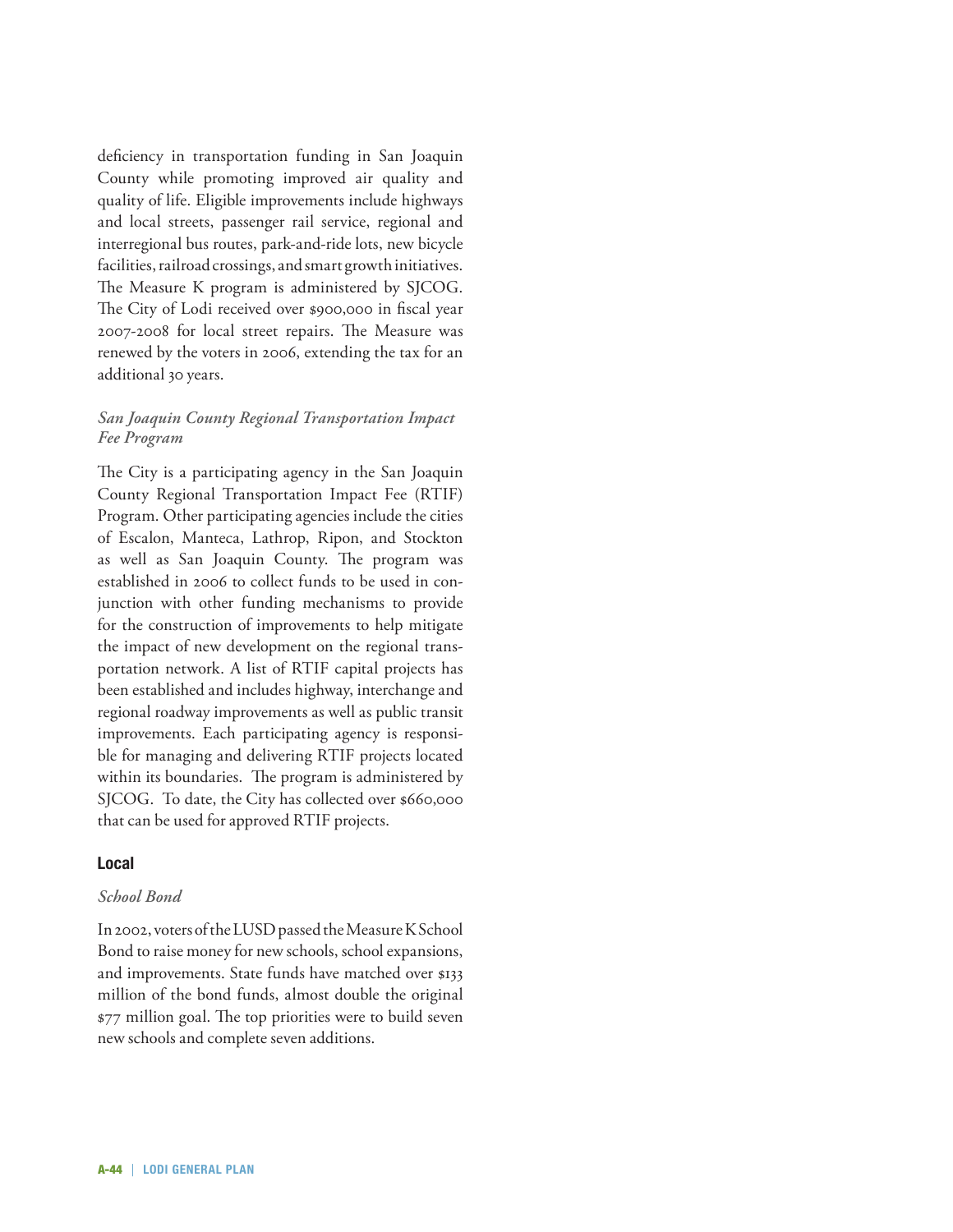# **BSPECIAL-STATUS SPECIES**

#### **Table B–1: Special-Status Species Potentially Occurring within the Planning Area**

| <b>SCIENTIFIC NAME COMMON NAMES</b>                                                    | <b>STATUS:</b><br><b>FED/STATE/CNPS)</b> | <b>GENERAL HABITAT</b>                                                                                                                                                                                                                                                  | <b>SJMSCP</b><br><b>COVERED?</b> |
|----------------------------------------------------------------------------------------|------------------------------------------|-------------------------------------------------------------------------------------------------------------------------------------------------------------------------------------------------------------------------------------------------------------------------|----------------------------------|
| <b>Invertebrates</b>                                                                   |                                          |                                                                                                                                                                                                                                                                         |                                  |
| Branchinecta conservation<br>Conservancy fairy shrimp                                  | $FE/-/-$                                 | Lifecycle restricted to large, cool-water vernal pools with<br>moderately turbid water.                                                                                                                                                                                 | Yes                              |
| Branchinecta lynchi<br>Vernal pool fairy shrimp                                        | $FT/-/-$                                 | Lifecycle restricted to vernal pools.                                                                                                                                                                                                                                   | <b>Yes</b>                       |
| Branchinecta mesovallensis<br>Midvalley fairy shrimp                                   | $-/-/-/$                                 | Lifecycle restricted to vernal pools in the Central Valley.                                                                                                                                                                                                             | Yes                              |
| Desmocerus californicus dimorphus<br>Valley elderberry longhorn beetle                 | $FT/-/-$                                 | Breeds and forages exclusively on elderberry shrubs (Sambucus<br>mexicana) typically associated with riparian forests, riparian<br>woodlands, elderberry savannas, and other Central Valley habitats.<br>Occurs only in the Central Valley of California.               | Yes                              |
| Hydrochara rickseckeri<br>Ricksecker's water scavenger beetle                          | $-/-/-$                                  | Occurs in slow moving waters, adults and larvae are aquatic.                                                                                                                                                                                                            | No                               |
| Lepidurus packardi<br>Vernal pool tadpole shrimp                                       | $FE/-/-$                                 | Lifecycle restricted to vernal pools.                                                                                                                                                                                                                                   | Yes                              |
| Linderiella occidentalis<br>California linderiella                                     | $-/-/-/$                                 | Lifecycle restricted to vernal pools.                                                                                                                                                                                                                                   | No                               |
| <b>Fish</b>                                                                            |                                          |                                                                                                                                                                                                                                                                         |                                  |
| Acipenser medirostris<br>Green sturgeon                                                | FT/CSC/-                                 | Spawns in the Klamath River and Sacramento River Watersheds.<br>Preferred spawning substrate is large cobble, but can range from<br>clean sand to bedrock.                                                                                                              | Yes                              |
| Hypomesus transpacificus<br>Delta smelt                                                | $FT/ST/-$                                | Open surface waters in the Sacramento/San Joaquin Delta.<br>Seasonally in Suisun Bay, Carquinez Strait and San Pablo Bay.<br>Found in Delta estuaries with dense aquatic vegetation and<br>low occurrence of predators. May be affected by downstream<br>sedimentation. | Yes                              |
| Oncorhynchus mykiss<br>Steelhead - Central Valley ESU                                  | $FT/-/-$                                 | This ESU enters the Sacramento and San Joaquin Rivers and their<br>tributaries from July to May; spawning from December to April.<br>Young move to rearing areas in and through the Sacramento and<br>San Joaquin Rivers, Delta, and San Pablo and San Francisco Bays.  | <b>No</b>                        |
| Oncorhynchus tshawytscha<br>Chinook Salmon - Central Valley Fall/<br>Late Fall-Run ESU | $FC/CSC/-$                               | This ESU enters the Sacramento and San Joaquin rivers and their<br>tributaries from July to April; spawning October to February. Young<br>move to rearing areas in and through the Sacramento and San<br>Joaquin Rivers, Delta, and San Pablo and San Francisco Bays.   | No                               |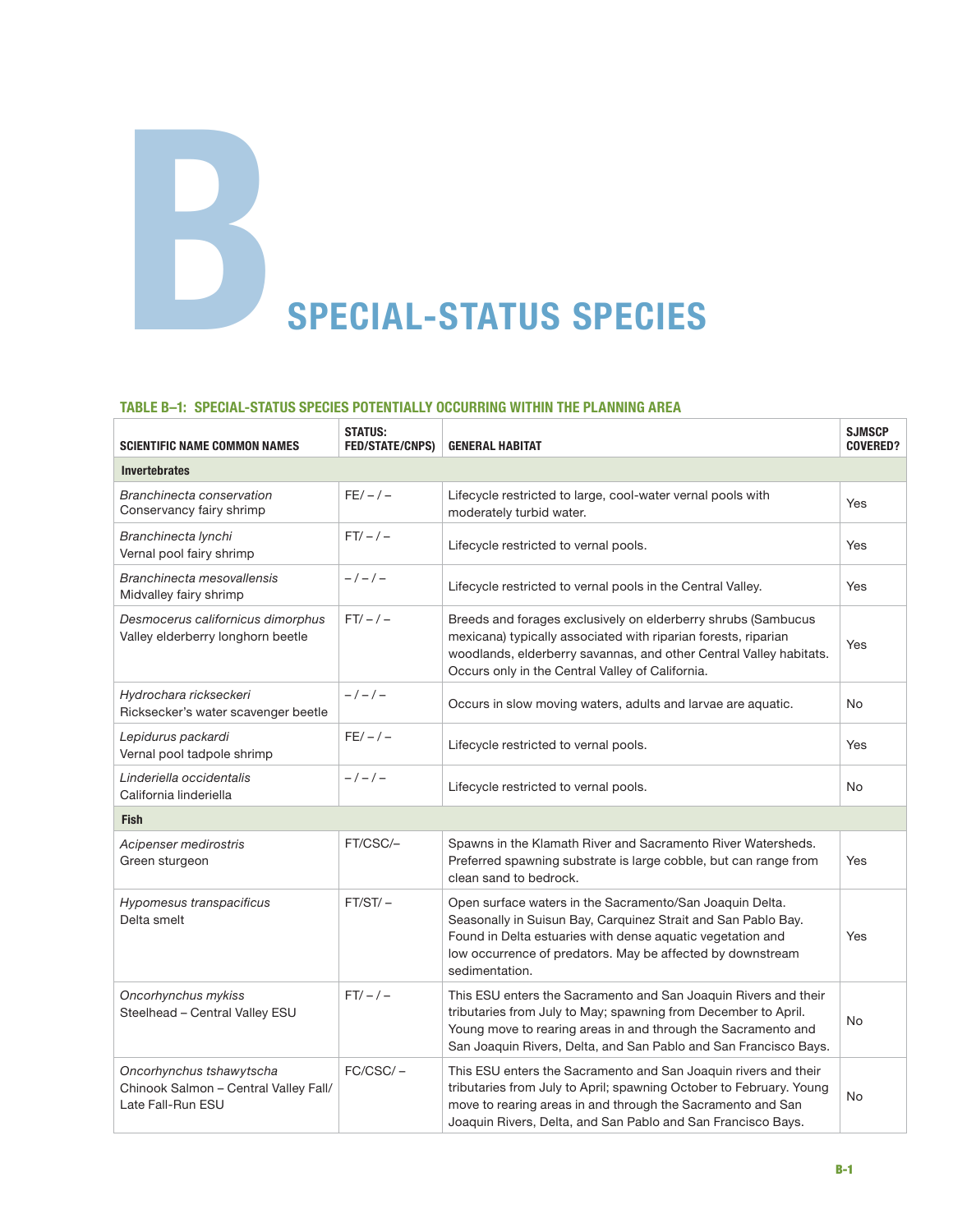| <b>SCIENTIFIC NAME COMMON NAMES</b>                                | <b>STATUS:</b><br><b>FED/STATE/CNPS)</b> | <b>GENERAL HABITAT</b>                                                                                                                                                                                                                                                                                   | <b>SJMSCP</b><br><b>COVERED?</b> |
|--------------------------------------------------------------------|------------------------------------------|----------------------------------------------------------------------------------------------------------------------------------------------------------------------------------------------------------------------------------------------------------------------------------------------------------|----------------------------------|
| Oncorhynchus tshawytscha<br>Spring-Run Chinook Salmon              | $FT/ST/-$                                | This ESU enters the Sacramento and San Joaquin Rivers and<br>tributaries March to July; spawning from late August to early<br>October. Young move to rearing areas in and through the<br>Sacramento and San Joaquin Rivers, Delta, and San Pablo and San<br>Francisco Bays.                              | No                               |
| Oncorhynchus tshawytscha<br>Winter-Run Chinook Salmon              | $FE/SE/-$                                | This ESU enters the Sacramento River December to May; spawning<br>peaks May and June. Upstream movement occurs more quickly<br>than in spring run population. Young move to rearing areas in and<br>through the Sacramento River, Delta, and San Pablo and San<br>Francisco Bays.                        | No                               |
| Pogonichthys macrolepidotus<br>Sacramento splittail                | $-$ /CSC/ $-$                            | Currently known only from the Delta, Suisun Bay and associated<br>marshes. Prefers slow moving river sections and dead end<br>sloughs. Requires flooded vegetation for spawning and juvenile<br>foraging habitat. Spawning occurs over flooded vegetation in tidal<br>freshwater marsh.                  | Yes                              |
| <b>Amphibians</b>                                                  |                                          |                                                                                                                                                                                                                                                                                                          |                                  |
| Ambystoma californiense<br>California tiger salamander             | FE, FT/CSC/-                             | Annual grassland and grassy understory of valley-foothill hardwood<br>habitats in central and northern California. Needs underground<br>refuges and vernal pools or other seasonal water sources.                                                                                                        | Yes                              |
| Rana aurora draytonii<br>California red-legged frog                | FT/CSC/-                                 | Breeds in slow moving streams, ponds, and marshes with emergent<br>vegetation; forages in nearby uplands within about 200 feet.                                                                                                                                                                          | Yes                              |
| Rana boylii<br>Foothill yellow-legged frog                         | $-$ /CSC/ $-$                            | Breeds in shaded stream habitats with rocky, cobble substrate,<br>usually below 6,000 feet in elevation. Absent or infrequent when<br>introduced predators are present.                                                                                                                                  | Yes                              |
| <b>Reptiles</b>                                                    |                                          |                                                                                                                                                                                                                                                                                                          |                                  |
| Emys (=Clemmys) marmorata<br>marmorata<br>Northwestern pond turtle | $-$ /CSC/ $-$                            | Ponds, marshes, rivers, streams, and irrigation ditches with aquatic<br>vegetation. Requires basking sites and suitable upland habitat for<br>egg-laying. Nest sites most often characterized as having gentle<br>slopes (<15%) with little vegetation or sandy banks.                                   | Yes                              |
| Emys (=Clemmys) marmorata<br>Western pond turtle                   | $-$ /CSC/ $-$                            | Ponds, marshes, rivers, streams, and irrigation ditches with aquatic<br>vegetation. Requires basking sites and suitable upland habitat for<br>egg-laying. Nest sites most often characterized as having gentle<br>slopes (<15%) with little vegetation or sandy banks.                                   | Yes                              |
| Thamnophis gigas<br>Giant garter snake                             | FT/ST/ –                                 | Generally inhabits marshes, sloughs, ponds, slow-moving streams,<br>ditches, and rice fields that have water from early spring till mid-<br>fall. Emergent vegetation (cattails and bulrushes), open areas for<br>sunning and high ground for hibernation and cover.                                     | Yes                              |
| <b>Birds</b>                                                       |                                          |                                                                                                                                                                                                                                                                                                          |                                  |
| Agelaius tricolor<br><b>Tricolored blackbird</b>                   | $-$ /CSC/ $-$                            | Largely endemic to California, most numerous in the Central<br>Valley and nearby vicinity. Typically requires open water, protected<br>nesting substrate, and foraging grounds within vicinity of the<br>nesting colony. Nests in dense thickets of cattails, tules, willows,<br>blackberry, and silage. | Yes                              |
| Ardea alba<br>Great egret                                          | $-/-/-$                                  | Fresh and salt marshes, marshy ponds and tidal flats, nests in trees<br>or shrubs.                                                                                                                                                                                                                       | Yes                              |
| Ardea Herodias<br>Great blue heron                                 | $-/-/-$                                  | Groves of tall trees, especially near shallow water foraging<br>areas such as marshes, tide-flats, lakes, rivers/streams and wet<br>meadows.                                                                                                                                                             | Yes                              |
| Athene cunicularia<br>Burrowing owl                                | $-$ /CSC/ $-$                            | Forages in open plains, grasslands, and prairies; typically nests in<br>abandoned small mammal burrows.                                                                                                                                                                                                  | Yes                              |
| Buteo swainsoni<br>Swainson's hawk                                 | $-$ /ST/ $-$                             | Forages in open plains, grasslands, and prairies; typically nests in<br>trees or large shrubs.                                                                                                                                                                                                           | Yes                              |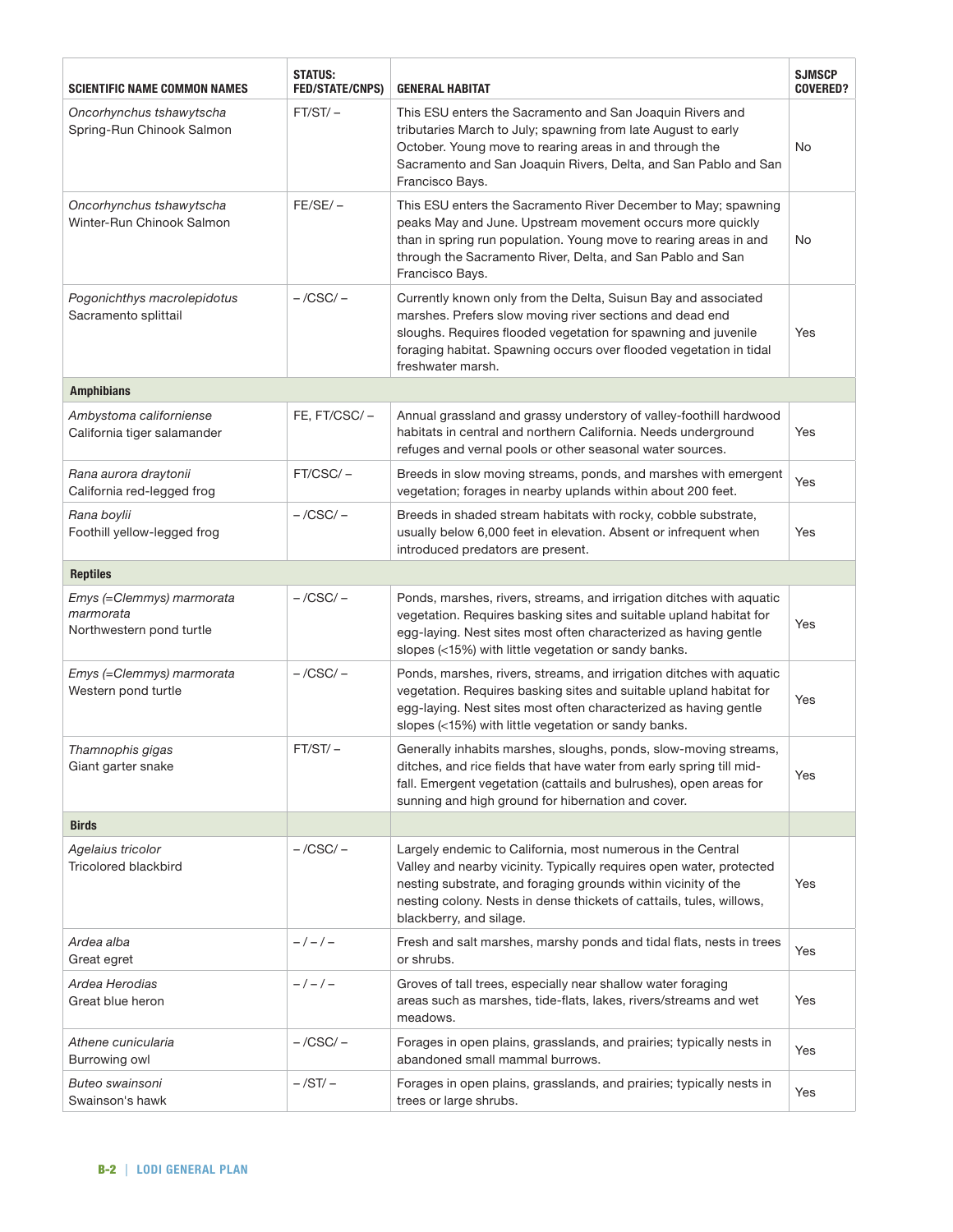| Scientific name common names                                    | <b>STATUS:</b><br><b>FED/STATE/CNPS)</b> | <b>GENERAL HABITAT</b>                                                                                                                                                                                                                                           | <b>SJMSCP</b><br><b>COVERED?</b> |
|-----------------------------------------------------------------|------------------------------------------|------------------------------------------------------------------------------------------------------------------------------------------------------------------------------------------------------------------------------------------------------------------|----------------------------------|
| Dendroica petechia brewsteri<br>Yellow warbler                  | $-$ /CSC/ $-$                            | Nests in dense riparian cover.                                                                                                                                                                                                                                   | Yes                              |
| Elanus leucurus<br>White-tailed kite                            | $-$ /CFP/ $-$                            | Forages in open plains, grasslands, and prairies; typically nests in<br>trees.                                                                                                                                                                                   | Yes                              |
| Laterallus jamaicensis coturniculus<br>California black rail    | $-$ /ST, CFP/ $-$                        | Freshwater, brackish, or tidal salt marshes.                                                                                                                                                                                                                     | Yes                              |
| Nycticorax nycticorax<br>Black-crowned night heron              | $-/-/-$                                  | Forages in marshes swamps and wooded streams; nests in thickets<br>or reedbeds.                                                                                                                                                                                  | Yes                              |
| <b>Mammals</b>                                                  |                                          |                                                                                                                                                                                                                                                                  |                                  |
| Taxidea taxus<br>American badger                                | $-$ /CSC/ $-$                            | Occurs in a wide variety of open forest, shrub, and grassland<br>habitats that have friable soils for digging.                                                                                                                                                   | Yes                              |
| Vulpes macrotis mutica<br>San Joaquin kit fox                   | $FE/ST/-$                                | Occurs in native valley and foothill grasslands and chenopod scrub<br>communities of the valley floor and surrounding foothills. Prefers<br>open level areas with loose-textured soils supporting scattered,<br>shrubby vegetation and little human disturbance. | Yes                              |
| <b>Plants</b>                                                   |                                          |                                                                                                                                                                                                                                                                  |                                  |
| Aster lentus<br>Suisun Marsh aster                              | $-/-/1B.2$                               | Rhizomatous herb occurring in tidal brackish and freshwater<br>marshes. Found at 0-3 m elevation. Blooms May-Nov.                                                                                                                                                | Yes                              |
| Astragalus tener var. tener<br>Alkali milk-vetch                | $-/-/1B.2$                               | Generally found in playas, valley and foothill grasslands with adobe<br>clay soils, and vernal pools. Generally found in alkaline soils.<br>Blooms Mar-Jun.                                                                                                      | Yes                              |
| Atriplex joaquiniana<br>San Joaquin spearscale                  | $-/-/1B.2$                               | Generally found in chenopod scrub, alkali seasonal wetlands and<br>grassland, meadows and playas. Blooms Apr-Oct.                                                                                                                                                | No                               |
| Carex comosa<br><b>Bristly sedge</b>                            | $-/-/2.1$                                | Generally found in lake-margin and edge habitats, 0-1400 feet in<br>elevation.                                                                                                                                                                                   | Yes                              |
| Castilleja campestris ssp. Succulenta<br>Succulent owl's-clover | <b>FT/SE/1B.2</b>                        | Occurs under vernally-flooded conditions in vernal-pool habitats<br>such as valley and foothill grassland.                                                                                                                                                       | Yes                              |
| Cicuta maculata var, bolanderi<br>Saltmarsh water hemlock       | $-/-/2.1$                                | Occurs in marshes and swamps (MshSw), and coastal, fresh or<br>brackish water. Blooms July-Sept at elevations of 0-200m.                                                                                                                                         | No                               |
| Cirsium crassicaule<br>Slough thistle                           | $-/-/1B.1$                               | Occurs in chenopod scrub, riparian scrub, and freshwater marshes,<br>swamps, and sloughs.                                                                                                                                                                        | Yes                              |
| Cordylanthus palmatus<br>Palmate-bracted bird's-beak            | FE/SE/1B.1                               | Prefers marshes and swamps, lake margins, vernal pools and wet<br>places. Blooms May-Oct.                                                                                                                                                                        | No                               |
| Delphinium recurvatum<br>Recurved larkspur                      | $FSC/-/1B.2$                             | Perennial herb occurring in chenopod scrub, cismontane<br>woodland, and in alkaline substrate in valley and foothill grassland.<br>Found at 3-750 meters elevation. Blooms Mar-May.                                                                              | Yes                              |
| Downingia pusilla<br>Dwarf downingia                            | $-/-/2.2$                                | Prefers lake margins, vernal pools and wet places sometimes<br>playas and grasslands. Blooms Mar-May.                                                                                                                                                            | No                               |
| Eryngium racemosum<br>Delta button-celery                       | $-$ /SE/1B.1                             | Occurs in clay soil under vernally moist conditions in riparian<br>habitats (riparian scrub). Blooms Jun-Sep.                                                                                                                                                    | Yes                              |
| Hibiscus lasiocarpus<br>Rose-mallow                             | $-/-/2.2$                                | Prefers freshwater marshes and swamps. Blooms Jun-Sep. 0-120<br>meters.                                                                                                                                                                                          | Yes                              |
| Lathyrus jepsonii var. jepsonii<br>Delta tule pea               | $-/-/1B.2$                               | Occurs in both tidal freshwater and brackish marshes in the Central<br>and San Joaquin Valleys and in the Bay Area. Blooms May-Sept.                                                                                                                             | Yes                              |
| Legenere limosa<br>Legenere                                     | $-/-/1B.1$                               | Occurs in vernal pool beds. Blooms Apr-Jun.                                                                                                                                                                                                                      | Yes                              |
| Lilaeopsis masonii<br>Mason's lilaeopsis                        | $-$ /SR/1B.1                             | Generally occurs in riparian scrub, freshwater-marsh and brackish-<br>marsh habitats, 0-33 feet in elevation. Blooms Apr-Nov.                                                                                                                                    | Yes                              |
| Limosella subulata<br>Delta mudwort                             | $-/-/2.1$                                | Generally occurs under wet conditions in tidal freshwater-marsh<br>habitats, 0-9 feet in elevation.                                                                                                                                                              | Yes                              |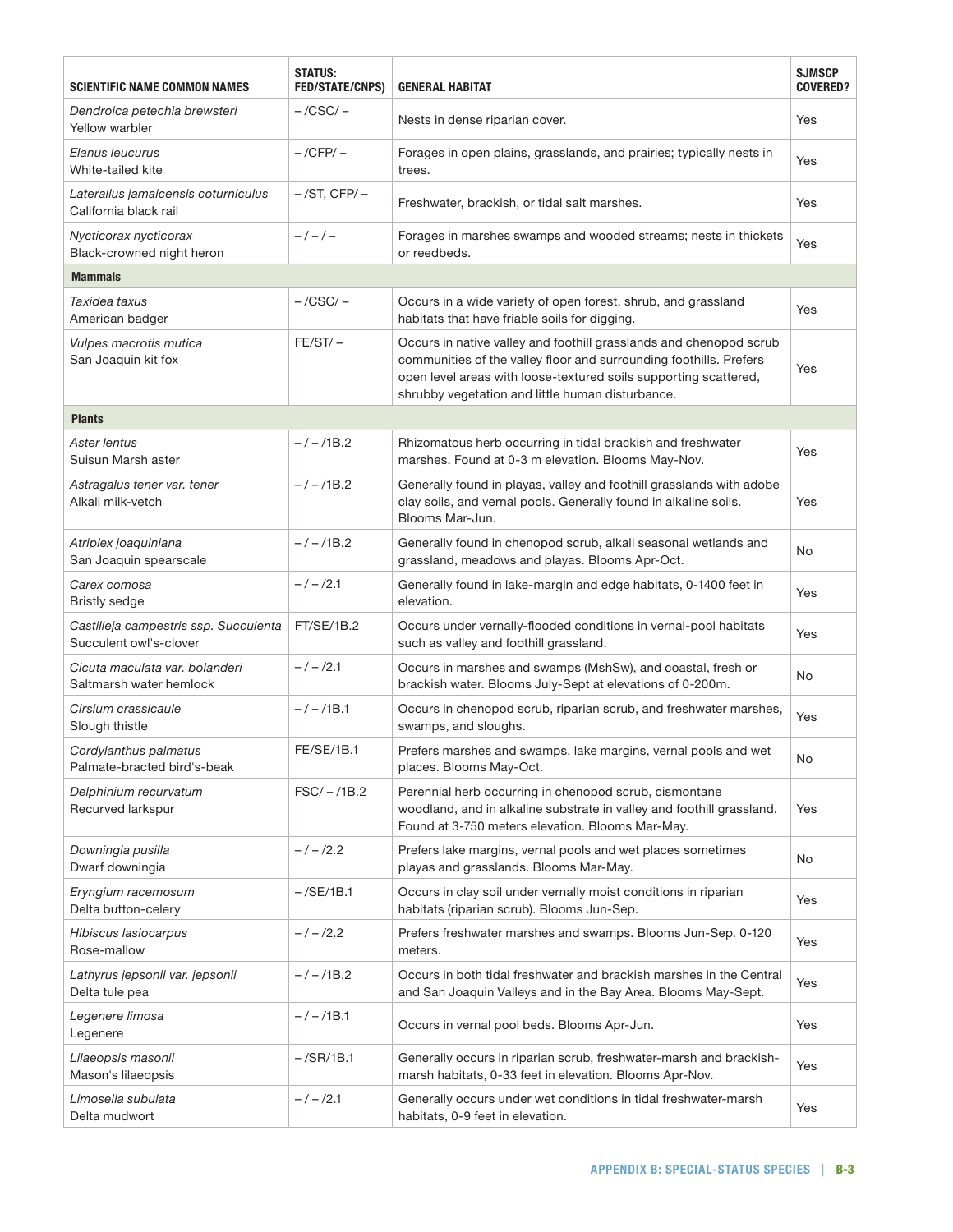| <b>SCIENTIFIC NAME COMMON NAMES</b>                            | <b>STATUS:</b><br><b>FED/STATE/CNPS)</b> | <b>GENERAL HABITAT</b>                                                                                                                                                                | <b>SJMSCP</b><br><b>COVERED?</b> |
|----------------------------------------------------------------|------------------------------------------|---------------------------------------------------------------------------------------------------------------------------------------------------------------------------------------|----------------------------------|
| Orcuttia viscida<br>Sacramento orcutt grass                    | <b>FE/SE/1B.1</b>                        | Occurs in vernal pools. Blooms Apr-Jul.                                                                                                                                               | No.                              |
| Sagittaria sanfordii<br>Sanford's arrowhead                    | $-/-/1B.2$                               | Found in assorted freshwater habitats including marshes, swamps<br>and seasonal drainages. Blooms May-Oct.                                                                            | <b>Yes</b>                       |
| Scutellaria lateriflora<br>Blue skullcap                       | $-1 - 12.2$                              | Meadows and seeps, marshes and swamps. Blooms Jul-Sep.<br>0-500 meters elevation.                                                                                                     | <b>Yes</b>                       |
| Symphyotrichum lentum<br>Suisan Marsh aster                    | $-/-/1B.2$                               | (= Aster chilensus var. lentus) Rhizomatous herb occurring in<br>tidal brackish and freshwater marshes. Found at 0-3 m elevation.<br>Blooms May-Nov.                                  | <b>Yes</b>                       |
| Trichocoronis wrightii var. wrightii<br>Wright's trichocoronis | $-1 - 12.1$                              | Occurs in alkaline soil on alkaline substrate under vernally flooded<br>conditions in riparian, meadow, marsh and vernal-pool habitats,<br>16-1427 feet in elevation. Blooms May-Sep. | Yes                              |

# **STATUS CODES**

| Federal    |     |                                                                                                                                                                                                                                                                                                                                                                                              | <b>State</b> |     |                                                          |  |
|------------|-----|----------------------------------------------------------------------------------------------------------------------------------------------------------------------------------------------------------------------------------------------------------------------------------------------------------------------------------------------------------------------------------------------|--------------|-----|----------------------------------------------------------|--|
| FE.        | $=$ | Endangered                                                                                                                                                                                                                                                                                                                                                                                   | SE.          | $=$ | Endangered                                               |  |
| <b>FT</b>  | $=$ | Threatened                                                                                                                                                                                                                                                                                                                                                                                   | ST           | $=$ | Threatened                                               |  |
| FPE        | $=$ | Proposed Endangered                                                                                                                                                                                                                                                                                                                                                                          | SR.          | $=$ | Rare                                                     |  |
| <b>FPT</b> | $=$ | Proposed Threatened                                                                                                                                                                                                                                                                                                                                                                          | $SFP =$      |     | <b>Fully Protected</b>                                   |  |
| FC.        | $=$ | Candidate                                                                                                                                                                                                                                                                                                                                                                                    | $CSC =$      |     | (CA) Department of Fish and Game Special Concern species |  |
| <b>FPD</b> | $=$ | <b>Proposed Delisted</b>                                                                                                                                                                                                                                                                                                                                                                     |              |     |                                                          |  |
| $FSC =$    |     | (Former) Federal Species of Concern: Species of Concern is an informal term, not defined in the federal Endangered Species<br>Act. The Sacramento Office of the United States Fish and Wildlife Service no longer maintains a Federal Species of Concern list.<br>However, these species still meet the definition of "Rare" under Section 15380 of CEQA and are evaluated in this document. |              |     |                                                          |  |

# **California Native Plant Society**

|  | List $1B.x =$ Plants rare, threatened, or endangered in California and elsewhere             |
|--|----------------------------------------------------------------------------------------------|
|  | List $2.x =$ Plants rare, threatened, or endangered in California, but more common elsewhere |
|  | List $3.x =$ Plants about which we need more information - a review list                     |
|  | List $4x =$ Plants of limited distribution—a watch list                                      |

*Source: USFWS, 2009; CNDDB, 2009; CNPS, 2009.*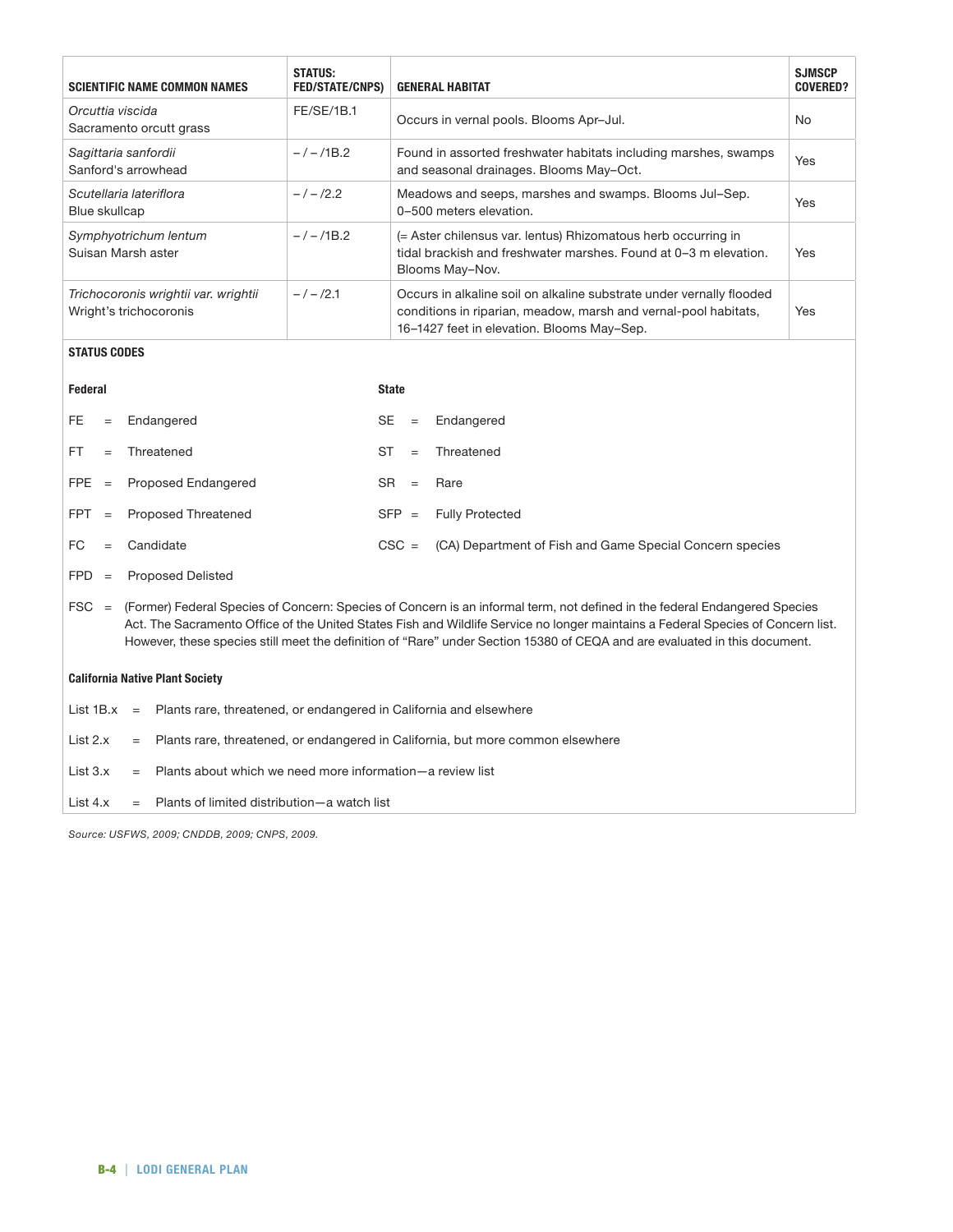# **CLEANUP SITES STATUS**

#### **Table C–1: Leaking Underground Storage Tanks and Other Cleanup Sites, by Status**

| <b>SITE NAME</b>                         | <b>ADDRESS</b>      | <b>CLEANUP STATUS</b>                                 |
|------------------------------------------|---------------------|-------------------------------------------------------|
| <b>Leaking Underground Storage Tanks</b> |                     |                                                       |
| Arco #0760                               | 225 Cherokee Ln S   | Open - Verification Monitoring                        |
| Chevron Ss #9-5775                       | 301 Kettleman Ln W  | Open - Verification Monitoring                        |
| Usa Petroleum Service Station            | 2448 Kettleman Lane | Open - Verification Monitoring                        |
| Parmar Texaco                            | 521 Cherokee Ln N   | Open - Site Assessment                                |
| Plaza Liquors                            | 2420 Turner Rd      | Open – Site Assessment                                |
| General Mills - Case #2                  | 2000 Turner Rd W    | Open - Site Assessment                                |
| Geweke Land Development and Marketing    | 16 Cherokee Ln S    | Open - Remediation                                    |
| Flame Liquors                            | 1301 Kettleman Ln W | Open - Remediation                                    |
| Shell                                    | 880 Victor Rd       | Open - Assessment & Interim<br><b>Remedial Action</b> |
| <b>Guild Wineries Dist</b>               | 1 Winemasters Way   | Completed - Case Closed                               |
| Thater Property (Aka Tucker Const.)      | 336 Locust St E     | Completed - Case Closed                               |
| City of Lodi Safety Blvd                 | 230 Elm St W        | Completed - Case Closed                               |
| Beacon #3502 (Former)                    | 35 Cherokee Ln N    | Completed - Case Closed                               |
| Beacon #695                              | 900 Cherokee Ln S   | Completed - Case Closed                               |
| Arco #434 Case #1                        | 501 Kettleman Ln W  | Completed - Case Closed                               |
| Usa Petroleum                            | 2500 Lodi Ave W     | Completed - Case Closed                               |
| Lodi Downtown Theater                    | 107 School St N     | Completed - Case Closed                               |
| <b>Arts And Artists</b>                  | 204 Lodi Ave E      | Completed - Case Closed                               |
| Isc Wines of California                  | 1 Turner Rd W       | Completed - Case Closed                               |
| General Mills Lodi Case #1               | 2000 Turner Rd W    | Completed - Case Closed                               |
| Marval Market/Shopping Center            | 429 Lockeford St W  | Completed - Case Closed                               |
| San Joaquin Sulfur Company               | 711 Sacramento St N | Completed - Case Closed                               |
| <b>Idlewild Market</b>                   | 3049 Hwy 12 W       | Completed - Case Closed                               |
| Lodi Metal Tech                          | 213 Kelly St S      | Completed - Case Closed                               |
| S.J. Mosquito Abatement Dist             | 200 Beckman Rd N    | Completed - Case Closed                               |
| Pacific Coast Producers                  | 32 Tokay St E       | Completed - Case Closed                               |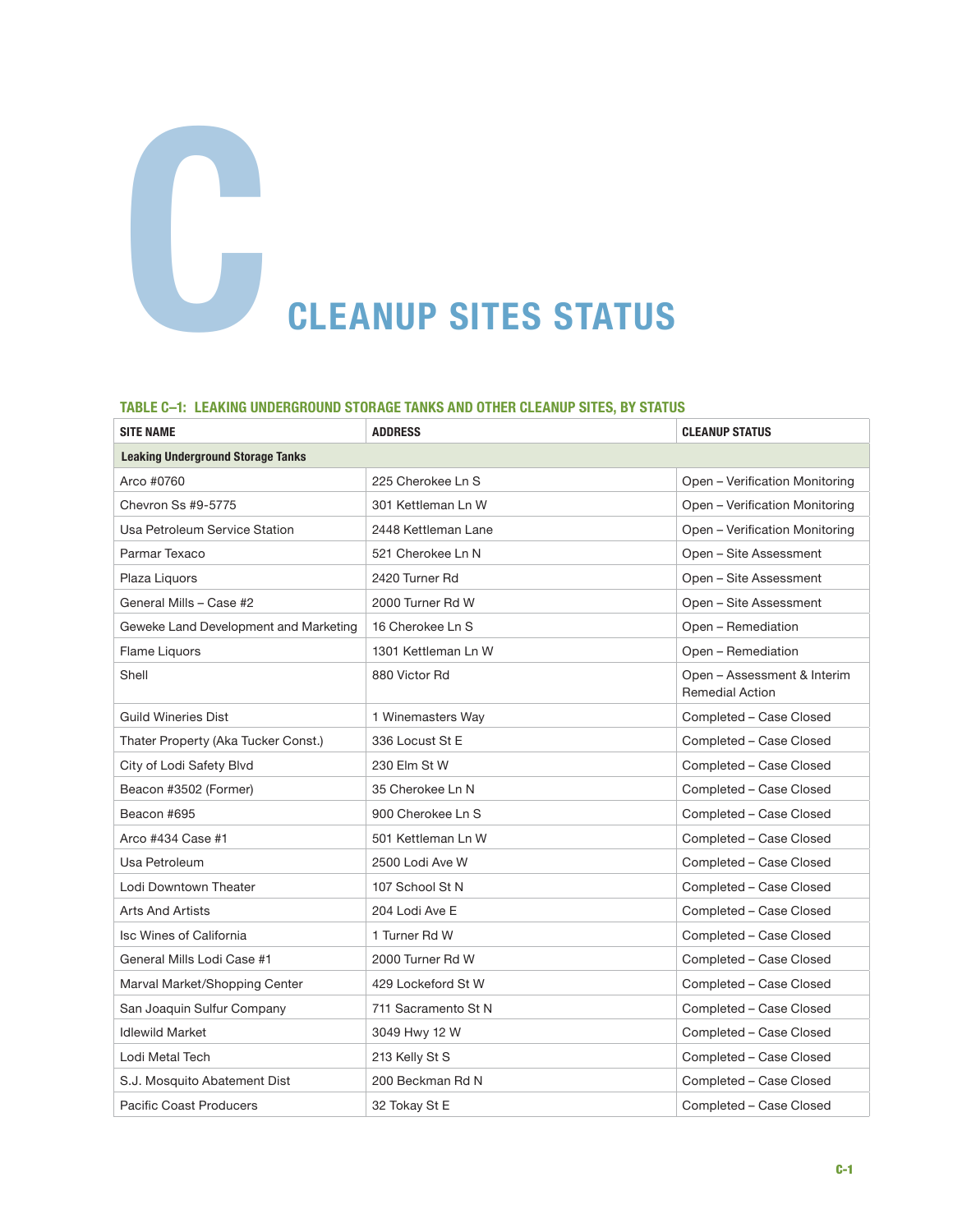| <b>SITE NAME</b>               | <b>ADDRESS</b>                         | <b>CLEANUP STATUS</b>   |
|--------------------------------|----------------------------------------|-------------------------|
| Muller Supply Company          | 412 Sacramento St S                    | Completed - Case Closed |
| R & J Packing Co               | 33 Oak St E                            | Completed - Case Closed |
| Arco #2076                     | 800 Kettleman Ln E                     | Completed - Case Closed |
| Cherokee Service Center        | 303 Cherokee Ln S                      | Completed - Case Closed |
| American Dutch Foundry         | 42 Cluff Ave N                         | Completed - Case Closed |
| M & R Company                  | 405 Main St S                          | Completed - Case Closed |
| Lodi Academy                   | 1230 Central Ave S                     | Completed - Case Closed |
| Quik Stop Market               | 205 Lockeford St W                     | Completed - Case Closed |
| Cain's Electric Works          | 230 Church St N                        | Completed - Case Closed |
| Pacific Bell                   | 124 Elm St W                           | Completed - Case Closed |
| Brite-N-Clear                  | 504 Lockeford St W                     | Completed - Case Closed |
| Color Spot                     | 5400 Harney Ln E                       | Completed - Case Closed |
| Arco #5650                     | 18970 Lower Sacramento Rd (Woodbridge) | Completed - Case Closed |
| Sanitary Cty Disp.(Thorpe Oil) | 1333 Turner Rd E                       | Completed - Case Closed |
| William Burkhardt              | 5154 Hogan Ln                          | Completed - Case Closed |
| Delta Pub & Grocery            | 13430 Lower Sacramento Rd              | Completed - Case Closed |
| Circle K                       | 1225 Lockeford St W                    | Completed - Case Closed |
| Lodi Ready Mix                 | 851 Lodi Ave E                         | Completed - Case Closed |
| Cal Trans Lodi Maintenance     | 845 Pine St E                          | Completed - Case Closed |
| Claude C. Wood Co.             | 687 Lockeford St E                     | Completed - Case Closed |
| Shell (Case #1)                | 420 Kettleman Ln W                     | Completed - Case Closed |
| Lodi Lumber Co                 | 1025 Industrial Way                    | Completed - Case Closed |
| Delta Packing Co               | 5950 Kettleman Ln E                    | Completed - Case Closed |
| Frank Alegre Trucking - #A     | 802 Cluff Ave N                        | Completed - Case Closed |
| Matheson Trucking              | 102 Walnut St E                        | Completed - Case Closed |
| Geweke Ford & Rv               | 248 Kettleman Ln E                     | Completed - Case Closed |
| Ellis Car Wash                 | 820 Cherokee Ln S                      | Completed - Case Closed |
| Unocal #6015                   | 601 Kettleman Ln E                     | Completed - Case Closed |
| Lusd Transportation Dept.      | 820 Cluff Ave S                        | Completed - Case Closed |
| Beacon #3696 (Former)          | 2448 Kettleman Ln W                    | Completed - Case Closed |
| Mataga Olds, Buick             | 880 Beckman Rd S                       | Completed - Case Closed |
| Togo's (Formerly Texaco)       | 305 Hutchins St S                      | Completed - Case Closed |
| <b>Stocks Automotive</b>       | 126 Main St S                          | Completed - Case Closed |
| U-Haul                         | 450 Cherokee Ln N                      | Completed - Case Closed |
| Diamond Lumber (Aka: 224 Main) | 120 Lockeford St E                     | Completed - Case Closed |
| Margrove Prop                  | 510 Lodi Ave E                         | Completed - Case Closed |
| Payless Building               | 532 Lockeford St                       | Completed - Case Closed |
| <b>AT&amp;T Communications</b> | 110 Turner Rd W                        | Completed - Case Closed |
| Beacon #3513 (Former)          | 401 Kettleman Ln W                     | Completed - Case Closed |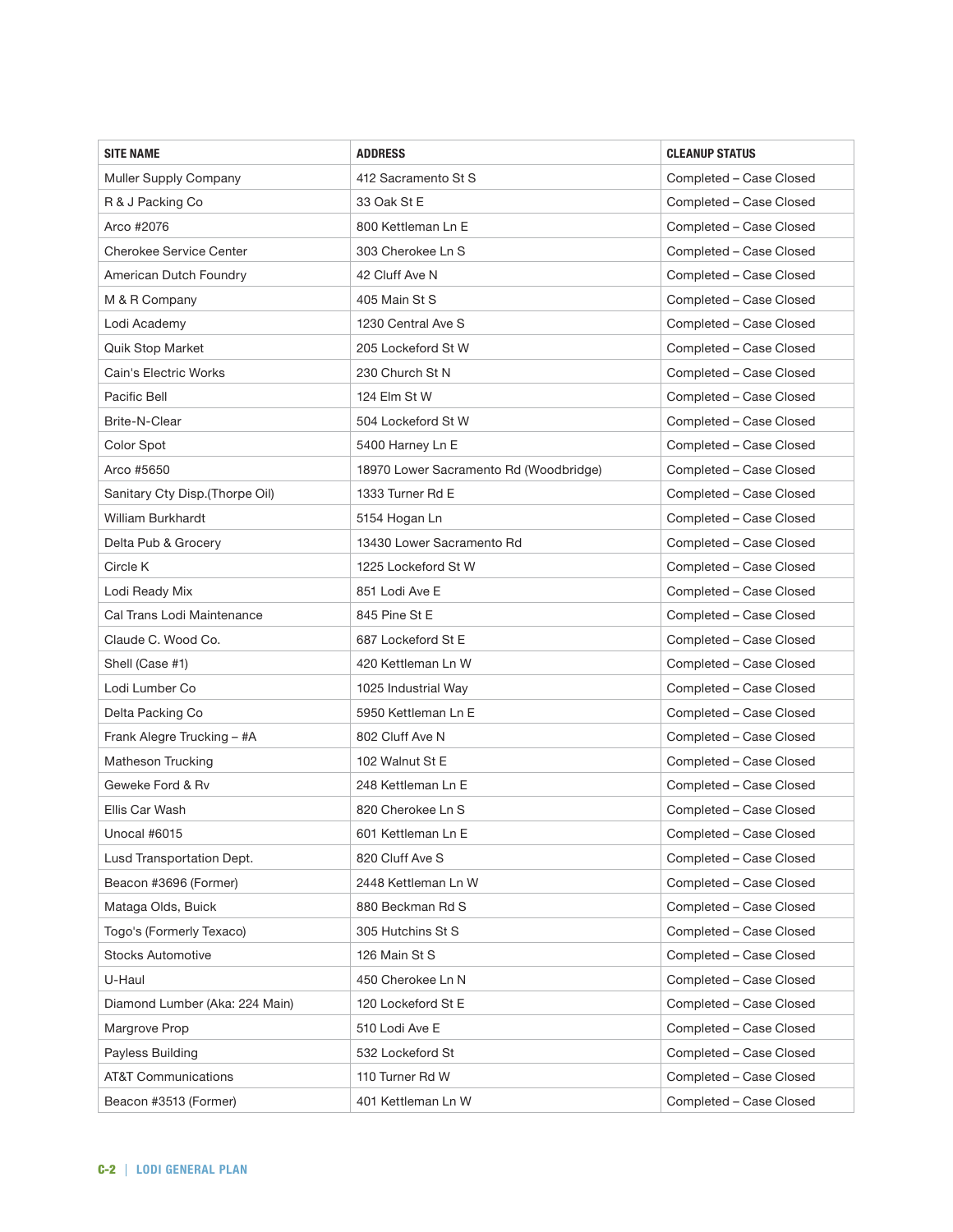| <b>SITE NAME</b>                                                   | <b>ADDRESS</b>            | <b>CLEANUP STATUS</b>   |
|--------------------------------------------------------------------|---------------------------|-------------------------|
| Roberts Petroleum Services                                         | 930 Victor Rd E           | Completed - Case Closed |
| Part Container Corp                                                | 1400 Victor Rd            | Completed - Case Closed |
| <b>Astra Construction</b>                                          | 681 Lockeford St E        | Completed - Case Closed |
| Mel Bokides Petro                                                  | 501 Lodi Ave W            | Completed - Case Closed |
| <b>Teresi Trucking</b>                                             | 900-1/2 Victor Rd E       | Completed - Case Closed |
| Don Keller Trucking                                                | 940 Victor Rd             | Completed - Case Closed |
| <b>Wisner Property</b>                                             | 550 Sacramento St N       | Completed - Case Closed |
| Chevron #9-4183                                                    | 236 Ham Ln N              | Completed - Case Closed |
| Hi Hopes Venture                                                   | 1500 Vine St              | Completed - Case Closed |
| Frank Alegre Trucking - #B                                         | 802 Cluff Ave N           | Completed - Case Closed |
| Sunwest Liquors Case #1                                            | 2449 Kettleman Ln W       | Completed - Case Closed |
| Reilly's Car Wash                                                  | 100 Lodi Ave              | Completed - Case Closed |
| Kishim Trucking                                                    | 1725 Ackerman St          | Completed - Case Closed |
| <b>Taylored Tours</b>                                              | 330 Kettleman Ln          | Completed - Case Closed |
| Rightway Incorporated (Hansen)                                     | 200 Cherokee Ln           | Completed - Case Closed |
| Shell (Case #2)                                                    | 420 Kettleman Ln W        | Completed - Case Closed |
| Sunwest Liquors Case #2                                            | 2449 Kettleman Ln W       | Completed - Case Closed |
| At&T                                                               | 90 Turner Rd W            | Completed - Case Closed |
| Arco #434 – Case #2                                                | 501 Kettleman Ln W        | Completed - Case Closed |
| City of Lodi                                                       | 230 Elm                   | Completed - Case Closed |
| <b>Victor Meats</b>                                                | 18846 Hwy 99 N            | Completed - Case Closed |
| <b>Other Cleanup Sites</b>                                         |                           |                         |
| City of Lodi Groundwater Plumes - Lodi<br>Pce (Central Plume Area) | 221 West Pine             | Open - Site Assessment  |
| Lodi News Sentinel/Beckman Capitol<br>Corp                         | 212 West Pine St.         | Open - Site Assessment  |
| Pg&E Lodi - 1 (Former Manufactured Gas<br>Plant)                   | 712 South Sacramento St.  | Open - Site Assessment  |
| Woolsey Oil Company                                                | 930 Victor Road           | Open - Site Assessment  |
| City of Lodi Groundwater Plumes - Lustre<br>Cal Name Plate Corp.   | 110 East Turner Rd        | Open - Site Assessment  |
| City of Lodi Groundwater Plumes - R. M.<br>Holz Rubber Company     | 1129 South Sacramento St. | Open - Site Assessment  |
| Kishida Property                                                   | 860 E. Pine Street        | Open - Site Assessment  |
| B&G Industries, S.B. Griffen Prop.                                 | 100 South Cluff Ave       | Open - Inactive         |
| Lucky Store #110-310                                               | 610 West Lodi Ave.        | Open - Inactive         |
| Overhead/Lodi Door Facility                                        | 1220 East Victor Rd.      | Open - Inactive         |
| Union Pacific Railroad                                             | Harney Lane               | Open - Inactive         |
| Simplot Soil Builders                                              | 2929 West Harney Ln.      | Open - Inactive         |
| Ag Flight                                                          | 6015 W. Acampo            | Open - Inactive         |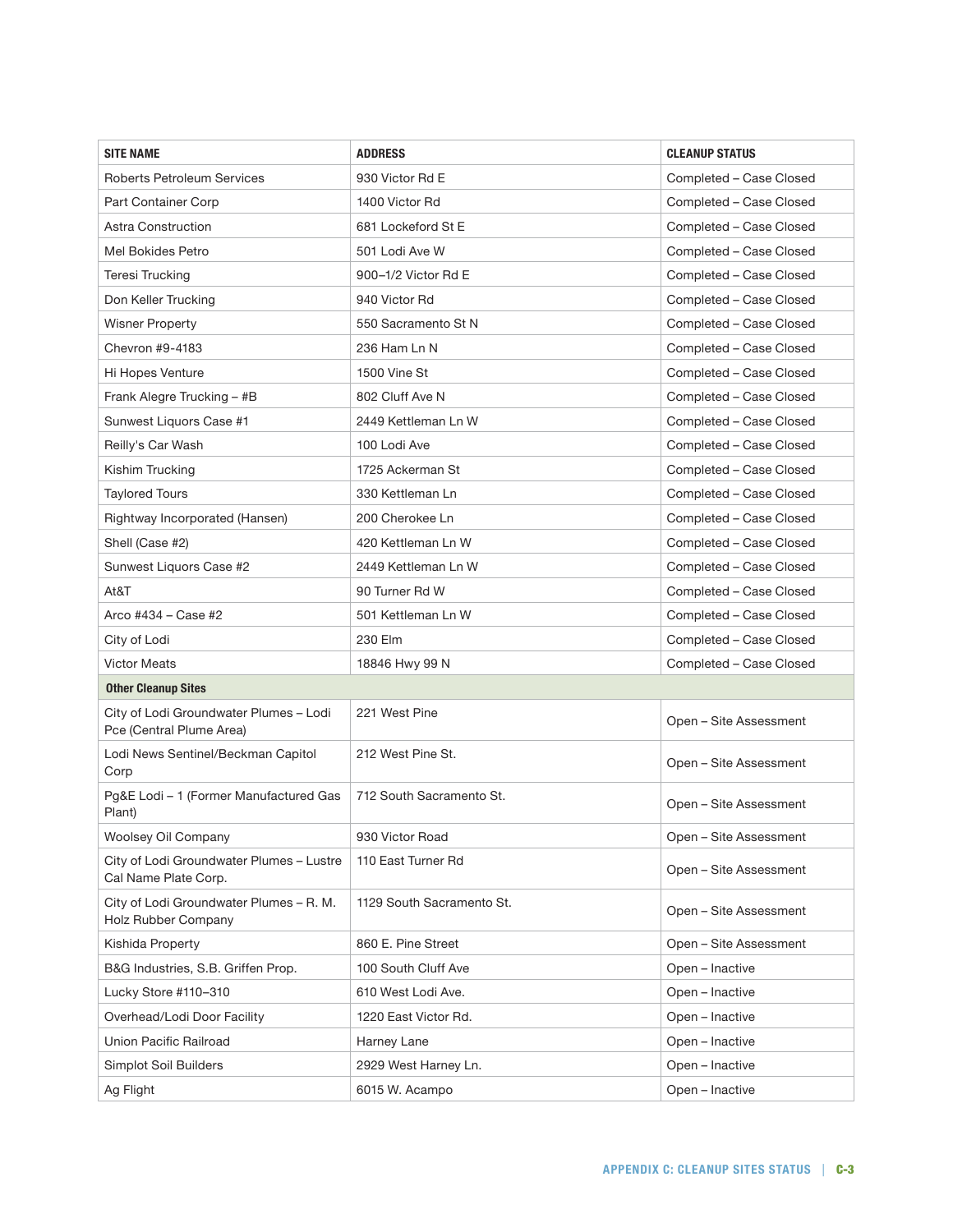| <b>SITE NAME</b>                                    | <b>ADDRESS</b>                              | <b>CLEANUP STATUS</b>   |
|-----------------------------------------------------|---------------------------------------------|-------------------------|
| Precission Flying Service, Inc.                     | 11919 N. Lower Sacramento Rd                | Open - Inactive         |
| San Joaquin Air                                     | 12145 N. Devries Rd.                        | Open - Inactive         |
| <b>Color Spot Nursery</b>                           | 5400 E. Harney Ln                           | Open - Inactive         |
| Randtron Facility (Former)                          | 1300 South Sacramento St.                   | Open                    |
| City of Lodi Groundwater Plumes - Lodi<br>Pce       | South Central/ Western Plume                | Open                    |
| Busy Bee Laundry & Cleaners                         | 40 North Main St.                           | Open                    |
| California Fuels                                    | 838 Mokelumne Street (Woodbridge)           | Open                    |
| City of Lodi Groundwater Plumes - Guild<br>Cleaners | 17 South Church St.                         | Open                    |
| <b>Brea Ag Services</b>                             | 4880 Peltier Road                           | Open                    |
| Sierra Helicopter                                   | 23987 North Highway 99 (Lodi Linds Airport) | Open                    |
| <b>Victor Fine Foods</b>                            | 18846 N. Hwy. 99 Frontage Rd.               | Open                    |
| <b>Tower Park Marina</b>                            | 14900 W. Highway 12                         | Completed - Case Closed |
| City of Lodi                                        | 1331 Ham Lane S                             | Completed – Case Closed |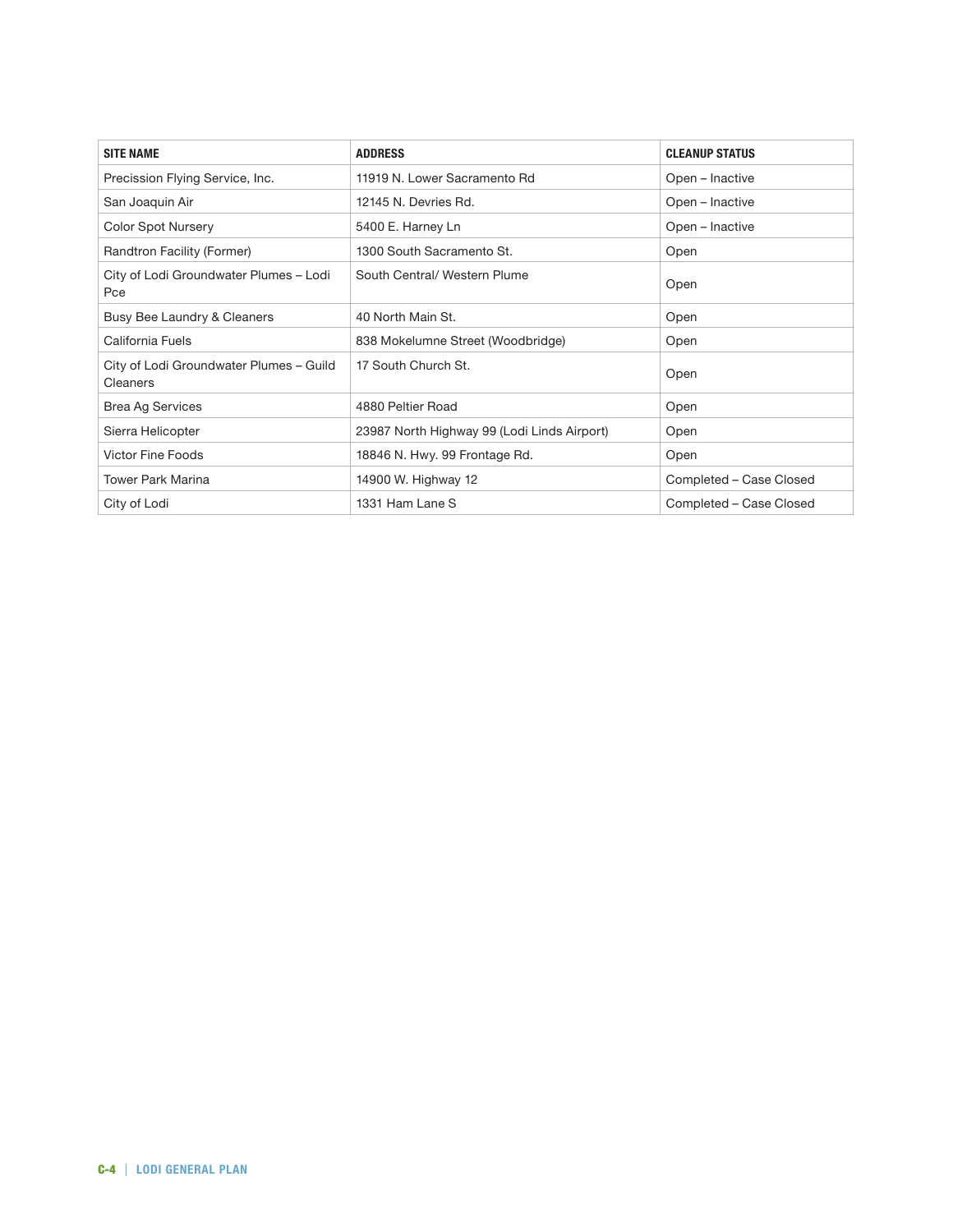# **Index**

# **A**

**accessibility** 2-7, 2-19, 2-25, 4-1, 4-20, 4-22, 4-26, 4-28, 4-34, 6-7, 6-10, 6-13, A-9, A-25

**agriculture (see also farmland)** 1-1, 1-3, 1-8, 2-2—3, 2-5, 2-14, 2-18, 2-20, 2-23, 3-1—5, 3-11, 3-13, 3-15, 3-29, 3-31, 4-2—3, 4-6, 4-10, 5-17, 7-1—3, 7-5—9, 7-14, 7-19, 7-22—23, 7-27, 7-30, 7-34—36, 8-4, 9-6, A-5—6, A-12, A-14, A-21, A-26—27

**air quality** 4-27, 5-1, 7-1, 7-22, 7-24—32, 7-34, 7-40, 8-1, A-34, A-42, A-44

**airport** 8-7—8, 8-14, 9-3—4, 9-6, A-5, A-37, C-4

**Amtrak** 5-12—14, 5-19, 8-7, A-5, A-8, A-23

**Armstrong Road Agricultural/Cluster Study Area (see also greenbelt)** 1-3, 2-8, 2-14, 3-1, 3-3, 3-5, 3-29, 4-6, 4-8, 7-35, A-5, A-12, A-27

#### **B**

**bicycle** 1-3, 4-2, 4-6, 4-15—16, 4-20, 4-22, 4-24, 4-26—28, 4-30, 4-32, 4-34—35, 5-2, 5-4—5, 5-9—11, 5-16, 5-18, 6-7, 6-9, 6-13, 7-29, A-5, A-15, A-17—18, A-22—23, A-42, A-44

**biology** 7-1, 7-6, 7-9, 7-36

**business park (see also office)** 1-3, 2-8, 2-11, 2-14, 2-18, 2-26—27, 3-11—12, 3-15, A-9—11

#### **C**

**Central Avenue** 2-11, 2-18, 2-27, 3-20, 3-26—27, 4-2, 4-14, 4-16, 4-20—21, 4-24, 4-26, 4-32, A-5, A-8, A-11, A-16—17, B-2—3

**Cherokee Lane** 2-2, 2-4, 2-13, 2-27, 3-25, 4-16, 4-18, 4-26, 4-32, 5-6, 5-11, 5-20, 8-5, 9-4, 9-6, A-11, A-16—17, A-24, C-1—3

**circulation (see also transportation)** 1-10, 4-36, 5-1, 5-4, 5-9, 5-15—16, 5-18, A-19, A-22

**City Council** 1-4—5, 1-11, 3-3, 5-14, 5-17, 6-9, A-2, A-8, A-21, A-40

**City Manager** A-2, A-8, A-40

**climate change** 4-39, 7-1, 7-22, 7-29, 7-34, 7-39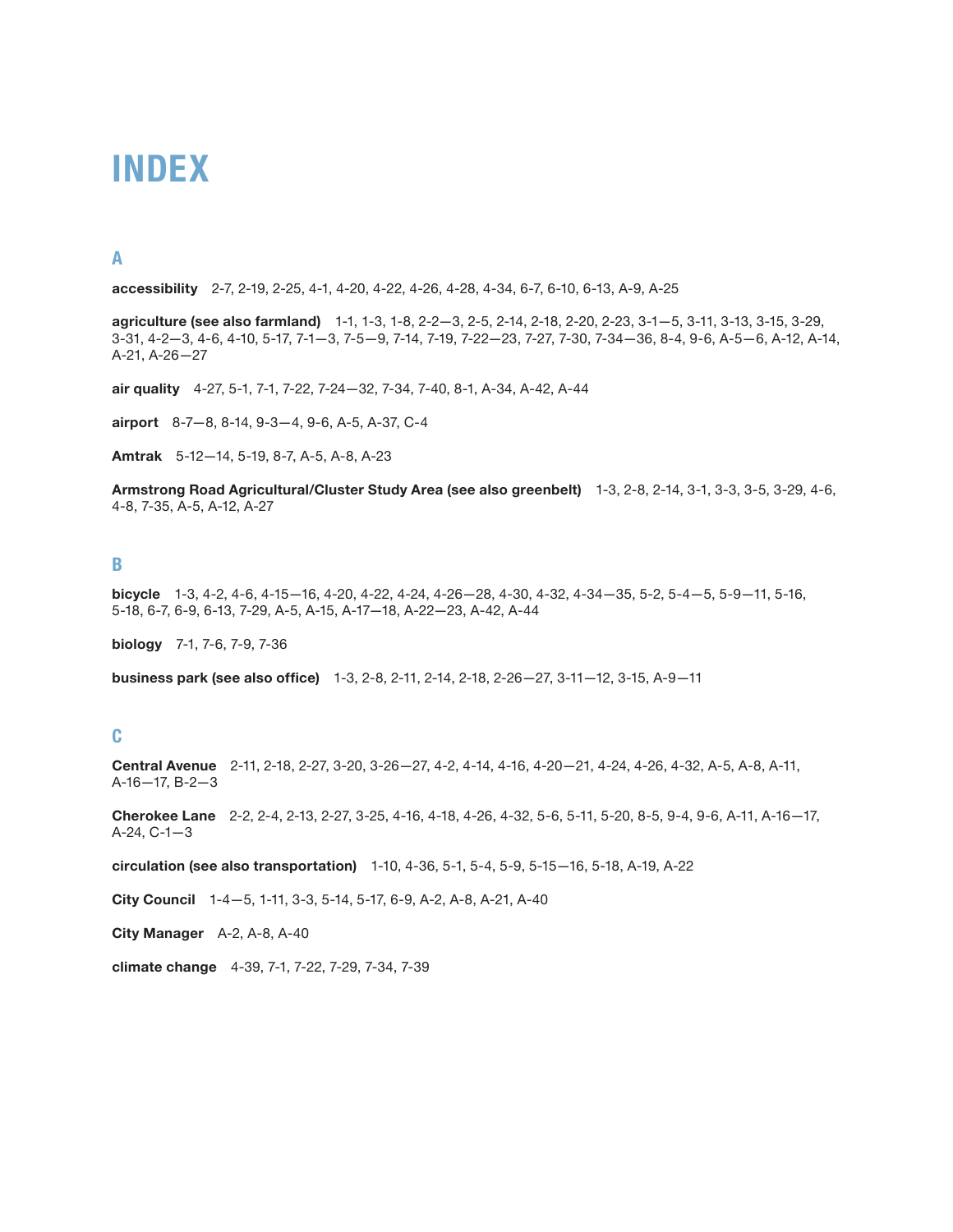**commercial** 1-1—3, 1-8, 2-2—4, 2-7, 2-11—16, 2-18—19, 2-24—25, 2-27, 3-5, 3-11—12, 3-15, 3-19, 4-5—6, 4-13—16, 4-20, 4-22—24, 4-32, 4-36, 4-39, 5-1, 5-4—6, 5-15, 5-18—20, 6-12, 7-19, 7-23, 7-35, 7-40, 8-11, 9-9, A-11, A-16, A-18—20, A-22—24, A-26, A-33, A-40—41

**General Commercial** 2-3—4, 2-11, 2-13—14, 2-18, 3-11

**Neighborhood Commercial** 2-13, 2-18, 2-25, 2-27, 4-20, A-9, A-11

**community design (see also urban design)** 1-2, 1-10—11, 2-12, 2-25, 3-29, 4-2, 4-8, 5-17—19, 7-40, A-4, A-15, A-21

**Community Development Department** A-2, A-8

**complete streets** 5-4, 5-16

**connectivity** 1-2, 2-26, 4-1, 4-6, 4-15, 4-20, 4-22, 4-24—25, 4-27, 4-34—35, 5-18, 6-9, 6-13, A-10, A-18

**conservation** 1-6, 1-10, 3-3, 3-8, 3-11, 3-29—31, 4-27—28, 4-39, 7-1—3, 7-5, 7-8—9, 7-15—16, 7-22—24, 7-34—36, 7-38—40, 8-1, 8-11, A-3—5, A-7, A-14, A-20, A-26—28, A-32—34, A-40, A-43, B-1

**cultural resources** 7-11—15, 7-36

**D**

**density** 1-3, 2-7, 2-10, 2-14—15, 2-17, 2-25, 3-3—4, 3-10, 3-29, 4-3, 4-10, 4-13, 4-15—16, 4-24, 4-26, 4-28, 4-32, 5-17, 7-3, 7-7, 7-40, 8-7, A-9, A-12, A-17, A-21, A-33

**development potential** 2-1, 2-13, 2-15—17, 3-4, 3-7—8, 3-26, 3-29, A-12

**development project** 2-15—17, 2-24, 3-5, 3-10—11, 3-26, 6-11—13, 7-29, 7-36, 8-14, A-2, A-25, A-29, A-36, A-42

**downtown** 1-1—3, 2-2, 2-4—7, 2-10—15, 2-19—20, 2-25—27, 3-5, 3-20, 3-28, 4-1—3, 4-5, 4-9—13, 4-15, 4-24—26, 4-28, 4-30—34, 5-5, 5-9, 5-11—12, 5-14, 5-17, 5-20, 6-10—11, 7-14—16, 8-7, 9-11, A-5, A-9—11, A-15—18, A-21, A-24, A-39, A-41, C-1

**Downtown Mixed Use** 2-8, 2-12, 2-14, 2-26, 4-10—11, 4-28, 4-31, 5-17, 5-20, A-10—11, A-15—16, A-21, A-24 **downtown parking** 2-26, 5-15, 5-19—20, A-11, A-24

**drainage (see also flooding)** 2-14, 2-18, 3-8, 3-16, 3-21, 6-9—11, 6-13, 7-1, 7-19, 7-34, 7-38, 8-1—2, 8-4, 8-13—14, A-5, A-24, A-31, A-35—36, A-43

**drainage basin** 2-14, 2-18, 6-9—11, 6-13, 8-2, 8-4, A-24

#### **E**

**Eastside** 2-12, 2-26, 3-23, 3-26, 3-28, 3-31, 4-2, 4-5, 4-9, 4-13—14, 4-25, 4-28, 4-31, 5-19, A-10, A-15—16, A-24

**economic development** 1-1, 1-4, 1-6, 2-1, 2-18—20, 2-25—26, 3-4, 7-1—2, A-5, A-9—10, A-42—43

**emergency management** 8-1—2, 8-4, 8-12, 8-15, A-5, A-38

**employment (see also job)** 1-5, 2-2, 2-5, 2-11—12, 2-15, 2-19, 2-21—22, 2-24—25, 3-5, 3-7, 4-1, 4-26—27, 5-1, 5-18, 5-20, A-22, A-24

**energy** 1-10, 4-24, 4-27, 4-36, 4-39, 5-15, 7-1, 7-22—25, 7-27, 7-34, 7-39—40, A-3, A-19—20, A-32—34, A-43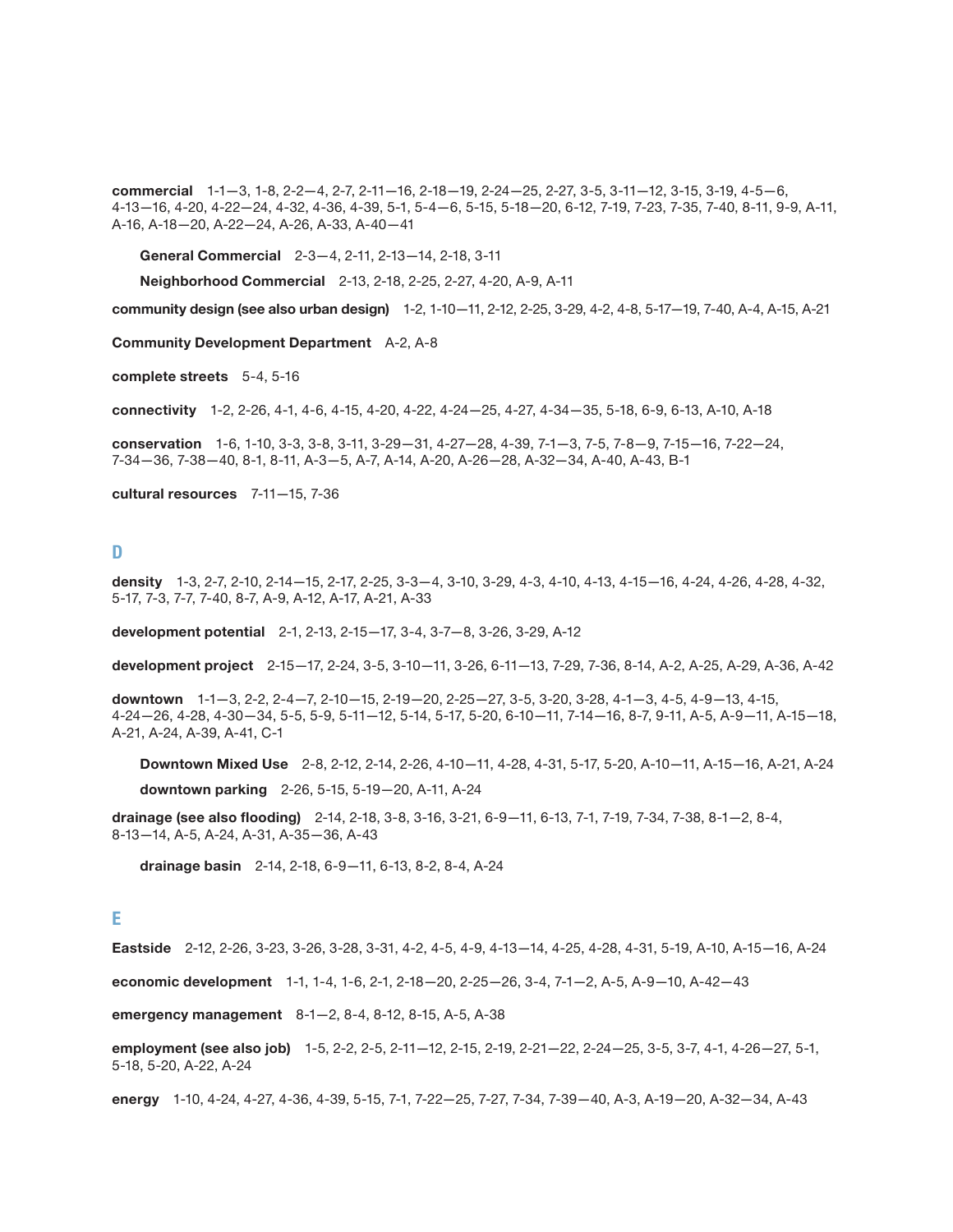#### **F**

**farmland (see also agriculture)** 3-2—4, 4-15, 7-2—6, 7-35, A-27

**fault (see also seismic)** 8-9—10

**fire** 3-10, 3-23—24, 3-28—29, 3-31—32, 7-7, 7-14, 8-1, 8-4, 8-11—15, A-3, A-8, A-15, A-36—37, A-40

**flooding (see also drainage)** 3-16, 4-27, 7-1, 7-19, 7-21—22, 7-34, 7-36, 8-1—4, 8-9, 8-13, A-28, A-35—36, A-41—43, B-2, B-4

**floor area ratio (FAR)** 2-7, 2-11—14, 2-27, 3-2, 4-9—10, 4-16, 4-24, 4-32, 6-3, A-11, A-17

#### **G**

**Grapeline (see also transit)** 5-9, 5-12, 5-14, 5-19, A-23

**gray water** 3-15, 3-30—31, A-14

**green building** 1-10, 4-1, 4-27—28, 4-39, 7-24, 7-39, A-3, A-20, A-32

**greenbelt (see also Armstrong Road Agricultural/Cluster Study Area)** 1-6, 3-3—4, 3-21

**greenhouse gas (GHG) emissions** 4-26, 5-1, 5-15—16, 7-1, 7-22—25, 7-30—7-31, 7-34, 7-39—7-40, A-32—33

**growth management** 1-3, 1-10—11, 2-1, 2-14—15, 2-17, 2-25, 3-1—3, 3-5, 3-7, 3-29, 4-6, 7-1, 7-19, 7-38, 8-1, 8-15, A-3—5, A-12

#### **H**

**habitat** 3-2, 4-27, 6-13, 7-1, 7-6—11, 7-19, 7-22, 7-34, 7-36, A-5, A-25, A-27—28, A-40, B-1—4

**hazardous materials** 7-38, 8-1, 8-4—6, 8-12—14, A-3, A-31, A-36—37

**historic resources** 7-1, 7-13—16, 7-18, 7-37, A-30

**hotel** 2-3—4, 2-11, 2-16, 2-18, 2-20, 2-26, 4-10, 7-15, 7-17, 9-8—9, A-10

**housing** 1-2, 1-10—11, 2-3—4, 2-7, 2-10—11, 2-13, 2-16—17, 2-22, 2-25, 2-27, 3-1, 3-3, 3-7, 3-10, 3-27, 3-29, 3-31, 4-1, 4-6, 4-10, 4-13—16, 4-26, 4-28, 4-34, 4-36, 5-3, 5-19, 8-14, 9-9, A-3, A-7—9, A-11—12, A-14—15, A-18, A-23, A-36, A-42

**multi-family housing** 2-4, 2-10, 2-27, 3-29, 4-14, A-11—12 **senior housing** 2-3—4, 5-19, A-23 **single-family housing** 2-4, 2-10, 4-15

**Hutchins Street Square** 2-5, 2-20, 2-26, 6-4, 6-6—8, A-4, A-10

**hydrology** 7-1, 7-19, 7-38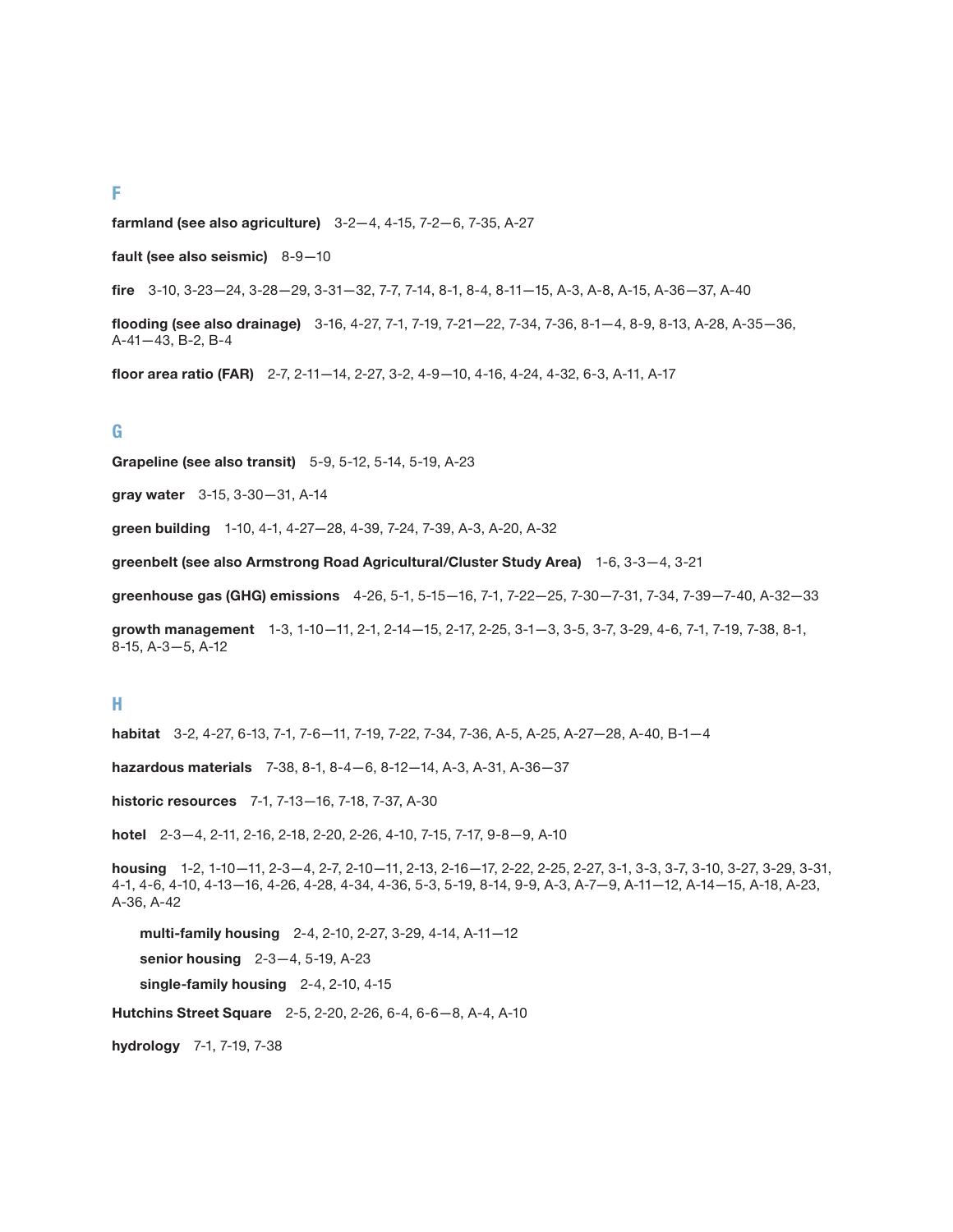#### **impact fees** 3-29, 3-31, 5-16, 6-14, A-12, A-14, A-20—21, A-26, A-40, A-44

**implementation** 1-6, 1-10—11, 3-1, 3-16, 3-31, 4-10, 5-6, 5-11, 5-16, 5-20, 6-2, 7-26—30, 7-36, 7-39, 8-4, 8-14—15, A-1—9, A-14, A-24, A-27, A-31—32, A-34, A-37—38, A-40, A-43

**industrial** 2-2—8, 2-11—12, 2-14—15, 2-18—21, 2-24, 2-26, 3-5, 3-8, 3-11—13, 3-15, 3-20, 3-22, 4-5, 4-39, 5-6, 5-15, 5-20, 6-12, 7-19, 7-21, 7-23, 7-28, 7-30, 7-38, 7-40, 8-7, 8-11, 9-2, 9-6, 9-9, 9-11, A-6, A-9—10, A-20, A-24, A-31, A-33, A-35, A-39, A-40, C-2

**infrastructure** 1-6, 1-10, 2-1, 2-6, 2-14—15, 2-18, 2-25, 3-1, 3-4—5, 3-7—8, 3-11, 3-20—22, 3-29—30, 4-6, 4-27, 4-34, 5-11, 5-16—17, 6-14, 7-1, 7-29, 7-34, 8-1, 8-7, 8-13, 8-15, A-1, A-3—5, A-12—14, A-20—21, A-25, A-40—43

#### **J**

**job (see also employment)** 1-2, 2-19—22, 2-24—25, 3-2, 3-7, 4-6, 4-26, 4-28, 4-39, 5-2, A-20, A-43

#### **K**

**Kettleman Lane** 2-2, 2-4, 2-10—11, 2-13, 2-15, 2-27, 3-5, 3-7, 3-13, 3-21, 4-13, 4-16—17, 4-25—26, 4-32, 4-34, 5-4—6, 5-11, 7-17, 8-2, 8-5, 9-3—4, 9-6, A-6, A-11, A-16—18, C-1—3

#### **L**

**land use** 1-3—4, 1-6, 1-10, 2-1—4, 2-7—9, 2-13—15, 2-18—19, 2-25—27, 3-3—5, 3-7—8, 3-10—12, 3-29, 4-5, 4-24—26, 4-31, 4-36, 5-1, 5-9, 5-15—17, 5-19—20, 6-9—10, 7-2—3, 7-6—7, 7-9—10, 7-23—24, 7-29, 7-34, 7-39—40, 8-7, 8-14, 9-1, 9-4, 9-6, 9-9—11, A-1—2, A-4—5, A-9—12, A-16, A-19, A-21, A-24, A-31, A-35—39

**land use classification** 1-10, 2-1, 2-7, 2-14, 2-25, A-9

**Land Use Diagram** 1-6, 2-7—9, 2-13—15, 2-18, 2-26—27, 3-3, 3-5, 4-31, 5-17, 5-20, 6-9, 7-6, 7-39, A-9—11, A-16, A-21, A-24, A-31

**landfill (see also solid waste)** 3-19, 7-24, 8-4—5

**leaking underground storage tanks** 8-4, 8-6, C-1

**level of service** 5-4, 5-17, 6-1, 6-10, A-21

**library** 2-5, 2-14, 3-23—24, 3-26, 3-28—29, 3-31, 4-24, 4-26, 6-7, 7-17, 9-8, 9-10—11, A-4, A-15, A-38—39, A-41

**livability** 1-6, 1-10—11, 2-3, 2-12, 2-25, 3-2, 3-29, 4-1—3, 4-13, 4-15, 4-25—26, 4-28, 5-17—19, 7-40, A-4, A-15, A-21

**Lodi Avenue** 1-3, 1-8, 2-4—5, 2-10, 2-13—14, 2-22, 2-27, 3-3, 3-11, 3-19, 3-20, 4-2, 4-5, 4-9, 4-12—13, 4-16, 4-19—20, 4-25—27, 4-32, 5-2, 5-5—6, 5-11—12, 5-14, 5-17, 5-20, 6-11, 6-13, 7-14, 7-17, 7-38, 8-2, 8-14, 9-3—4, 9-6, A-5, A-11, A-16—17, A-22, A-24—25, A-31, A-37

**Lodi Lake** 1-8, 5-9, 6-3—4, 6-8—9, 6-13, 7-7, 7-19, 7-21, 7-34, 7-38, 8-2, A-25, A-31

**Lodi Unified School District** 3-23, 3-25, 3-27, 3-31, 5-18, 6-2, 6-11—14, A-4, A-8, A-14, A-22, A-25—26

#### **I**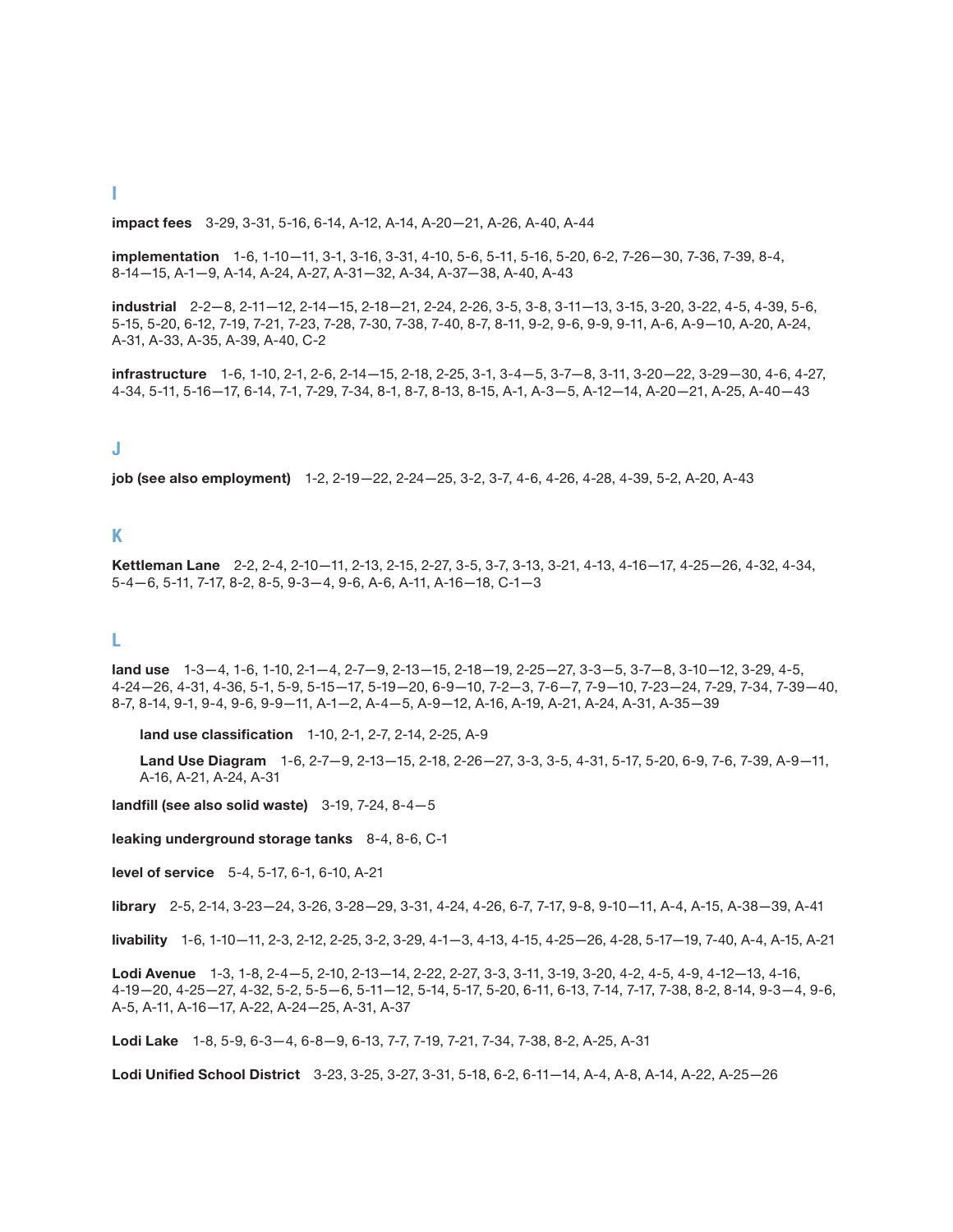#### **M**

**mixed-use** 1-2, 2-3, 2-5, 2-7, 2-10—14, 2-17—19, 2-24—27, 3-5, 3-12, 3-15, 3-28—29, 3-31, 4-10—11, 4-13, 4-15—16, 4-20, 4-26, 4-28, 4-30—32, 4-34, 4-36, 5-17–20, A-9—12, A-15—19, A-21, A-23—24

**Mixed Use Center** 1-2, 2-7—8, 2-10—11, 2-13—14, 3-15, 3-31, 4-13, 4-15, 4-20, 4-26, 4-28, 4-34, 4-36—37, A-15, A-18—19

**Mixed Use Corridor** 2-7—8, 2-13—14, 2-27, 4-16, 4-23, 4-28, 4-30, 4-32—33, A-11, A-15—17

**Mokelumne River** 1-1—2, 1-7, 1-8, 3-5, 3-16, 3-18, 4-6, 5-11, 6-3, 6-6, 6-13, 7-6—9, 7-11, 7-19, 7-21, 7-34, 7-36, 7-38, 8-2, 8-4—5, A-25, A-28, A-31

**Multi-Species Conservation and Open-Space Plan** 7-8—9

#### **N**

**noise** 1-10, 3-2, 4-14, 4-22, 4-24, 4-34, 5-15, 8-7, 9-1—11, A-5, A-18, A-38—39

#### **O**

**office (see also business park)** 1-3, 1-11, 2-2—5, 2-7—8, 2-11—14, 2-16, 2-18—20, 2-24, 2-26—27, 3-5, 3-11—12, 3-15, 4-9, 4-20, 4-36, 4-38, 6-12, 7-2, 7-13, 7-17, 7-36, 8-7, 8-12, 9-9, A-2, A-8, A-10—11, A-19, A-29, B-4

**Old Lodi** 2-10, 4-5, 4-14, 4-25

**open space (see also park)** 1-1, 1-10, 2-3, 2-7—8, 2-14, 2-18, 2-25, 2-27, 3-1—4, 3-11—12, 3-15, 3-31, 4-2, 4-16, 4-26, 4-36, 5-17, 6-1—14, 7-5—6, 7-8—9, 7-36, 7-38, 8-4, 8-7, 8-13, 9-11, A-3—5, A-7, A-9, A-11, A-14, A-19, A-21, A-24—26, A-28, A-35, A-39—41

#### **P**

**parks (see also open space)** 1-1—2, 1-10, 2-2—3, 2-7, 2-11, 2-13—14, 2-16, 2-18, 2-20, 2-25, 2-27, 3-11—12, 3-15—16, 4-2, 4-10, 4-14, 4-16, 4-20, 4-24—26, 4-28, 4-34, 4-36, 5-18, 6-1—14, 7-6, 7-38, 8-4, 9-4, A-3—4, A-7—9, A-11, A-18—19, A-22, A-24—26, A-40—43

**parking** 2-2—3, 2-11—12, 2-25—26, 3-8, 4-6, 4-9, 4-14—16, 4-20, 4-27, 4-30—33, 4-36, 4-38, 5-4—5, 5-9, 5-11, 5-15—16, 5-19—20, 8-13, 9-10, A-9, A-11, A-15—16, A-18—19, A-23—24, A-36, A-39—41

**pedestrian-friendly** 4-20, 4-25, 4-31, 4-36, 5-17, A-18, A-21

**pedestrian (see also walking)** 1-3, 2-26—27, 4-2—3, 4-5—6, 4-9—10, 4-13—16, 4-20, 4-22, 4-24—36, 4-38, 5-4—5, 5-9, 5-11, 5-14, 5-16—20, A-5, A-11, A-15—19, A-21—24, A-42

**phasing** 1-2—3, 2-1, 2-14—15, 2-17—18, 2-24—25, 3-1—2, 3-5—7, 3-13, 3-18, 3-20—22, 3-26—27, 3-29—32, 4-27, 5-16, 7-8, 7-38, 8-14, A-4, A-12—15, A-20, A-31, A-34, A-36

**Planning Area** 1-3, 1-7—9, 3-2—3, 6-6, 7-2—3, 7-5—9, 7-11—13, 7-19, 7-21—23, 7-31—32, 7-34—36, 8-2, 8-4—5, 8-7, 8-9, 8-11, 9-3—4, 9-6, A-27—28, B-1

**Planning Commission** 1-5, A-2, A-8

**Planning Division** A-2, A-5, A-8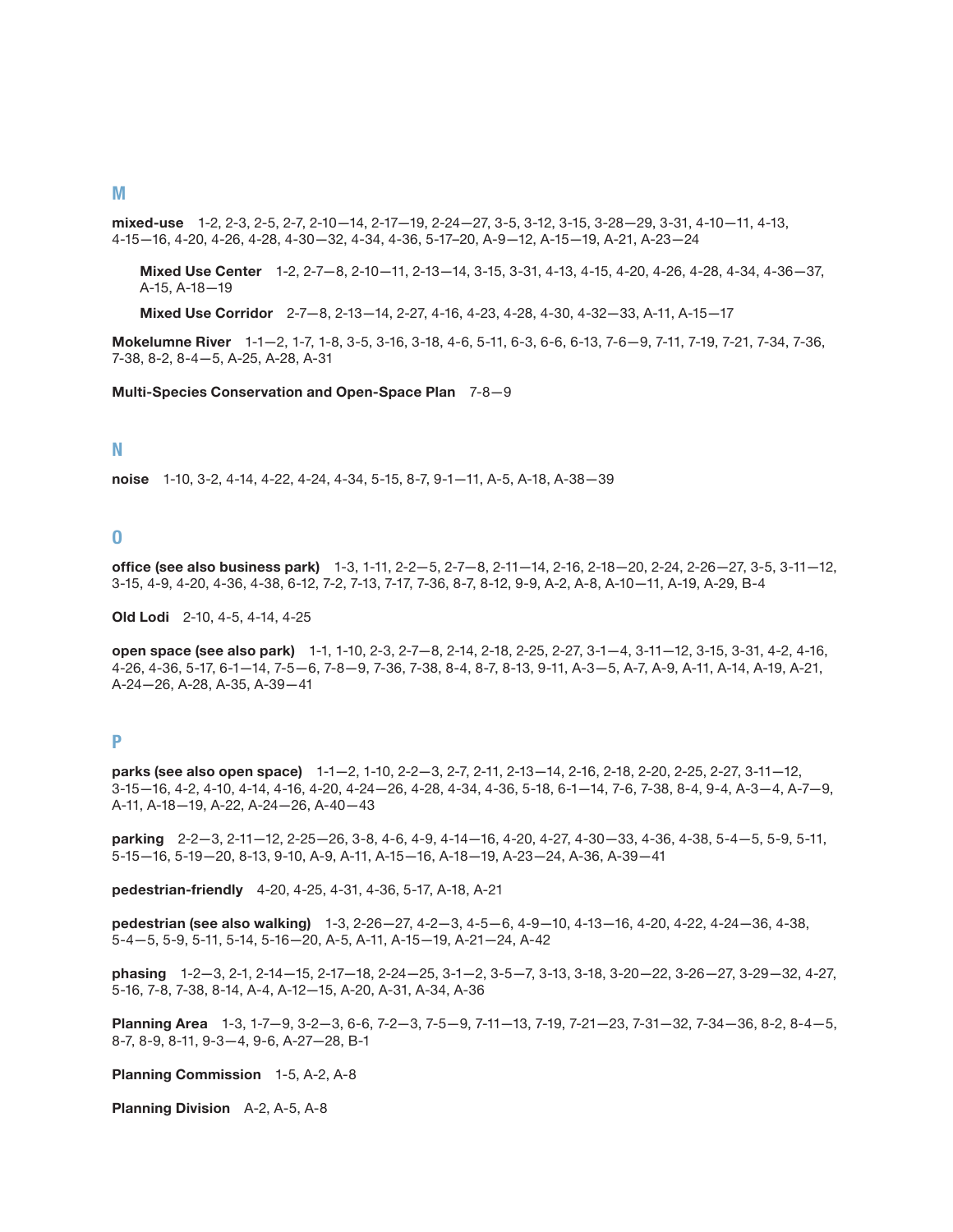**Planning Themes** 1-2

**police** 2-5, 3-23—24, 3-28—29, 3-31—32, 8-12—13, 8-15, A-3, A-8, A-14—15, A-36—37, A-40

**preservation** 1-1, 1-3, 3-3, 3-29, 7-1, 7-5, 7-11, 7-13—15, 7-17, 7-34—38, A-27—31

**public art** 4-12, 4-32, 4-34, A-17—18, A-41

**public facilities** 1-2, 2-7, 2-11, 2-18, 2-24, 3-1, 3-23—24, 3-26, 3-29—31, 4-20, 8-14, A-12, A-37, A-41—42

#### **R**

**railroad** 1-7, 2-2, 2-4, 2-6, 2-12, 2-14—15, 2-23, 2-26, 3-5, 4-3, 4-6, 4-9—10, 4-14, 4-16, 4-31, 4-34, 5-6, 5-9, 5-15—16, 5-19, 6-10, 7-13, 7-17, 8-7, 8-14, 9-3—4, 9-11, A-5, A-8—9, A-16, A-18, A-23, A-37, A-39, A-44, C-3

**recreation** 1-3, 1-10, 2-14, 2-21, 2-23, 3-31, 4-16, 4-26, 5-1, 5-9, 6-1—14, 7-36, 7-38, 8-4, A-3—5, A-7—8, A-14, A-24—26, A-28, A-31, A-40

**recycle** 3-8, 3-19, 3-29, 3-31, 7-24, 7-39, 8-4—6, A-6, A-14, A-32

**recycled water** 3-8—9, 3-11, 3-13, 3-15, 3-18, 3-21, 3-30—31, A-13

**retail** 1-2, 1-6, 2-2, 2-5, 2-11—12, 2-18—24, 2-26—27, 4-9, 4-14, 4-16, 4-20, 4-28, 4-31, 5-15, 9-9, A-10—11, A-15—16, A-41

**road improvements** 5-1, 5-6—7, A-44

#### **S**

**San Joaquin County** 1-1, 2-5, 2-21—22, 3-26—27, 3-29, 3-31, 5-11, 5-14, 5-16—18, 6-6, 7-2, 7-7—9, 7-17, 7-21, 7-35, 7-37, 7-38, 8-2, 8-4, 8-7, 8-12, 8-15, A-2, A-5, A-8, A-12, A-14, A-20, A-22, A-26—27, A-29, A-31, A-38, A-40, A-43—44

**San Joaquin Valley Air Pollution Control District (SJVAPCD)** 7-27—31, A-5, A-34

**school (see also Lodi Unified School District)** 2-2—3, 2-5, 2-7, 2-13—14, 2-16, 2-18, 2-24, 2-27, 3-15, 3-23, 3-25—29, 3-31, 4-20, 4-24, 4-26, 4-28, 4-34, 4-36, 5-9, 5-12, 5-18—19, 6-2, 6-6, 6-9—14, 7-13—14, 7-31—32, 7-35, 8-14, 9-1, 9-4, 9-10—11, A-4—5, A-8, A-11, A-14, A-18, A-22, A-24—27, A-36, A-38—44, C-1

**seismic hazards (see also fault)** 7-2, 8-1, 8-9, 8-13—14, A-36—37, A-43

**sewer (see also wastewater)** 3-4, 3-8, 3-12—14, 3-18, 3-20—21, 3-29—30, 7-38, A-4, A-12—13, A-31, A-41

**site planning** 4-1, 4-27, 4-39, 9-11

**solid waste (see also landfill)** 3-8, 3-19, 3-29, 3-31, 8-4—6, A-3, A-41, A-43

**special-status species** 7-9, 7-36, A-27—28, B-1

**storm drain** 3-16—18, 3-21—22, 6-13, 8-1, 8-13—14, A-4—5, A-24, A-35—36, A-40

**stormwater** 3-8, 3-16, 3-18, 3-21, 3-29—30, 4-39, 6-13, 7-38—39, 8-2, 8-4, 8-13—14, A-12—13, A-31, A-36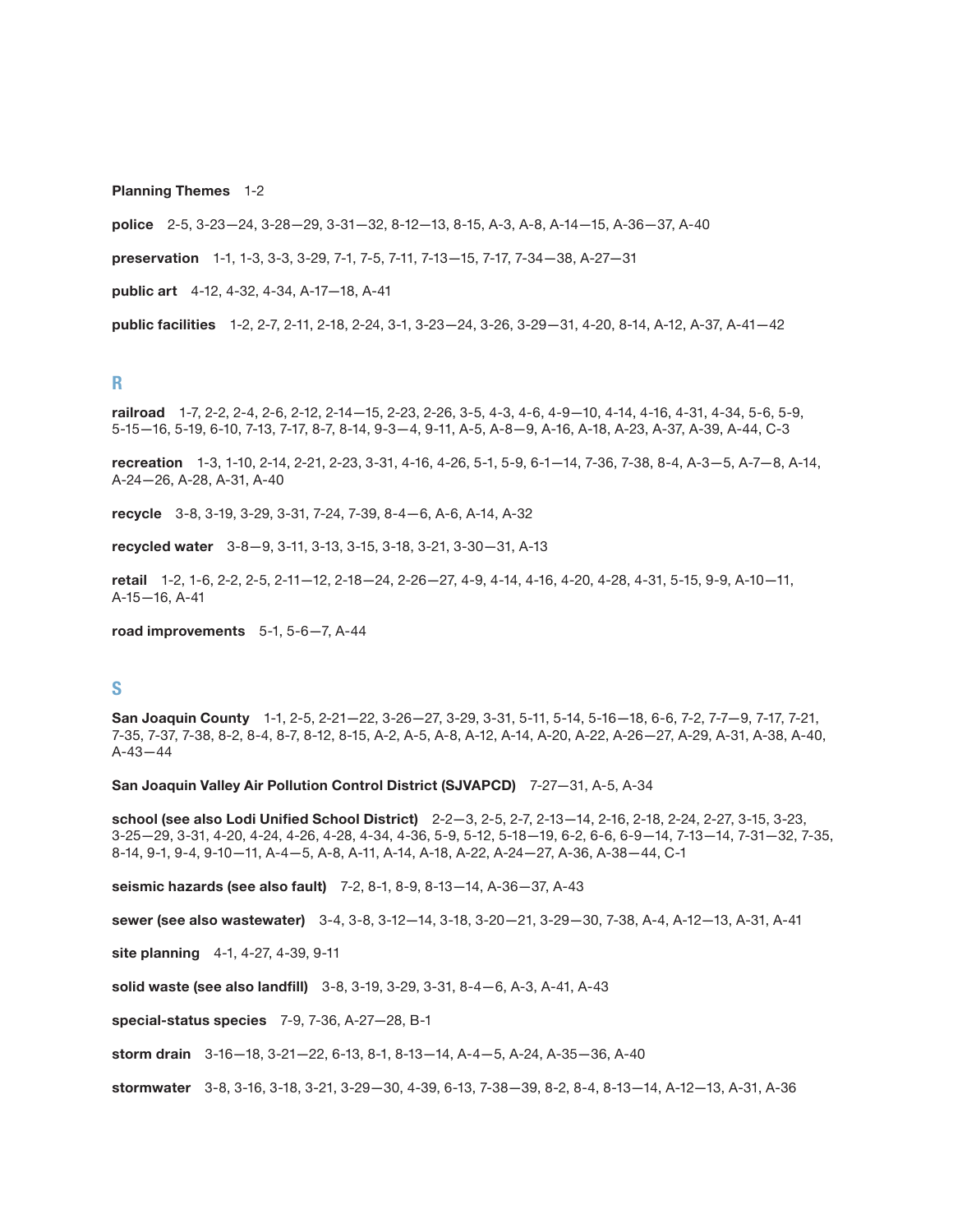**streetscape** 4-9, 4-14—16, 4-23, 4-31—32, 4-34, 5-18, 7-16, A-16—18, A-22, A-41—42

**sustainability** 1-10, 2-19, 2-25, 4-27—28, A-3

**T** 

**tax** 2-19, 3-4, 7-15, 7-36, A-3, A-5, A-27, A-40—44

**tourism** 1-1, 2-18—20, 2-22—23, 2-26, 3-4, 4-3, 7-2, A-10, A-41

**trail** 1-3, 2-14, 3-8, 4-16, 4-24—26, 4-34, 5-18, 6-3, 6-8—10, 6-13, A-5, A-18, A-22, A-25

**transit** 2-7, 4-2, 4-15, 4-24, 4-26—27, 4-38, 5-1—4, 5-12—20, 7-29, 7-40, 9-11, A-3—6, A-8, A-19, A-21—24, A-32, A-39, A-41, A-43—44

**transportation (see also circulation)** 1-6, 1-10, 2-18, 2-20—21, 2-23, 3-19, 4-2, 4-15, 4-26, 4-34, 5-1, 5-4, 5-6, 5-9, 5-11—12, 5-14—20, 7-14, 7-23—24, 7-26, 7-28—29, 7-34, 7-40, 8-4, 8-7, 9-4, 9-6, A-4—6, A-8, A-20—24, A-34, A-40, A-42—44, C-2

**transportation demand management (TDM)** 5-4, 5-15, 5-20

**transportation funding** 5-16, 7-26, A-4, A-21, A-44

**transportation improvements** 5-16, A-20—21, A-42

#### **U**

**urban design (see also community design)** 1-2, 1-6, 2-25, 4-2—3, 5-16—18, 7-40, A-21

**Urban Reserve** 1-3, 2-7—9, 2-14—15, 2-17, 3-5—6, 3-8, 3-11, 3-15, 3-17, 3-20, 3-22, 6-10, 7-35, 8-7, A-27

#### **W**

**walkability** 4-2, 4-14—15, 4-22, 4-24, 4-28, 5-16, 5-18, A-22

**walking (see also pedestrian)** 1-3, 4-14—15, 4-24—25, 5-1—3, 5-9, 5-15—17, 6-1, 6-10, 6-13, A-5, A-21, A-25

**wastewater (see also sewer)** 3-8—9, 3-12—13, 3-15, 3-18, 3-20—21, 3-30—31, 7-19, 8-2, 8-15, A-4, A-8, A-13—14, A-37, A-43

**water** 1-8, 3-4, 3-8—13, 3-15—16, 3-18, 3-20—21, 3-29—31, 4-27, 6-3, 7-1, 7-3, 7-6—9, 7-11, 7-19, 7-21—22, 7-24, 7-31, 7-35, 7-38—39, 8-2, 8-4, 8-9, 8-11, 8-13—15, 9-11, A-4—6, A-8, A-13—14, A-27, A-31—32, A-36—37, A-39—41, A-43, B-1—3

**water conservation** 3-8, 3-30, 4-27, A-13

**water demand** 3-10—11, 3-15, 3-30—31, A-13—14

**water quality** 3-16, 3-18, 4-27, 7-1, 7-19, 7-21, 7-34, 7-38—39, 8-13, A-4, A-6, A-8, A-31, A-35, A-43 **water supply** 3-4, 3-8, 3-10, 3-15, 3-18, 3-20, 3-30—31, 7-1, 7-19, 7-21—22, 7-38, 8-11, 8-13, A-12—13, A-31 **White Slough (WSWPCF)** 1-8, 2-2—3, 3-12—13, 3-15, 3-18, 3-21, 3-30—31, 7-8, 8-2, A-4, A-13—14, A-43

**Williamson Act (see also conservation)** 7-2, 7-4—7-5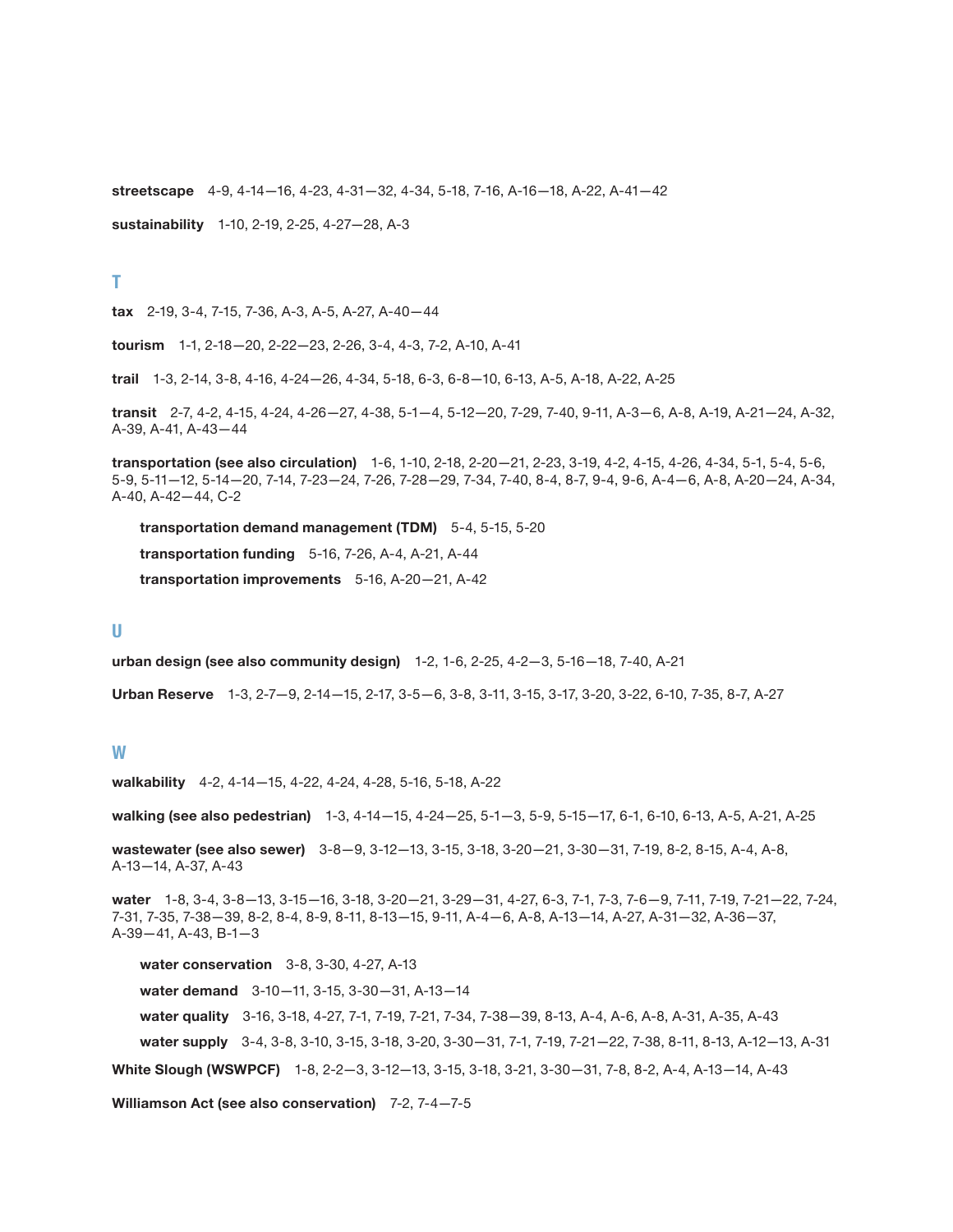**wine** 1-1, 2-2, 2-5, 2-18, 2-20, 2-22—23, 7-2, 7-14, C-1

**Woodbridge** 1-8, 3-5, 3-23, 3-28, 5-11, 5-14, 6-6, 7-16—17, 7-19, A-4—5, C-2, C-4

**Woodbridge Irrigation District (WID)** 1-3, 3-10—11, 3-15—16, 3-18, 3-20—21, 3-31, 4-16, 4-24, 6-10, 6-13, 7-19, 7-36, A-5, A-8, A-14, A-25, A-28

#### **Z**

**Zoning Ordinance** 1-4, 2-7, 2-10—12, 2-25, 4-2, 4-28, 4-31—32, 6-14, 7-39, 8-13, A-1—2, A-7, A-9, A-15—16, A-26, A-32, A-36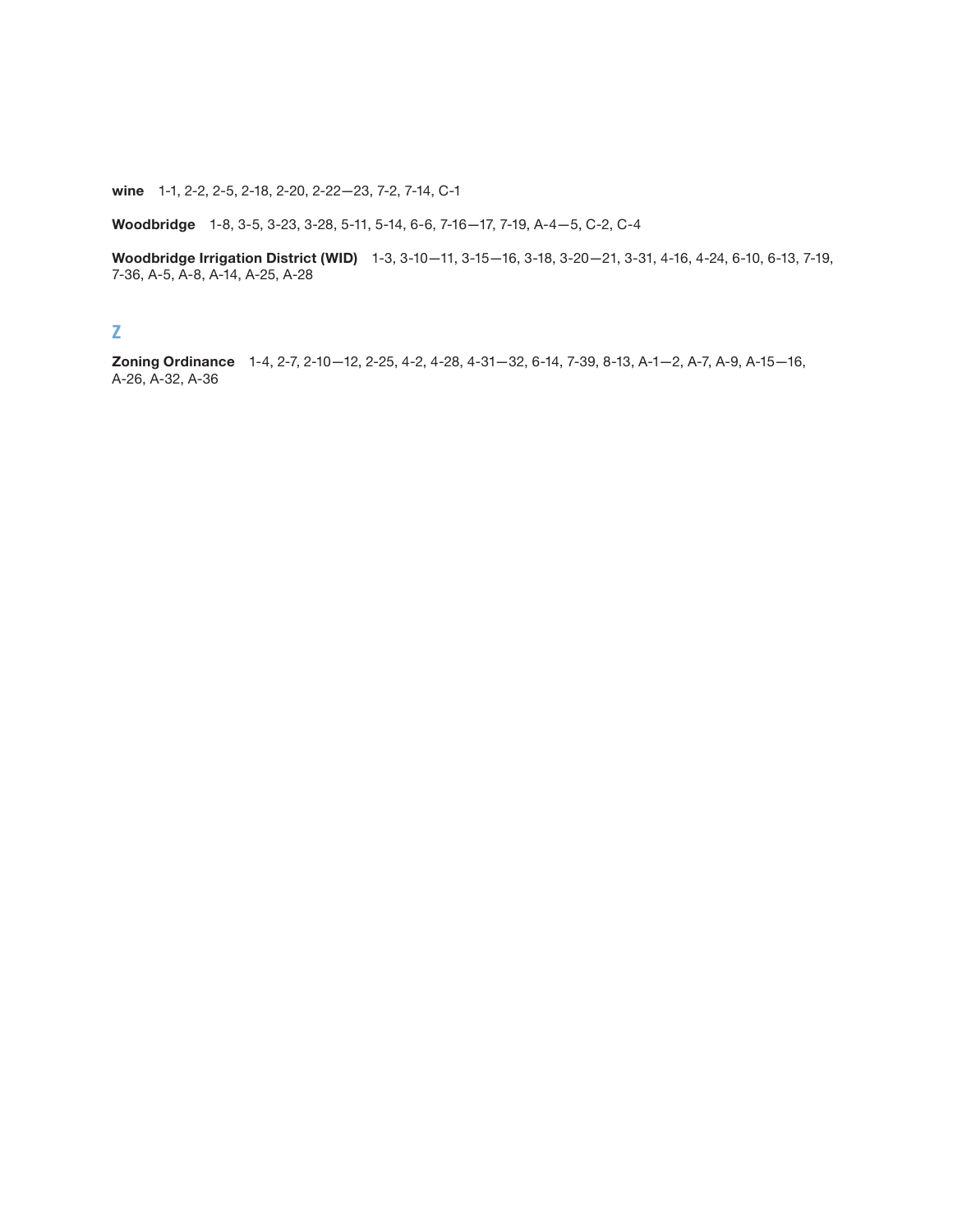# **Lodi General Plan**

Prepared by:

**DYET T & BHAT IA** Urban and Regional Planners

With assistance from:  $4111$  abolonative from:

Environmental Science Associates

Fehr & Peers

West Yost Associates